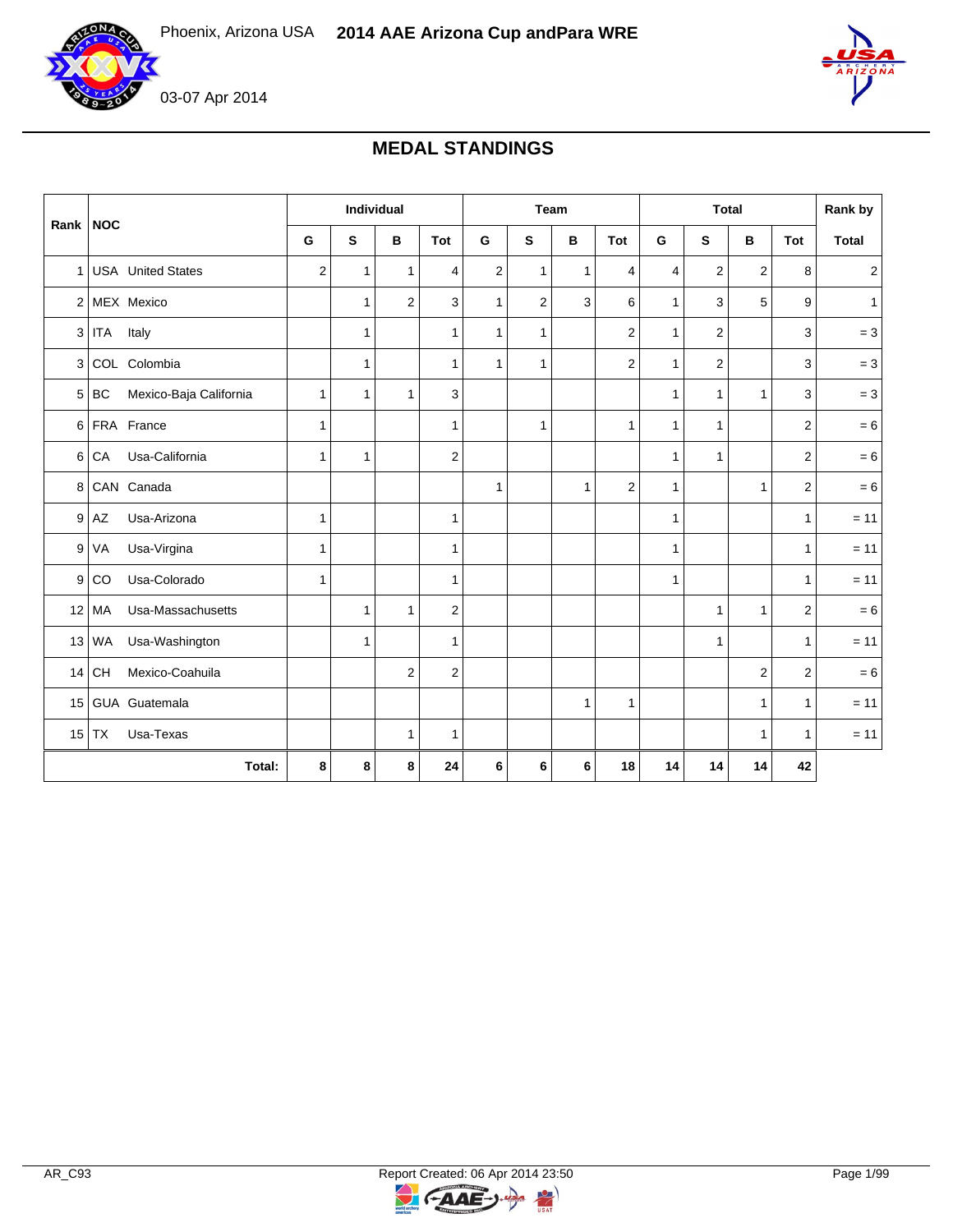

03-07 Apr 2014



## **MEDALLISTS BY EVENT**

| <b>Event Name</b>  | <b>Date</b> | Medal         | Name                               | NOC                      |
|--------------------|-------------|---------------|------------------------------------|--------------------------|
| Recurve Men Team   | Sat 5 Apr   | GOLD          | <b>KAMINSKI Jake</b>               | <b>USA</b> United States |
|                    |             |               | <b>CUSICK Jeremiah</b>             |                          |
|                    |             |               | <b>KLIMITCHEK Collin</b>           |                          |
|                    |             | <b>SILVER</b> | <b>NESPOLI Mauro</b>               | ITA<br>Italy             |
|                    |             |               | <b>GALIAZZO Marco</b>              |                          |
|                    |             |               | <b>FRANGILLI Michele</b>           |                          |
|                    |             | <b>BRONZE</b> | <b>SERRANO Juan Rene</b>           | MEX Mexico               |
|                    |             |               | <b>URIBE Orlando</b>               |                          |
|                    |             |               | <b>PARMENTIER Laurent</b>          |                          |
| Recurve Women Team | Sat 5 Apr   | GOLD          | <b>SARTORI</b> Guendalina          | <b>ITA</b><br>Italy      |
|                    |             |               | LIONETTI Pia Carmen Maria          |                          |
|                    |             |               | <b>MANDIA Claudia</b>              |                          |
|                    |             | <b>SILVER</b> | VALENCIA Alejandra                 | MEX Mexico               |
|                    |             |               | <b>AVITIA Mariana</b>              |                          |
|                    |             |               | GONZALEZ Gina L.                   |                          |
|                    |             | <b>BRONZE</b> | <b>LORIG Khatuna</b>               | <b>USA</b> United States |
|                    |             |               | <b>BROWN Mackenzie</b>             |                          |
|                    |             |               | <b>GIBILARO Ariel</b>              |                          |
| Recurve Mixed Team | Sat 5 Apr   | GOLD          | <b>DUENAS Crispin</b>              | CAN Canada               |
|                    |             |               | THIFFEAULT PICARD Georcy-Stéphanie |                          |
|                    |             | <b>SILVER</b> | PACHECO Daniel                     | COL Colombia             |
|                    |             |               | RENDON Ana Maria                   |                          |
|                    |             | <b>BRONZE</b> | SERRANO Juan Rene                  | MEX Mexico               |
|                    |             |               | VALENCIA Alejandra                 |                          |

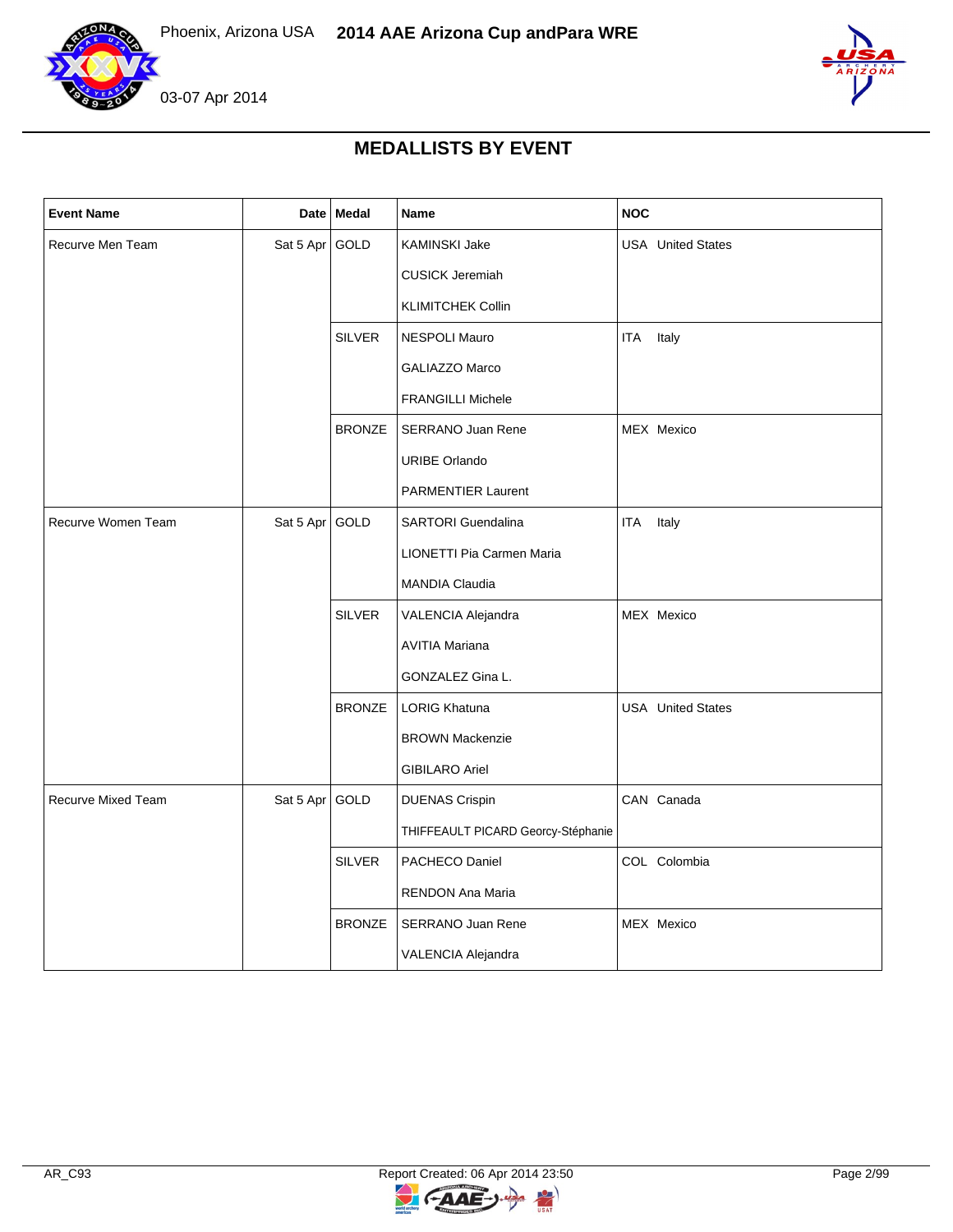



### **MEDALLISTS BY EVENT**

| <b>Event Name</b>      |                | Date   Medal  | Name                    | <b>NOC</b>               |
|------------------------|----------------|---------------|-------------------------|--------------------------|
| Compound Men Team      | Sat 5 Apr GOLD |               | QUEVEDO Cecilio E.      | MEX Mexico               |
|                        |                |               | FIERRO Julio            |                          |
|                        |                |               | CARDOSO Mario           |                          |
|                        |                | <b>SILVER</b> | <b>BENNETT Eric</b>     | <b>USA</b> United States |
|                        |                |               | <b>STUTZMAN Matt</b>    |                          |
|                        |                |               | SENA Jeff               |                          |
|                        |                | <b>BRONZE</b> | CORDERO Arturo          | GUA Guatemala            |
|                        |                |               | <b>RAMILA Gabriel</b>   |                          |
|                        |                |               | PAIZ Rafael             |                          |
| Compound Women Team    | Sat 5 Apr GOLD |               | <b>JONES Erika</b>      | <b>USA</b> United States |
|                        |                |               | VAN NATTA Jamie         |                          |
|                        |                |               | <b>LANCE Sarah</b>      |                          |
|                        |                | <b>SILVER</b> | OCHOA Linda             | MEX Mexico               |
|                        |                |               | <b>MERINO Brenda</b>    |                          |
|                        |                |               | SANDOVAL Fernada Del R. |                          |
|                        |                | <b>BRONZE</b> | GROSZKO Dawn            | CAN Canada               |
|                        |                |               | <b>JOHNSON Brittany</b> |                          |
|                        |                |               | <b>MORRIS Tricia</b>    |                          |
| Compound Mixed Team    | Sat 5 Apr GOLD |               | CARDONA Camilo          | COL Colombia             |
|                        |                |               | LOPEZ Sara              |                          |
|                        |                | <b>SILVER</b> | DELOCHE Pierre-Julien   | FRA France               |
|                        |                |               | DODEMONT Sophie         |                          |
|                        |                | <b>BRONZE</b> | QUEVEDO Cecilio E.      | MEX Mexico               |
|                        |                |               | OCHOA Linda             |                          |
| Recurve Combined Men   | Sun 6 Apr GOLD |               | <b>ELLISON Brady</b>    | AZ<br>Usa-Arizona        |
|                        |                | <b>SILVER</b> | MELOTTO Luca            | Italy<br>ITA             |
|                        |                | <b>BRONZE</b> | <b>CUSICK Jeremiah</b>  | <b>USA</b> United States |
| Recurve Combined Women | Sun 6 Apr GOLD |               | <b>BROWN Mackenzie</b>  | <b>USA</b> United States |
|                        |                | <b>SILVER</b> | VALENCIA Alejandra      | MEX Mexico               |
|                        |                | <b>BRONZE</b> | <b>HARDY Jennifer</b>   | Usa-Texas<br>TX          |

AR\_C93 Report Created: 06 Apr 2014 23:50 Page 3/99

 $\geq$ 

GAAE-J.

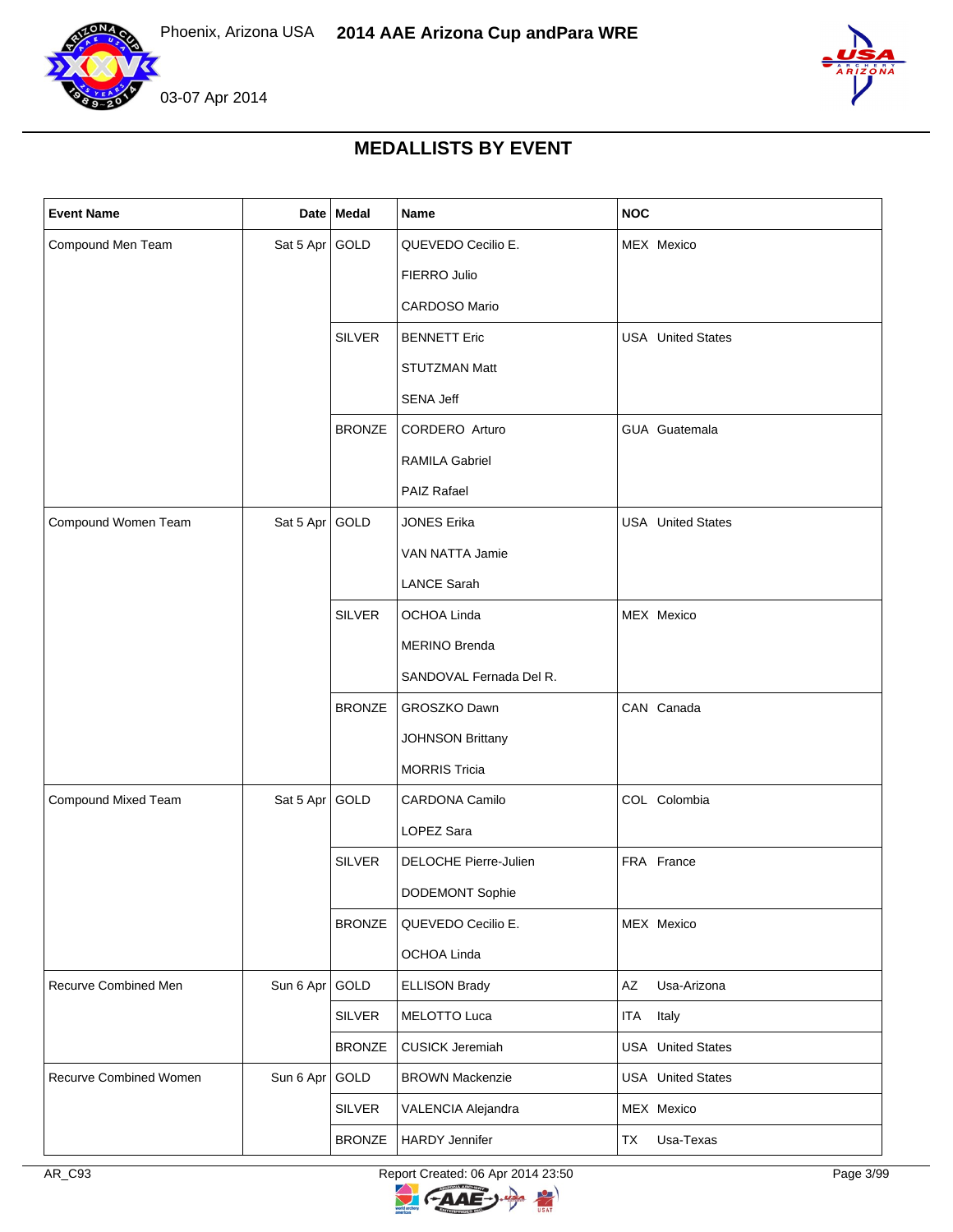

## **MEDALLISTS BY EVENT**

| <b>Event Name</b>          | Date I         | <b>Medal</b>  | Name                      | <b>NOC</b>                          |
|----------------------------|----------------|---------------|---------------------------|-------------------------------------|
| Recurve Cadet Men          | Sun 6 Apr GOLD |               | <b>ARELLANO Humberto</b>  | BC<br>Mexico-Baja California        |
|                            |                | <b>SILVER</b> | LEE Ji Dam                | CA<br>Usa-California                |
|                            |                | <b>BRONZE</b> | <b>PEREZ Gabriel</b>      | <b>BC</b><br>Mexico-Baja California |
| <b>Recurve Cadet Women</b> | Sun 6 Apr GOLD |               | <b>TAMAYO Amanda</b>      | CA<br>Usa-California                |
|                            |                | <b>SILVER</b> | <b>CLAPS Eliana</b>       | <b>WA</b><br>Usa-Washington         |
|                            |                | <b>BRONZE</b> | <b>BUSWELL Alice</b>      | Usa-Massachusetts<br>MA             |
| Compound Combined Men      | Sun 6 Apr      | GOLD          | <b>GELLENTHIEN Braden</b> | <b>USA</b> United States            |
|                            |                | <b>SILVER</b> | <b>DEATON Bridger</b>     | <b>USA</b> United States            |
|                            |                | <b>BRONZE</b> | <b>CARDOSO Mario</b>      | MEX Mexico                          |
| Compound Combined Women    | Sun 6 Apr      | GOLD          | <b>DODEMONT Sophie</b>    | FRA France                          |
|                            |                | <b>SILVER</b> | <b>LOPEZ Sara</b>         | COL Colombia                        |
|                            |                | <b>BRONZE</b> | OCHOA Linda               | MEX Mexico                          |
| Compound Cadet Men         | Sun 6 Apr      | <b>GOLD</b>   | <b>CLAYTON Kevin</b>      | VA<br>Usa-Virgina                   |
|                            |                | <b>SILVER</b> | <b>BELL Jimmy</b>         | Usa-Massachusetts<br>MA             |
|                            |                | <b>BRONZE</b> | DEL BOSQUE Jose G         | <b>CH</b><br>Mexico-Coahuila        |
| Compound Cadet Women       | Sun 6 Apr GOLD |               | <b>BLAZEK Allie</b>       | CO<br>Usa-Colorado                  |
|                            |                | <b>SILVER</b> | <b>ESTRADA Carolina</b>   | <b>BC</b><br>Mexico-Baja California |
|                            |                | <b>BRONZE</b> | VAZQUEZ Ana Paula         | <b>CH</b><br>Mexico-Coahuila        |

 $\geq$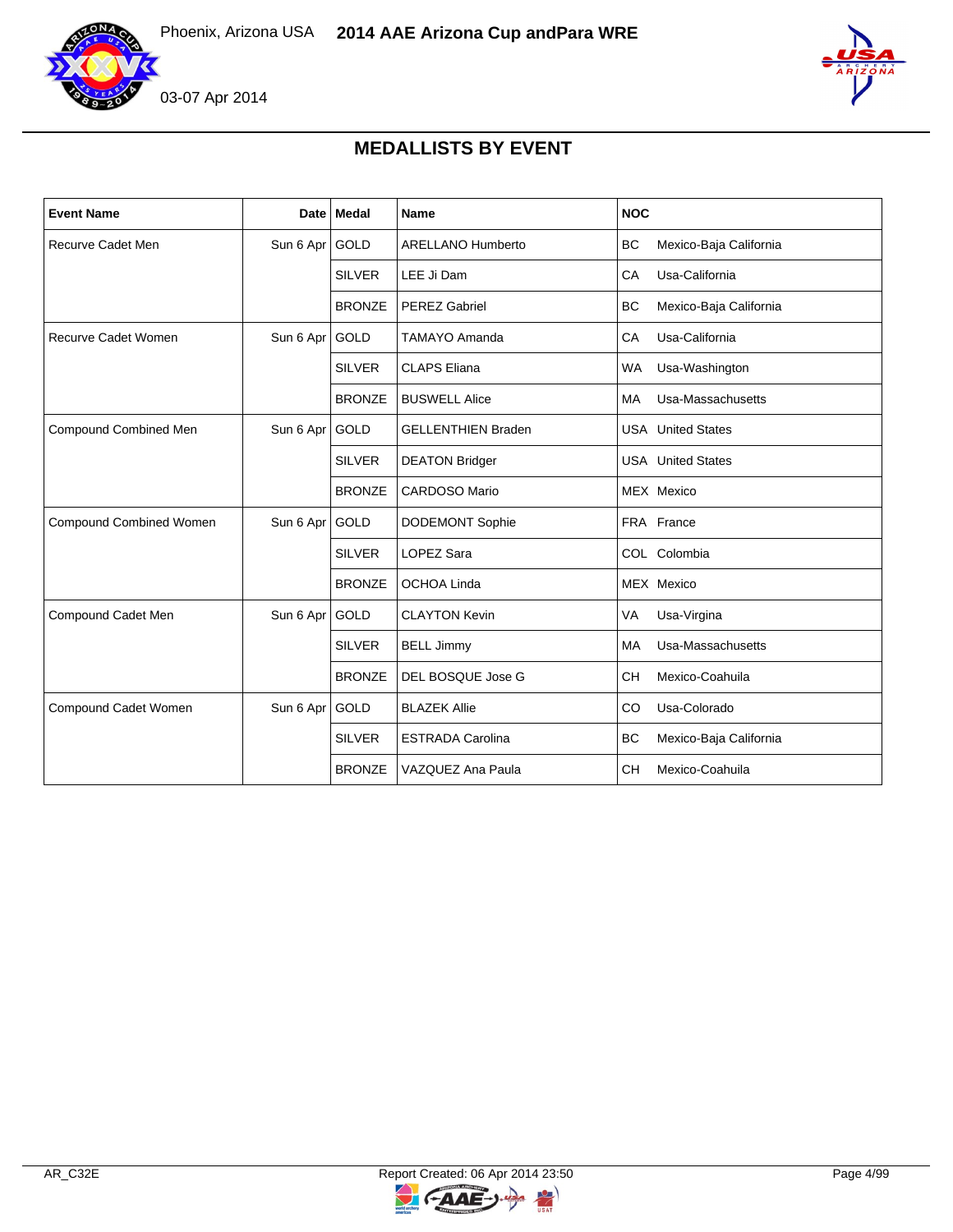





| <b>NOC</b> | Country     | Name                     | Date of Birth Back No. | Event                          |
|------------|-------------|--------------------------|------------------------|--------------------------------|
| AL         | USA-ALABAMA | <b>SMITH Mason</b>       | 008B                   | <b>Compound Combined Men</b>   |
|            |             | <b>SMITH Steve</b>       | 035C                   | Compound Combined Men          |
| ARG        | ARGENTINA   | <b>BACKIS Vanina</b>     | 021C                   | <b>Compound Combined Women</b> |
| AZ         | USA-ARIZONA | <b>AGHILI Ardesher</b>   | 054B                   | Recurve Combined Men           |
|            |             | <b>AGHILI Yasmin</b>     | 061D                   | Recurve Cadet Women            |
|            |             | <b>ALEXANDER Katie</b>   | 041B                   | <b>Recurve Combined Women</b>  |
|            |             | <b>BACHMAN Tyler</b>     | 001A                   | Compound Cadet Men             |
|            |             | <b>BARDEN Paul</b>       | 013A                   | Compound Combined Men          |
|            |             | <b>BECK Robert</b>       | 011A                   | <b>Compound Combined Men</b>   |
|            |             | <b>BELL Rebecca</b>      | 055D                   | <b>Recurve Combined Women</b>  |
|            |             | <b>BELZNER Catherine</b> | 016D                   | <b>Compound Combined Women</b> |
|            |             | <b>BORETSKY Cody</b>     | 024C                   | Recurve Combined Men           |
|            |             | <b>BOWMAN Scott</b>      | 030C                   | Recurve Combined Men           |
|            |             | <b>BROWN Roland</b>      | 017A                   | Compound Combined Men          |
|            |             | <b>BULLIS Brian</b>      | 068B                   | Recurve Cadet Men              |
|            |             | <b>BUTLER Blakelee</b>   | 001C                   | Compound Cadet Women           |
|            |             | <b>COLE Donnie</b>       | 057B                   | Recurve Combined Men           |
|            |             | <b>CORRIDORI Jeremy</b>  | 003A                   | Compound Cadet Men             |
|            |             | <b>EALY Sydney</b>       | 063D                   | Recurve Cadet Women            |
|            |             | <b>ELLISON Brady</b>     | 028C                   | Recurve Combined Men           |
|            |             | <b>ESCKELSON Roy</b>     | 015A                   | Compound Combined Men          |
|            |             | <b>FISHER Nick</b>       | 021A                   | <b>Compound Combined Men</b>   |
|            |             | FOX, JR. Joe             | 067B                   | Recurve Cadet Men              |
|            |             | <b>FURMAN Robert</b>     | 026C                   | <b>Recurve Combined Men</b>    |
|            |             | <b>GUNN Danii</b>        | 003C                   | Compound Cadet Women           |
|            |             | <b>JOHNSON Cody</b>      | 002A                   | Compound Cadet Men             |
|            |             | <b>LAURITA Jerry</b>     | 027C                   | Recurve Combined Men           |
|            |             | <b>LITZLER Brett</b>     | 025C                   | Recurve Combined Men           |
|            |             | <b>MACDONALD Matthew</b> | 009A                   | Compound Combined Men          |
|            |             | <b>MARQUEZ Anthony</b>   | 024A                   | <b>Compound Combined Men</b>   |
|            |             | <b>MATEO Andrew</b>      | 056B                   | <b>Recurve Combined Men</b>    |
|            |             | MCCURRY John             | 029C                   | Recurve Combined Men           |
|            |             | <b>MCROY Steve</b>       | 014A                   | <b>Compound Combined Men</b>   |
|            |             | <b>MILLER David</b>      | 012A                   | <b>Compound Combined Men</b>   |
|            |             | NICHOLS Wade             | 016A                   | Compound Combined Men          |
|            |             | NICHOLSON Zach           | 018A                   | Compound Combined Men          |
|            |             | <b>NIELSEN Heather</b>   | 015D                   | <b>Compound Combined Women</b> |
|            |             | <b>OSTLING Turia</b>     | 044B                   | <b>Recurve Combined Women</b>  |
|            |             | PETERSHEIM Haley         | 064D                   | Recurve Cadet Women            |
|            |             | <b>RAREBA Bethmarie</b>  | 042B                   | <b>Recurve Combined Women</b>  |
|            |             | <b>REYNOLDS Danielle</b> | 008C                   | <b>Compound Combined Women</b> |
|            |             | RODRIGUEZ Eleanor        | 062D                   | Recurve Cadet Women            |
|            |             | <b>RUIZ Alexis</b>       | 002C                   | Compound Cadet Women           |
|            |             | <b>SHELDON Daniel</b>    | 023A                   | <b>Compound Combined Men</b>   |
|            |             | SIELOFF Debra            | 017D                   | <b>Compound Combined Women</b> |
|            |             | <b>SIMON Andrew</b>      | 022A                   | Compound Combined Men          |
|            |             | <b>SMITH Walter</b>      | 010A                   | Compound Bow Senior Men        |
|            |             | <b>SPECK Michael</b>     | 020A                   | Compound Combined Men          |
|            |             | <b>SPORE Sidney</b>      | 065D                   | Recurve Cadet Women            |
|            |             | <b>STRICKLAND Ashley</b> | 043B                   | <b>Recurve Combined Women</b>  |
|            |             | VAINAUSKAS Adam          | 031C                   | Recurve Combined Men           |
|            |             | <b>WEBSTER Chris</b>     | 023C                   | Recurve Combined Men           |
|            |             | <b>WHALEY Ryan</b>       | 019A                   | Compound Bow Senior Men        |
|            |             | YAMAGUCHI Karissa        | 056D                   | Recurve Combined Women         |
|            |             | <b>YEE Spencer</b>       | 004A                   | Compound Cadet Men             |
|            |             |                          |                        |                                |

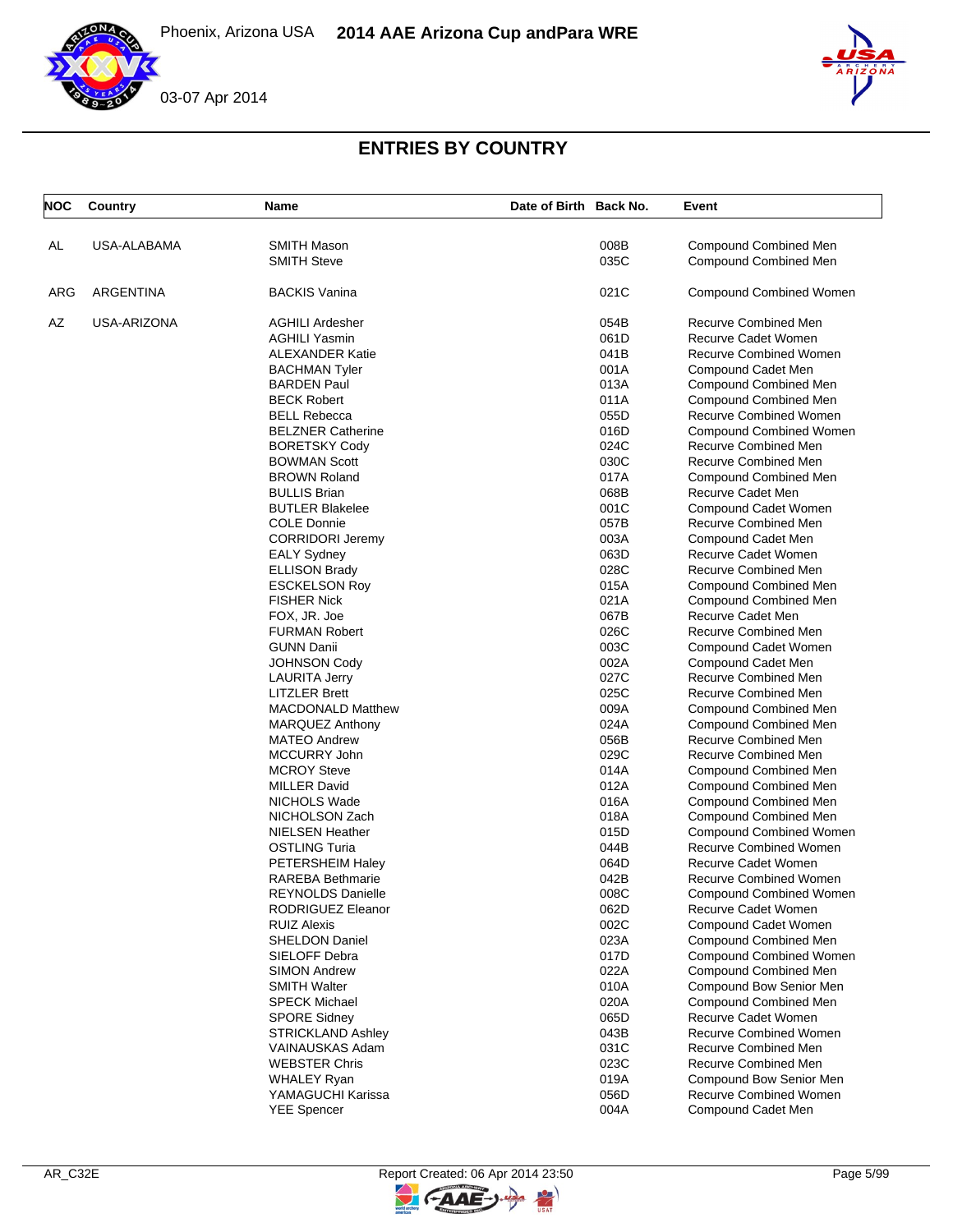



| <b>NOC</b> | Country                | Name                           | Date of Birth Back No. |      | Event                                             |
|------------|------------------------|--------------------------------|------------------------|------|---------------------------------------------------|
|            |                        |                                |                        |      |                                                   |
| <b>BAR</b> | <b>BARBADOS</b>        | FIELD Brandon                  |                        | 042B | Recurve Combined Men                              |
|            |                        | <b>HAGLEY Dwight</b>           |                        | 041B | Recurve Combined Men                              |
|            |                        | <b>MAHABIR Raveena</b>         |                        | 054A | <b>Recurve Combined Women</b>                     |
|            |                        | <b>MORRIS Carin</b>            |                        | 020C | <b>Compound Combined Women</b>                    |
|            |                        | <b>MORRIS Richard</b>          |                        | 039B | Recurve Combined Men                              |
|            |                        | <b>SMITH Kirk</b>              |                        | 037C | <b>Compound Combined Men</b>                      |
| <b>BC</b>  | MEXICO-BAJA CALIFORNIA | <b>ALFARO Luis</b>             |                        | 032A | Compound Combined Men                             |
|            |                        | <b>ARELLANO Humberto</b>       |                        | 062D | Recurve Cadet Men                                 |
|            |                        | <b>BARRAGAN Victor</b>         |                        | 063D | <b>Recurve Cadet Men</b>                          |
|            |                        | <b>CANO Carolina</b>           |                        | 067B | Recurve Cadet Women                               |
|            |                        | CASTILLO CRUZ Jaime Luis       |                        | 047A | Recurve Combined Men                              |
|            |                        | CASTRO CASTAÑEDA Emely Joselin |                        | 005A | Compound Cadet Women                              |
|            |                        | <b>CASTRO Jesus</b>            |                        | 061D | Recurve Cadet Men                                 |
|            |                        | <b>CASTRO Luis</b>             |                        | 003C | Compound Cadet Men                                |
|            |                        | <b>CHONG Josue</b>             |                        | 001C | Compound Cadet Men                                |
|            |                        | <b>ESTRADA Carolina</b>        |                        | 002A | Compound Cadet Women                              |
|            |                        | <b>FIGUEROA Mario</b>          |                        | 065D | <b>Recurve Cadet Men</b>                          |
|            |                        | <b>GURROLA Osvaldo</b>         |                        | 048A | Recurve Combined Men                              |
|            |                        | <b>HERNANDEZ Ana Paulina</b>   |                        | 003A | Compound Cadet Women                              |
|            |                        | LOPEZ Andrea                   |                        | 066B | <b>Recurve Cadet Women</b>                        |
|            |                        | <b>LOPEZ GALLO Humberto</b>    |                        | 007A | <b>Compound Combined Men</b>                      |
|            |                        | LOPEZ Tania                    |                        | 016C | <b>Compound Combined Women</b>                    |
|            |                        | <b>MARIN Javier</b>            |                        | 008A | Compound Combined Men                             |
|            |                        | <b>MARQUEZ Fernando</b>        |                        | 007C | <b>Compound Combined Men</b>                      |
|            |                        | <b>MARQUEZ Rebeca</b>          |                        | 069B | <b>Recurve Cadet Women</b>                        |
|            |                        | <b>MORENO Karen</b>            |                        | 004A | Compound Cadet Women                              |
|            |                        | <b>ORIHUELA Gabriel</b>        |                        | 002C | Compound Cadet Men                                |
|            |                        | <b>OVIEDO Salvador</b>         |                        | 004C | Compound Bow Cadet Men                            |
|            |                        | <b>PAREDES Samantha</b>        |                        | 001A | Compound Cadet Women                              |
|            |                        | <b>PEREZ Gabriel</b>           |                        | 064D | Recurve Cadet Men                                 |
|            |                        | RODRIGUEZ Cuauhtemoc           |                        | 033A | Compound Combined Men                             |
|            |                        | SALINAS Stephanie              |                        | 015C | Compound Combined Women                           |
|            |                        | SANTACRUZ Carmen               |                        | 014B | <b>Compound Combined Women</b>                    |
|            |                        | <b>URIARTE Pablo</b>           |                        | 054C | Recurve Combined Men                              |
|            |                        | <b>URIAS Gerardo</b>           |                        | 031A | <b>Compound Combined Men</b>                      |
|            |                        | <b>VALADEZ Luis</b>            |                        | 008C | <b>Compound Combined Men</b>                      |
|            |                        | VILLA Ana-Karen                |                        | 068B | Recurve Cadet Women                               |
|            |                        | <b>VILLEGAS Luz</b>            |                        | 008A | Compound Combined Women                           |
| <b>BRA</b> | <b>BRAZIL</b>          | <b>LAYOLLE Patricia</b>        |                        | 052B | Recurve Combined Women, Recurve Open Women - Para |
|            |                        | <b>REZENDE Luciano</b>         |                        | 044B | Recurve Open Men - Para, Recurve Combined Men     |
|            |                        | <b>SANTOS Magdiel</b>          |                        | 043A | <b>Recurve Combined Men</b>                       |

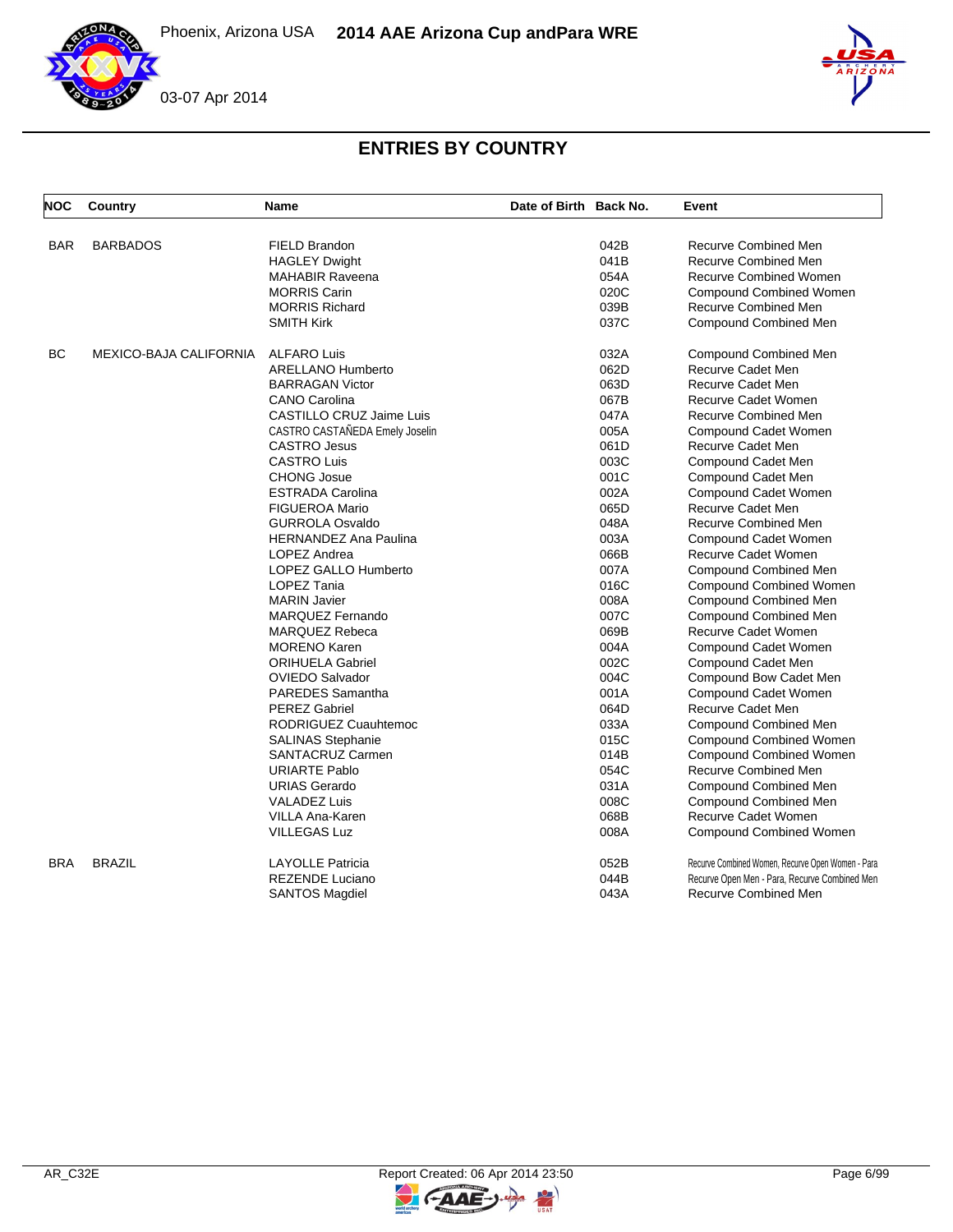



| <b>NOC</b> | Country               | Name                      | Date of Birth Back No. |      | Event                                               |
|------------|-----------------------|---------------------------|------------------------|------|-----------------------------------------------------|
| СA         | <b>USA-CALIFORNIA</b> | AHN Jenna                 |                        | 057C | <b>Recurve Combined Women</b>                       |
|            |                       | <b>ALLEN Brent</b>        |                        | 040A | <b>Recurve Combined Men</b>                         |
|            |                       | <b>ARCEO</b> Arsi         |                        | 034A | <b>Recurve Combined Men</b>                         |
|            |                       | <b>BOONE Ahnika</b>       |                        | 042A | <b>Recurve Combined Women</b>                       |
|            |                       |                           |                        |      |                                                     |
|            |                       | <b>BRADLEY Angela</b>     |                        | 012B | Compound Combined Women                             |
|            |                       | <b>BURNS Mina</b>         |                        | 065C | Recurve Cadet Women                                 |
|            |                       | <b>CAIOPOULOS Athena</b>  |                        | 003D | Compound Cadet Women                                |
|            |                       | <b>CHAN Harrison</b>      |                        | 041A | Recurve Combined Men                                |
|            |                       | <b>CHAN Nicole</b>        |                        | 068C | Recurve Cadet Women                                 |
|            |                       | <b>CHANG Sean</b>         |                        | 073A | Recurve Cadet Men                                   |
|            |                       | CHAVEZ Martha             |                        | 011B | Compound Combined Women, Compound Open Women - Para |
|            |                       | <b>CHO Elliot</b>         |                        | 061C | Recurve Cadet Men                                   |
|            |                       | CHOI Brandon              |                        | 066A | <b>Recurve Cadet Men</b>                            |
|            |                       | <b>CHOI Matthew</b>       |                        | 064A | Recurve Cadet Men                                   |
|            |                       | CHOO Young Joo            |                        | 074C | Recurve Cadet Women                                 |
|            |                       | CHUNG Hye sim             |                        | 064C | Recurve Cadet Women                                 |
|            |                       | <b>CLAMON Lauren</b>      |                        | 057A | <b>Recurve Combined Women</b>                       |
|            |                       | <b>CODAY Bill</b>         |                        | 013C | Compound Combined Men                               |
|            |                       | <b>CONLEY Hunter</b>      |                        | 062B | Recurve Cadet Men                                   |
|            |                       | CUNNINGHAM, JR. Daniel    |                        | 058A | <b>Recurve Combined Men</b>                         |
|            |                       | <b>DACUAG Harry</b>       |                        | 030A | <b>Recurve Combined Men</b>                         |
|            |                       | DUNAWAY Alanna            |                        | 011C | Compound Combined Women                             |
|            |                       | <b>FABRY Jeff</b>         |                        | 015B | Compound - W1- Para, Compound Combined Men          |
|            |                       | <b>FANCHIN Joe</b>        |                        | 023A | Recurve Combined Men                                |
|            |                       | <b>FERKO Kate</b>         |                        | 061A | Recurve Cadet Women                                 |
|            |                       |                           |                        | 073C | Recurve Cadet Men                                   |
|            |                       | <b>FLYNN Brendan</b>      |                        |      |                                                     |
|            |                       | <b>GADDAMADUGU Pranav</b> |                        | 070A | Recurve Cadet Men                                   |
|            |                       | <b>GARCES Joe</b>         |                        | 028A | Recurve Bow Senior Men                              |
|            |                       | GARRETT Zach              |                        | 025A | <b>Recurve Combined Men</b>                         |
|            |                       | <b>GHIZZI Roberto</b>     |                        | 033A | <b>Recurve Combined Men</b>                         |
|            |                       | <b>HAN Isaac</b>          |                        | 068A | Recurve Cadet Men                                   |
|            |                       | <b>HAN Jenny</b>          |                        | 055A | <b>Recurve Combined Women</b>                       |
|            |                       | <b>HESS D Arce</b>        |                        | 009C | Compound Combined Women                             |
|            |                       | <b>HUNTON Irina</b>       |                        | 045A | <b>Recurve Combined Women</b>                       |
|            |                       | <b>HWANG Angella</b>      |                        | 065A | Recurve Cadet Women                                 |
|            |                       | <b>JEONG Yena</b>         |                        | 067C | <b>Recurve Bow Cadet Women</b>                      |
|            |                       | <b>KALAL Matthew</b>      |                        | 032A | Recurve Combined Men                                |
|            |                       | <b>KALE Nick</b>          |                        | 024A | <b>Recurve Combined Men</b>                         |
|            |                       | <b>KANG JoonHee Ariel</b> |                        | 066C | <b>Recurve Cadet Women</b>                          |
|            |                       | <b>KANG Matthew</b>       |                        | 072C | Recurve Cadet Men                                   |
|            |                       | <b>KAZAMA Daisuke</b>     |                        | 027A | <b>Recurve Combined Men</b>                         |
|            |                       | <b>KELLY Connor</b>       |                        | 009C | <b>Compound Combined Men</b>                        |
|            |                       | KELLY Joshua              |                        | 065C | Recurve Cadet Men                                   |
|            |                       | <b>KIM Christine</b>      |                        | 064A | Recurve Cadet Women                                 |
|            |                       | <b>KIM Daniel</b>         |                        | 071C | Recurve Cadet Men                                   |
|            |                       | <b>KIM Diana</b>          |                        | 072A | Recurve Cadet Women                                 |
|            |                       | KIM Erika                 |                        | 066A | Recurve Cadet Women                                 |
|            |                       | <b>KIM Geun</b>           |                        | 069C | Recurve Cadet Men                                   |
|            |                       | <b>KIM Grace</b>          |                        | 074A | Recurve Cadet Women                                 |
|            |                       | KIM Jin                   |                        | 055B | Recurve Combined Men                                |
|            |                       | <b>KIM Julie</b>          |                        | 063A | Recurve Cadet Women                                 |
|            |                       | <b>KIM Michelle</b>       |                        | 069A | Recurve Cadet Women                                 |
|            |                       |                           |                        |      |                                                     |
|            |                       | <b>KIM Minsoo</b>         |                        | 070C | Recurve Cadet Men                                   |
|            |                       | <b>KIM Rachael</b>        |                        | 067A | Recurve Cadet Women                                 |
|            |                       | <b>KIM Stephanie</b>      |                        | 058A | <b>Recurve Combined Women</b>                       |
|            |                       | <b>KLYMKO</b> Friedhelm   |                        | 026A | Recurve Combined Men                                |
|            |                       | <b>LEE Albert</b>         |                        | 061B | Recurve Cadet Men                                   |
|            |                       | <b>LEE David</b>          |                        | 067C | Recurve Cadet Men                                   |
|            |                       | LEE Je-Oh (Daniel)        |                        | 062C | Recurve Cadet Men                                   |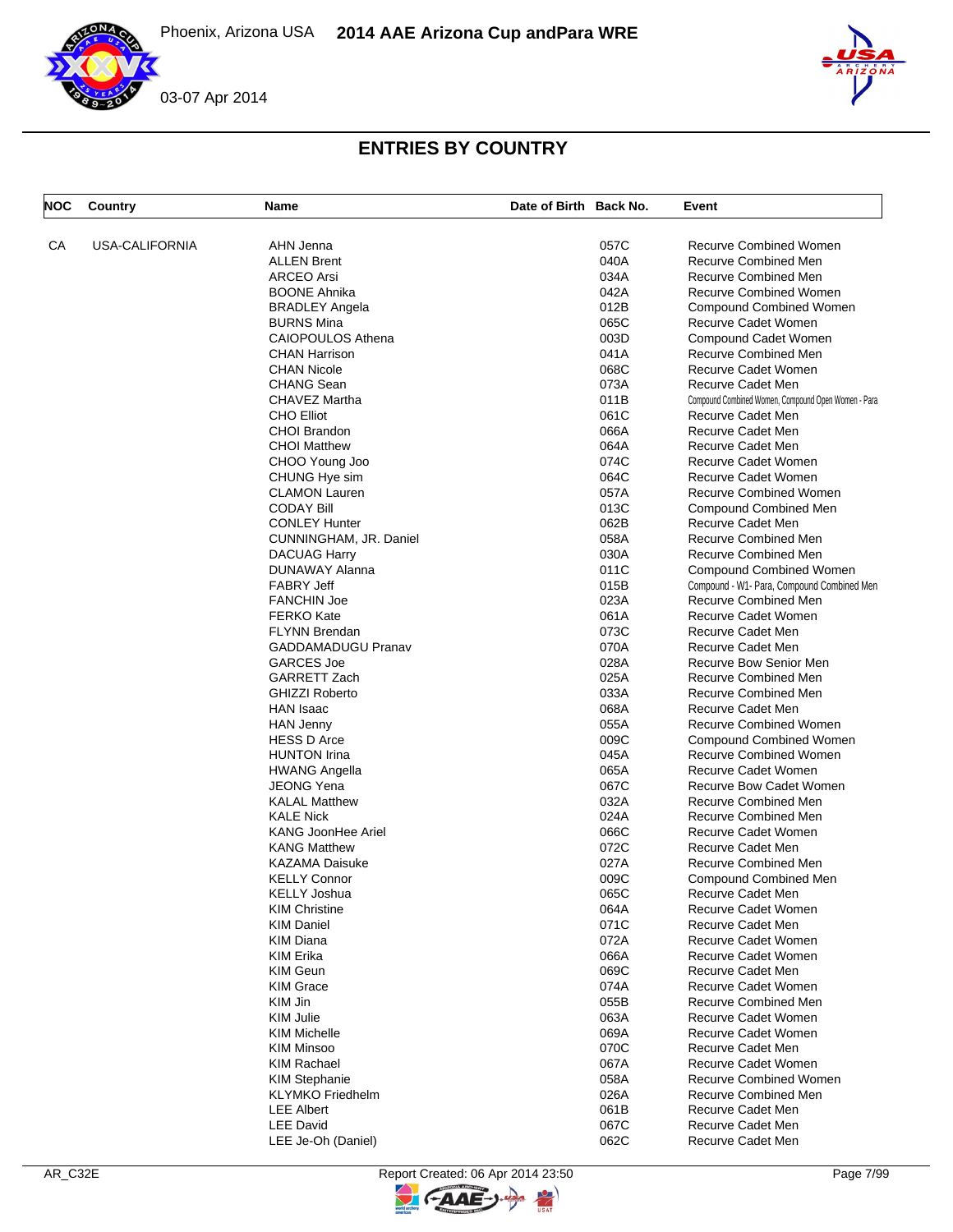

| LEE Ji Dam<br>064C<br>Recurve Cadet Men<br>063C<br>LEE Jie-Ae<br>Recurve Cadet Women<br>LEE Kenn<br>072A<br>Recurve Cadet Men<br><b>LEE Yeseulmi</b><br>060A<br>Recurve Combined Women<br>062A<br>LI Linus<br>Recurve Cadet Men<br>062C<br><b>LIM Rebecca</b><br>Recurve Cadet Women<br>036A<br><b>Recurve Combined Men</b><br>LUND Bryan<br>043A<br><b>MAITLAND Pamela</b><br><b>Recurve Combined Women</b><br><b>MCLAUGHLIN Daniel</b><br>044A<br>Recurve Combined Men<br>029A<br>Recurve Combined Men<br>MCLAUGHLIN Sean<br>071C<br>Recurve Cadet Women<br><b>MIN Songhee</b><br><b>MISCIONE Anna</b><br>056A<br><b>Recurve Combined Women</b><br><b>MURPHY Rachael</b><br>041A<br><b>Recurve Combined Women</b><br>NITTA Kent<br>056A<br>Recurve Combined Men<br>066C<br>Recurve Cadet Men<br>NUNNA Tanay<br>067A<br>Recurve Cadet Men<br>OH Benjamin<br>063C<br>Recurve Cadet Men<br><b>OHLENDORF Jake</b><br>045A<br>Recurve Combined Men<br>PAGUIA Raymond<br>071A<br>Recurve Cadet Women<br><b>PAN Katherine</b><br>PAN, JR. Patrick<br>065A<br>Recurve Cadet Men<br>069C<br><b>PARK Alice</b><br>Recurve Cadet Women<br>070C<br><b>PARK Danielle</b><br>Recurve Cadet Women<br>055A<br><b>PARK David</b><br>Recurve Combined Men<br>PARK Jiah<br>059A<br>Recurve Combined Women<br>059A<br><b>PARK Kenneth</b><br>Recurve Bow Junior Men<br>063A<br>PARK Nathan<br>Recurve Cadet Men<br><b>PARK Sean</b><br>069A<br>Recurve Cadet Men<br>057A<br>PLUMEAU Chris<br>Recurve Bow Junior Men<br>010C<br>POOLE Greg<br>Compound Combined Men<br>PRITCHARD Lanola<br>046A<br><b>Recurve Combined Women</b><br>061A<br>Recurve Cadet Men<br>RYU Kwang Hyun<br>007D<br><b>SHAW Jeremy</b><br>Compound Combined Men<br>056C<br><b>SHIN Andrew</b><br>Recurve Combined Men<br>072C<br><b>SHIN Clare</b><br>Recurve Cadet Women<br>SIM Suzanna<br>068A<br>Recurve Cadet Women<br>SMITH Josh<br>031A<br>Recurve Combined Men<br>054A<br><b>Recurve Combined Men</b><br>SON Young Woo<br><b>STROUD Branduin</b><br>044A<br><b>Recurve Combined Women</b><br>073C<br><b>SUH Candace</b><br>Recurve Cadet Women<br>071A<br>Recurve Cadet Men<br><b>SUK Andrew</b><br><b>TAMAYO Amanda</b><br>061C<br>Recurve Cadet Women<br>007B<br><b>TANIGUCHI Sonia Mayu</b><br><b>Compound Combined Women</b><br><b>TODISCO Andrew</b><br>011C<br><b>Compound Combined Men</b><br><b>TURONEK Philippa</b><br>049A<br>Recurve Combined Women<br>VACCARELLO Jason<br>046A<br>Recurve Combined Men<br>047A<br><b>WOLF Cassandra</b><br><b>Recurve Combined Women</b><br>042A<br>YAMAGUCHI Nathan<br>Recurve Combined Men<br>070A<br>Recurve Cadet Women<br>YON Elina<br><b>YON Iris</b><br>055C<br><b>Recurve Combined Women</b><br>YOO Joyce<br>062A<br>Recurve Cadet Women<br><b>YOON Elizabeth</b><br>056C<br>Recurve Bow Junior Women<br>073A<br><b>YU Aileen</b><br>Recurve Cadet Women<br><b>YUN Samuel</b><br>068C<br>Recurve Cadet Men<br>012C<br>ZAMANINEJAD Reza<br><b>Compound Combined Men</b> | <b>NOC</b> | Country | Name                 | Date of Birth Back No. |      | Event                |
|---------------------------------------------------------------------------------------------------------------------------------------------------------------------------------------------------------------------------------------------------------------------------------------------------------------------------------------------------------------------------------------------------------------------------------------------------------------------------------------------------------------------------------------------------------------------------------------------------------------------------------------------------------------------------------------------------------------------------------------------------------------------------------------------------------------------------------------------------------------------------------------------------------------------------------------------------------------------------------------------------------------------------------------------------------------------------------------------------------------------------------------------------------------------------------------------------------------------------------------------------------------------------------------------------------------------------------------------------------------------------------------------------------------------------------------------------------------------------------------------------------------------------------------------------------------------------------------------------------------------------------------------------------------------------------------------------------------------------------------------------------------------------------------------------------------------------------------------------------------------------------------------------------------------------------------------------------------------------------------------------------------------------------------------------------------------------------------------------------------------------------------------------------------------------------------------------------------------------------------------------------------------------------------------------------------------------------------------------------------------------------------------------------------------------------------------------------------------------------------------------------------------------------------------------------------------------------------------------------------------------------------------------------------------------------------------------------------------------------------------------------------------------------------------------------------------------------------------------------------------------------------------------------------------------------------------------------------------------------------|------------|---------|----------------------|------------------------|------|----------------------|
|                                                                                                                                                                                                                                                                                                                                                                                                                                                                                                                                                                                                                                                                                                                                                                                                                                                                                                                                                                                                                                                                                                                                                                                                                                                                                                                                                                                                                                                                                                                                                                                                                                                                                                                                                                                                                                                                                                                                                                                                                                                                                                                                                                                                                                                                                                                                                                                                                                                                                                                                                                                                                                                                                                                                                                                                                                                                                                                                                                                       |            |         |                      |                        |      |                      |
|                                                                                                                                                                                                                                                                                                                                                                                                                                                                                                                                                                                                                                                                                                                                                                                                                                                                                                                                                                                                                                                                                                                                                                                                                                                                                                                                                                                                                                                                                                                                                                                                                                                                                                                                                                                                                                                                                                                                                                                                                                                                                                                                                                                                                                                                                                                                                                                                                                                                                                                                                                                                                                                                                                                                                                                                                                                                                                                                                                                       |            |         |                      |                        |      |                      |
|                                                                                                                                                                                                                                                                                                                                                                                                                                                                                                                                                                                                                                                                                                                                                                                                                                                                                                                                                                                                                                                                                                                                                                                                                                                                                                                                                                                                                                                                                                                                                                                                                                                                                                                                                                                                                                                                                                                                                                                                                                                                                                                                                                                                                                                                                                                                                                                                                                                                                                                                                                                                                                                                                                                                                                                                                                                                                                                                                                                       |            |         |                      |                        |      |                      |
|                                                                                                                                                                                                                                                                                                                                                                                                                                                                                                                                                                                                                                                                                                                                                                                                                                                                                                                                                                                                                                                                                                                                                                                                                                                                                                                                                                                                                                                                                                                                                                                                                                                                                                                                                                                                                                                                                                                                                                                                                                                                                                                                                                                                                                                                                                                                                                                                                                                                                                                                                                                                                                                                                                                                                                                                                                                                                                                                                                                       |            |         |                      |                        |      |                      |
|                                                                                                                                                                                                                                                                                                                                                                                                                                                                                                                                                                                                                                                                                                                                                                                                                                                                                                                                                                                                                                                                                                                                                                                                                                                                                                                                                                                                                                                                                                                                                                                                                                                                                                                                                                                                                                                                                                                                                                                                                                                                                                                                                                                                                                                                                                                                                                                                                                                                                                                                                                                                                                                                                                                                                                                                                                                                                                                                                                                       |            |         |                      |                        |      |                      |
|                                                                                                                                                                                                                                                                                                                                                                                                                                                                                                                                                                                                                                                                                                                                                                                                                                                                                                                                                                                                                                                                                                                                                                                                                                                                                                                                                                                                                                                                                                                                                                                                                                                                                                                                                                                                                                                                                                                                                                                                                                                                                                                                                                                                                                                                                                                                                                                                                                                                                                                                                                                                                                                                                                                                                                                                                                                                                                                                                                                       |            |         |                      |                        |      |                      |
|                                                                                                                                                                                                                                                                                                                                                                                                                                                                                                                                                                                                                                                                                                                                                                                                                                                                                                                                                                                                                                                                                                                                                                                                                                                                                                                                                                                                                                                                                                                                                                                                                                                                                                                                                                                                                                                                                                                                                                                                                                                                                                                                                                                                                                                                                                                                                                                                                                                                                                                                                                                                                                                                                                                                                                                                                                                                                                                                                                                       |            |         |                      |                        |      |                      |
|                                                                                                                                                                                                                                                                                                                                                                                                                                                                                                                                                                                                                                                                                                                                                                                                                                                                                                                                                                                                                                                                                                                                                                                                                                                                                                                                                                                                                                                                                                                                                                                                                                                                                                                                                                                                                                                                                                                                                                                                                                                                                                                                                                                                                                                                                                                                                                                                                                                                                                                                                                                                                                                                                                                                                                                                                                                                                                                                                                                       |            |         |                      |                        |      |                      |
|                                                                                                                                                                                                                                                                                                                                                                                                                                                                                                                                                                                                                                                                                                                                                                                                                                                                                                                                                                                                                                                                                                                                                                                                                                                                                                                                                                                                                                                                                                                                                                                                                                                                                                                                                                                                                                                                                                                                                                                                                                                                                                                                                                                                                                                                                                                                                                                                                                                                                                                                                                                                                                                                                                                                                                                                                                                                                                                                                                                       |            |         |                      |                        |      |                      |
|                                                                                                                                                                                                                                                                                                                                                                                                                                                                                                                                                                                                                                                                                                                                                                                                                                                                                                                                                                                                                                                                                                                                                                                                                                                                                                                                                                                                                                                                                                                                                                                                                                                                                                                                                                                                                                                                                                                                                                                                                                                                                                                                                                                                                                                                                                                                                                                                                                                                                                                                                                                                                                                                                                                                                                                                                                                                                                                                                                                       |            |         |                      |                        |      |                      |
|                                                                                                                                                                                                                                                                                                                                                                                                                                                                                                                                                                                                                                                                                                                                                                                                                                                                                                                                                                                                                                                                                                                                                                                                                                                                                                                                                                                                                                                                                                                                                                                                                                                                                                                                                                                                                                                                                                                                                                                                                                                                                                                                                                                                                                                                                                                                                                                                                                                                                                                                                                                                                                                                                                                                                                                                                                                                                                                                                                                       |            |         |                      |                        |      |                      |
|                                                                                                                                                                                                                                                                                                                                                                                                                                                                                                                                                                                                                                                                                                                                                                                                                                                                                                                                                                                                                                                                                                                                                                                                                                                                                                                                                                                                                                                                                                                                                                                                                                                                                                                                                                                                                                                                                                                                                                                                                                                                                                                                                                                                                                                                                                                                                                                                                                                                                                                                                                                                                                                                                                                                                                                                                                                                                                                                                                                       |            |         |                      |                        |      |                      |
|                                                                                                                                                                                                                                                                                                                                                                                                                                                                                                                                                                                                                                                                                                                                                                                                                                                                                                                                                                                                                                                                                                                                                                                                                                                                                                                                                                                                                                                                                                                                                                                                                                                                                                                                                                                                                                                                                                                                                                                                                                                                                                                                                                                                                                                                                                                                                                                                                                                                                                                                                                                                                                                                                                                                                                                                                                                                                                                                                                                       |            |         |                      |                        |      |                      |
|                                                                                                                                                                                                                                                                                                                                                                                                                                                                                                                                                                                                                                                                                                                                                                                                                                                                                                                                                                                                                                                                                                                                                                                                                                                                                                                                                                                                                                                                                                                                                                                                                                                                                                                                                                                                                                                                                                                                                                                                                                                                                                                                                                                                                                                                                                                                                                                                                                                                                                                                                                                                                                                                                                                                                                                                                                                                                                                                                                                       |            |         |                      |                        |      |                      |
|                                                                                                                                                                                                                                                                                                                                                                                                                                                                                                                                                                                                                                                                                                                                                                                                                                                                                                                                                                                                                                                                                                                                                                                                                                                                                                                                                                                                                                                                                                                                                                                                                                                                                                                                                                                                                                                                                                                                                                                                                                                                                                                                                                                                                                                                                                                                                                                                                                                                                                                                                                                                                                                                                                                                                                                                                                                                                                                                                                                       |            |         |                      |                        |      |                      |
|                                                                                                                                                                                                                                                                                                                                                                                                                                                                                                                                                                                                                                                                                                                                                                                                                                                                                                                                                                                                                                                                                                                                                                                                                                                                                                                                                                                                                                                                                                                                                                                                                                                                                                                                                                                                                                                                                                                                                                                                                                                                                                                                                                                                                                                                                                                                                                                                                                                                                                                                                                                                                                                                                                                                                                                                                                                                                                                                                                                       |            |         |                      |                        |      |                      |
|                                                                                                                                                                                                                                                                                                                                                                                                                                                                                                                                                                                                                                                                                                                                                                                                                                                                                                                                                                                                                                                                                                                                                                                                                                                                                                                                                                                                                                                                                                                                                                                                                                                                                                                                                                                                                                                                                                                                                                                                                                                                                                                                                                                                                                                                                                                                                                                                                                                                                                                                                                                                                                                                                                                                                                                                                                                                                                                                                                                       |            |         |                      |                        |      |                      |
|                                                                                                                                                                                                                                                                                                                                                                                                                                                                                                                                                                                                                                                                                                                                                                                                                                                                                                                                                                                                                                                                                                                                                                                                                                                                                                                                                                                                                                                                                                                                                                                                                                                                                                                                                                                                                                                                                                                                                                                                                                                                                                                                                                                                                                                                                                                                                                                                                                                                                                                                                                                                                                                                                                                                                                                                                                                                                                                                                                                       |            |         |                      |                        |      |                      |
|                                                                                                                                                                                                                                                                                                                                                                                                                                                                                                                                                                                                                                                                                                                                                                                                                                                                                                                                                                                                                                                                                                                                                                                                                                                                                                                                                                                                                                                                                                                                                                                                                                                                                                                                                                                                                                                                                                                                                                                                                                                                                                                                                                                                                                                                                                                                                                                                                                                                                                                                                                                                                                                                                                                                                                                                                                                                                                                                                                                       |            |         |                      |                        |      |                      |
|                                                                                                                                                                                                                                                                                                                                                                                                                                                                                                                                                                                                                                                                                                                                                                                                                                                                                                                                                                                                                                                                                                                                                                                                                                                                                                                                                                                                                                                                                                                                                                                                                                                                                                                                                                                                                                                                                                                                                                                                                                                                                                                                                                                                                                                                                                                                                                                                                                                                                                                                                                                                                                                                                                                                                                                                                                                                                                                                                                                       |            |         |                      |                        |      |                      |
|                                                                                                                                                                                                                                                                                                                                                                                                                                                                                                                                                                                                                                                                                                                                                                                                                                                                                                                                                                                                                                                                                                                                                                                                                                                                                                                                                                                                                                                                                                                                                                                                                                                                                                                                                                                                                                                                                                                                                                                                                                                                                                                                                                                                                                                                                                                                                                                                                                                                                                                                                                                                                                                                                                                                                                                                                                                                                                                                                                                       |            |         |                      |                        |      |                      |
|                                                                                                                                                                                                                                                                                                                                                                                                                                                                                                                                                                                                                                                                                                                                                                                                                                                                                                                                                                                                                                                                                                                                                                                                                                                                                                                                                                                                                                                                                                                                                                                                                                                                                                                                                                                                                                                                                                                                                                                                                                                                                                                                                                                                                                                                                                                                                                                                                                                                                                                                                                                                                                                                                                                                                                                                                                                                                                                                                                                       |            |         |                      |                        |      |                      |
|                                                                                                                                                                                                                                                                                                                                                                                                                                                                                                                                                                                                                                                                                                                                                                                                                                                                                                                                                                                                                                                                                                                                                                                                                                                                                                                                                                                                                                                                                                                                                                                                                                                                                                                                                                                                                                                                                                                                                                                                                                                                                                                                                                                                                                                                                                                                                                                                                                                                                                                                                                                                                                                                                                                                                                                                                                                                                                                                                                                       |            |         |                      |                        |      |                      |
|                                                                                                                                                                                                                                                                                                                                                                                                                                                                                                                                                                                                                                                                                                                                                                                                                                                                                                                                                                                                                                                                                                                                                                                                                                                                                                                                                                                                                                                                                                                                                                                                                                                                                                                                                                                                                                                                                                                                                                                                                                                                                                                                                                                                                                                                                                                                                                                                                                                                                                                                                                                                                                                                                                                                                                                                                                                                                                                                                                                       |            |         |                      |                        |      |                      |
|                                                                                                                                                                                                                                                                                                                                                                                                                                                                                                                                                                                                                                                                                                                                                                                                                                                                                                                                                                                                                                                                                                                                                                                                                                                                                                                                                                                                                                                                                                                                                                                                                                                                                                                                                                                                                                                                                                                                                                                                                                                                                                                                                                                                                                                                                                                                                                                                                                                                                                                                                                                                                                                                                                                                                                                                                                                                                                                                                                                       |            |         |                      |                        |      |                      |
|                                                                                                                                                                                                                                                                                                                                                                                                                                                                                                                                                                                                                                                                                                                                                                                                                                                                                                                                                                                                                                                                                                                                                                                                                                                                                                                                                                                                                                                                                                                                                                                                                                                                                                                                                                                                                                                                                                                                                                                                                                                                                                                                                                                                                                                                                                                                                                                                                                                                                                                                                                                                                                                                                                                                                                                                                                                                                                                                                                                       |            |         |                      |                        |      |                      |
|                                                                                                                                                                                                                                                                                                                                                                                                                                                                                                                                                                                                                                                                                                                                                                                                                                                                                                                                                                                                                                                                                                                                                                                                                                                                                                                                                                                                                                                                                                                                                                                                                                                                                                                                                                                                                                                                                                                                                                                                                                                                                                                                                                                                                                                                                                                                                                                                                                                                                                                                                                                                                                                                                                                                                                                                                                                                                                                                                                                       |            |         |                      |                        |      |                      |
|                                                                                                                                                                                                                                                                                                                                                                                                                                                                                                                                                                                                                                                                                                                                                                                                                                                                                                                                                                                                                                                                                                                                                                                                                                                                                                                                                                                                                                                                                                                                                                                                                                                                                                                                                                                                                                                                                                                                                                                                                                                                                                                                                                                                                                                                                                                                                                                                                                                                                                                                                                                                                                                                                                                                                                                                                                                                                                                                                                                       |            |         |                      |                        |      |                      |
|                                                                                                                                                                                                                                                                                                                                                                                                                                                                                                                                                                                                                                                                                                                                                                                                                                                                                                                                                                                                                                                                                                                                                                                                                                                                                                                                                                                                                                                                                                                                                                                                                                                                                                                                                                                                                                                                                                                                                                                                                                                                                                                                                                                                                                                                                                                                                                                                                                                                                                                                                                                                                                                                                                                                                                                                                                                                                                                                                                                       |            |         |                      |                        |      |                      |
|                                                                                                                                                                                                                                                                                                                                                                                                                                                                                                                                                                                                                                                                                                                                                                                                                                                                                                                                                                                                                                                                                                                                                                                                                                                                                                                                                                                                                                                                                                                                                                                                                                                                                                                                                                                                                                                                                                                                                                                                                                                                                                                                                                                                                                                                                                                                                                                                                                                                                                                                                                                                                                                                                                                                                                                                                                                                                                                                                                                       |            |         |                      |                        |      |                      |
|                                                                                                                                                                                                                                                                                                                                                                                                                                                                                                                                                                                                                                                                                                                                                                                                                                                                                                                                                                                                                                                                                                                                                                                                                                                                                                                                                                                                                                                                                                                                                                                                                                                                                                                                                                                                                                                                                                                                                                                                                                                                                                                                                                                                                                                                                                                                                                                                                                                                                                                                                                                                                                                                                                                                                                                                                                                                                                                                                                                       |            |         |                      |                        |      |                      |
|                                                                                                                                                                                                                                                                                                                                                                                                                                                                                                                                                                                                                                                                                                                                                                                                                                                                                                                                                                                                                                                                                                                                                                                                                                                                                                                                                                                                                                                                                                                                                                                                                                                                                                                                                                                                                                                                                                                                                                                                                                                                                                                                                                                                                                                                                                                                                                                                                                                                                                                                                                                                                                                                                                                                                                                                                                                                                                                                                                                       |            |         |                      |                        |      |                      |
|                                                                                                                                                                                                                                                                                                                                                                                                                                                                                                                                                                                                                                                                                                                                                                                                                                                                                                                                                                                                                                                                                                                                                                                                                                                                                                                                                                                                                                                                                                                                                                                                                                                                                                                                                                                                                                                                                                                                                                                                                                                                                                                                                                                                                                                                                                                                                                                                                                                                                                                                                                                                                                                                                                                                                                                                                                                                                                                                                                                       |            |         |                      |                        |      |                      |
|                                                                                                                                                                                                                                                                                                                                                                                                                                                                                                                                                                                                                                                                                                                                                                                                                                                                                                                                                                                                                                                                                                                                                                                                                                                                                                                                                                                                                                                                                                                                                                                                                                                                                                                                                                                                                                                                                                                                                                                                                                                                                                                                                                                                                                                                                                                                                                                                                                                                                                                                                                                                                                                                                                                                                                                                                                                                                                                                                                                       |            |         |                      |                        |      |                      |
|                                                                                                                                                                                                                                                                                                                                                                                                                                                                                                                                                                                                                                                                                                                                                                                                                                                                                                                                                                                                                                                                                                                                                                                                                                                                                                                                                                                                                                                                                                                                                                                                                                                                                                                                                                                                                                                                                                                                                                                                                                                                                                                                                                                                                                                                                                                                                                                                                                                                                                                                                                                                                                                                                                                                                                                                                                                                                                                                                                                       |            |         |                      |                        |      |                      |
|                                                                                                                                                                                                                                                                                                                                                                                                                                                                                                                                                                                                                                                                                                                                                                                                                                                                                                                                                                                                                                                                                                                                                                                                                                                                                                                                                                                                                                                                                                                                                                                                                                                                                                                                                                                                                                                                                                                                                                                                                                                                                                                                                                                                                                                                                                                                                                                                                                                                                                                                                                                                                                                                                                                                                                                                                                                                                                                                                                                       |            |         |                      |                        |      |                      |
|                                                                                                                                                                                                                                                                                                                                                                                                                                                                                                                                                                                                                                                                                                                                                                                                                                                                                                                                                                                                                                                                                                                                                                                                                                                                                                                                                                                                                                                                                                                                                                                                                                                                                                                                                                                                                                                                                                                                                                                                                                                                                                                                                                                                                                                                                                                                                                                                                                                                                                                                                                                                                                                                                                                                                                                                                                                                                                                                                                                       |            |         |                      |                        |      |                      |
|                                                                                                                                                                                                                                                                                                                                                                                                                                                                                                                                                                                                                                                                                                                                                                                                                                                                                                                                                                                                                                                                                                                                                                                                                                                                                                                                                                                                                                                                                                                                                                                                                                                                                                                                                                                                                                                                                                                                                                                                                                                                                                                                                                                                                                                                                                                                                                                                                                                                                                                                                                                                                                                                                                                                                                                                                                                                                                                                                                                       |            |         |                      |                        |      |                      |
|                                                                                                                                                                                                                                                                                                                                                                                                                                                                                                                                                                                                                                                                                                                                                                                                                                                                                                                                                                                                                                                                                                                                                                                                                                                                                                                                                                                                                                                                                                                                                                                                                                                                                                                                                                                                                                                                                                                                                                                                                                                                                                                                                                                                                                                                                                                                                                                                                                                                                                                                                                                                                                                                                                                                                                                                                                                                                                                                                                                       |            |         |                      |                        |      |                      |
|                                                                                                                                                                                                                                                                                                                                                                                                                                                                                                                                                                                                                                                                                                                                                                                                                                                                                                                                                                                                                                                                                                                                                                                                                                                                                                                                                                                                                                                                                                                                                                                                                                                                                                                                                                                                                                                                                                                                                                                                                                                                                                                                                                                                                                                                                                                                                                                                                                                                                                                                                                                                                                                                                                                                                                                                                                                                                                                                                                                       |            |         |                      |                        |      |                      |
|                                                                                                                                                                                                                                                                                                                                                                                                                                                                                                                                                                                                                                                                                                                                                                                                                                                                                                                                                                                                                                                                                                                                                                                                                                                                                                                                                                                                                                                                                                                                                                                                                                                                                                                                                                                                                                                                                                                                                                                                                                                                                                                                                                                                                                                                                                                                                                                                                                                                                                                                                                                                                                                                                                                                                                                                                                                                                                                                                                                       |            |         |                      |                        |      |                      |
|                                                                                                                                                                                                                                                                                                                                                                                                                                                                                                                                                                                                                                                                                                                                                                                                                                                                                                                                                                                                                                                                                                                                                                                                                                                                                                                                                                                                                                                                                                                                                                                                                                                                                                                                                                                                                                                                                                                                                                                                                                                                                                                                                                                                                                                                                                                                                                                                                                                                                                                                                                                                                                                                                                                                                                                                                                                                                                                                                                                       |            |         |                      |                        |      |                      |
|                                                                                                                                                                                                                                                                                                                                                                                                                                                                                                                                                                                                                                                                                                                                                                                                                                                                                                                                                                                                                                                                                                                                                                                                                                                                                                                                                                                                                                                                                                                                                                                                                                                                                                                                                                                                                                                                                                                                                                                                                                                                                                                                                                                                                                                                                                                                                                                                                                                                                                                                                                                                                                                                                                                                                                                                                                                                                                                                                                                       |            |         |                      |                        |      |                      |
|                                                                                                                                                                                                                                                                                                                                                                                                                                                                                                                                                                                                                                                                                                                                                                                                                                                                                                                                                                                                                                                                                                                                                                                                                                                                                                                                                                                                                                                                                                                                                                                                                                                                                                                                                                                                                                                                                                                                                                                                                                                                                                                                                                                                                                                                                                                                                                                                                                                                                                                                                                                                                                                                                                                                                                                                                                                                                                                                                                                       |            |         |                      |                        |      |                      |
|                                                                                                                                                                                                                                                                                                                                                                                                                                                                                                                                                                                                                                                                                                                                                                                                                                                                                                                                                                                                                                                                                                                                                                                                                                                                                                                                                                                                                                                                                                                                                                                                                                                                                                                                                                                                                                                                                                                                                                                                                                                                                                                                                                                                                                                                                                                                                                                                                                                                                                                                                                                                                                                                                                                                                                                                                                                                                                                                                                                       |            |         |                      |                        |      |                      |
|                                                                                                                                                                                                                                                                                                                                                                                                                                                                                                                                                                                                                                                                                                                                                                                                                                                                                                                                                                                                                                                                                                                                                                                                                                                                                                                                                                                                                                                                                                                                                                                                                                                                                                                                                                                                                                                                                                                                                                                                                                                                                                                                                                                                                                                                                                                                                                                                                                                                                                                                                                                                                                                                                                                                                                                                                                                                                                                                                                                       |            |         |                      |                        |      |                      |
|                                                                                                                                                                                                                                                                                                                                                                                                                                                                                                                                                                                                                                                                                                                                                                                                                                                                                                                                                                                                                                                                                                                                                                                                                                                                                                                                                                                                                                                                                                                                                                                                                                                                                                                                                                                                                                                                                                                                                                                                                                                                                                                                                                                                                                                                                                                                                                                                                                                                                                                                                                                                                                                                                                                                                                                                                                                                                                                                                                                       |            |         |                      |                        |      |                      |
|                                                                                                                                                                                                                                                                                                                                                                                                                                                                                                                                                                                                                                                                                                                                                                                                                                                                                                                                                                                                                                                                                                                                                                                                                                                                                                                                                                                                                                                                                                                                                                                                                                                                                                                                                                                                                                                                                                                                                                                                                                                                                                                                                                                                                                                                                                                                                                                                                                                                                                                                                                                                                                                                                                                                                                                                                                                                                                                                                                                       |            |         |                      |                        |      |                      |
|                                                                                                                                                                                                                                                                                                                                                                                                                                                                                                                                                                                                                                                                                                                                                                                                                                                                                                                                                                                                                                                                                                                                                                                                                                                                                                                                                                                                                                                                                                                                                                                                                                                                                                                                                                                                                                                                                                                                                                                                                                                                                                                                                                                                                                                                                                                                                                                                                                                                                                                                                                                                                                                                                                                                                                                                                                                                                                                                                                                       |            |         |                      |                        |      |                      |
|                                                                                                                                                                                                                                                                                                                                                                                                                                                                                                                                                                                                                                                                                                                                                                                                                                                                                                                                                                                                                                                                                                                                                                                                                                                                                                                                                                                                                                                                                                                                                                                                                                                                                                                                                                                                                                                                                                                                                                                                                                                                                                                                                                                                                                                                                                                                                                                                                                                                                                                                                                                                                                                                                                                                                                                                                                                                                                                                                                                       |            |         |                      |                        |      |                      |
|                                                                                                                                                                                                                                                                                                                                                                                                                                                                                                                                                                                                                                                                                                                                                                                                                                                                                                                                                                                                                                                                                                                                                                                                                                                                                                                                                                                                                                                                                                                                                                                                                                                                                                                                                                                                                                                                                                                                                                                                                                                                                                                                                                                                                                                                                                                                                                                                                                                                                                                                                                                                                                                                                                                                                                                                                                                                                                                                                                                       |            |         |                      |                        |      |                      |
|                                                                                                                                                                                                                                                                                                                                                                                                                                                                                                                                                                                                                                                                                                                                                                                                                                                                                                                                                                                                                                                                                                                                                                                                                                                                                                                                                                                                                                                                                                                                                                                                                                                                                                                                                                                                                                                                                                                                                                                                                                                                                                                                                                                                                                                                                                                                                                                                                                                                                                                                                                                                                                                                                                                                                                                                                                                                                                                                                                                       |            |         |                      |                        |      |                      |
|                                                                                                                                                                                                                                                                                                                                                                                                                                                                                                                                                                                                                                                                                                                                                                                                                                                                                                                                                                                                                                                                                                                                                                                                                                                                                                                                                                                                                                                                                                                                                                                                                                                                                                                                                                                                                                                                                                                                                                                                                                                                                                                                                                                                                                                                                                                                                                                                                                                                                                                                                                                                                                                                                                                                                                                                                                                                                                                                                                                       |            |         |                      |                        |      |                      |
|                                                                                                                                                                                                                                                                                                                                                                                                                                                                                                                                                                                                                                                                                                                                                                                                                                                                                                                                                                                                                                                                                                                                                                                                                                                                                                                                                                                                                                                                                                                                                                                                                                                                                                                                                                                                                                                                                                                                                                                                                                                                                                                                                                                                                                                                                                                                                                                                                                                                                                                                                                                                                                                                                                                                                                                                                                                                                                                                                                                       |            |         |                      |                        |      |                      |
|                                                                                                                                                                                                                                                                                                                                                                                                                                                                                                                                                                                                                                                                                                                                                                                                                                                                                                                                                                                                                                                                                                                                                                                                                                                                                                                                                                                                                                                                                                                                                                                                                                                                                                                                                                                                                                                                                                                                                                                                                                                                                                                                                                                                                                                                                                                                                                                                                                                                                                                                                                                                                                                                                                                                                                                                                                                                                                                                                                                       |            |         |                      |                        |      |                      |
|                                                                                                                                                                                                                                                                                                                                                                                                                                                                                                                                                                                                                                                                                                                                                                                                                                                                                                                                                                                                                                                                                                                                                                                                                                                                                                                                                                                                                                                                                                                                                                                                                                                                                                                                                                                                                                                                                                                                                                                                                                                                                                                                                                                                                                                                                                                                                                                                                                                                                                                                                                                                                                                                                                                                                                                                                                                                                                                                                                                       |            |         |                      |                        |      |                      |
|                                                                                                                                                                                                                                                                                                                                                                                                                                                                                                                                                                                                                                                                                                                                                                                                                                                                                                                                                                                                                                                                                                                                                                                                                                                                                                                                                                                                                                                                                                                                                                                                                                                                                                                                                                                                                                                                                                                                                                                                                                                                                                                                                                                                                                                                                                                                                                                                                                                                                                                                                                                                                                                                                                                                                                                                                                                                                                                                                                                       |            |         | <b>ZUMBO Matthew</b> |                        | 035A | Recurve Combined Men |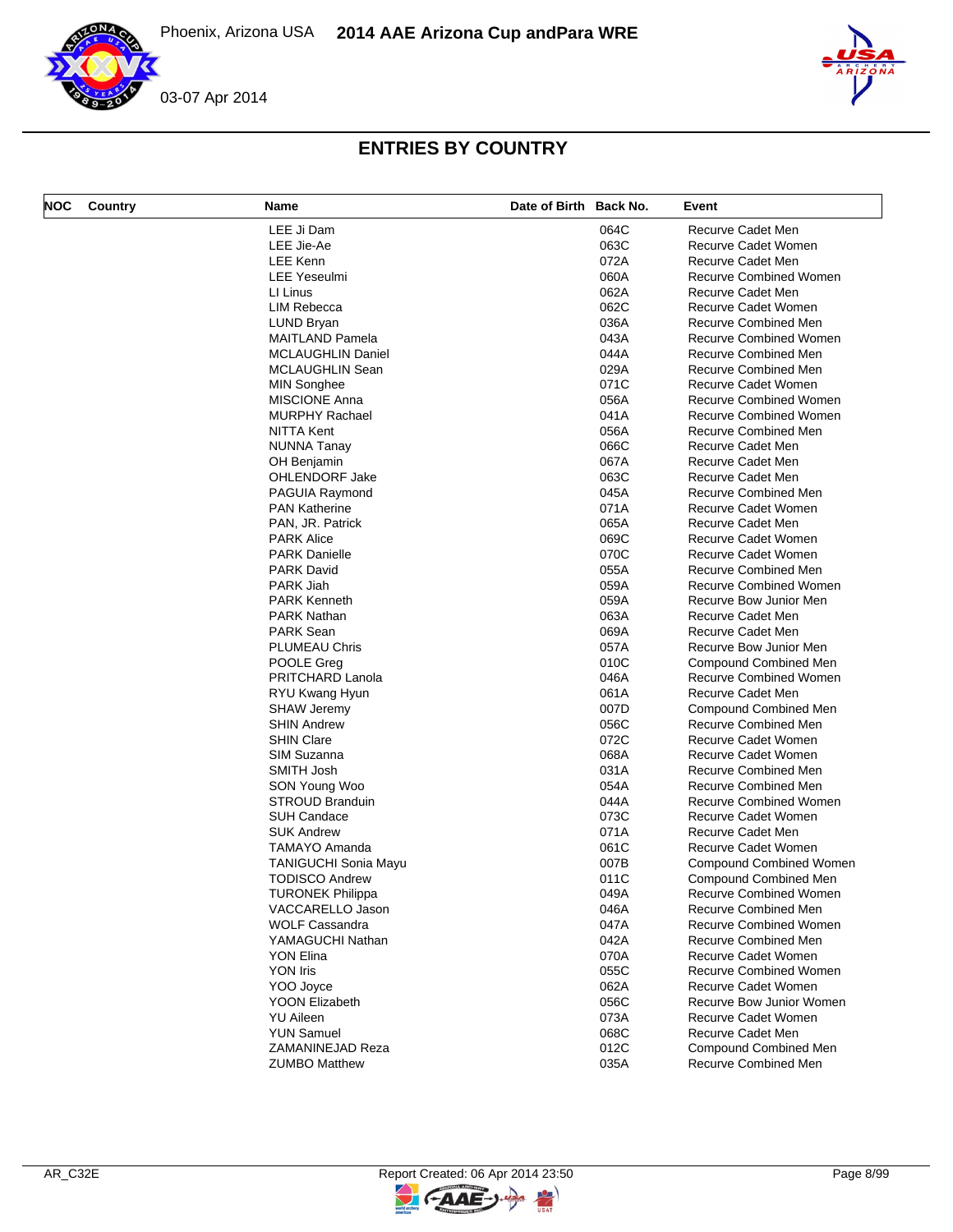



| <b>NOC</b> | Country           | <b>Name</b>                        | Date of Birth Back No. |      | Event                                               |
|------------|-------------------|------------------------------------|------------------------|------|-----------------------------------------------------|
|            | <b>CANADA</b>     |                                    |                        |      |                                                     |
| CAN        |                   | ARSENAULT Phil                     |                        | 033C | Recurve Combined Men                                |
|            |                   | <b>BENOIT William</b>              |                        | 002D | Compound Cadet Men                                  |
|            |                   | <b>BRAYFORD Kevin</b>              |                        | 017C | Compound Combined Men                               |
|            |                   | <b>CHÉNIER Virginie</b>            |                        | 059B | <b>Recurve Combined Women</b>                       |
|            |                   | <b>DENYS Alec</b>                  |                        | 017B | Compound Open Men - Para, Compound Combined Men     |
|            |                   | <b>DUENAS Crispln</b>              |                        | 032C | Recurve Combined Men                                |
|            |                   | <b>EVANS Kevin</b>                 |                        | 019B | Compound Open Men - Para, Compound Combined Men     |
|            |                   | GROSZKO Dawn                       |                        | 010C | <b>Compound Combined Women</b>                      |
|            |                   | <b>HEILANDT Matt</b>               |                        | 035C | Recurve Combined Men                                |
|            |                   | <b>HUDSON Robert</b>               |                        | 016B | Compound Open Men - Para, Compound Combined Men     |
|            |                   | <b>JOHNSON Brittany</b>            |                        | 007A | <b>Compound Combined Women</b>                      |
|            |                   | JOHNSON Elaine                     |                        | 009B | <b>Compound Combined Women</b>                      |
|            |                   | <b>LEE Vanessa</b>                 |                        | 050A | <b>Recurve Combined Women</b>                       |
|            |                   | MACDONALD Hugh                     |                        | 034C | Recurve Combined Men                                |
|            |                   | <b>MARTIN Jim</b>                  |                        | 015C | Compound Combined Men                               |
|            |                   | <b>MORAN Tristan</b>               |                        | 001D | Compound Cadet Men                                  |
|            |                   | <b>MORRIS Tricia</b>               |                        | 012C | <b>Compound Combined Women</b>                      |
|            |                   | <b>MURPHY Norbert</b>              |                        | 018B | Compound - W1- Para, Compound Combined Men          |
|            |                   |                                    |                        | 016C | Compound Combined Men                               |
|            |                   | ROUSSEAU Simon                     |                        |      |                                                     |
|            |                   | THIFFEAULT PICARD Georcy-Stéphanie |                        | 051A | <b>Recurve Combined Women</b>                       |
|            |                   | <b>TREMBLAY Lyne</b>               |                        | 010B | Compound Combined Women, Compound Open Women - Para |
|            |                   | <b>VAN NEST Karen</b>              |                        | 013B | Compound Combined Women, Compound Open Women - Para |
| <b>CH</b>  | MEXICO-COAHUILA   | <b>ADAME David</b>                 |                        | 073D | Recurve Cadet Men                                   |
|            |                   | <b>ANCIRA Victor</b>               |                        | 074D | Recurve Cadet Men                                   |
|            |                   | DE LA GARZA Armando                |                        | 008D | Compound Cadet Men                                  |
|            |                   | DEL BOSQUE Jose G                  |                        | 026B | Compound Cadet Men                                  |
|            |                   | <b>GONZALES Ricardo</b>            |                        | 004B | Compound Cadet Men                                  |
|            |                   | <b>INFANTE Luis Esteban</b>        |                        | 055D | Recurve Combined Men                                |
|            |                   | <b>MARTINEZ Enrique</b>            |                        | 014C | Compound Combined Men                               |
|            |                   | VAZQUEZ Ana Paula                  |                        | 006B | Compound Cadet Women                                |
| CO         | USA-COLORADO      | <b>BLAZEK Allie</b>                |                        | 001D | Compound Cadet Women                                |
|            |                   | <b>CRITES Byron</b>                |                        | 035B | Recurve Combined Men                                |
|            |                   | DAVIS Adam                         |                        | 037B | Recurve Combined Men                                |
|            |                   | DEMARCO Max                        |                        | 002B | Compound Cadet Men                                  |
|            |                   | <b>HENSON Tony</b>                 |                        | 036B | Recurve Combined Men                                |
|            |                   | <b>MILLER Caleb</b>                |                        | 058B | Recurve Combined Men                                |
|            |                   | PELLEGRINO William                 |                        | 034C | Compound Combined Men                               |
|            |                   | <b>TAYLOR Samantha</b>             |                        | 002D | Compound Cadet Women                                |
|            |                   | <b>TWOMBLY Gregory</b>             |                        | 038B | Recurve Combined Men                                |
|            |                   | <b>WARDRIP Jason</b>               |                        | 033C | <b>Compound Combined Men</b>                        |
|            |                   | <b>WHITE Samuel</b>                |                        | 001B |                                                     |
|            |                   |                                    |                        |      | Compound Bow Cadet Men                              |
| COL        | <b>COLOMBIA</b>   | <b>CARDONA Camilo</b>              |                        | 028B | Compound Combined Men                               |
|            |                   | <b>GARCIA Hector</b>               |                        | 038C | Recurve Combined Men                                |
|            |                   | LOPEZ Sara                         |                        | 019D | <b>Compound Combined Women</b>                      |
|            |                   | <b>MARCEN Maja</b>                 |                        | 020A | <b>Compound Combined Women</b>                      |
|            |                   | <b>OSPINA Jose Carlos</b>          |                        | 027A | Compound Combined Men                               |
|            |                   | <b>PACHECO Daniel</b>              |                        | 041C | Recurve Combined Men                                |
|            |                   | RENDON Ana Maria                   |                        | 049B | <b>Recurve Combined Women</b>                       |
|            |                   | <b>TORRES Diego</b>                |                        | 040C | Recurve Combined Men                                |
| <b>CRC</b> | <b>COSTA RICA</b> | BERMÚDEZ Gloriana                  |                        | 050B | <b>Recurve Combined Women</b>                       |
|            |                   | JIMÉNEZ Rubén                      |                        | 039C | <b>Recurve Combined Men</b>                         |
|            |                   | <b>RUIZ Gustavo</b>                |                        | 029B | Compound Combined Men                               |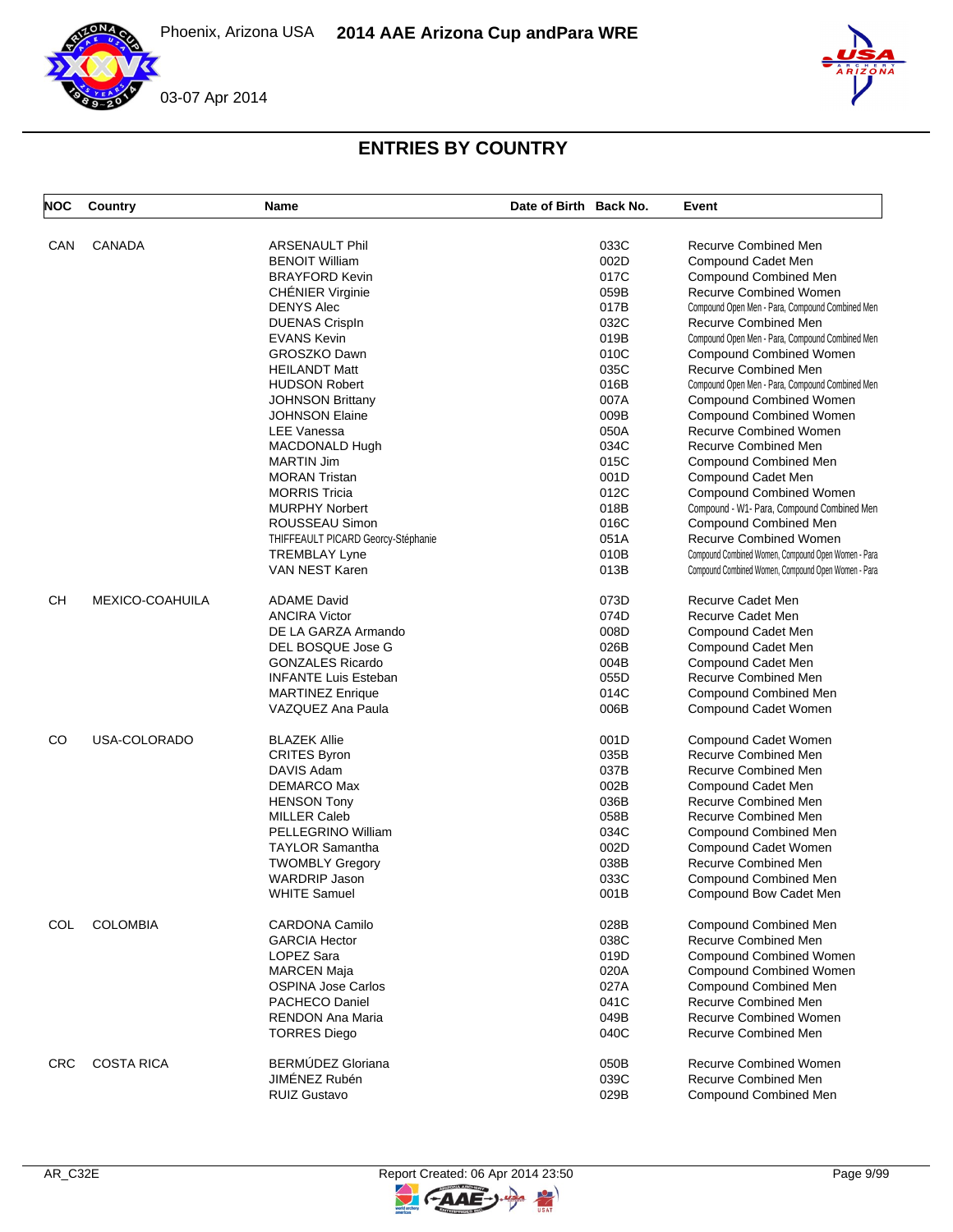





## **ENTRIES BY COUNTRY**

| <b>NOC</b> | Country              | <b>Name</b>                   | Date of Birth Back No. | Event                                             |
|------------|----------------------|-------------------------------|------------------------|---------------------------------------------------|
| <b>CT</b>  | USA-CONNECTICUT      | <b>BRUSH Tyler</b>            | 006B                   | <b>Compound Combined Men</b>                      |
|            |                      | <b>GAUVIN Crystal</b>         | 020B                   | <b>Compound Combined Women</b>                    |
|            |                      | <b>GAUVIN Rich</b>            | 046D                   | Recurve Combined Men                              |
|            |                      | JOHNSON Richard               | 045D                   | <b>Recurve Combined Men</b>                       |
| DEN        | <b>DENMARK</b>       | <b>JEREMIASSEN Henny</b>      | 052C                   | <b>Recurve Combined Women</b>                     |
|            |                      | <b>THORKILDSEN Steffen</b>    | 051B                   | <b>Recurve Combined Men</b>                       |
| DF         | <b>MEXICO-DF</b>     | CANO MENDEZ Jose Antonio      | 057D                   | Recurve Combined Men                              |
| <b>ESA</b> | EL SALVADOR          | <b>HERNANDEZ Roberto</b>      | 039B                   | Compound Combined Men                             |
|            |                      | <b>UMANZOR Marisol</b>        | 019B                   | <b>Compound Combined Women</b>                    |
| <b>FIN</b> | <b>FINLAND</b>       | <b>ANTONIOS Jean-Pierre</b>   | 033B                   | Compound - W1- Para, Compound Combined Men        |
| FL         | USA-FLORIDA          | <b>HALL John</b>              | 052C                   | <b>Recurve Combined Men</b>                       |
|            |                      | HARRIS Emma                   | 074B                   | Recurve Cadet Women                               |
|            |                      | OLIVER Ryan                   | 069D                   | Recurve Cadet Men                                 |
|            |                      | PETITT Meagan                 | 005C                   | Compound Cadet Women                              |
|            |                      | <b>RAMIREZ Angel</b>          | 019D                   | Compound Combined Men                             |
|            |                      | RAMIREZ Angelica              | 008B                   | <b>Compound Combined Women</b>                    |
|            |                      | <b>SHELBY Andre</b>           | 025B                   | Compound Open Men - Para, Compound Combined Men   |
| <b>FRA</b> | <b>FRANCE</b>        | <b>AUBERT Thomas</b>          | 052B                   | Recurve Combined Men                              |
|            |                      | DELOCHE Pierre-Julien         | 039A                   | <b>Compound Combined Men</b>                      |
|            |                      | <b>DODEMONT Sophie</b>        | 017B                   | <b>Compound Combined Women</b>                    |
|            |                      | <b>GALLIFET Thomas</b>        | 047B                   | Recurve Combined Men                              |
|            |                      | LEBECQUE Pascale              | 018A                   | Compound Combined Women                           |
| GА         | USA-GEORGIA          | <b>BALDOWSKI S. Phillip</b>   | 049C                   | Recurve Combined Men                              |
|            |                      | <b>FORD Lee</b>               | 051B                   | Recurve Combined Women, Recurve Open Women - Para |
|            |                      | <b>GRANT Sydney</b>           | 006A                   | Compound Cadet Women                              |
|            |                      | <b>LUMAN Chris</b>            | 058D                   | Recurve Bow Junior Men                            |
|            |                      | <b>PATTON Edward Jr</b>       |                        | <b>Recurve Combined Men</b>                       |
|            |                      | <b>PELTON Cassandra</b>       | 058C                   | <b>Recurve Combined Women</b>                     |
| <b>GBR</b> | <b>GREAT BRITAIN</b> | <b>ALEXANDER Malcolm</b>      | 050C                   | Recurve Combined Men                              |
|            |                      | <b>HIRST Curtis</b>           | 070D                   | <b>Recurve Cadet Men</b>                          |
|            |                      | <b>HIRST Fiona</b>            | 053A                   | <b>Recurve Combined Women</b>                     |
| <b>GUA</b> | <b>GUATEMALA</b>     | <b>BARILLAS Julio</b>         | 043C                   | <b>Recurve Combined Men</b>                       |
|            |                      | <b>CASTRO Diego</b>           | 042C                   | Recurve Combined Men                              |
|            |                      | CORDERO Arturo                | 030D                   | Compound Combined Men                             |
|            |                      | <b>MARTINEZ Diana</b>         | 019A                   | <b>Compound Combined Women</b>                    |
|            |                      | PAIZ Maria Andre              | 049D                   | Recurve Combined Women                            |
|            |                      | PAIZ Rafael                   | 029D                   | Compound Combined Men                             |
|            |                      | <b>PARRILLA Olmo</b>          | 044C                   | Recurve Combined Men                              |
|            |                      | <b>RAMILA Gabriel</b>         | 028D                   | Compound Combined Men                             |
|            |                      | <b>ROMERO Regina</b>          | 060C                   | <b>Recurve Combined Women</b>                     |
|            |                      | VALENCIA Yesenia              | 050D                   | <b>Recurve Combined Women</b>                     |
| HG         | MEXICO-HIDALGO       | <b>BULOS Lourdes</b>          | 072D                   | Recurve Cadet Women                               |
|            |                      | <b>CRUZ REYEZ Jose Miquel</b> | 056D                   | <b>Recurve Combined Men</b>                       |
|            |                      | <b>ZAMORA Oldair</b>          | 052A                   | <b>Recurve Combined Men</b>                       |
|            |                      | ZAMORA Omar                   | 055C                   | Recurve Combined Men                              |
| HI         | USA-HAWAII           | KIM Linsey                    | 070D                   | Recurve Cadet Women                               |
|            |                      | PIPER Sep                     | 038D                   | <b>Compound Combined Men</b>                      |
|            |                      | <b>TURINA Nicole</b>          | 071D                   | Recurve Cadet Women                               |



**FAAE** 

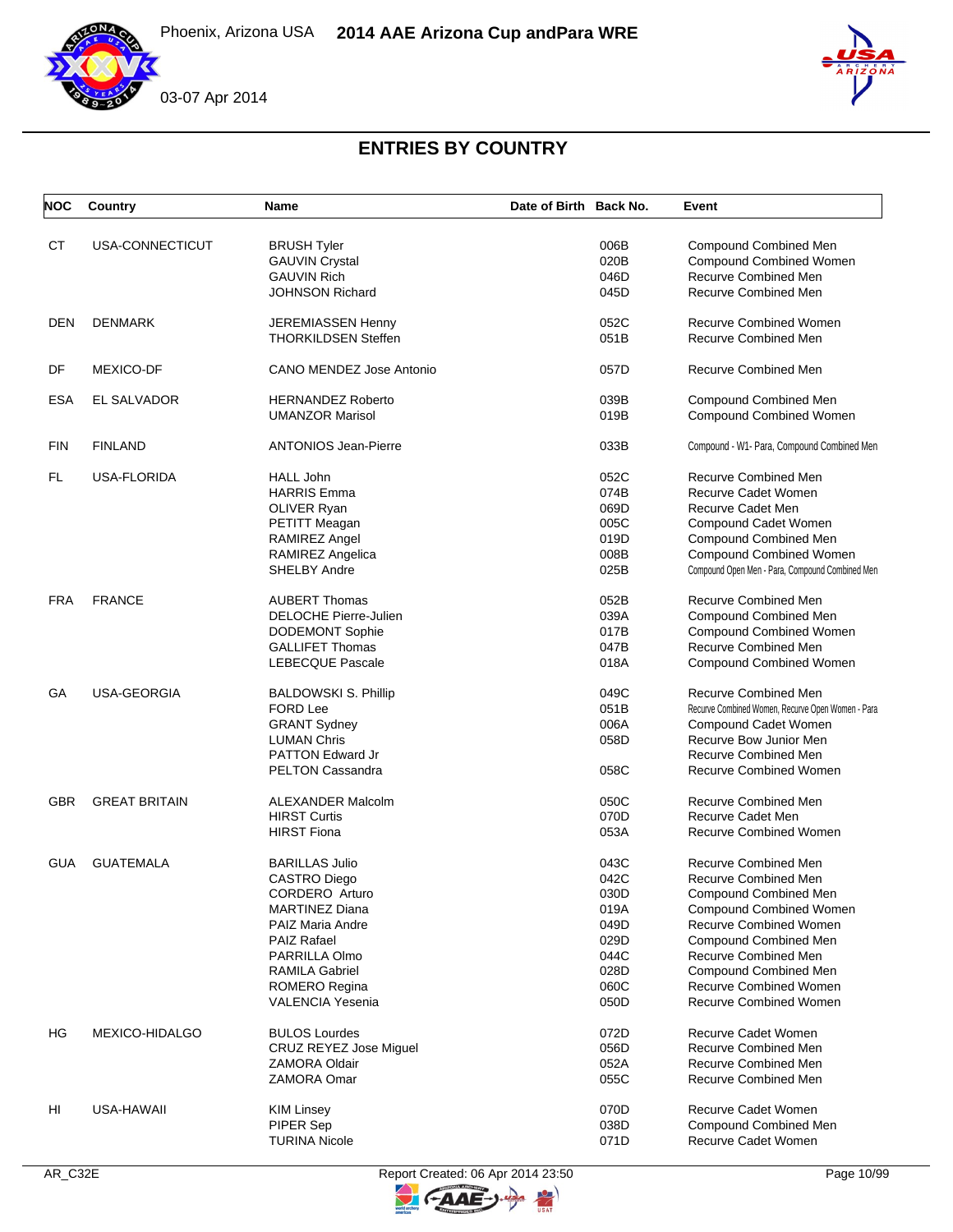





## **ENTRIES BY COUNTRY**

| <b>NOC</b> | Country               | Name                         | Date of Birth Back No. | Event                                               |
|------------|-----------------------|------------------------------|------------------------|-----------------------------------------------------|
| IA         | USA-IOWA              | <b>BISINGER Zackary</b>      | 057C                   | Recurve Combined Men                                |
|            |                       | <b>OLSON Alexander</b>       | 058C                   | <b>Recurve Combined Men</b>                         |
| ID         | USA-IDAHO             | <b>ANDERSON Steve</b>        | 036A                   | Compound Combined Men                               |
|            |                       | KIM Joony                    | 072B                   | Recurve Cadet Men                                   |
|            |                       | <b>PERRY Robert</b>          | 050B                   | Recurve Combined Men, Recurve Open Men - Para       |
|            |                       | <b>RIDENOUR Marc</b>         | 034A                   | Compound Combined Men                               |
| IL         | USA-ILLINOIS          | <b>TIMPANARO Dennis</b>      | 048C                   | <b>Recurve Combined Men</b>                         |
|            |                       | <b>WIFLER Alex</b>           | 049A                   | Recurve Combined Men                                |
| <b>ISV</b> | <b>VIRGIN ISLANDS</b> | <b>ABERNATHY Anne</b>        | 054C                   | <b>Recurve Combined Women</b>                       |
| ITA        | <b>ITALY</b>          | <b>FRANGILLI Michele</b>     | 035D                   | Recurve Combined Men                                |
|            |                       | <b>GALIAZZO Marco</b>        | 034D                   | <b>Recurve Combined Men</b>                         |
|            |                       | LIONETTI Pia Carmen Maria    | 047B                   | <b>Recurve Combined Women</b>                       |
|            |                       | <b>MANDIA Claudia</b>        | 046B                   | <b>Recurve Combined Women</b>                       |
|            |                       | <b>MANDIA Massimiliano</b>   | 037D                   | <b>Recurve Combined Men</b>                         |
|            |                       | <b>MELOTTO Luca</b>          | 036D                   | <b>Recurve Combined Men</b>                         |
|            |                       | <b>NESPOLI Mauro</b>         | 038D                   | <b>Recurve Combined Men</b>                         |
|            |                       | <b>PAGNI Sergio</b>          | 038A                   | <b>Compound Combined Men</b>                        |
|            |                       | <b>SARTORI</b> Guendalina    | 048B                   | <b>Recurve Combined Women</b>                       |
|            |                       | <b>TONELLI Amedeo</b>        | 039D                   | Recurve Combined Men                                |
| <b>JPN</b> | <b>JAPAN</b>          | AJIMA Yutaka                 | 040B                   | Recurve Open Men - Para, Recurve Combined Men       |
|            |                       | <b>HIRASAWA Nako</b>         | 018B                   | Compound Combined Women, Compound Open Women - Para |
|            |                       | <b>TAMAI Fumihiro</b>        | 036C                   | Recurve Combined Men                                |
|            |                       | WATANABE Masayoshi           | 037C                   | Recurve Open Men - Para, Recurve Combined Men       |
| <b>KOR</b> | <b>KDVSC-KOREA</b>    | CHOI Jeung Youn              | 031B                   | Recurve Open Men - Para, Recurve Combined Men       |
|            |                       | GO Sung Kil                  | 012B                   | Compound Open Men - Para, Compound Combined Men     |
|            |                       | JUNG Young Joo               | 032B                   | Recurve Open Men - Para, Recurve Combined Men       |
|            |                       | <b>KOO Dongsub</b>           | 009B                   | Compound - W1- Para, Compound Combined Men          |
|            |                       | KOO Ja Yong                  | 033B                   | Recurve Open Men - Para, Recurve Combined Men       |
|            |                       | KWEON Hyun Ju                | 013B                   | Compound Open Men - Para, Compound Combined Men     |
|            |                       | <b>LEE Chel Soo</b>          | 010B                   | Compound Open Men - Para, Compound Combined Men     |
|            |                       | PARK Hong Jo                 |                        | Recurve Combined Men                                |
|            |                       | SON Sung Sik                 | 011B                   | Compound Combined Men, Compound Open Men - Para     |
| KS         | <b>USA-KANSAS</b>     | <b>CROOK Dahlia</b>          | 004C                   | Compound Cadet Women                                |
| МA         | USA-MASSACHUSETTS     | BELL Jimmy                   | 005C                   | Compound Cadet Men                                  |
|            |                       | <b>BUSWELL Alice</b>         | 070B                   | Recurve Cadet Women                                 |
|            |                       | <b>FOWLE Brandon</b>         | 072D                   | Recurve Cadet Men                                   |
|            |                       | <b>GIANOS Sarah</b>          | 005B                   | Compound Cadet Women                                |
|            |                       | <b>KENNEDY Jason</b>         | 022D                   | Compound Combined Men                               |
|            |                       | <b>TURMEL Kevin</b>          | 024D                   | <b>Compound Combined Men</b>                        |
|            |                       | VISCO Brian                  | 026C                   | <b>Compound Combined Men</b>                        |
|            |                       | <b>WILKIN Joe</b>            | 023D                   | <b>Compound Combined Men</b>                        |
|            |                       | <b>YUE Kai-Lou</b>           | 071B                   | Recurve Cadet Women                                 |
| MD         | <b>USA-MARYLAND</b>   | <b>BENNETT Victoria</b>      | 050C                   | <b>Recurve Combined Women</b>                       |
|            |                       | <b>BITNER-PARISH Matthew</b> | 074B                   | Recurve Cadet Men                                   |
|            |                       | <b>GILBERT Michelle</b>      | 049C                   | <b>Recurve Combined Women</b>                       |
|            |                       | <b>KOVAL Jill</b>            | 007D                   | <b>Compound Combined Women</b>                      |
| ME         | USA-MAINE             | <b>CYR Gabrielle</b>         | 006C                   | <b>Compound Combined Women</b>                      |
|            |                       | EILINGER Hayden              | 005D                   | Compound Cadet Men                                  |
|            |                       | LOXTERKAMP Elizabeth         | 060B                   | <b>Recurve Combined Women</b>                       |



 $-AAE$ 

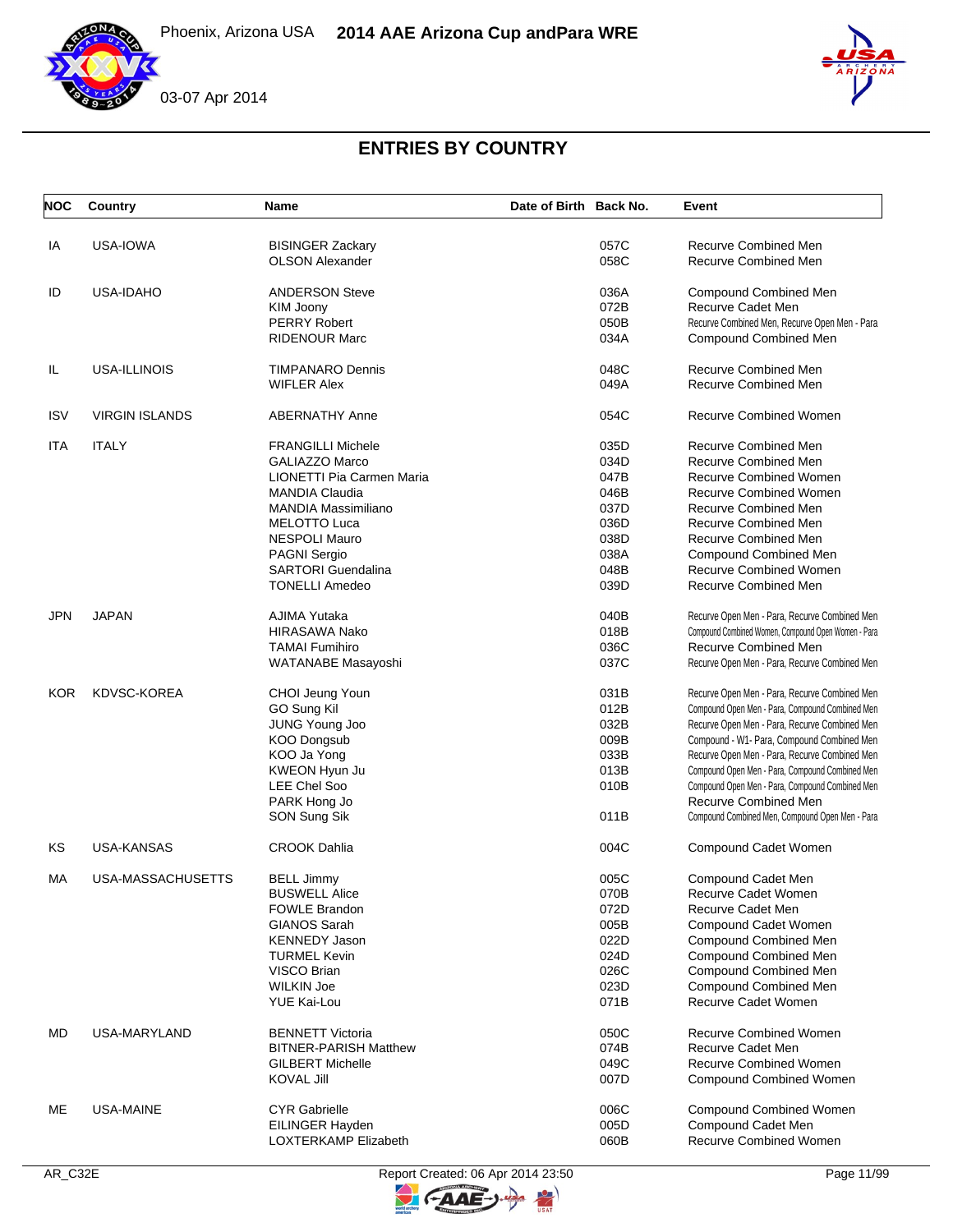

# **ENTRIES BY COUNTRY**

| <b>NOC</b> | Country               | Name                        | Date of Birth Back No. |      | Event                                           |
|------------|-----------------------|-----------------------------|------------------------|------|-------------------------------------------------|
| <b>MEX</b> | <b>MEXICO</b>         | ALVARADO Gerardo            |                        | 019C | Compound Combined Men                           |
|            |                       |                             |                        |      |                                                 |
|            |                       | <b>ALVAREZ Luis Antonio</b> |                        | 027B | Recurve Combined Men                            |
|            |                       | <b>AVITIA Mariana</b>       |                        | 046C | <b>Recurve Combined Women</b>                   |
|            |                       | <b>BAYARDO Gabriela</b>     |                        | 044C | <b>Recurve Combined Women</b>                   |
|            |                       | <b>CARDOSO Mario</b>        |                        | 018C | <b>Compound Combined Men</b>                    |
|            |                       | CASTILLO Ali Citlali        |                        | 012A | <b>Compound Combined Women</b>                  |
|            |                       | CHÀVEZ Julia                |                        | 048C | <b>Recurve Combined Women</b>                   |
|            |                       | DEL VALLE Daniel K          |                        | 023C | <b>Compound Combined Men</b>                    |
|            |                       | FIERRO Julio                |                        | 025C | <b>Compound Combined Men</b>                    |
|            |                       |                             |                        |      | <b>Recurve Combined Women</b>                   |
|            |                       | <b>GARCIA Mariana</b>       |                        | 043C |                                                 |
|            |                       | GONZALEZ Gina L.            |                        | 041C | <b>Recurve Combined Women</b>                   |
|            |                       | GONZALEZ Ivan               |                        | 029B | Recurve Combined Men                            |
|            |                       | <b>GONZALEZ Rodolfo</b>     |                        | 021C | <b>Compound Combined Men</b>                    |
|            |                       | HERNANDEZ Martha C.         |                        | 016A | <b>Compound Combined Women</b>                  |
|            |                       | <b>JAIME Hafid</b>          |                        | 020C | Compound Combined Men                           |
|            |                       | <b>MADRID Alexis</b>        |                        | 017A | <b>Compound Combined Women</b>                  |
|            |                       | <b>MEDINA Adolfo</b>        |                        | 022C | Compound Combined Men                           |
|            |                       |                             |                        |      |                                                 |
|            |                       | <b>MERINO Brenda</b>        |                        | 015A | <b>Compound Combined Women</b>                  |
|            |                       | <b>MURILLO Alba</b>         |                        | 042C | Recurve Combined Women                          |
|            |                       | <b>OCHOA Linda</b>          |                        | 013A | <b>Compound Combined Women</b>                  |
|            |                       | <b>PARMENTIER Laurent</b>   |                        | 026B | <b>Recurve Combined Men</b>                     |
|            |                       | QUEVEDO Cecilio E.          |                        | 024C | <b>Compound Combined Men</b>                    |
|            |                       | RODRIGUEZ Karime            |                        | 047C | <b>Recurve Combined Women</b>                   |
|            |                       | RODRIGUEZ Katya S.          |                        | 009A | <b>Compound Combined Women</b>                  |
|            |                       | SANDOVAL Fernada Del R.     |                        | 011A | <b>Compound Combined Women</b>                  |
|            |                       | <b>SERRANO Juan Rene</b>    |                        | 025B | Recurve Combined Men                            |
|            |                       |                             |                        |      |                                                 |
|            |                       | <b>TAPIA Luis</b>           |                        | 030B | Recurve Combined Men                            |
|            |                       | <b>URIBE Orlando</b>        |                        | 028B | Recurve Combined Men                            |
|            |                       | VALENCIA Alejandra          |                        | 045C | <b>Recurve Combined Women</b>                   |
|            |                       | VELEZ Luis Eduardo          |                        | 023B | Recurve Combined Men                            |
|            |                       | <b>VIVAS Pedro</b>          |                        | 024B | Recurve Combined Men                            |
|            |                       | ZAMORA Valeria M.           |                        | 010A | <b>Compound Combined Women</b>                  |
| MI         | <b>USA-MICHIGAN</b>   | <b>BAILEY Joseph</b>        |                        | 036C | Compound Open Men - Para, Compound Combined Men |
|            |                       | <b>ERTLE Grace</b>          |                        | 007C | <b>Compound Combined Women</b>                  |
| MN         | USA-MINNESOTA         | <b>GALVEZ Tito</b>          |                        | 037B | Compound Bow Senior Men                         |
|            |                       | <b>MENKE Matthew</b>        |                        | 003D | Compound Cadet Men                              |
|            |                       |                             |                        |      |                                                 |
| MO         | USA-MISSOURI          | FITZGERALD Ryan             |                        | 020D | <b>Compound Combined Men</b>                    |
|            |                       | <b>GRELLNER Janis</b>       |                        |      | <b>Recurve Combined Women</b>                   |
|            |                       |                             |                        | 053C |                                                 |
|            |                       | <b>LEAR Charles</b>         |                        | 027B | Compound - W1- Para, Compound Combined Men      |
|            |                       | <b>THORNTON Lance</b>       |                        | 021D | Compound Open Men - Para, Compound Combined Men |
| MT         | <b>USA-MONTANA</b>    | <b>JURENKA Jahna</b>        |                        | 021A | <b>Compound Combined Women</b>                  |
| <b>NC</b>  | USA-NORTH CAROLINA    | <b>EATON Allison</b>        |                        | 051C | <b>Recurve Combined Women</b>                   |
| <b>NJ</b>  | USA-NEW JERSEY        | <b>DIAB Bernadette</b>      |                        | 021B | <b>Compound Combined Women</b>                  |
|            |                       | <b>HELLER Alexis</b>        |                        | 008D | <b>Compound Combined Women</b>                  |
|            |                       | <b>HELLER Courtney</b>      |                        | 004B | Compound Cadet Women                            |
|            |                       | <b>MARINO Anthony</b>       |                        | 050A | Recurve Combined Men                            |
|            |                       |                             |                        |      |                                                 |
|            |                       | <b>THOMPSON Jeffrey</b>     |                        | 036D | Compound Combined Men                           |
| NL         | MEXICO-NUEVO LEON     | VÁZQUEZ Paulina             |                        | 057D | <b>Recurve Combined Women</b>                   |
| ΝM         | <b>USA-NEW MEXICO</b> | COX Cassidy                 |                        | 003B | Compound Cadet Women                            |
|            |                       | <b>LIMBOURNE Scott</b>      |                        | 038B | Compound Combined Men                           |

 $\geq$ 

GAAE-J.

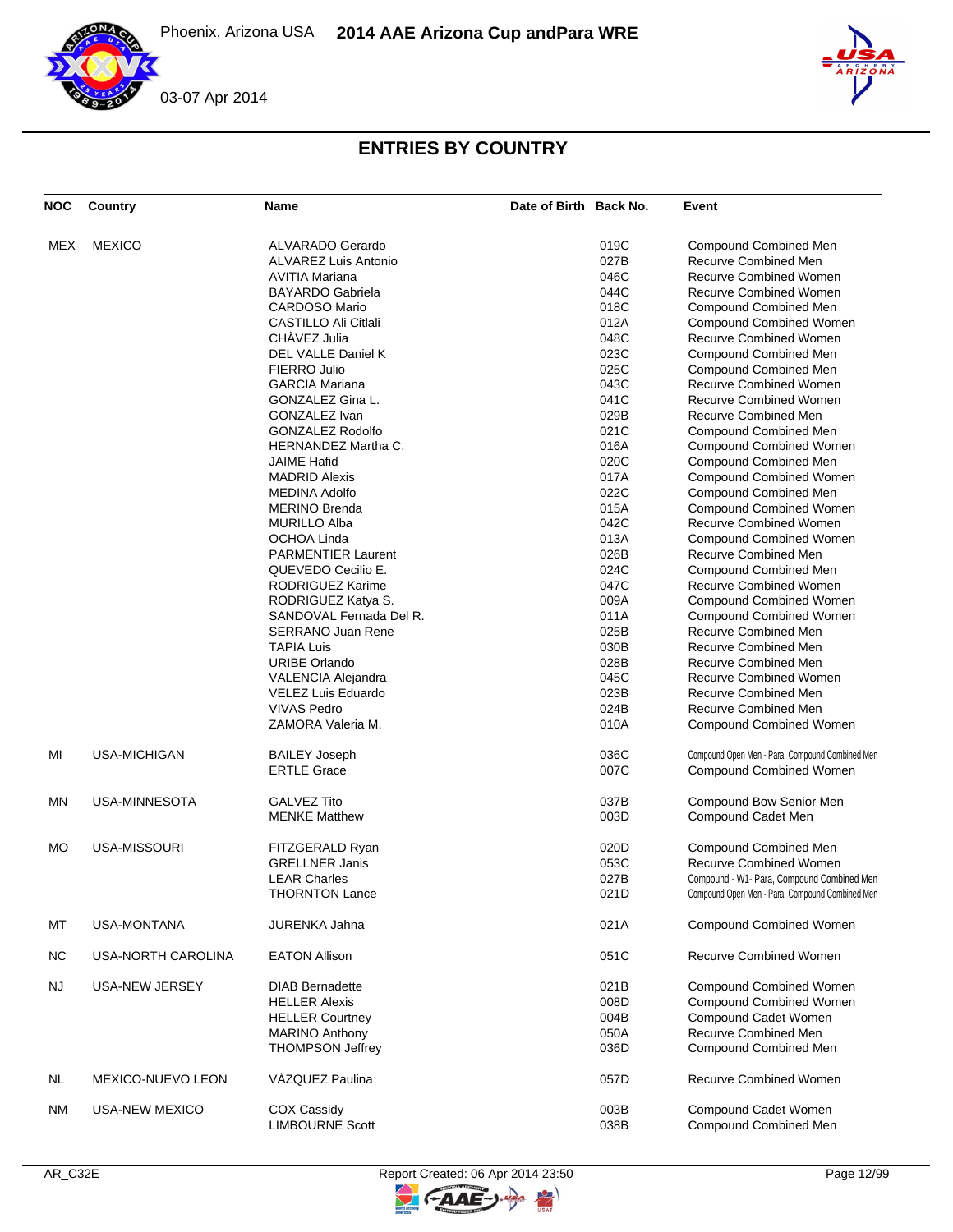





| <b>NOC</b> | Country                   | <b>Name</b>                | Date of Birth Back No. |      | Event                                             |
|------------|---------------------------|----------------------------|------------------------|------|---------------------------------------------------|
| <b>NV</b>  | USA-NEVADA                | <b>HILL Chris</b>          |                        | 051C | <b>Recurve Combined Men</b>                       |
|            |                           | <b>SEWALL Arthur</b>       |                        | 036B | Compound Combined Men                             |
| <b>NY</b>  | <b>USA-NEW YORK</b>       | CHU Tung Ying              |                        | 053D | <b>Recurve Combined Women</b>                     |
|            |                           | <b>LAZAROFF Brett</b>      |                        | 041D | Recurve Combined Men                              |
|            |                           | MCGLYN Joseph              |                        | 042D | <b>Recurve Combined Men</b>                       |
|            |                           | <b>MCMENEMAY Dillon</b>    |                        | 059B | <b>Recurve Combined Men</b>                       |
|            |                           | PALUMBO Timothy            |                        | 043D | Recurve Open Men - Para, Recurve Combined Men     |
| OH         | <b>USA-OHIO</b>           | <b>CORLEY Jason</b>        |                        | 032C | Compound Combined Men                             |
|            |                           | <b>LANE Daniel</b>         |                        | 031C | Compound Combined Men                             |
|            |                           | PFISTER Jason              |                        | 047D | Recurve Combined Men                              |
|            |                           | SHEDROFF Noah              |                        | 068D | <b>Recurve Cadet Men</b>                          |
|            |                           | SMITH Isabelle             |                        | 072B | Recurve Cadet Women                               |
|            |                           | <b>WUKIE Jacob</b>         |                        | 048D | Recurve Combined Men                              |
| OK         | USA-OKLAHOMA              | <b>CANADAY Allie</b>       |                        | 004D | Compound Cadet Women                              |
|            |                           | <b>NEWMAN Blaise</b>       |                        | 059C | <b>Recurve Combined Women</b>                     |
|            |                           | <b>WOLFE Russell</b>       |                        | 049B | Recurve Open Men - Para, Recurve Combined Men     |
| <b>OR</b>  | <b>USA-OREGON</b>         | <b>AUDEH Maurice</b>       |                        | 031D | Compound Combined Men                             |
|            |                           | <b>CLAYTON Jesse</b>       |                        | 003B | Compound Cadet Men                                |
|            |                           | <b>ENGLISH Ben</b>         |                        | 032D | Compound Combined Men                             |
|            |                           | OFFCHISS Cody              |                        | 070B | Recurve Cadet Men                                 |
| PA         | USA-PENNSYLVANIA          | <b>BROADWATER Jesse</b>    |                        | 038C | Compound Combined Men                             |
|            |                           | <b>COLIN Christie</b>      |                        | 018C | Compound Combined Women                           |
|            |                           | <b>HOUSER David</b>        |                        | 006D | Compound Combined Men                             |
|            |                           | <b>LAWTON Ralph</b>        |                        | 071B | Recurve Cadet Men                                 |
|            |                           | <b>MARCOZZI Gabriel</b>    |                        | 005B | Compound Cadet Men                                |
|            |                           | <b>MICHEL Lindsay</b>      |                        | 005D | Compound Bow Cadet Women                          |
| <b>PAN</b> | <b>PANAMA</b>             | <b>LEE Matias</b>          |                        | 069B | Recurve Cadet Men                                 |
| PU         | MEXICO-PUEBLA             | <b>LOPEZ Abril</b>         |                        | 009D | <b>Compound Combined Women</b>                    |
| <b>RUS</b> | <b>RUSSIA</b>             | PAVLOV Vadim               |                        | 051A | <b>Recurve Combined Men</b>                       |
| SC         | <b>USA-SOUTH CAROLINA</b> | KISS-JOHNSON Kinga         |                        | 054B | Recurve Combined Women, Recurve Open Women - Para |
|            |                           | <b>THOMPSON Benjamin</b>   |                        | 034B | Compound Open Men - Para, Compound Combined Men   |
|            |                           | <b>WALLACE Teresa</b>      |                        | 045B | Recurve Combined Women, Recurve Open Women - Para |
| <b>TN</b>  | <b>USA-TENNESSEE</b>      | <b>BEAUBOUEF Chance</b>    |                        | 035A | Compound Bow Senior Men                           |
|            |                           | <b>GUNTERMAN Elizabeth</b> |                        | 073B | <b>Recurve Cadet Women</b>                        |
|            |                           | <b>SEIBERT Alexis</b>      |                        | 006D | Compound Combined Women                           |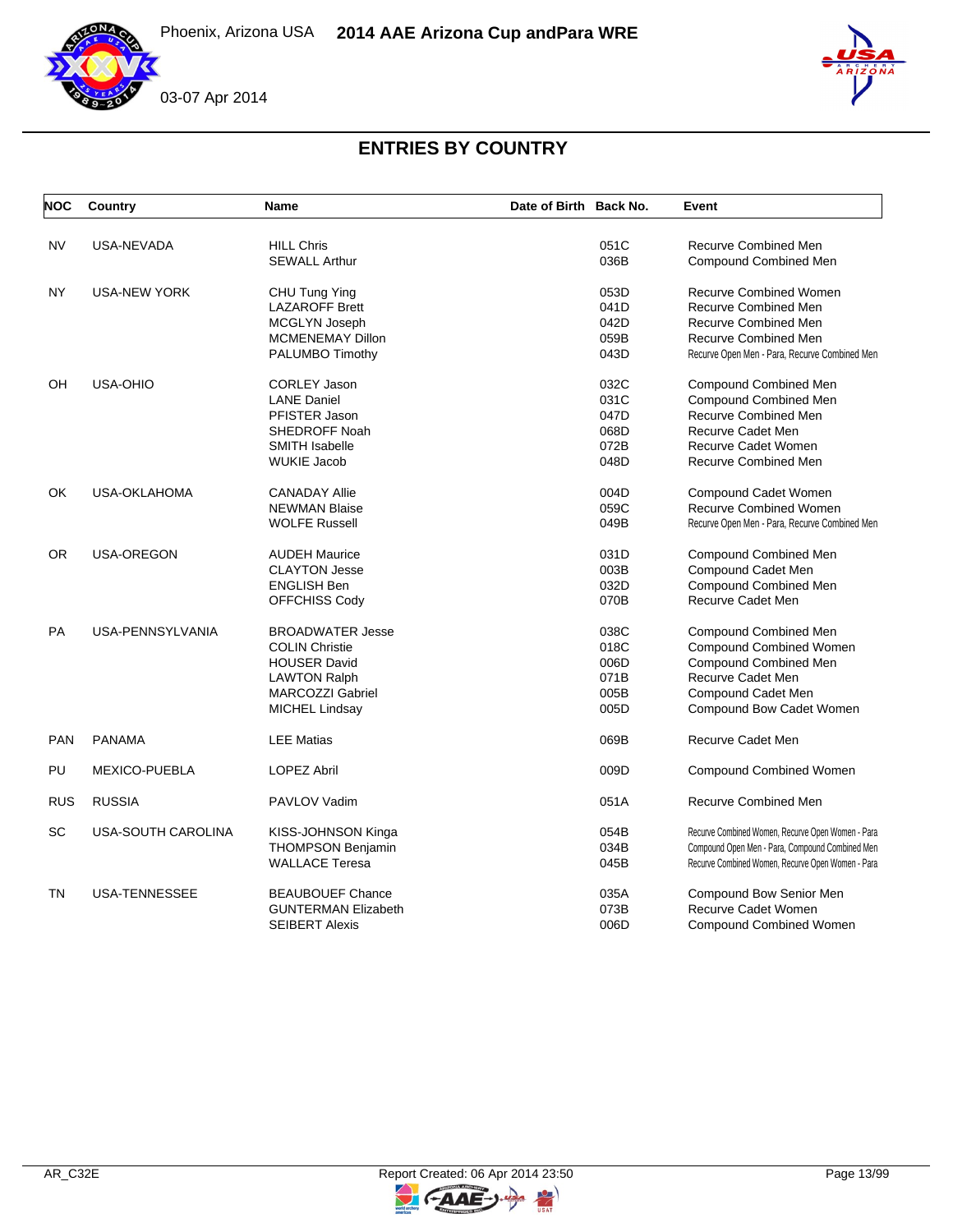



| <b>NOC</b> | Country              | <b>Name</b>               | Date of Birth Back No. |      | Event                                             |
|------------|----------------------|---------------------------|------------------------|------|---------------------------------------------------|
| TX         | USA-TEXAS            | <b>AKIN Travis</b>        |                        | 029D | Recurve Combined Men                              |
|            |                      | <b>BRAENDLE Gus</b>       |                        | 067D | <b>Recurve Cadet Men</b>                          |
|            |                      | <b>DUPREE Lori</b>        |                        | 044D | Recurve Combined Women, Recurve Open Women - Para |
|            |                      | <b>EDWARDS Shannon</b>    |                        | 042D | <b>Recurve Combined Women</b>                     |
|            |                      |                           |                        | 027D | <b>Recurve Combined Men</b>                       |
|            |                      | FORTENBERRY Ryan          |                        | 023D | <b>Recurve Combined Men</b>                       |
|            |                      | <b>GESHER Hugh</b>        |                        |      |                                                   |
|            |                      | <b>GREEN Tyler</b>        |                        | 006C | Compound Combined Men                             |
|            |                      | <b>HARDY Jennifer</b>     |                        | 041D | <b>Recurve Combined Women</b>                     |
|            |                      | <b>KOCUREK Zachary</b>    |                        | 066D | <b>Recurve Cadet Men</b>                          |
|            |                      | <b>KOEHL Heather</b>      |                        | 043D | <b>Recurve Combined Women</b>                     |
|            |                      | <b>MCADAMS</b> Georgia    |                        | 002B | Compound Cadet Women                              |
|            |                      | PHETTEPLACE Enoch         |                        | 029A | <b>Compound Combined Men</b>                      |
|            |                      | <b>REQUA Matthew</b>      |                        | 026D | <b>Recurve Combined Men</b>                       |
|            |                      | <b>RIVERA Louie</b>       |                        | 028A | <b>Compound Combined Men</b>                      |
|            |                      | SHEWCHUK John             |                        | 028D | Recurve Combined Men                              |
|            |                      | <b>SPANGLER Andrew</b>    |                        | 026A | <b>Compound Combined Men</b>                      |
|            |                      | <b>TAYLOR Dacota</b>      |                        | 030A | Compound Combined Men                             |
|            |                      | <b>WARRINGTON Shelby</b>  |                        | 001B | Compound Bow Cadet Women                          |
|            |                      | <b>WEBB Stacy</b>         |                        | 024D | <b>Recurve Combined Men</b>                       |
|            |                      | <b>WUNDERLE Victor</b>    |                        | 025D | Recurve Combined Men                              |
| <b>USA</b> | <b>UNITED STATES</b> | <b>BENNETT Eric</b>       |                        | 023B | Compound Open Men - Para, Compound Combined Men   |
|            |                      | <b>BROWN Mackenzie</b>    |                        | 046D | Recurve Combined Women                            |
|            |                      | <b>CUSICK Jeremiah</b>    |                        | 037A | <b>Recurve Combined Men</b>                       |
|            |                      | <b>DEATON Bridger</b>     |                        | 031B | <b>Compound Combined Men</b>                      |
|            |                      | <b>GELLENTHIEN Braden</b> |                        | 032B | <b>Compound Combined Men</b>                      |
|            |                      | <b>GIBILARO Ariel</b>     |                        | 048D | <b>Recurve Combined Women</b>                     |
|            |                      | <b>JONES Erika</b>        |                        | 014A | <b>Compound Combined Women</b>                    |
|            |                      | <b>KAMINSKI Jake</b>      |                        | 039A | <b>Recurve Combined Men</b>                       |
|            |                      | <b>KLIMITCHEK Collin</b>  |                        | 038A | <b>Recurve Combined Men</b>                       |
|            |                      | <b>LANCE Sarah</b>        |                        | 015B | <b>Compound Combined Women</b>                    |
|            |                      | <b>LORIG Khatuna</b>      |                        | 048A | <b>Recurve Combined Women</b>                     |
|            |                      | <b>MICKELBERRY Erin</b>   |                        | 047D | <b>Recurve Combined Women</b>                     |
|            |                      |                           |                        |      |                                                   |
|            |                      | <b>SENA Jeff</b>          |                        | 014B | Compound Open Men - Para, Compound Combined Men   |
|            |                      | STUTZMAN Matt             |                        | 035B | Compound Open Men - Para, Compound Combined Men   |
|            |                      | VAN NATTA Jamie           |                        | 016B | <b>Compound Combined Women</b>                    |
|            |                      | <b>WILDE Reo</b>          |                        | 030B | <b>Compound Combined Men</b>                      |
| <b>USK</b> | <b>USA-KOREA</b>     | CHO Soo Min               |                        | 068D | <b>Recurve Cadet Women</b>                        |
|            |                      | CHOI Yoonseo              |                        | 069D | <b>Recurve Cadet Women</b>                        |
|            |                      | <b>CHUN Saewon</b>        |                        | 057B | <b>Recurve Combined Women</b>                     |
|            |                      | JEH Se Eun                |                        | 066D | Recurve Bow Cadet Women                           |
|            |                      | <b>KIM Dong Myung</b>     |                        | 053B | <b>Recurve Combined Women</b>                     |
|            |                      | KIM Min Ki                |                        | 059C | Recurve Combined Men                              |
|            |                      | KIM Sang Hyo              |                        | 064B | Recurve Cadet Men                                 |
|            |                      | LEE Donghyeon             |                        | 063B | <b>Recurve Cadet Men</b>                          |
|            |                      | LEE Ha Hyun               |                        | 065B | Recurve Cadet Men                                 |
|            |                      | LEE Sean                  |                        | 066B | <b>Recurve Cadet Men</b>                          |
|            |                      | NA Hyewon                 |                        | 067D | <b>Recurve Cadet Women</b>                        |
|            |                      | <b>PARK Hyeongeun</b>     |                        | 058B | <b>Recurve Combined Women</b>                     |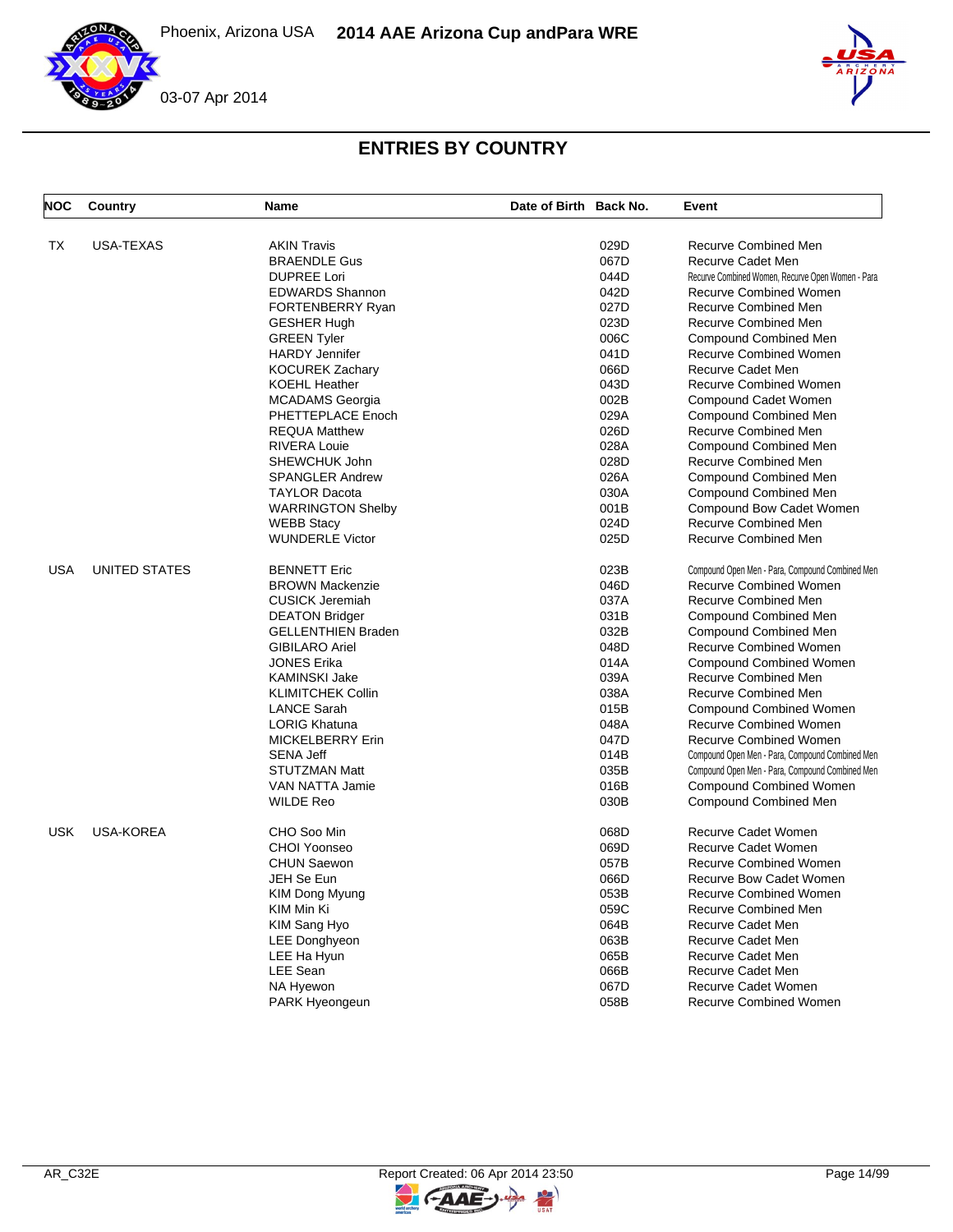



| <b>NOC</b> | Country            | <b>Name</b>               | Date of Birth Back No. |      | Event                                           |
|------------|--------------------|---------------------------|------------------------|------|-------------------------------------------------|
| UT         | <b>USA-UTAH</b>    | <b>AMRANI Regina</b>      |                        | 017C | <b>Compound Combined Women</b>                  |
|            |                    | <b>BASS Henry</b>         |                        | 025A | Compound Combined Men                           |
|            |                    | <b>BOSSON Steven</b>      |                        | 024B | Compound Open Men - Para, Compound Combined Men |
|            |                    | <b>BROCK Easter</b>       |                        | 019C | Compound Combined Women                         |
|            |                    | <b>ELIASON Edwin</b>      |                        | 045C | Recurve Bow Senior Men                          |
|            |                    | <b>GILLINGHAM Tim</b>     |                        | 021B | <b>Compound Combined Men</b>                    |
|            |                    | <b>LUKOW Michael</b>      |                        | 046C | Recurve Open Men - Para, Recurve Combined Men   |
|            |                    | <b>MARTINEZ Domonic</b>   |                        | 007B | Compound Combined Men                           |
|            |                    | <b>MORENO Joel</b>        |                        | 022B | Compound Combined Men                           |
|            |                    | <b>SULLIVAN Matt</b>      |                        | 039D | <b>Compound Combined Men</b>                    |
|            |                    |                           |                        | 039C |                                                 |
|            |                    | WILDE Logan               |                        |      | <b>Compound Combined Men</b>                    |
| VA         | USA-VIRGINA        | ABRAHAM Abigail           |                        | 052D | <b>Recurve Combined Women</b>                   |
|            |                    | <b>CLAYTON Kevin</b>      |                        | 005A | Compound Cadet Men                              |
|            |                    | WILLETT, JR. Rodger       |                        | 020B | <b>Compound Combined Men</b>                    |
| VT         | <b>USA-VERMONT</b> | <b>ABELL Cory</b>         |                        | 004D | Compound Cadet Men                              |
|            |                    | <b>RAINES Candice</b>     |                        | 052A | <b>Recurve Combined Women</b>                   |
|            |                    |                           |                        |      |                                                 |
| WA         | USA-WASHINGTON     | ANDERSON Jeff             |                        | 045B | <b>Recurve Combined Men</b>                     |
|            |                    | <b>ANDERSON Larry</b>     |                        | 046B | <b>Recurve Combined Men</b>                     |
|            |                    | ARNOLD L.T.               |                        | 030C | Compound Open Men - Para, Compound Combined Men |
|            |                    | <b>BUNKER Logan</b>       |                        | 006A | Compound Cadet Men                              |
|            |                    | <b>CHRISTENSEN Trevor</b> |                        | 071D | Recurve Cadet Men                               |
|            |                    | <b>CLAPS Alexa</b>        |                        | 065B | Recurve Bow Cadet Women                         |
|            |                    | <b>CLAPS Eliana</b>       |                        | 064B | Recurve Cadet Women                             |
|            |                    | <b>DRAKE Cara</b>         |                        | 063B | Recurve Cadet Women                             |
|            |                    | <b>DRAKE Kelsey</b>       |                        | 061B | Recurve Cadet Women                             |
|            |                    | <b>EICH Madison</b>       |                        | 056B | <b>Recurve Combined Women</b>                   |
|            |                    | <b>HINES Timm</b>         |                        | 043B | Recurve Combined Men                            |
|            |                    | <b>JOHNSON Wyatt</b>      |                        | 027C | Compound Combined Men                           |
|            |                    | <b>KOLKE Josef</b>        |                        | 059D | Recurve Combined Men                            |
|            |                    | MCGRATH Megan             |                        | 055B | <b>Recurve Combined Women</b>                   |
|            |                    | SIEMERING Ken             |                        | 028C | Compound Combined Men                           |
|            |                    | <b>VINCENT Shawnn</b>     |                        | 029C | Compound Combined Men                           |
|            |                    | <b>WHITE Sabrina</b>      |                        | 062B | <b>Recurve Cadet Women</b>                      |
| WI         | USA-WISCONSIN      | <b>BOYCE Judi</b>         |                        | 014C | Compound Combined Women                         |
|            |                    | <b>GOVIER Daniel</b>      |                        | 047C | <b>Recurve Combined Men</b>                     |
|            |                    | <b>KELLER Lexi</b>        |                        | 013C | <b>Compound Combined Women</b>                  |
|            |                    | <b>KLUS John</b>          |                        | 074A | Recurve Cadet Men                               |
|            |                    | <b>SKARVAN Tristan</b>    |                        | 012D | <b>Compound Combined Women</b>                  |
| <b>WY</b>  | <b>USA-WYOMING</b> | <b>KOLB Dan</b>           |                        | 037A | <b>Compound Combined Men</b>                    |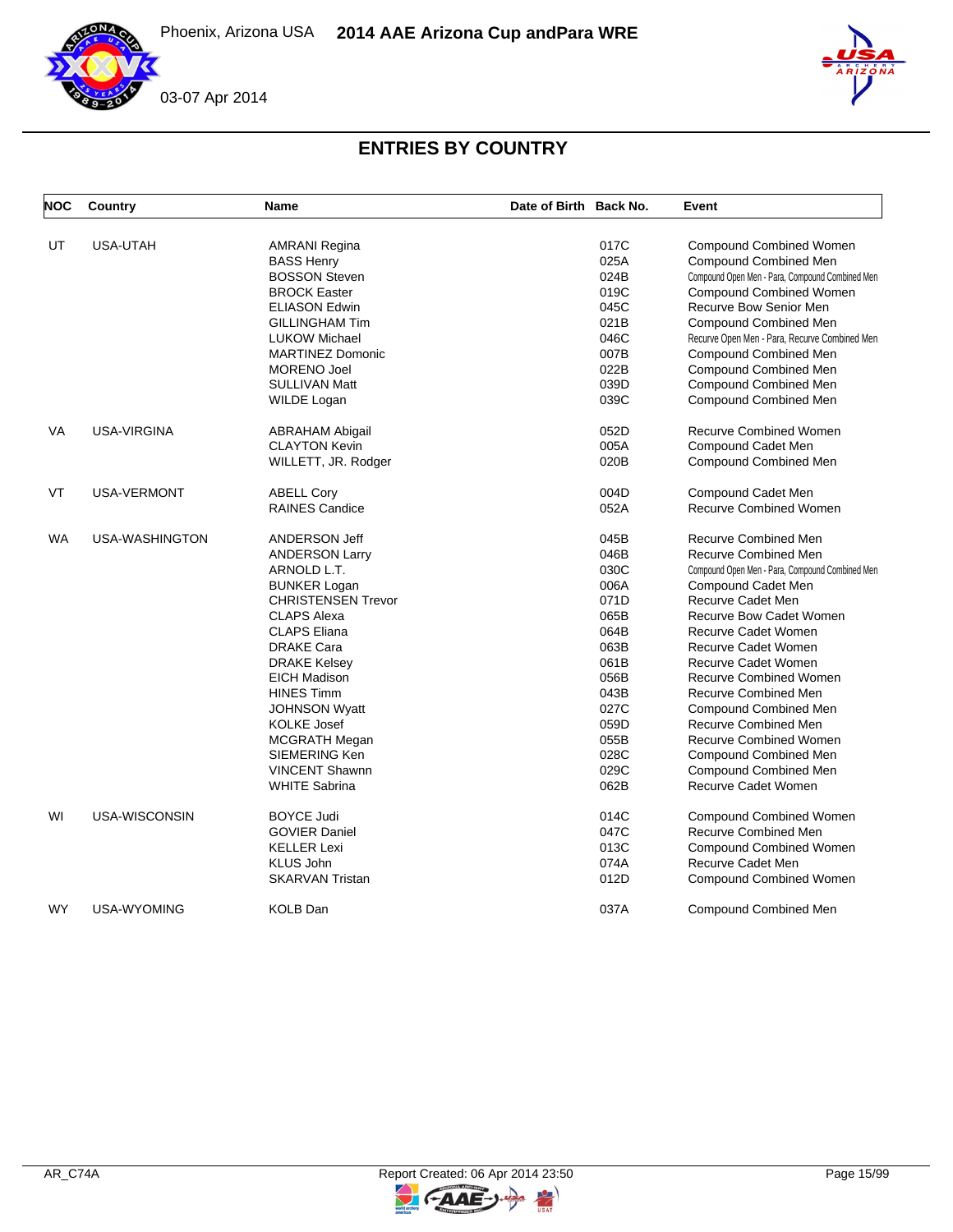



## **RESULTS SUMMARY**

| Rk       | Name                                            | <b>NOC</b> |                                     | <b>RR</b> Score<br>Rank | 1/48   | 1/24           | 1/16                | 1/8            | 1/4 | 1/2            | <b>Finals</b> |
|----------|-------------------------------------------------|------------|-------------------------------------|-------------------------|--------|----------------|---------------------|----------------|-----|----------------|---------------|
| 1        | <b>ELLISON Brady</b>                            | AΖ         | Usa-Arizona                         | 658 /05                 | -Bye-  | -Bye-          | 6                   | $\overline{7}$ | 6   | 6              | 6 T.10        |
| 2        | <b>MELOTTO Luca</b>                             | ITA        | Italy                               | 643 /19                 | 6      | 6              | 6                   | 6              | 6   | 6              | 5<br>T.8      |
| 3        | <b>CUSICK Jeremiah</b>                          | USA        | <b>United States</b>                | 644 /18                 | 6      | 6              | 6                   | 7              | 6   | 4              | 6             |
| 4        | VELEZ Luis Eduardo                              | MEX        | Mexico                              | 644 /17                 | 6      | 6              | 6                   | 6              | 6   | $\overline{2}$ | 4             |
| 5        | <b>ZAMORA Oldair</b>                            | HG         | Mexico-Hidalgo                      | 651 /10                 | 6      | 6              | 6                   | 6              | 5   | (135)          |               |
| 6        | <b>FRANGILLI Michele</b>                        | ITA        | Italy                               | 648 /13                 | 6      | 6              | 6                   | 6              | 4   | (130)          |               |
| 7        | <b>JOHNSON Richard</b>                          | <b>CT</b>  | Usa-Connecticut                     | 652 /09                 | 6      | 6              | 6                   | 7              | 2   | (105)          |               |
| 8        | <b>REQUA Matthew</b>                            | ТX         | Usa-Texas                           | 641 /22                 | 6      | 6              | $\overline{7}$      | 6              |     | 0(71)          |               |
| 9        | <b>ALVAREZ Luis Antonio</b>                     | MEX        | Mexico                              | 641 /21                 | 6      | $\overline{7}$ | 6                   | 3              |     |                |               |
| 9        | KAMINSKI Jake                                   | USA        | <b>United States</b>                | 665 /01                 | -Bye-  | -Bye-          | 6<br>$\overline{7}$ | 5              |     |                |               |
| 9<br>9   | <b>KLIMITCHEK Collin</b><br><b>MATEO Andrew</b> | USA<br>AZ  | <b>United States</b><br>Usa-Arizona | 631 /30<br>634 /29      | 6<br>6 | 6<br>6         | 6                   | 4<br>2         |     |                |               |
| 9        | <b>NESPOLI Mauro</b>                            | ITA        | Italy                               | 664 / 02                | -Bye-  | -Bye-          | 6                   | 1              |     |                |               |
| 9        | PFISTER Jason                                   | OН         | Usa-Ohio                            | 638 /26                 | 6      | 6              | 6                   | 4              |     |                |               |
| 9        | <b>WEBSTER Chris</b>                            | ΑZ         | Usa-Arizona                         | 637 /27                 | 6      | 6              | 6                   | 2              |     |                |               |
| 9        | YAMAGUCHI Nathan                                | СA         | Usa-California                      | 652 /08                 | -Bye-  | -Bye-          | 6                   | 1              |     |                |               |
| 17       | <b>BOWMAN Scott</b>                             | AZ         | Usa-Arizona                         | 602 /59                 | 6      | 6              | 3                   |                |     |                |               |
| 17       | CRUZ REYEZ Jose Miguel HG                       |            | Mexico-Hidalgo                      | 620<br>/42              | 6      | 6              | 0                   |                |     |                |               |
| 17       | <b>DUENAS Crispln</b>                           | CAN        | Canada                              | 662 /03                 | -Bye-  | -Bye-          | 3                   |                |     |                |               |
| 17       | <b>FANCHIN Joe</b>                              | CA         | Usa-California                      | 649 /12                 | 6      | $\overline{7}$ | 2                   |                |     |                |               |
| 17       | <b>GALIAZZO Marco</b>                           | ITA        | Italy                               | 654 / 06                | -Bye-  | -Bye-          | 2                   |                |     |                |               |
| 17       | <b>INFANTE Luis Esteban</b>                     | CН         | Mexico-Coahuila                     | 625 /33                 | 6      | 6              | 2                   |                |     |                |               |
| 17       | <b>KALE Nick</b>                                | СA         | Usa-California                      | 629<br>/31              | 7      | 6              | 5                   |                |     |                |               |
| 17       | MACDONALD Hugh                                  | CAN        | Canada                              | 623 /37                 | 6      | $\overline{7}$ | 0                   |                |     |                |               |
| 17       | MANDIA Massimiliano                             | ITA        | Italy                               | 645 /16                 | 6      | 6              | 4                   |                |     |                |               |
| 17       | <b>MCLAUGHLIN Daniel</b>                        | СA         | Usa-California                      | 652 /07                 | -Bye-  | -Bye-          | 4                   |                |     |                |               |
| 17       | PACHECO Daniel                                  | COL        | Colombia                            | 642 /20                 | 6      | 6              | 2                   |                |     |                |               |
| 17       | <b>SERRANO Juan Rene</b>                        | MEX        | Mexico                              | 662 / 04                | -Bye-  | -Bye-          | 5                   |                |     |                |               |
| 17       | <b>TIMPANARO Dennis</b>                         | IL.        | Usa-Illinois                        | 535<br>/98              | 6      | 6              | 0                   |                |     |                |               |
| 17       | <b>URIBE Orlando</b>                            | MEX        | Mexico                              | 648 /14                 | 6      | 7              | 2                   |                |     |                |               |
| 17       | <b>WUNDERLE Victor</b>                          | ТX         | Usa-Texas                           | 638 /25                 | 6      | 6              | 2                   |                |     |                |               |
| 17       | <b>ZUMBO Matthew</b>                            | СA         | Usa-California                      | 638 /24                 | 6      | 6              | 5                   |                |     |                |               |
| 33       | ANDERSON Jeff                                   | WA         | Usa-Washington                      | 621<br>/41              | 6      | 5              |                     |                |     |                |               |
| 33       | <b>ARSENAULT Phil</b>                           | CAN        | Canada                              | 623 /38                 | 6      | 4              |                     |                |     |                |               |
| 33       | <b>AUBERT Thomas</b>                            | FRA        | France                              | /11<br>651              | 7      | 4              |                     |                |     |                |               |
| 33       | <b>CRITES Byron</b>                             | CO         | Usa-Colorado                        | 613 /48                 | 6      | 2              |                     |                |     |                |               |
| 33       | FORTENBERRY Ryan                                | ТX         | Usa-Texas                           | 605 / 56                | 6      | 4              |                     |                |     |                |               |
| 33       | <b>GALLIFET Thomas</b>                          | FRA        | France                              | 599 /63                 | 7      | 4              |                     |                |     |                |               |
| 33       | <b>GARRETT Zach</b>                             | СA         | Usa-California                      | 627 /32                 | 7      | 4              |                     |                |     |                |               |
| 33<br>33 | GONZALEZ Ivan                                   | MEX<br>BC  | Mexico                              | 640 /23<br>607 /52      | 6<br>7 | 5<br>0         |                     |                |     |                |               |
| 33       | <b>GURROLA Osvaldo</b><br><b>HEILANDT Matt</b>  | CAN        | Mexico-Baja California<br>Canada    | 618 / 44                | 6      | 1              |                     |                |     |                |               |
| 33       | KIM Jin                                         | CА         | Usa-California                      | 610 / 51                | 6      | 1              |                     |                |     |                |               |
| 33       | MCGLYN Joseph                                   | ΝY         | Usa-New York                        | 618 / 45                | 6      | 5              |                     |                |     |                |               |
| 33       | MCLAUGHLIN Sean                                 | CA         | Usa-California                      | 619 / 43                | 6      | 5              |                     |                |     |                |               |
| 33       | <b>NITTA Kent</b>                               | CA         | Usa-California                      | 606 / 55                | 6      | 5              |                     |                |     |                |               |
| 33       | PAVLOV Vadim                                    | <b>RUS</b> | Russia                              | 601 /60                 | 6      | 3              |                     |                |     |                |               |
| 33       | <b>REZENDE Luciano</b>                          | BRA        | <b>Brazil</b>                       | 583 /73                 | 6      | 0              |                     |                |     |                |               |
| 33       | <b>TAMAI Fumihiro</b>                           | <b>JPN</b> | Japan                               | 623 /36                 | 6      | 0              |                     |                |     |                |               |
| 33       | <b>THORKILDSEN Steffen</b>                      | DEN        | Denmark                             | 611 /49                 | 6      | 4              |                     |                |     |                |               |
| 33       | <b>TONELLI Amedeo</b>                           | ITA        | Italy                               | 618 / 46                | 6      | 0              |                     |                |     |                |               |
| 33       | <b>TORRES Diego</b>                             | <b>COL</b> | Colombia                            | 625 /34                 | 6      | 2              |                     |                |     |                |               |
| 33       | <b>VIVAS Pedro</b>                              | MEX        | Mexico                              | 622 /39                 | 6      | 2              |                     |                |     |                |               |
| 33       | <b>WIFLER Alex</b>                              | IL.        | Usa-Illinois                        | 625 /35                 | 6      | 0              |                     |                |     |                |               |
| 33       | <b>WUKIE Jacob</b>                              | OH         | Usa-Ohio                            | 634 /28                 | 6      | 1              |                     |                |     |                |               |
| 33       | ZAMORA Omar                                     | HG         | Mexico-Hidalgo                      | 613 /47                 | 6      | 5              |                     |                |     |                |               |
| 57       | <b>AGHILI Ardesher</b>                          | AZ         | Usa-Arizona                         | 520 /03                 | 0      |                |                     |                |     |                |               |
| 57       | AJIMA Yutaka                                    | <b>JPN</b> | Japan                               | 578 /77                 | 0      |                |                     |                |     |                |               |
| 57       | ALEXANDER Malcolm                               | GBR        | <b>Great Britain</b>                | 607 / 53                | 2      |                |                     |                |     |                |               |



 $\blacktriangleright$ 

G-AAE-J-

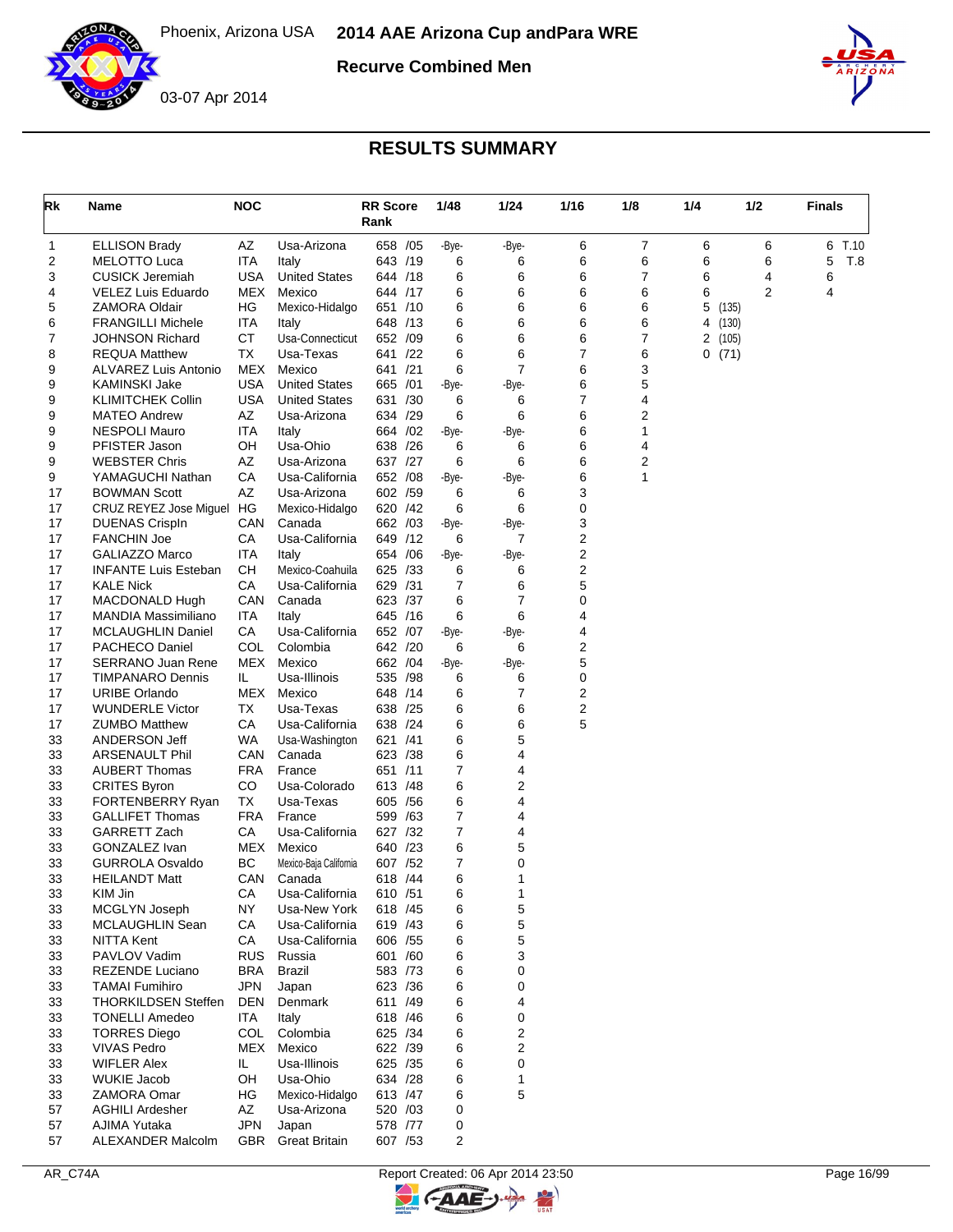



### **RESULTS SUMMARY**

| Rk       | <b>Name</b>                            | <b>NOC</b>        |                                  | <b>RR</b> Score<br>Rank | 1/48   | 1/24 | 1/16 | 1/8 | 1/4 | 1/2 | Finals |
|----------|----------------------------------------|-------------------|----------------------------------|-------------------------|--------|------|------|-----|-----|-----|--------|
| 57       | <b>ALLEN Brent</b>                     | СA                | Usa-California                   | 559 /85                 | 0      |      |      |     |     |     |        |
| 57       | <b>ANDERSON Larry</b>                  | <b>WA</b>         | Usa-Washington                   | 582 /74                 | 0      |      |      |     |     |     |        |
| 57       | <b>ARCEO Arsi</b>                      | СA                | Usa-California                   | 575 /81                 | 3      |      |      |     |     |     |        |
| 57       | <b>BALDOWSKI S. Phillip</b>            | GА                | Usa-Georgia                      | 550 /92                 | 2      |      |      |     |     |     |        |
| 57       | <b>BARILLAS Julio</b>                  | GUA               | Guatemala                        | 559 /87                 | 4      |      |      |     |     |     |        |
| 57       | <b>BISINGER Zackary</b>                | IA                | Usa-lowa                         | 545 /95                 | 0      |      |      |     |     |     |        |
| 57       | <b>BORETSKY Cody</b>                   | ΑZ                | Usa-Arizona                      | 538 /97                 | 0      |      |      |     |     |     |        |
| 57       | CANO MENDEZ Jose Antonio               | DF                | Mexico-DF                        | 534 /99                 | 2      |      |      |     |     |     |        |
| 57       | CASTILLO CRUZ Jaime Luis               | BC                | Mexico-Baja California           | 611 /50                 | 1      |      |      |     |     |     |        |
| 57<br>57 | <b>CASTRO Diego</b><br>CHOI Jeung Youn | GUA<br><b>KOR</b> | Guatemala<br>KDVSC-Korea         | 589 /71<br>533 /00      | 0<br>2 |      |      |     |     |     |        |
| 57       | <b>COLE Donnie</b>                     | AZ                | Usa-Arizona                      | 556 /90                 | 0      |      |      |     |     |     |        |
| 57       | CUNNINGHAM, JR. Daniel                 | CA                | Usa-California                   | 558 / 88                | 0      |      |      |     |     |     |        |
| 57       | FIELD Brandon                          | <b>BAR</b>        | <b>Barbados</b>                  | 515 /04                 | 4      |      |      |     |     |     |        |
| 57       | <b>GARCIA Hector</b>                   | <b>COL</b>        | Colombia                         | 545 /94                 | 2      |      |      |     |     |     |        |
| 57       | <b>GAUVIN Rich</b>                     | CT                | Usa-Connecticut                  | 550 /93                 | 2      |      |      |     |     |     |        |
| 57       | <b>GHIZZI Roberto</b>                  | CA                | Usa-California                   | 601 /61                 | 1      |      |      |     |     |     |        |
| 57       | <b>GOVIER Daniel</b>                   | WI                | Usa-Wisconsin                    | 559 /86                 | 0      |      |      |     |     |     |        |
| 57       | <b>HAGLEY Dwight</b>                   | BAR               | <b>Barbados</b>                  | 576 /80                 | 2      |      |      |     |     |     |        |
| 57       | <b>HINES Timm</b>                      | WA.               | Usa-Washington                   | 604 / 58                | 0      |      |      |     |     |     |        |
| 57       | JIMÉNEZ Rubén                          | <b>CRC</b>        | Costa Rica                       | 543 / 96                | 0      |      |      |     |     |     |        |
| 57       | <b>JUNG Young Joo</b>                  | KOR.              | KDVSC-Korea                      | 591 /66                 | 4      |      |      |     |     |     |        |
| 57       | KIM Min Ki                             | <b>USK</b>        | USA-Korea                        | 554 /91                 | 5      |      |      |     |     |     |        |
| 57       | <b>LAZAROFF Brett</b>                  | NY                | Usa-New York                     | 576 /78                 | 4      |      |      |     |     |     |        |
| 57       | <b>LITZLER Brett</b>                   | AZ                | Usa-Arizona                      | 576 /79                 | 4      |      |      |     |     |     |        |
| 57       | <b>LUKOW Michael</b>                   | UT                | Usa-Utah                         | 594 /65                 | 4      |      |      |     |     |     |        |
| 57<br>57 | LUND Bryan<br><b>MARINO Anthony</b>    | CA<br>NJ          | Usa-California<br>Usa-New Jersey | 589 /69<br>581 /75      | 2<br>2 |      |      |     |     |     |        |
| 57       | MCCURRY John                           | AZ                | Usa-Arizona                      | 563 /83                 | 0      |      |      |     |     |     |        |
| 57       | MCMENEMAY Dillon                       | <b>NY</b>         | Usa-New York                     | 606 / 54                | 5      |      |      |     |     |     |        |
| 57       | <b>MILLER Caleb</b>                    | CO                | Usa-Colorado                     | 604 /57                 | 2      |      |      |     |     |     |        |
| 57       | <b>OLSON Alexander</b>                 | IA                | Usa-lowa                         | 589 /67                 | 4      |      |      |     |     |     |        |
| 57       | PAGUIA Raymond                         | CA                | Usa-California                   | 596 /64                 | 0      |      |      |     |     |     |        |
| 57       | PALUMBO Timothy                        | ΝY                | Usa-New York                     | 580 /76                 | 0      |      |      |     |     |     |        |
| 57       | <b>PARK David</b>                      | СA                | Usa-California                   | 562 / 84                | 0      |      |      |     |     |     |        |
| 57       | <b>PARMENTIER Laurent</b>              | MEX               | Mexico                           | 645 /15                 | 2      |      |      |     |     |     |        |
| 57       | PARRILLA Olmo                          | <b>GUA</b>        | Guatemala                        | 621 /40                 | 5      |      |      |     |     |     |        |
| 57       | SHEWCHUK John                          | ТX                | Usa-Texas                        | 587 /72                 | 0      |      |      |     |     |     |        |
| 57       | SMITH Josh                             | CA                | Usa-California                   | 599 /62                 | 2      |      |      |     |     |     |        |
| 57       | <b>TAPIA Luis</b>                      | MEX               | Mexico                           | 589 /68                 | 5      |      |      |     |     |     |        |
| 57       | <b>TWOMBLY Gregory</b>                 | CO                | Usa-Colorado                     | 589 /70                 | 0      |      |      |     |     |     |        |
| 57       | <b>URIARTE Pablo</b>                   | ВC                | Mexico-Baja California           | 526 / 02                | 1      |      |      |     |     |     |        |
| 57       | VACCARELLO Jason                       | CA                | Usa-California                   | 573 /82                 | 1      |      |      |     |     |     |        |
| 57<br>57 | VAINAUSKAS Adam<br>WATANABE Masayoshi  | AZ<br><b>JPN</b>  | Usa-Arizona<br>Japan             | 556 /89<br>529 /01      | 2<br>0 |      |      |     |     |     |        |
| 105      | <b>LAURITA Jerry</b>                   | AZ                | Usa-Arizona                      | 508 /05                 |        |      |      |     |     |     |        |
| 106      | <b>PERRY Robert</b>                    | ID                | Usa-Idaho                        | 506 /06                 |        |      |      |     |     |     |        |
| 107      | <b>HILL Chris</b>                      | <b>NV</b>         | Usa-Nevada                       | 505 /07                 |        |      |      |     |     |     |        |
| 108      | <b>DACUAG Harry</b>                    | СA                | Usa-California                   | 505 /08                 |        |      |      |     |     |     |        |
| 109      | <b>KLYMKO Friedhelm</b>                | CA                | Usa-California                   | 505 /09                 |        |      |      |     |     |     |        |
| 110      | <b>HENSON Tony</b>                     | CO                | Usa-Colorado                     | 503 /10                 |        |      |      |     |     |     |        |
| 111      | <b>WOLFE Russell</b>                   | OK                | Usa-Oklahoma                     | 499 /11                 |        |      |      |     |     |     |        |
| 112      | <b>KALAL Matthew</b>                   | CA                | Usa-California                   | 494 /12                 |        |      |      |     |     |     |        |
| 113      | KOO Ja Yong                            | KOR               | KDVSC-Korea                      | 493 /13                 |        |      |      |     |     |     |        |
| 114      | <b>KAZAMA Daisuke</b>                  | CA                | Usa-California                   | 488 /14                 |        |      |      |     |     |     |        |
| 115      | <b>SANTOS Magdiel</b>                  | BRA               | <b>Brazil</b>                    | 487 /15                 |        |      |      |     |     |     |        |
| 116      | HALL John                              | FL.               | Usa-Florida                      | 481 /16                 |        |      |      |     |     |     |        |
| 117      | SON Young Woo                          | CA                | Usa-California                   | 480 /17                 |        |      |      |     |     |     |        |
| 118      | <b>WEBB Stacy</b>                      | TX                | Usa-Texas                        | 474 /18                 |        |      |      |     |     |     |        |

 $\blacktriangleright$ 

G-AAE-J-

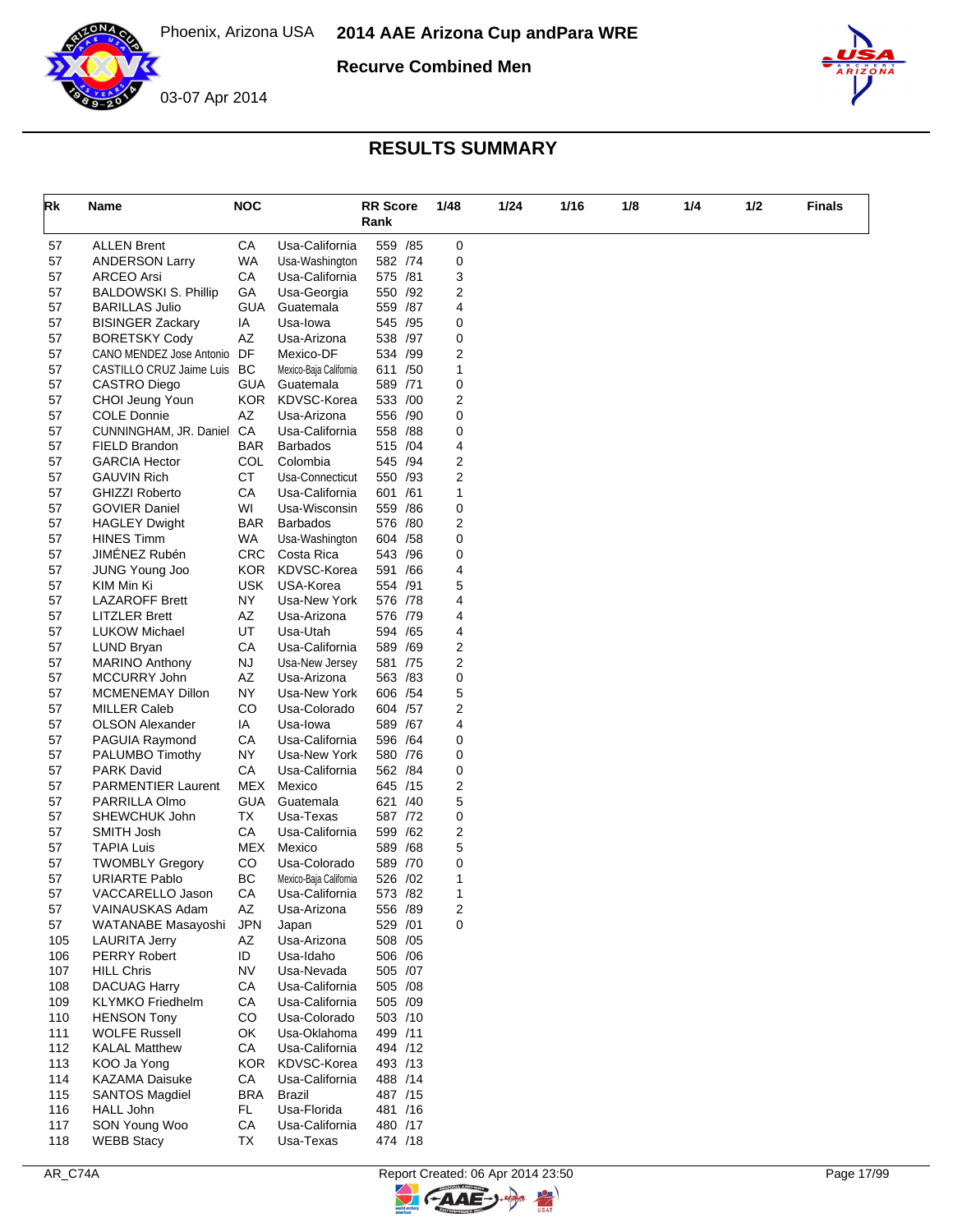



| Rk  | Name                  | <b>NOC</b> |                | <b>RR</b> Score<br>Rank | 1/48 | 1/24 | 1/16 | 1/8 | 1/4 | 1/2 | <b>Finals</b> |
|-----|-----------------------|------------|----------------|-------------------------|------|------|------|-----|-----|-----|---------------|
| 119 | <b>SHIN Andrew</b>    | СA         | Usa-California | 470 /19                 |      |      |      |     |     |     |               |
| 120 | <b>CHAN Harrison</b>  | CA         | Usa-California | 459 /20                 |      |      |      |     |     |     |               |
| 121 | <b>AKIN Travis</b>    | TX         | Usa-Texas      | 428 /21                 |      |      |      |     |     |     |               |
| 122 | <b>KOLKE Josef</b>    | <b>WA</b>  | Usa-Washington | 414 /22                 |      |      |      |     |     |     |               |
| 123 | <b>MORRIS Richard</b> | <b>BAR</b> | Barbados       | 408 /23                 |      |      |      |     |     |     |               |
| 124 | <b>FURMAN Robert</b>  | AZ         | Usa-Arizona    | 393 /24                 |      |      |      |     |     |     |               |
| 125 | <b>GESHER Hugh</b>    | ТX         | Usa-Texas      | 351 /25                 |      |      |      |     |     |     |               |
| 126 | DAVIS Adam            | CO         | Usa-Colorado   | 332 /26                 |      |      |      |     |     |     |               |

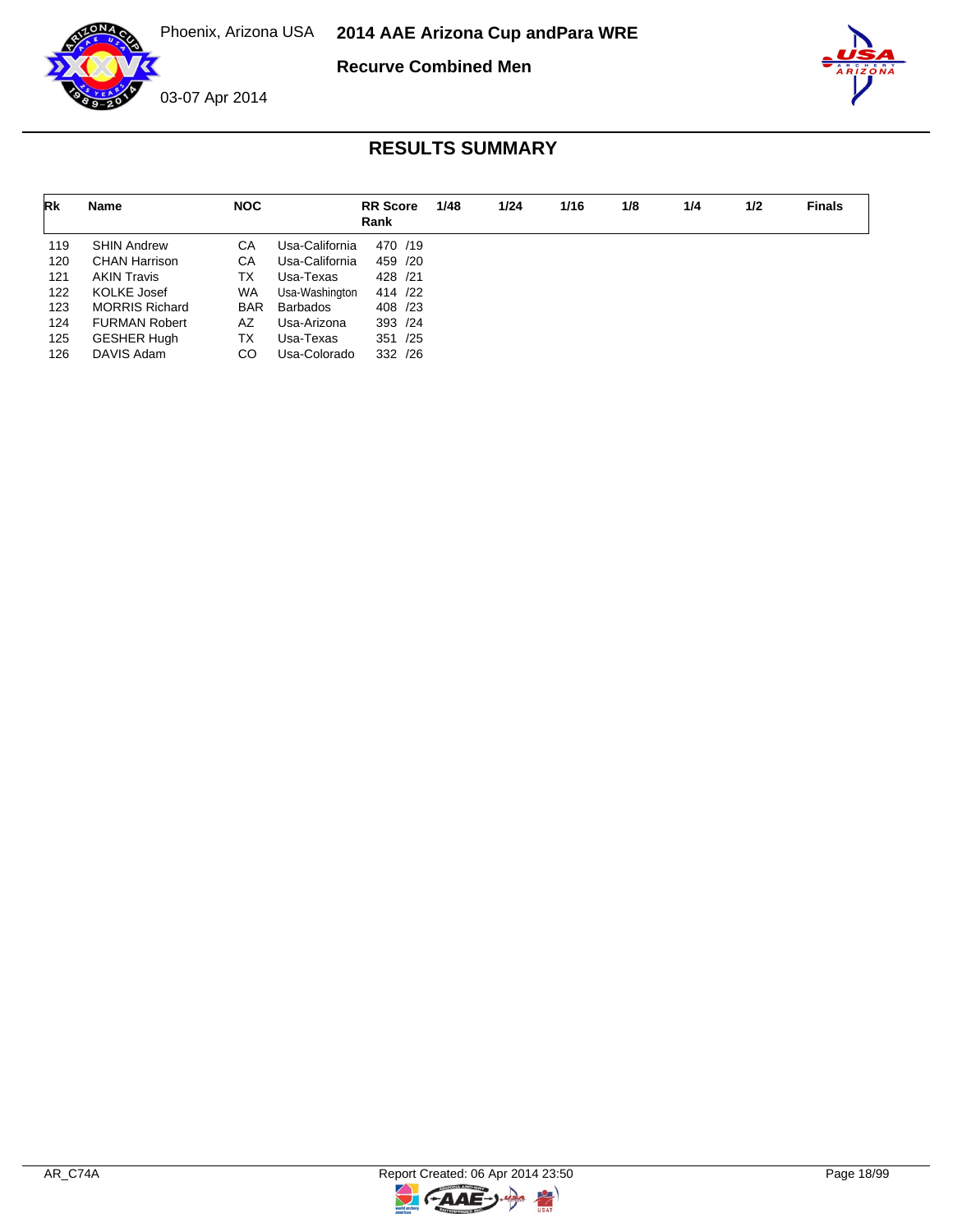





| Rk       | Name                                            | <b>NOC</b>         |                                        | <b>RR Score</b><br>Rank  | 1/32  |                | 1/16   | 1/8    | 1/4            | 1/2              | <b>Finals</b> |
|----------|-------------------------------------------------|--------------------|----------------------------------------|--------------------------|-------|----------------|--------|--------|----------------|------------------|---------------|
| 1        | <b>BROWN Mackenzie</b>                          | <b>USA</b>         | <b>United States</b>                   | 604 /17                  |       | 6              | 6      | 6      | 6              | 6                | 6             |
| 2        | VALENCIA Alejandra                              | MEX                | Mexico                                 | 645 / 02                 |       | 6              | 6      | 6      | 6              | 7                | 4             |
| 3        | <b>HARDY Jennifer</b>                           | TX                 | Usa-Texas                              | 642 /03                  | -Bye- |                | 6      | 6      | 6              | 1                | 6<br>T.10     |
| 4        | GONZALEZ Gina L.                                | MEX                | Mexico                                 | 633<br>/05               |       | 6              | 6      | 6      | 6              | 0                | 5<br>T.9      |
| 5        | AVITIA Mariana                                  | <b>MEX</b>         | Mexico                                 | 637 /04                  |       | 6<br>7         | 6<br>7 | 6      | 5              | (130)            |               |
| 6<br>7   | PRITCHARD Lanola<br><b>LORIG Khatuna</b>        | СA<br><b>USA</b>   | Usa-California<br><b>United States</b> | 621<br>/09<br>629<br>/06 |       | 6              | 6      | 6<br>7 | $\overline{2}$ | 4 (131)<br>(106) |               |
| 8        | <b>GILBERT Michelle</b>                         | MD                 | Usa-Maryland                           | 625 /07                  |       | 7              | 7      | 6      |                | 0(69)            |               |
| 9        | BAYARDO Gabriela                                | <b>MEX</b>         | Mexico                                 | 616 /13                  |       | 6              | 7      | 4      |                |                  |               |
| 9        | <b>GARCIA Mariana</b>                           | <b>MEX</b>         | Mexico                                 | 620 /10                  |       | 6              | 6      | 2      |                |                  |               |
| 9        | <b>KOEHL Heather</b>                            | TX                 | Usa-Texas                              | 609 /15                  |       | 6              | 6      | 5      |                |                  |               |
| 9        | LIONETTI Pia Carmen Maria                       | <b>ITA</b>         | Italy                                  | 617 /12                  |       | 6              | 7      | 5      |                |                  |               |
| 9        | <b>MURILLO Alba</b>                             | <b>MEX</b>         | Mexico                                 | 615 /14                  |       | 6              | 6      | 2      |                |                  |               |
| 9        | RENDON Ana Maria                                | COL                | Colombia                               | 657 /01                  |       | $\overline{7}$ | 7      | 4      |                |                  |               |
| 9        | <b>SARTORI Guendalina</b>                       | <b>ITA</b>         | Italy                                  | 622 / 08                 |       | 6              | 6      | 0      |                |                  |               |
| 9        | THIFFEAULT PICARD Georcy-Stéphanie              | CAN                | Canada                                 | 617 /11                  |       | 6              | 6      | 3      |                |                  |               |
| 17       | AHN Jenna                                       | CA                 | Usa-California                         | 573 /29                  |       | 6              | 2      |        |                |                  |               |
| 17<br>17 | <b>ALEXANDER Katie</b>                          | AZ<br>CAN          | Usa-Arizona<br>Canada                  | 583 /24<br>588 /21       |       | 6<br>6         | 3      |        |                |                  |               |
| 17       | <b>CHENIER Virginie</b><br><b>CLAMON Lauren</b> | CA                 | Usa-California                         | 578 /28                  |       | 6              | 3<br>4 |        |                |                  |               |
| 17       | <b>GIBILARO Ariel</b>                           | USA                | <b>United States</b>                   | 603 /18                  |       | 6              | 4      |        |                |                  |               |
| 17       | <b>HAN Jenny</b>                                | CA                 | Usa-California                         | 580 /27                  |       | 7              | 4      |        |                |                  |               |
| 17       | <b>KIM Stephanie</b>                            | СA                 | Usa-California                         | 593 /19                  |       | 6              | 2      |        |                |                  |               |
| 17       | KISS-JOHNSON Kinga                              | <b>SC</b>          | Usa-South Carolina                     | 545 /34                  |       | 6              | 0      |        |                |                  |               |
| 17       | <b>MANDIA Claudia</b>                           | ITA                | Italy                                  | 608 / 16                 |       | 6              | 4      |        |                |                  |               |
| 17       | <b>MICKELBERRY Erin</b>                         | <b>USA</b>         | <b>United States</b>                   | 586 /23                  |       | 6              | 5      |        |                |                  |               |
| 17       | <b>MISCIONE Anna</b>                            | CA                 | Usa-California                         | 592 /20                  |       | 6              | 1      |        |                |                  |               |
| 17       | RODRIGUEZ Karime                                | <b>MEX</b>         | Mexico                                 | 580 /26                  |       | 6              | 1      |        |                |                  |               |
| 17       | <b>ROMERO Regina</b>                            | <b>GUA</b>         | Guatemala                              | 535<br>/40               |       | 6              | 0      |        |                |                  |               |
| 17       | <b>STRICKLAND Ashley</b>                        | AZ                 | Usa-Arizona                            | 518<br>/43               |       | 6              | 2      |        |                |                  |               |
| 17       | <b>VALENCIA Yesenia</b>                         | <b>GUA</b>         | Guatemala                              | 556 /33                  |       | 6              | 1      |        |                |                  |               |
| 17       | YAMAGUCHI Karissa                               | AZ                 | Usa-Arizona                            | 572 /30                  |       | 6              | 0      |        |                |                  |               |
| 33<br>33 | <b>ABERNATHY Anne</b><br><b>ABRAHAM Abigail</b> | <b>ISV</b><br>VA   | Virgin Islands<br>Usa-Virgina          | 484 /49<br>444 / 54      |       | 0<br>0         |        |        |                |                  |               |
| 33       | <b>BELL Rebecca</b>                             | AZ                 | Usa-Arizona                            | 418 / 59                 |       | 0              |        |        |                |                  |               |
| 33       | <b>BENNETT Victoria</b>                         | MD                 | Usa-Maryland                           | /53<br>458               |       | 2              |        |        |                |                  |               |
| 33       | <b>BERMUDEZ Gloriana</b>                        | <b>CRC</b>         | Costa Rica                             | 528 /41                  |       | 2              |        |        |                |                  |               |
| 33       | <b>BOONE Ahnika</b>                             | CA                 | Usa-California                         | 426<br>/57               |       | 0              |        |        |                |                  |               |
| 33       | CHÀVEZ Julia                                    | MEX                | Mexico                                 | 587 /22                  |       | 4              |        |        |                |                  |               |
| 33       | <b>CHUN Saewon</b>                              | <b>USK</b>         | USA-Korea                              | /64<br>390               |       | 1              |        |        |                |                  |               |
| 33       | <b>EATON Allison</b>                            | NC.                | Usa-North Carolina                     | /39<br>536               |       | 4              |        |        |                |                  |               |
| 33       | EICH Madison                                    | WA                 | Usa-Washington                         | 583 /25                  |       | 2              |        |        |                |                  |               |
| 33       | <b>FORD Lee</b>                                 | GА                 | Usa-Georgia                            | 559 /31                  |       | 2              |        |        |                |                  |               |
| 33       | <b>GRELLNER Janis</b>                           | МO                 | Usa-Missouri                           | 559 /32                  |       | 2              |        |        |                |                  |               |
| 33       | <b>HIRST Fiona</b>                              | <b>GBR</b>         | <b>Great Britain</b>                   | 511 /45                  |       | 0              |        |        |                |                  |               |
| 33       | <b>JEREMIASSEN Henny</b>                        | DEN                | <b>Denmark</b>                         | 410 /61                  |       | 0              |        |        |                |                  |               |
| 33<br>33 | KIM Dong Myung<br><b>LAYOLLE Patricia</b>       | USK.<br><b>BRA</b> | USA-Korea<br><b>Brazil</b>             | 426 / 58                 |       | 1<br>0         |        |        |                |                  |               |
| 33       | <b>LEE Vanessa</b>                              | CAN                | Canada                                 | 434 / 55<br>515 /44      |       | 2              |        |        |                |                  |               |
| 33       | LOXTERKAMP Elizabeth                            | МE                 | Usa-Maine                              | 469 / 51                 |       | 2              |        |        |                |                  |               |
| 33       | <b>MAHABIR Raveena</b>                          | <b>BAR</b>         | <b>Barbados</b>                        | 427 / 56                 |       | 1              |        |        |                |                  |               |
| 33       | MAITLAND Pamela                                 | CA                 | Usa-California                         | 462 /52                  |       | 0              |        |        |                |                  |               |
| 33       | <b>MCGRATH Megan</b>                            | WA                 | Usa-Washington                         | 484 / 48                 |       | 0              |        |        |                |                  |               |
| 33       | <b>NEWMAN Blaise</b>                            | OK                 | Usa-Oklahoma                           | 479 /50                  |       | 0              |        |        |                |                  |               |
| 33       | <b>OSTLING Turia</b>                            | AZ                 | Usa-Arizona                            | 413 /60                  |       | 0              |        |        |                |                  |               |
| 33       | PAIZ Maria Andre                                | <b>GUA</b>         | Guatemala                              | 540 /35                  |       | 0              |        |        |                |                  |               |
| 33       | PARK Jiah                                       | CA                 | Usa-California                         | 408 / 62                 |       | 0              |        |        |                |                  |               |
| 33       | PELTON Cassandra                                | GA                 | Usa-Georgia                            | 509 /46                  |       | 4              |        |        |                |                  |               |
| 33       | <b>RAINES Candice</b>                           | VT                 | Usa-Vermont                            | 518 /42                  |       | 2              |        |        |                |                  |               |

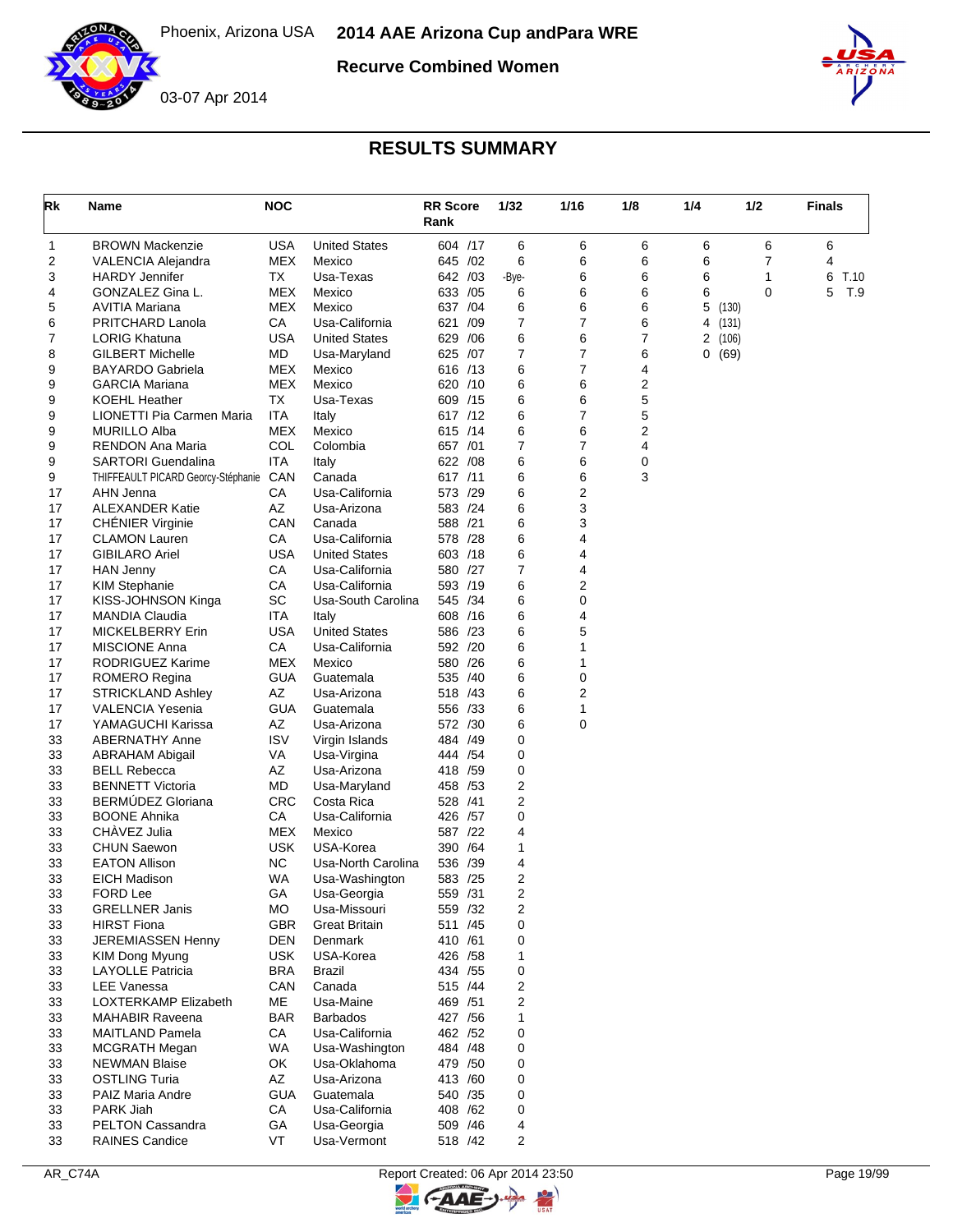



| Rk | Name                    | <b>NOC</b> |                    | <b>RR</b> Score<br>Rank | 1/32 | 1/16 | 1/8 | 1/4 | 1/2 | <b>Finals</b> |
|----|-------------------------|------------|--------------------|-------------------------|------|------|-----|-----|-----|---------------|
| 33 | <b>STROUD Branduin</b>  | CA         | Usa-California     | 500 / 47                | 0    |      |     |     |     |               |
| 33 | <b>TURONEK Philippa</b> | СA         | Usa-California     | 538<br>/36              | 0    |      |     |     |     |               |
| 33 | VÁZQUEZ Paulina         | <b>NL</b>  | Mexico-Nuevo Leon  | 537<br>/38              | 3    |      |     |     |     |               |
| 33 | <b>WOLF Cassandra</b>   | CA         | Usa-California     | 538 /37                 | 5    |      |     |     |     |               |
| 33 | YON Iris                | CA         | Usa-California     | 405<br>/63              | 0    |      |     |     |     |               |
| 65 | <b>DUPREE Lori</b>      | TX         | Usa-Texas          | 373 / 65                |      |      |     |     |     |               |
| 66 | <b>HUNTON Irina</b>     | CA         | Usa-California     | 372 / 66                |      |      |     |     |     |               |
| 67 | CHU Tung Ying           | NY.        | Usa-New York       | 370 /67                 |      |      |     |     |     |               |
| 68 | <b>EDWARDS Shannon</b>  | TX         | Usa-Texas          | 370 /68                 |      |      |     |     |     |               |
| 69 | <b>MURPHY Rachael</b>   | CA         | Usa-California     | 369 /69                 |      |      |     |     |     |               |
| 70 | PARK Hyeongeun          | <b>USK</b> | USA-Korea          | 258 /70                 |      |      |     |     |     |               |
| 71 | <b>WALLACE Teresa</b>   | SC.        | Usa-South Carolina | 209 /71                 |      |      |     |     |     |               |
| 72 | <b>LEE Yeseulmi</b>     | CA         | Usa-California     | 183 /72                 |      |      |     |     |     |               |
| 73 | <b>RAREBA Bethmarie</b> | AZ         | Usa-Arizona        | 168 /73                 |      |      |     |     |     |               |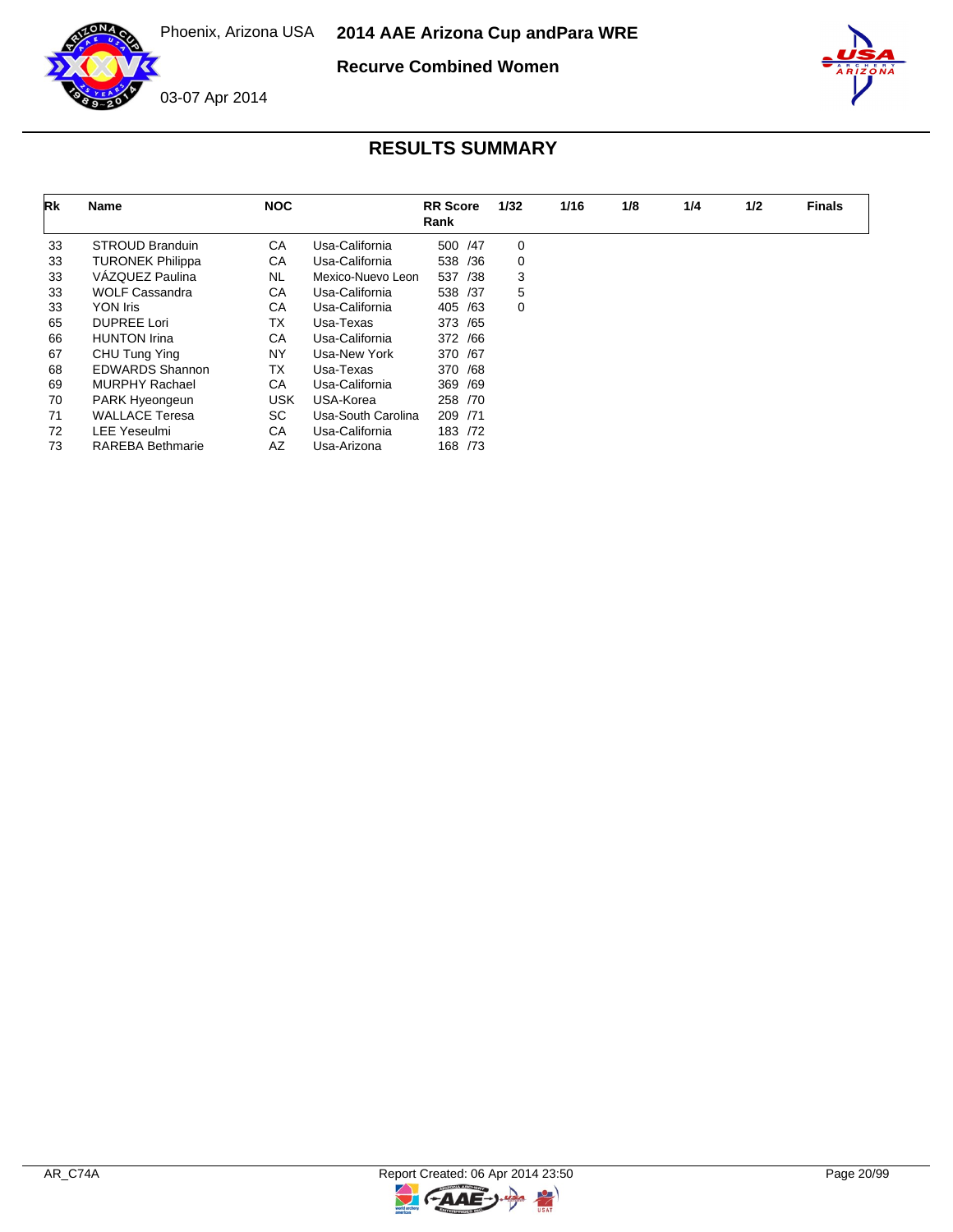

**Recurve Cadet Men**



| Rk       | Name                                | <b>NOC</b> |                                  | <b>RR</b> Score<br>Rank |          | 1/32           | 1/16           | 1/8            | 1/4    | 1/2         | <b>Finals</b> |
|----------|-------------------------------------|------------|----------------------------------|-------------------------|----------|----------------|----------------|----------------|--------|-------------|---------------|
| 1        | <b>ARELLANO Humberto</b>            | BC         | Mexico-Baja California           | 624 /11                 |          | 6              | 6              | 6              | 6      | 7           | 6             |
| 2        | LEE Ji Dam                          | СA         | Usa-California                   | 578 /28                 |          | $\overline{7}$ | 6              | 6              | 6      | 6           | 2             |
| 3        | <b>PEREZ Gabriel</b>                | BC         | Mexico-Baja California           | 624 /10                 |          | -Bye-          | 6              | 7              | 6      | 1           | 6             |
| 4        | <b>OHLENDORF Jake</b>               | CA         | Usa-California                   | 647 /01                 |          | -Bye-          | 7              | 6              | 6      | $\mathbf 0$ | 0             |
| 5        | SHEDROFF Noah                       | OН         | Usa-Ohio                         | 637 /04                 |          | -Bye-          | 6              | 7              | 4      | (129)       |               |
| 6        | <b>KIM Geun</b>                     | СA         | Usa-California                   | 645 /02                 |          | -Bye-          | 7              | 7              | 2      | (106)       |               |
| 7        | <b>FOWLE Brandon</b>                | МA         | Usa-Massachusetts                | 642 /03                 |          | -Bye-          | 6              | 6              | 2(103) |             |               |
| 8        | <b>FLYNN Brendan</b>                | СA         | Usa-California                   | 535 /40                 |          | 7              | 6              | 6              | 2(90)  |             |               |
| 9        | <b>BARRAGAN Victor</b>              | BC         | Mexico-Baja California           | 628 /09                 |          | -Bye-          | 6              | 2              |        |             |               |
| 9        | <b>BITNER-PARISH Matthew</b>        | MD         | Usa-Maryland                     | 619 /14                 |          | 6              | 6              | 0              |        |             |               |
| 9        | <b>BRAENDLE Gus</b>                 | TX         | Usa-Texas                        | 620 /13                 |          | 6              | 7              | 3              |        |             |               |
| 9        | <b>BULLIS Brian</b>                 | AZ         | Usa-Arizona                      | 611 /18                 |          | 6              | 7              | 3              |        |             |               |
| 9        | <b>CONLEY Hunter</b>                | CA         | Usa-California                   | 602 /21                 |          | 6              | 7              | 2              |        |             |               |
| 9        | <b>FIGUEROA Mario</b>               | BC         | Mexico-Baja California           | 632 /06                 |          | -Bye-          | 6              | 0              |        |             |               |
| 9        | LEE Ha Hyun                         | <b>USK</b> | USA-Korea                        | 630 /07                 |          | -Bye-          | 6              | 3              |        |             |               |
| 9        | OLIVER Ryan                         | FL.        | Usa-Florida                      | 614 /16                 |          | 6              | 7              | $\overline{2}$ |        |             |               |
| 17       | <b>ADAME David</b>                  | CН         | Mexico-Coahuila                  | 613 /17                 |          | 6              | 3              |                |        |             |               |
| 17       | <b>ANCIRA Victor</b>                | <b>CH</b>  | Mexico-Coahuila                  | 600 /22                 |          | 6              | 0              |                |        |             |               |
| 17       | CASTRO Jesus                        | <b>BC</b>  | Mexico-Baja California           | 636 /05                 |          | -Bye-          | 4              |                |        |             |               |
| 17       | <b>CHANG Sean</b>                   | СA         | Usa-California                   | 584 /26                 |          | 6              | 0              |                |        |             |               |
| 17       | <b>CHO Elliot</b>                   | CA         | Usa-California                   | 621 /12                 |          | 6              | 1              |                |        |             |               |
| 17       | <b>CHOI Matthew</b>                 | CA         | Usa-California                   | 579 /27                 |          | 6              | 0              |                |        |             |               |
| 17       | <b>CHRISTENSEN Trevor</b>           | WA         | Usa-Washington                   | 562 /31                 |          | 6              | 3              |                |        |             |               |
| 17       | <b>GADDAMADUGU Pranav</b>           | CA         | Usa-California                   | 534 /41                 |          | 6              | 0              |                |        |             |               |
| 17       | <b>KIM Daniel</b>                   | СA         | Usa-California                   | 501 /45                 |          | 6              | 3              |                |        |             |               |
| 17       | <b>KIM Minsoo</b>                   | СA         | Usa-California                   | 629 / 08                |          | -Bye-          | 2              |                |        |             |               |
| 17       | <b>KLUS John</b>                    | WI         | Usa-Wisconsin                    | 615 /15                 |          | 6              | 1              |                |        |             |               |
| 17       | <b>LAWTON Ralph</b>                 | PA         | Usa-Pennsylvania                 | 578 /29                 |          | 6              | 0              |                |        |             |               |
| 17       | LEE Je-Oh (Daniel)                  | CA         | Usa-California                   | 552 /33                 |          | 6              | 1              |                |        |             |               |
| 17       | LEE Sean                            | <b>USK</b> | USA-Korea                        | 531 /42                 |          | 7              | 2              |                |        |             |               |
| 17       | OFFCHISS Cody                       | <b>OR</b>  | Usa-Oregon                       | 609 /19                 |          | 6              | 4              |                |        |             |               |
| 17       | <b>SUK Andrew</b>                   | СA         | Usa-California                   | 549 /35                 |          | 6              | $\overline{2}$ |                |        |             |               |
| 33       | CHOI Brandon                        | CA         | Usa-California                   | 452 /49                 |          | 2              |                |                |        |             |               |
| 33       | FOX, JR. Joe                        | AZ         | Usa-Arizona                      | 598 /23                 |          | 1              |                |                |        |             |               |
| 33       | HAN Isaac                           | СA         | Usa-California                   | 518 /43                 |          | 0              |                |                |        |             |               |
| 33       | <b>HIRST Curtis</b>                 | <b>GBR</b> | <b>Great Britain</b>             | 476 / 48                |          | 0              |                |                |        |             |               |
| 33       | <b>KANG Matthew</b>                 | CA         | Usa-California                   | 550 /34                 |          | 2              |                |                |        |             |               |
| 33       | <b>KELLY Joshua</b>                 | СA         | Usa-California                   | 203 / 54                |          | 0              |                |                |        |             |               |
| 33       | KIM Joony                           | ID         | Usa-Idaho                        | 565 /30                 |          | 4              |                |                |        |             |               |
| 33       | KIM Sang Hyo                        | <b>USK</b> | USA-Korea                        | 546 /37                 |          | 3              |                |                |        |             |               |
| 33       | <b>KOCUREK Zachary</b>              | ТX         | Usa-Texas                        | 544 /39                 |          | 4              |                |                |        |             |               |
| 33       | <b>LEE Albert</b>                   | CA         | Usa-California                   | 450 /51                 |          | $\overline{2}$ |                |                |        |             |               |
| 33       | <b>LEE David</b>                    | СA         | Usa-California                   | 545 /38                 |          | 0              |                |                |        |             |               |
| 33       | LEE Donghyeon                       | <b>USK</b> | USA-Korea                        |                         | 502 /44  | 2              |                |                |        |             |               |
| 33       | LEE Kenn                            | CA         | Usa-California                   |                         | 499 / 46 | 4              |                |                |        |             |               |
| 33       | <b>LEE Matias</b>                   | <b>PAN</b> | Panama                           |                         | 451 /50  | 0              |                |                |        |             |               |
| 33       | LI Linus                            | CA         | Usa-California                   | 556 /32                 |          | 0              |                |                |        |             |               |
| 33       | <b>NUNNA Tanay</b>                  | CA         | Usa-California                   | 267 / 53                |          | 0              |                |                |        |             |               |
|          |                                     |            |                                  | 486 / 47                |          |                |                |                |        |             |               |
| 33<br>33 | OH Benjamin<br>PAN, JR. Patrick     | СA<br>CA   | Usa-California<br>Usa-California |                         | 290 /52  | 0<br>0         |                |                |        |             |               |
|          |                                     | CA         |                                  |                         | 603 /20  |                |                |                |        |             |               |
| 33       | <b>PARK Nathan</b>                  |            | Usa-California                   |                         |          | 5              |                |                |        |             |               |
| 33       | <b>PARK Sean</b>                    | CA         | Usa-California                   | 548 / 36                |          | 5              |                |                |        |             |               |
| 33       | RYU Kwang Hyun<br><b>YUN Samuel</b> | CA         | Usa-California                   |                         | 591 /24  | 4              |                |                |        |             |               |
| 33       |                                     | CA         | Usa-California                   |                         | 590 /25  | 1              |                |                |        |             |               |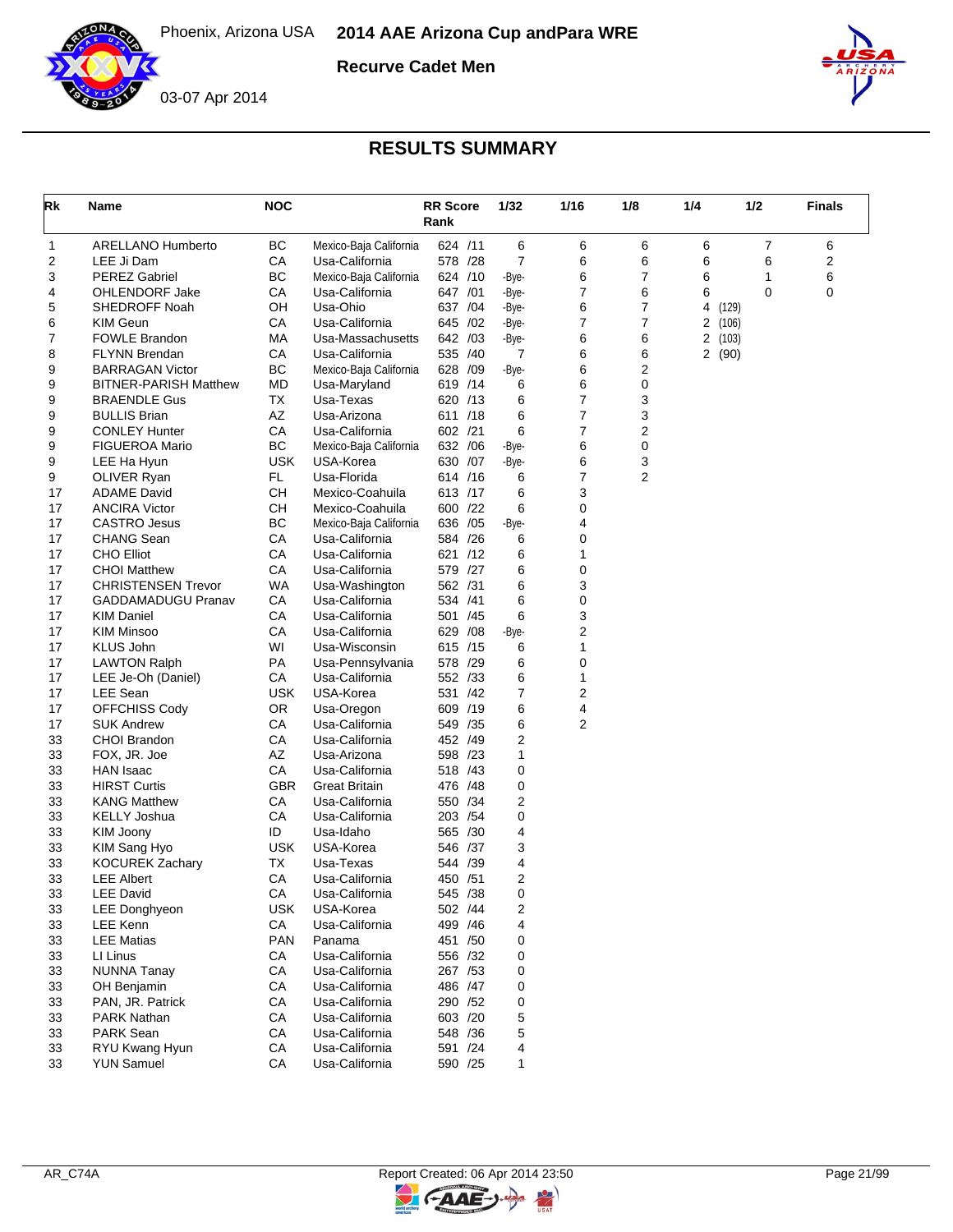

**Recurve Cadet Women**



## **RESULTS SUMMARY**

| Rk | Name                       | <b>NOC</b> |                        | <b>RR Score</b><br>Rank |         | 1/32  | 1/16             | 1/8 | 1/4 | 1/2         | <b>Finals</b> |
|----|----------------------------|------------|------------------------|-------------------------|---------|-------|------------------|-----|-----|-------------|---------------|
| 1  | <b>TAMAYO Amanda</b>       | CA         | Usa-California         | 599 /06                 |         | -Bye- | 6                | 6   | 6   | 6           | 6             |
| 2  | <b>CLAPS Eliana</b>        | <b>WA</b>  | Usa-Washington         | 641 /01                 |         | -Bye- | 6                | 6   | 6   | 6           | 4             |
| 3  | <b>BUSWELL Alice</b>       | МA         | Usa-Massachusetts      | 610 /04                 |         | -Bye- | 6                | 7   | 6   | 4           | 6             |
| 4  | <b>KIM Rachael</b>         | CA         | Usa-California         | 563 /18                 |         | 6     | 6                | 6   | 6   | $\mathbf 0$ | 2             |
| 5  | <b>KIM Christine</b>       | CA         | Usa-California         | 589 /09                 |         | -Bye- | 6                | 7   | 4   | (127)       |               |
| 6  | LOPEZ Andrea               | BC         | Mexico-Baja California | 575 /12                 |         | -Bye- | 6                | 6   | 4   | (120)       |               |
| 7  | <b>SHIN Clare</b>          | CA         | Usa-California         | 597 /07                 |         | -Bye- | 6                | 6   | 2   | (90)        |               |
| 8  | <b>CANO Carolina</b>       | ВC         | Mexico-Baja California | 575 /14                 |         | 6     | 6                | 6   | 0   | (68)        |               |
| 9  | <b>BULOS Lourdes</b>       | HG         | Mexico-Hidalgo         | 580 /11                 |         | -Bye- | 6                | 0   |     |             |               |
| 9  | <b>CHOI Yoonseo</b>        | <b>USK</b> | USA-Korea              | 532 /28                 |         | 6     | 7                | 2   |     |             |               |
| 9  | <b>DRAKE Cara</b>          | WA         | Usa-Washington         | 587 /10                 |         | -Bye- | 7                | 4   |     |             |               |
| 9  | <b>DRAKE Kelsey</b>        | <b>WA</b>  | Usa-Washington         | 575 /13                 |         | -Bye- | 6                | 1   |     |             |               |
| 9  | <b>KIM Grace</b>           | СA         | Usa-California         | 617 /03                 |         | -Bye- | 6                | 2   |     |             |               |
| 9  | <b>MARQUEZ Rebeca</b>      | BC         | Mexico-Baja California | 633 /02                 |         | -Bye- | 6                | 4   |     |             |               |
| 9  | SIM Suzanna                | СA         | Usa-California         | 596 /08                 |         | -Bye- | 6                | 3   |     |             |               |
| 9  | <b>YU Aileen</b>           | СA         | Usa-California         | 568 /17                 |         | 6     | $\overline{7}$   | 0   |     |             |               |
| 17 | <b>BURNS Mina</b>          | СA         | Usa-California         | 557 /20                 |         | 6     | 4                |     |     |             |               |
| 17 | CHO Soo Min                | <b>USK</b> | USA-Korea              | 537 /27                 |         | 6     | 0                |     |     |             |               |
| 17 | <b>HARRIS Emma</b>         | FL.        | Usa-Florida            | 502 /32                 |         | 6     | 0                |     |     |             |               |
| 17 | <b>HWANG Angella</b>       | CA         | Usa-California         | 546 /24                 |         | 6     | 5                |     |     |             |               |
| 17 | KANG JoonHee Ariel         | СA         | Usa-California         | 554 /21                 |         | 6     | 5                |     |     |             |               |
| 17 | <b>KIM Diana</b>           | СA         | Usa-California         | 541 /25                 |         | 7     | 4                |     |     |             |               |
| 17 | <b>LIM Rebecca</b>         | СA         | Usa-California         | 574 /15                 |         | 6     | $\overline{2}$   |     |     |             |               |
| 17 | <b>PAN Katherine</b>       | CA         | Usa-California         | 540 /26                 |         | 6     | $\boldsymbol{2}$ |     |     |             |               |
| 17 | <b>PARK Danielle</b>       | CA         | Usa-California         | 603 / 05                |         | -Bye- | 3                |     |     |             |               |
| 17 | RODRIGUEZ Eleanor          | AΖ         | Usa-Arizona            | 492 /35                 |         | 6     | 0                |     |     |             |               |
| 17 | <b>SMITH Isabelle</b>      | OH         | Usa-Ohio               | 548 /23                 |         | 6     | 1                |     |     |             |               |
| 17 | <b>TURINA Nicole</b>       | HI         | Usa-Hawaii             | 552 /22                 |         | 6     | 0                |     |     |             |               |
| 17 | VILLA Ana-Karen            | ВC         | Mexico-Baja California | 561 /19                 |         | 6     | 0                |     |     |             |               |
| 17 | <b>WHITE Sabrina</b>       | <b>WA</b>  | Usa-Washington         | 479 /36                 |         | 7     | 0                |     |     |             |               |
| 17 | YOO Joyce                  | СA         | Usa-California         | 573 /16                 |         | 6     | 3                |     |     |             |               |
| 17 | <b>YUE Kai-Lou</b>         | МA         | Usa-Massachusetts      | 506 /31                 |         | 6     | $\mathbf 0$      |     |     |             |               |
| 33 | <b>AGHILI Yasmin</b>       | AZ         | Usa-Arizona            | 530 /29                 |         | 1     |                  |     |     |             |               |
| 33 | <b>CHAN Nicole</b>         | СA         | Usa-California         | 493 /33                 |         | 0     |                  |     |     |             |               |
| 33 | CHOO Young Joo             | СA         | Usa-California         | 474 /39                 |         | 2     |                  |     |     |             |               |
| 33 | CHUNG Hye sim              | СA         | Usa-California         | 479 /37                 |         | 2     |                  |     |     |             |               |
| 33 | <b>EALY Sydney</b>         | AΖ         | Usa-Arizona            | 305 /50                 |         | 0     |                  |     |     |             |               |
| 33 | <b>FERKO Kate</b>          | CA         | Usa-California         | 477 /38                 |         | 0     |                  |     |     |             |               |
| 33 | <b>GUNTERMAN Elizabeth</b> | ΤN         | Usa-Tennessee          | 424 /43                 |         | 0     |                  |     |     |             |               |
| 33 | <b>KIM Erika</b>           | СA         | Usa-California         | 247 /51                 |         | 0     |                  |     |     |             |               |
| 33 | KIM Julie                  | СA         | Usa-California         | 381                     | /48     | 2     |                  |     |     |             |               |
| 33 | <b>KIM Linsey</b>          | HI         | Usa-Hawaii             | 403 / 45                |         | 0     |                  |     |     |             |               |
| 33 | KIM Michelle               | CА         | Usa-California         |                         | 439 /42 | 0     |                  |     |     |             |               |
| 33 | LEE Jie-Ae                 | CA         | Usa-California         | 466 / 40                |         | 3     |                  |     |     |             |               |
| 33 | <b>MIN Songhee</b>         | CA         | Usa-California         | 492 /34                 |         | 5     |                  |     |     |             |               |
| 33 | NA Hyewon                  | <b>USK</b> | USA-Korea              | 357 /49                 |         | 0     |                  |     |     |             |               |
| 33 | <b>PARK Alice</b>          | CA         | Usa-California         | 386 /46                 |         | 0     |                  |     |     |             |               |
| 33 | PETERSHEIM Haley           | AZ         | Usa-Arizona            | 455 /41                 |         | 0     |                  |     |     |             |               |
| 33 | <b>SPORE Sidney</b>        | AZ         | Usa-Arizona            | 404 / 44                |         | 0     |                  |     |     |             |               |
| 33 | <b>SUH Candace</b>         | CA         | Usa-California         | 385 /47                 |         | 0     |                  |     |     |             |               |
| 33 | YON Elina                  | CA         | Usa-California         |                         | 515 /30 | 4     |                  |     |     |             |               |

 $\blacktriangleright$ 

G-AAE-J-

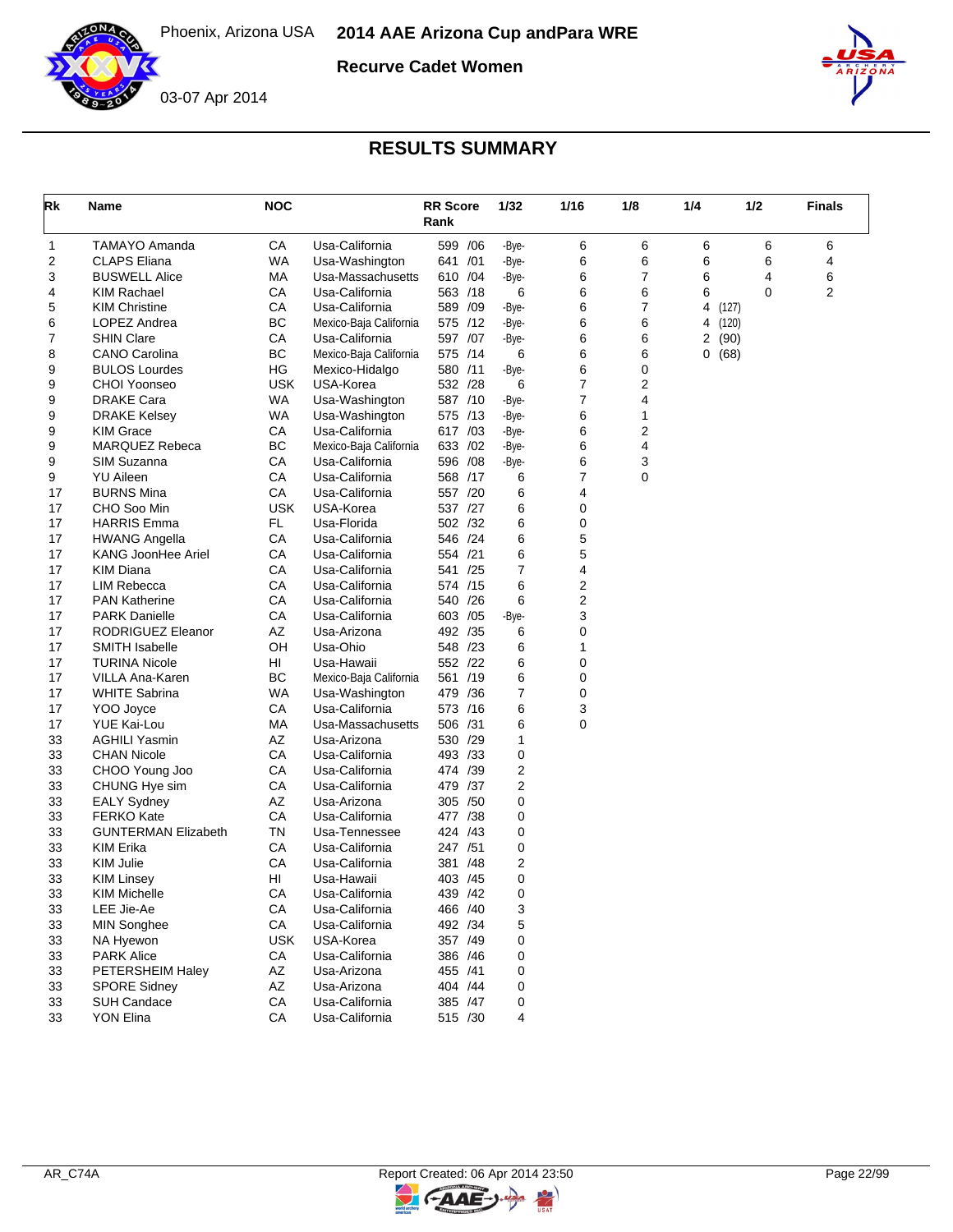

**Compound Combined Men**



| Rk       | Name                                                  | NOC               |                                          | <b>RR Score</b><br>Rank | 1/48         | 1/24         | 1/16       | 1/8        | 1/4        | 1/2 | <b>Finals</b> |
|----------|-------------------------------------------------------|-------------------|------------------------------------------|-------------------------|--------------|--------------|------------|------------|------------|-----|---------------|
| 1        | <b>GELLENTHIEN Braden</b>                             | USA               | <b>United States</b>                     | 705 /02                 | -Bye-        | -Bye-        | 140        | 148        | 146        | 145 | 147           |
| 2        | <b>DEATON Bridger</b>                                 | <b>USA</b>        | <b>United States</b>                     | 703 /04                 | -Bye-        | -Bye-        | 144        | 143        | 148        | 146 | 144           |
| 3        | CARDOSO Mario                                         | MEX               | Mexico                                   | 692 /17                 | 144          | 132          | 141        | 145        | 144        | 145 | 143           |
| 4        | WILLETT, JR. Rodger                                   | VA                | Usa-Virgina                              | 694 /11                 | 147          | 137          | 144        | 144        | 147        | 144 | 140           |
| 5        | FIERRO Julio                                          | MEX               | Mexico                                   | 695 /10                 | 149          | 134          | 142        | 145        | 144        |     |               |
| 5<br>7   | <b>WILDE Reo</b>                                      | USA<br><b>ITA</b> | <b>United States</b>                     | 704 /03<br>702 /05      | -Bye-        | -Bye-        | 143<br>143 | 142<br>145 | 144<br>143 |     |               |
| 8        | <b>PAGNI Sergio</b><br>STUTZMAN Matt                  | USA               | Italy<br><b>United States</b>            | 669 /41                 | -Bye-<br>142 | -Bye-<br>140 | 141        | 144        | 141        |     |               |
| 9        | <b>ANDERSON Steve</b>                                 | ID                | Usa-Idaho                                | 707 /01                 | -Bye-        | -Bye-        | 141        | 143        |            |     |               |
| 9        | <b>BROADWATER Jesse</b>                               | PA                | Usa-Pennsylvania                         | 697 /07                 | -Bye-        | -Bye-        | 143        | 141        |            |     |               |
| 9        | <b>MEDINA Adolfo</b>                                  | MEX               | Mexico                                   | 688 /20                 | 141          | 139          | 138        | 138        |            |     |               |
| 9        | PELLEGRINO William                                    | CO                | Usa-Colorado                             | 691 /18                 | 144          | 137          | 140        | 138        |            |     |               |
| 9        | QUEVEDO Cecilio E.                                    | <b>MEX</b>        | Mexico                                   | 697 / 06                | -Bye-        | -Bye-        | 141        | 143        |            |     |               |
| 9        | <b>SULLIVAN Matt</b>                                  | UT                | Usa-Utah                                 | 683 /25                 | 141          | 135          | 137        | 138        |            |     |               |
| 9        | <b>VINCENT Shawnn</b>                                 | WA                | Usa-Washington                           | 665 / 51                | 142          | 132          | 139        | 138        |            |     |               |
| 9        | <b>WARDRIP Jason</b>                                  | CO                | Usa-Colorado                             | 662 /60                 | -Bye-        | 133          | 132        | 137        |            |     |               |
| 17       | <b>BASS Henry</b>                                     | UT                | Usa-Utah                                 | 689 /19                 | 146          | 140          | 138        |            |            |     |               |
| 17       | <b>BRAYFORD Kevin</b><br><b>DELOCHE Pierre-Julien</b> | CAN               | Canada                                   | 675 /33                 | 137          | 132          | 134        |            |            |     |               |
| 17<br>17 | <b>FABRY Jeff</b>                                     | <b>FRA</b><br>СA  | France<br>Usa-California                 | 697 /08<br>653 /74      | -Bye-<br>142 | -Bye-<br>134 | 136<br>134 |            |            |     |               |
| 17       | <b>GILLINGHAM Tim</b>                                 | UT                | Usa-Utah                                 | 672 /37                 | 145          | 141          | 141        |            |            |     |               |
| 17       | <b>GONZALEZ Rodolfo</b>                               | MEX               | Mexico                                   | 680 /27                 | 142          | 134          | 139        |            |            |     |               |
| 17       | <b>HERNANDEZ Roberto</b>                              | <b>ESA</b>        | El Salvador                              | 695 /09                 | 144          | 130          | 135        |            |            |     |               |
| 17       | <b>JAIME Hafid</b>                                    | MEX               | Mexico                                   | 678 /30                 | 143          | 138          | 138        |            |            |     |               |
| 17       | <b>KELLY Connor</b>                                   | СA                | Usa-California                           | 686 /23                 | 146          | 131          | 140        |            |            |     |               |
| 17       | LOPEZ GALLO Humberto                                  | BC                | Mexico-Baja California                   | 665 / 52                | 138          | 139          | 133        |            |            |     |               |
| 17       | <b>MARTIN Jim</b>                                     | CAN               | Canada                                   | 659 /69                 | 143          | 133          | 128        |            |            |     |               |
| 17       | NICHOLSON Zach                                        | AΖ                | Usa-Arizona                              | 692 /15                 | 142          | 128          | 127        |            |            |     |               |
| 17       | <b>OSPINA Jose Carlos</b>                             | COL               | Colombia                                 | 673 /36                 | 141          | 139          | 137        |            |            |     |               |
| 17       | ROUSSEAU Simon                                        | CAN               | Canada                                   | 687 /22                 | 144          | 135          | 140        |            |            |     |               |
| 17<br>17 | <b>SMITH Mason</b><br><b>WILDE Logan</b>              | AL<br>UT          | Usa-Alabama<br>Usa-Utah                  | 677 /31<br>692 /16      | 139<br>144   | 131<br>134   | 135<br>136 |            |            |     |               |
| 33       | ALVARADO Gerardo                                      | <b>MEX</b>        | Mexico                                   | 675 /35                 | 144          | 132          |            |            |            |     |               |
| 33       | <b>BECK Robert</b>                                    | AZ                | Usa-Arizona                              | 667 / 48                | 140          | 114          |            |            |            |     |               |
| 33       | <b>BENNETT Eric</b>                                   | <b>USA</b>        | <b>United States</b>                     | 680 /28                 | 144          | 135          |            |            |            |     |               |
| 33       | <b>BRUSH Tyler</b>                                    | СT                | Usa-Connecticut                          | 668 /42                 | 139          | 128          |            |            |            |     |               |
| 33       | <b>CARDONA Camilo</b>                                 | COL               | Colombia                                 | 683 /26                 | 142          | 131          |            |            |            |     |               |
| 33       | <b>ENGLISH Ben</b>                                    | OR.               | Usa-Oregon                               | 694 /12                 | 143          | 132          |            |            |            |     |               |
| 33       | GO Sung Kil                                           | <b>KOR</b>        | KDVSC-Korea                              | 656 /70                 | 137          | 132          |            |            |            |     |               |
| 33       | <b>HOUSER David</b>                                   | PA                | Usa-Pennsylvania                         | 692 /14                 | 145          | 120          |            |            |            |     |               |
| 33       | MARQUEZ Fernando                                      | BC                | Mexico-Baja California                   | 653 /73                 | 141          | 114          |            |            |            |     |               |
| 33       | <b>MARTINEZ Domonic</b>                               | UT                | Usa-Utah                                 | 662 /59                 | 139          | 109          |            |            |            |     |               |
| 33<br>33 | MILLER David<br>MORENO Joel                           | ΑZ<br>UT          | Usa-Arizona<br>Usa-Utah                  | 668 / 45<br>653 /75     | 142<br>140   | 125<br>126   |            |            |            |     |               |
| 33       | NICHOLS Wade                                          | AZ                | Usa-Arizona                              | 664 / 55                | 141          | 121          |            |            |            |     |               |
| 33       | POOLE Greg                                            | CA                | Usa-California                           | 676 /32                 | 147          | 124          |            |            |            |     |               |
| 33       | <b>RIDENOUR Marc</b>                                  | ID                | Usa-Idaho                                | 675 /34                 | 143          | 104          |            |            |            |     |               |
| 33       | <b>RUIZ Gustavo</b>                                   | <b>CRC</b>        | Costa Rica                               | 663 / 56                | 140          | 122          |            |            |            |     |               |
| 33       | <b>SENA Jeff</b>                                      | <b>USA</b>        | <b>United States</b>                     | 668 /46                 | 145          | 129          |            |            |            |     |               |
| 33       | SIEMERING Ken                                         | WA                | Usa-Washington                           | 683 /24                 | 138          | 131          |            |            |            |     |               |
| 33       | <b>TAYLOR Dacota</b>                                  | TX                | Usa-Texas                                | 687 /21                 | 143          | 129          |            |            |            |     |               |
| 33       | <b>THOMPSON Jeffrey</b>                               | <b>NJ</b>         | Usa-New Jersey                           | 667 / 47                | 145          | 125          |            |            |            |     |               |
| 33       | <b>TODISCO Andrew</b>                                 | CA                | Usa-California                           | 661 /63                 | 138          | 128          |            |            |            |     |               |
| 33       | <b>URIAS Gerardo</b>                                  | BC                | Mexico-Baja California                   | 666 /49                 | 141          | 124          |            |            |            |     |               |
| 33       | <b>WILKIN Joe</b>                                     | MA                | Usa-Massachusetts                        | 679 /29                 | 141          | 130          |            |            |            |     |               |
| 33<br>57 | ZAMANINEJAD Reza<br><b>ALFARO Luis</b>                | CA<br>BС          | Usa-California<br>Mexico-Baja California | 692 /13<br>633 /97      | 141<br>140   | 132          |            |            |            |     |               |
| 57       | <b>ANTONIOS Jean-Pierre</b>                           | <b>FIN</b>        | Finland                                  | 634 /94                 | 139          |              |            |            |            |     |               |
| 57       | <b>AUDEH Maurice</b>                                  | OR                | Usa-Oregon                               | 639 / 89                | 132          |              |            |            |            |     |               |

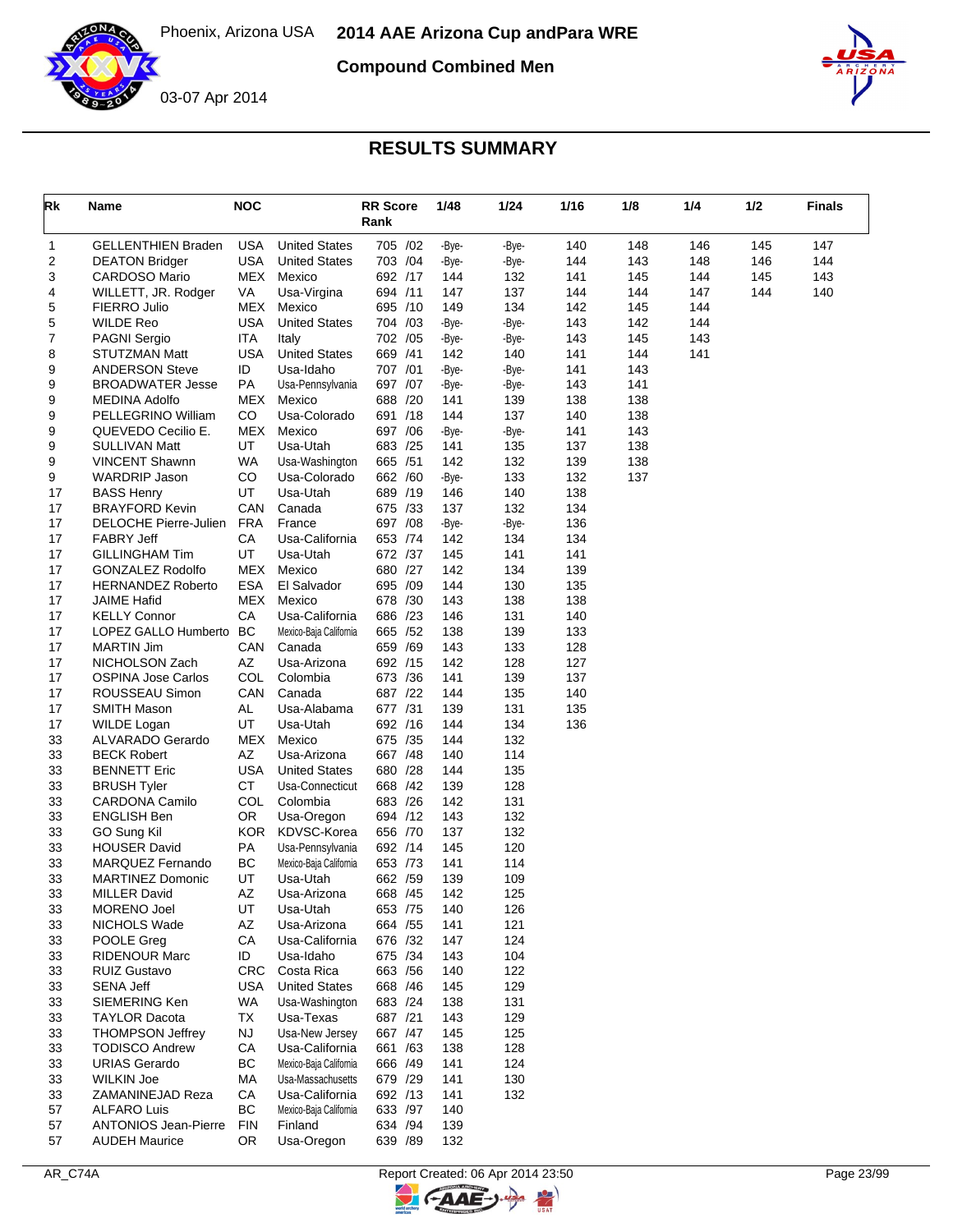

**Compound Combined Men**



## **RESULTS SUMMARY**

| Rk       | Name                                        | <b>NOC</b> |                        | <b>RR Score</b><br>Rank | 1/48       | 1/24 | 1/16 | 1/8 | 1/4 | 1/2 | Finals |
|----------|---------------------------------------------|------------|------------------------|-------------------------|------------|------|------|-----|-----|-----|--------|
| 57       | <b>BAILEY Joseph</b>                        | MI         | Usa-Michigan           | 636 /93                 | 140        |      |      |     |     |     |        |
| 57       | <b>BOSSON Steven</b>                        | UT         | Usa-Utah               | 639 / 88                | 131        |      |      |     |     |     |        |
| 57       | <b>BROWN Roland</b>                         | AΖ         | Usa-Arizona            | 613 /02                 | 127        |      |      |     |     |     |        |
| 57       | <b>CORDERO</b> Arturo                       | GUA        | Guatemala              | 668 /44                 | 138        |      |      |     |     |     |        |
| 57       | <b>CORLEY Jason</b>                         | OH         | Usa-Ohio               | 612 /03                 | 124        |      |      |     |     |     |        |
| 57       | DEL VALLE Daniel K                          | MEX        | Mexico                 | 669 /39                 | 141        |      |      |     |     |     |        |
| 57       | <b>DENYS Alec</b>                           | CAN        | Canada                 | 652 /78                 | 139        |      |      |     |     |     |        |
| 57       | <b>ESCKELSON Roy</b>                        | AZ         | Usa-Arizona            | 641 /87                 | 140        |      |      |     |     |     |        |
| 57       | <b>EVANS Kevin</b>                          | CAN        | Canada                 | 662 /61                 | 134        |      |      |     |     |     |        |
| 57       | <b>FISHER Nick</b>                          | AZ         | Usa-Arizona            | 638 /91                 | 142        |      |      |     |     |     |        |
| 57       | FITZGERALD Ryan                             | <b>MO</b>  | Usa-Missouri           | 627 /00                 | 125        |      |      |     |     |     |        |
| 57       | <b>GREEN Tyler</b>                          | TX         | Usa-Texas              | 664 / 53                | 0          |      |      |     |     |     |        |
| 57       | <b>HUDSON Robert</b>                        | CAN        | Canada                 | 660 / 67                | 132        |      |      |     |     |     |        |
| 57       | <b>JOHNSON Wyatt</b>                        | <b>WA</b>  | Usa-Washington         | 660 / 65                | 138        |      |      |     |     |     |        |
| 57       | <b>KENNEDY Jason</b>                        | МA         | Usa-Massachusetts      | 661 / 64                | 133        |      |      |     |     |     |        |
| 57       | <b>KOLB Dan</b>                             | WY         | Usa-Wyoming            | 651 /79                 | 136        |      |      |     |     |     |        |
| 57       | KWEON Hyun Ju                               | <b>KOR</b> | KDVSC-Korea            | 633 / 96                | 128        |      |      |     |     |     |        |
| 57       | <b>LANE Daniel</b>                          | OH         | Usa-Ohio               | 660 / 66                | 138        |      |      |     |     |     |        |
| 57       | <b>LIMBOURNE Scott</b>                      | ΝM         | Usa-New Mexico         | 668 / 43                | 132        |      |      |     |     |     |        |
| 57       | <b>MACDONALD Matthew</b>                    | AZ         | Usa-Arizona            | 661 /62                 | 136        |      |      |     |     |     |        |
| 57       | <b>MARIN Javier</b>                         | BC         | Mexico-Baja California | 649 / 82                | 137        |      |      |     |     |     |        |
| 57       | <b>MARQUEZ Anthony</b>                      | AZ         | Usa-Arizona            | 648 / 83                | 136        |      |      |     |     |     |        |
| 57       | <b>MARTINEZ Enrique</b>                     | CН         | Mexico-Coahuila        | 663 /57                 | 130        |      |      |     |     |     |        |
| 57       | <b>MCROY Steve</b>                          | AZ<br>CAN  | Usa-Arizona            | 638 /90<br>628 / 98     | 138<br>127 |      |      |     |     |     |        |
| 57<br>57 | <b>MURPHY Norbert</b><br><b>PAIZ Rafael</b> | <b>GUA</b> | Canada<br>Guatemala    | 647 / 84                | 127        |      |      |     |     |     |        |
| 57       | PHETTEPLACE Enoch                           | ТX         | Usa-Texas              | 642 / 85                | 139        |      |      |     |     |     |        |
| 57       | PIPER Sep                                   | HI         | Usa-Hawaii             | 666 /50                 | 137        |      |      |     |     |     |        |
| 57       | <b>RAMILA Gabriel</b>                       | GUA        | Guatemala              | 649 / 81                | 131        |      |      |     |     |     |        |
| 57       | <b>RAMIREZ Angel</b>                        | FL.        | Usa-Florida            | 659 / 68                | 137        |      |      |     |     |     |        |
| 57       | <b>RIVERA Louie</b>                         | ТX         | Usa-Texas              | 653 /76                 | 134        |      |      |     |     |     |        |
| 57       | RODRIGUEZ Cuauhtemoc                        | BC         | Mexico-Baja California | 654 /72                 | 132        |      |      |     |     |     |        |
| 57       | <b>SEWALL Arthur</b>                        | NV         | Usa-Nevada             | 650 /80                 | 136        |      |      |     |     |     |        |
| 57       | <b>SHAW Jeremy</b>                          | CA         | Usa-California         | 611 /04                 | 128        |      |      |     |     |     |        |
| 57       | <b>SHELBY Andre</b>                         | FL.        | Usa-Florida            | 652 /77                 | 140        |      |      |     |     |     |        |
| 57       | <b>SIMON Andrew</b>                         | AZ         | Usa-Arizona            | 669 /40                 | 139        |      |      |     |     |     |        |
| 57       | <b>SMITH Steve</b>                          | AL         | Usa-Alabama            | 634 /95                 | 131        |      |      |     |     |     |        |
| 57       | SON Sung Sik                                | KOR.       | KDVSC-Korea            | 628 /99                 | 129        |      |      |     |     |     |        |
| 57       | <b>SPANGLER Andrew</b>                      | ТX         | Usa-Texas              | 614 /01                 | 133        |      |      |     |     |     |        |
| 57       | <b>SPECK Michael</b>                        | AZ         | Usa-Arizona            | 642 / 86                | 140        |      |      |     |     |     |        |
| 57       | <b>THOMPSON Benjamin</b>                    | SC         | Usa-South Carolina     | 638 /92                 | 134        |      |      |     |     |     |        |
| 57       | <b>THORNTON Lance</b>                       | МO         | Usa-Missouri           | 662 / 58                | 137        |      |      |     |     |     |        |
| 57       | <b>TURMEL Kevin</b>                         | MA         | Usa-Massachusetts      | 664 / 54                | 138        |      |      |     |     |     |        |
| 57       | <b>VALADEZ Luis</b>                         | BC         | Mexico-Baja California | 655 /71                 | 129        |      |      |     |     |     |        |
| 57       | VISCO Brian                                 | МA         | Usa-Massachusetts      | 672 /38                 | 140        |      |      |     |     |     |        |
| 105      | <b>KOO Dongsub</b>                          | KOR.       | KDVSC-Korea            | 608 / 05                |            |      |      |     |     |     |        |
| 106      | <b>CODAY Bill</b>                           | CA         | Usa-California         | 606 / 06                |            |      |      |     |     |     |        |
| 107      | <b>SHELDON Daniel</b>                       | AZ         | Usa-Arizona            | 604 /07                 |            |      |      |     |     |     |        |
| 108      | <b>BARDEN Paul</b>                          | AZ         | Usa-Arizona            | 600 / 08                |            |      |      |     |     |     |        |
| 109      | <b>LEAR Charles</b>                         | МO         | Usa-Missouri           | 583 /09                 |            |      |      |     |     |     |        |
| 110      | ARNOLD L.T.                                 | WA         | Usa-Washington         | 580 /10                 |            |      |      |     |     |     |        |
| 111      | <b>SMITH Kirk</b>                           | <b>BAR</b> | <b>Barbados</b>        | 558 /11                 |            |      |      |     |     |     |        |
| 112      | LEE Chel Soo                                | KOR        | KDVSC-Korea            | 432 /12                 |            |      |      |     |     |     |        |

 $\blacktriangleright$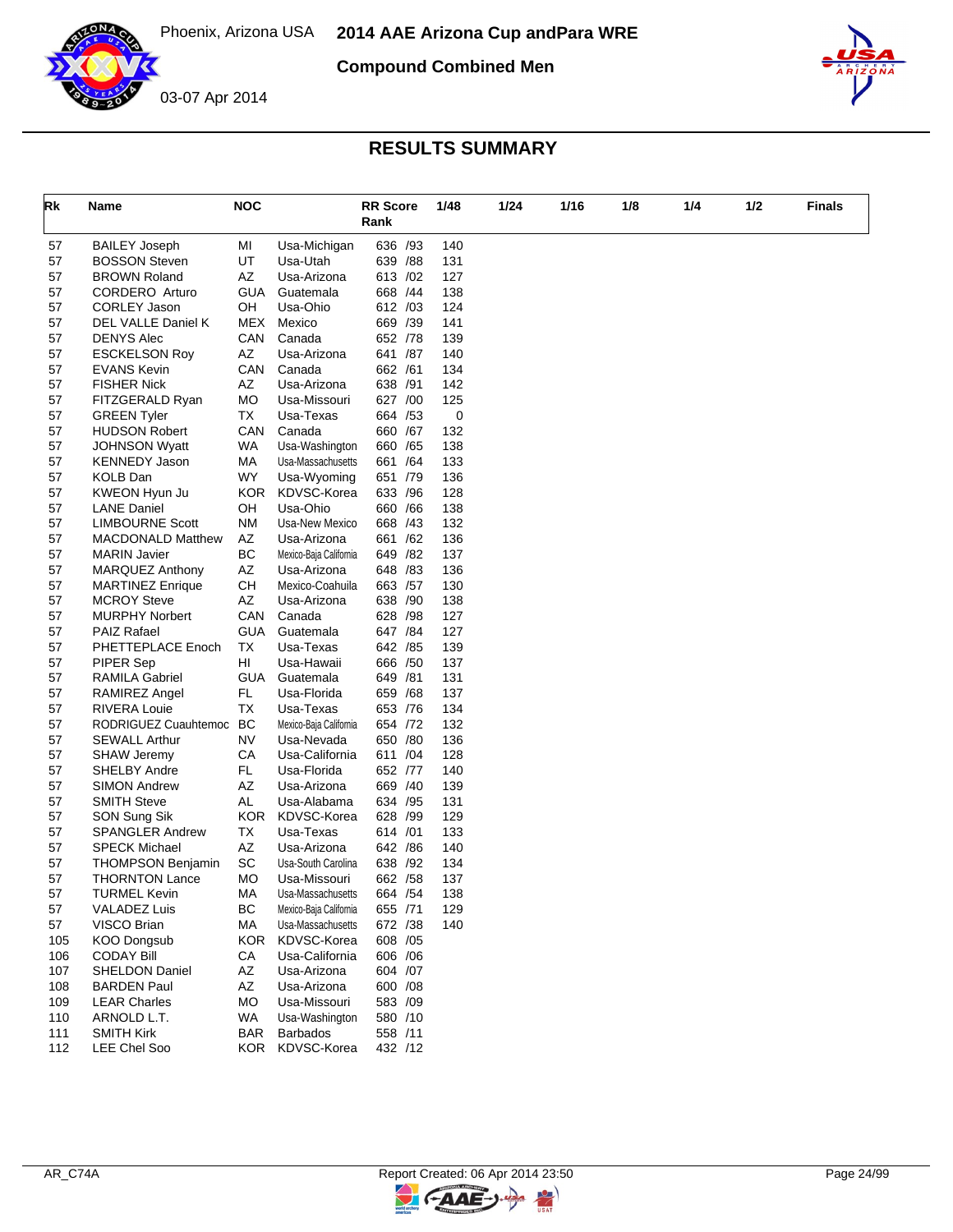

**Compound Combined Women**





| Rk | Name                        | <b>NOC</b> |                        | <b>RR Score</b><br>Rank |     | 1/32  | 1/16 | 1/8 | 1/4 | 1/2 | <b>Finals</b> |
|----|-----------------------------|------------|------------------------|-------------------------|-----|-------|------|-----|-----|-----|---------------|
| 1  | <b>DODEMONT Sophie</b>      | <b>FRA</b> | France                 | 684 / 06                |     | -Bye- | 141  | 144 | 146 | 147 | 147           |
| 2  | <b>LOPEZ Sara</b>           | COL        | Colombia               | 683 / 08                |     | -Bye- | 138  | 146 | 144 | 145 | 145           |
| 3  | <b>OCHOA Linda</b>          | <b>MEX</b> | Mexico                 | 685 /05                 |     | -Bye- | 138  | 145 | 141 | 142 | 143           |
| 4  | <b>BRADLEY Angela</b>       | CA         | Usa-California         | 656 /26                 |     | 128   | 135  | 138 | 138 | 133 | 136           |
| 5  | <b>JONES Erika</b>          | <b>USA</b> | <b>United States</b>   | 695 /01                 |     | -Bye- | 136  | 143 | 143 |     |               |
| 6  | <b>GAUVIN Crystal</b>       | <b>CT</b>  | Usa-Connecticut        | 685 /04                 |     | -Bye- | 135  | 143 | 138 |     |               |
| 7  | <b>MERINO Brenda</b>        | <b>MEX</b> | Mexico                 | 673 /14                 |     | 131   | 133  | 137 | 137 |     |               |
| 8  | <b>TANIGUCHI Sonia Mayu</b> | СA         | Usa-California         | 664 /18                 |     | 118   | 130  | 140 | 136 |     |               |
| 9  | <b>LANCE Sarah</b>          | <b>USA</b> | <b>United States</b>   | 686 /03                 |     | -Bye- | 137  | 135 |     |     |               |
| 9  | <b>LEBECQUE Pascale</b>     | <b>FRA</b> | France                 | 680 /10                 |     | 123   | 138  | 135 |     |     |               |
| 9  | <b>MADRID Alexis</b>        | MEX        | Mexico                 | 664 /17                 |     | 123   | 137  | 135 |     |     |               |
| 9  | <b>MARCEN Maja</b>          | COL        | Colombia               | 657 /24                 |     | 131   | 130  | 139 |     |     |               |
| 9  | <b>REYNOLDS Danielle</b>    | AZ         | Usa-Arizona            | 678 /11                 |     | 125   | 137  | 141 |     |     |               |
| 9  | RODRIGUEZ Katya S.          | MEX        | Mexico                 | 662 /21                 |     | 134   | 140  | 138 |     |     |               |
| 9  | <b>SKARVAN Tristan</b>      | WI         | Usa-Wisconsin          | 675 /13                 |     | 124   | 136  | 141 |     |     |               |
| 9  | VAN NATTA Jamie             | <b>USA</b> | <b>United States</b>   | 687 / 02                |     | -Bye- | 136  | 140 |     |     |               |
| 17 | <b>AMRANI Regina</b>        | UT         | Usa-Utah               | 651 /29                 |     | 115   | 128  |     |     |     |               |
| 17 | <b>BROCK Easter</b>         | UT         | Usa-Utah               | 662 /20                 |     | 124   | 132  |     |     |     |               |
| 17 | CASTILLO Ali Citlali        | MEX        | Mexico                 | 663 /19                 |     | 97    | 133  |     |     |     |               |
| 17 | <b>COLIN Christie</b>       | PA         | Usa-Pennsylvania       | 680 /09                 |     | -Bye- | 118  |     |     |     |               |
| 17 | <b>CYR Gabrielle</b>        | ME         | Usa-Maine              | 667 /15                 |     | 121   | 127  |     |     |     |               |
| 17 | <b>GROSZKO Dawn</b>         | CAN        | Canada                 | 657 /23                 |     | 113   | 132  |     |     |     |               |
| 17 | HERNANDEZ Martha C.         | <b>MEX</b> | Mexico                 | 655 /27                 |     | -Bye- | 137  |     |     |     |               |
| 17 | <b>JOHNSON Brittany</b>     | CAN        | Canada                 | 656 /25                 |     | 128   | 129  |     |     |     |               |
| 17 | <b>JOHNSON Elaine</b>       | CAN        | Canada                 | 644 /35                 |     | 103   | 114  |     |     |     |               |
| 17 | <b>KELLER Lexi</b>          | WI         | Usa-Wisconsin          | 683 /07                 |     | -Bye- | 131  |     |     |     |               |
| 17 | <b>MARTINEZ Diana</b>       | <b>GUA</b> | Guatemala              | 643 /37                 |     | 123   | 127  |     |     |     |               |
| 17 | <b>MORRIS Tricia</b>        | CAN        | Canada                 | 649 /31                 |     | 121   | 132  |     |     |     |               |
| 17 | RAMIREZ Angelica            | FL.        | Usa-Florida            | 661 /22                 |     | 128   | 135  |     |     |     |               |
| 17 | <b>SALINAS Stephanie</b>    | <b>BC</b>  | Mexico-Baja California | 677 /12                 |     | 136   | 135  |     |     |     |               |
| 17 | SANDOVAL Fernada Del R.     | MEX        | Mexico                 | 666 /16                 |     | 103   | 132  |     |     |     |               |
| 17 | <b>UMANZOR Marisol</b>      | <b>ESA</b> | El Salvador            | 647 /33                 |     | 124   | 110  |     |     |     |               |
| 33 | <b>BACKIS Vanina</b>        | <b>ARG</b> | Argentina              | 633 /44                 |     | 120   |      |     |     |     |               |
| 33 | <b>BELZNER Catherine</b>    | AΖ         | Usa-Arizona            | 649 /30                 |     | 93    |      |     |     |     |               |
| 33 | <b>BOYCE Judi</b>           | WI         | Usa-Wisconsin          | 491 / 54                |     | 100   |      |     |     |     |               |
| 33 | CHAVEZ Martha               | CA         | Usa-California         | 602 /50                 |     | 109   |      |     |     |     |               |
| 33 | <b>DIAB Bernadette</b>      | NJ         | Usa-New Jersey         | 638 /41                 |     | 123   |      |     |     |     |               |
| 33 | DUNAWAY Alanna              | CA         | Usa-California         | 647 /32                 |     | 116   |      |     |     |     |               |
| 33 | <b>ERTLE Grace</b>          | ΜI         | Usa-Michigan           | 634 /43                 |     | 105   |      |     |     |     |               |
| 33 | <b>HELLER Alexis</b>        | <b>NJ</b>  | Usa-New Jersey         | 475 / 55                |     | 100   |      |     |     |     |               |
| 33 | <b>HESS D Arce</b>          | СA         | Usa-California         | 559                     | /52 | 107   |      |     |     |     |               |
| 33 | <b>HIRASAWA Nako</b>        | JPN        | Japan                  | 632 /45                 |     | 123   |      |     |     |     |               |
| 33 | JURENKA Jahna               | МT         | Usa-Montana            | 646 / 34                |     | 116   |      |     |     |     |               |
| 33 | KOVAL Jill                  | MD         | Usa-Maryland           | 628 /46                 |     | 90    |      |     |     |     |               |
| 33 | <b>LOPEZ Abril</b>          | PU         | Mexico-Puebla          | 641 /38                 |     | 0     |      |     |     |     |               |
| 33 | LOPEZ Tania                 | <b>BC</b>  | Mexico-Baja California | 641 /39                 |     | 120   |      |     |     |     |               |
| 33 | <b>MORRIS Carin</b>         | BAR        | <b>Barbados</b>        | 640 /40                 |     | 101   |      |     |     |     |               |
| 33 | <b>NIELSEN Heather</b>      | AZ         | Usa-Arizona            | 617 / 48                |     | 112   |      |     |     |     |               |
| 33 | SANTACRUZ Carmen            | <b>BC</b>  | Mexico-Baja California | 634 /42                 |     | 98    |      |     |     |     |               |
| 33 | <b>SEIBERT Alexis</b>       | TN         | Usa-Tennessee          | 651 /28                 |     | 120   |      |     |     |     |               |
| 33 | SIELOFF Debra               | AZ         | Usa-Arizona            | 599 /51                 |     | 105   |      |     |     |     |               |
| 33 | <b>TREMBLAY Lyne</b>        | CAN        | Canada                 | 504 / 53                |     | 88    |      |     |     |     |               |
| 33 | VAN NEST Karen              | CAN        | Canada                 | 622 / 47                |     | 107   |      |     |     |     |               |
| 33 | <b>VILLEGAS Luz</b>         | ВC         | Mexico-Baja California | 607 /49                 |     | 102   |      |     |     |     |               |
| 33 | ZAMORA Valeria M.           | MEX        | Mexico                 | 643 / 36                |     | 114   |      |     |     |     |               |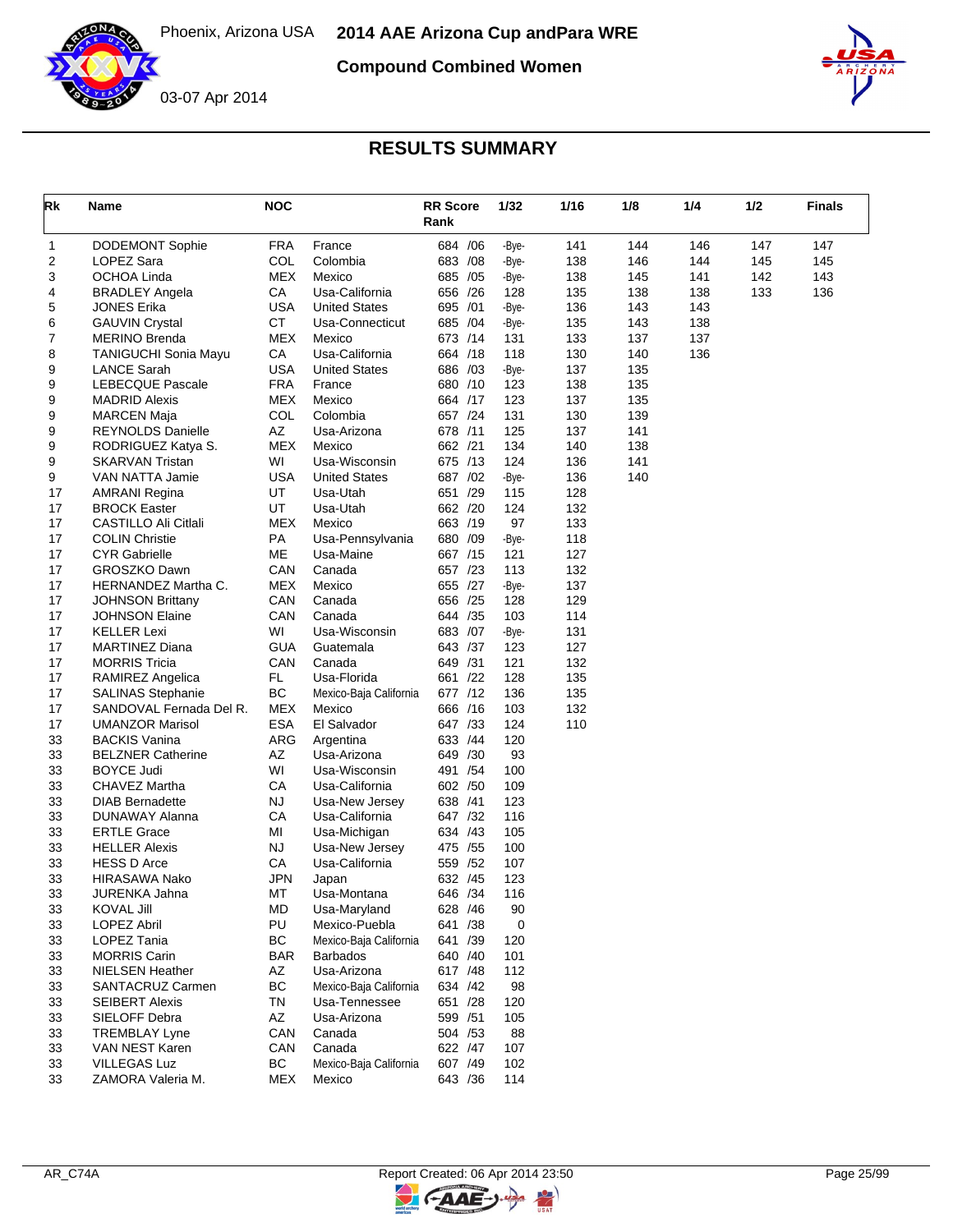

**Compound Cadet Men**



| Rk | <b>Name</b>             | <b>NOC</b> |                        | <b>RR</b> Score<br>Rank | 1/16  | 1/8 | 1/4 | 1/2 | <b>Finals</b> |
|----|-------------------------|------------|------------------------|-------------------------|-------|-----|-----|-----|---------------|
|    | <b>CLAYTON Kevin</b>    | VA         | Usa-Virgina            | 671<br>/05              | -Bye- | 138 | 144 | 142 | 142<br>T.10   |
| 2  | <b>BELL Jimmy</b>       | <b>MA</b>  | Usa-Massachusetts      | 676 /02                 | -Bye- | 142 | 139 | 142 | 142<br>T.9    |
| 3  | DEL BOSQUE Jose G       | CН         | Mexico-Coahuila        | 674 /03                 | -Bye- | 137 | 139 | 137 | 142           |
| 4  | <b>GONZALES Ricardo</b> | CН         | Mexico-Coahuila        | 664 /09                 | -Bye- | 143 | 144 | 138 | 133           |
| 5  | <b>MENKE Matthew</b>    | <b>MN</b>  | Usa-Minnesota          | 682 /01                 | -Bye- | 142 | 142 |     |               |
| 6  | DE LA GARZA Armando     | CН         | Mexico-Coahuila        | 669 /07                 | -Bye- | 144 | 137 |     |               |
| 7  | <b>CHONG Josue</b>      | BC         | Mexico-Baja California | 663 /11                 | -Bye- | 137 | 136 |     |               |
| 8  | <b>CASTRO Luis</b>      | BC         | Mexico-Baja California | 672 /04                 | -Bye- | 134 | 134 |     |               |
| 9  | <b>BUNKER Logan</b>     | WA         | Usa-Washington         | 647 /17                 | 144   | 141 |     |     |               |
| 9  | <b>CORRIDORI Jeremy</b> | AZ         | Usa-Arizona            | 652 /14                 | 138   | 135 |     |     |               |
| 9  | DEMARCO Max             | CO         | Usa-Colorado           | 664 /10                 | -Bye- | 135 |     |     |               |
| 9  | EILINGER Hayden         | ME         | Usa-Maine              | 647 /18                 | 141   | 138 |     |     |               |
| 9  | <b>MARCOZZI Gabriel</b> | <b>PA</b>  | Usa-Pennsylvania       | 660 /12                 | 132   | 137 |     |     |               |
| 9  | <b>MORAN Tristan</b>    | CAN        | Canada                 | 670 / 06                | -Bye- | 136 |     |     |               |
| 9  | <b>ORIHUELA Gabriel</b> | BC         | Mexico-Baja California | 657 /13                 | 143   | 132 |     |     |               |
| 9  | <b>YEE Spencer</b>      | AZ         | Usa-Arizona            | 664 / 08                | -Bye- | 138 |     |     |               |
| 17 | <b>ABELL Cory</b>       | VT         | Usa-Vermont            | 651 /15                 | 140   |     |     |     |               |
| 17 | <b>BACHMAN Tyler</b>    | AZ         | Usa-Arizona            | 582 /21                 | 125   |     |     |     |               |
| 17 | <b>BENOIT William</b>   | CAN        | Canada                 | /20<br>589              | 129   |     |     |     |               |
| 17 | <b>CLAYTON Jesse</b>    | OR.        | Usa-Oregon             | 650 /16                 | 131   |     |     |     |               |
| 17 | <b>JOHNSON Cody</b>     | AZ         | Usa-Arizona            | 617 /19                 | 133   |     |     |     |               |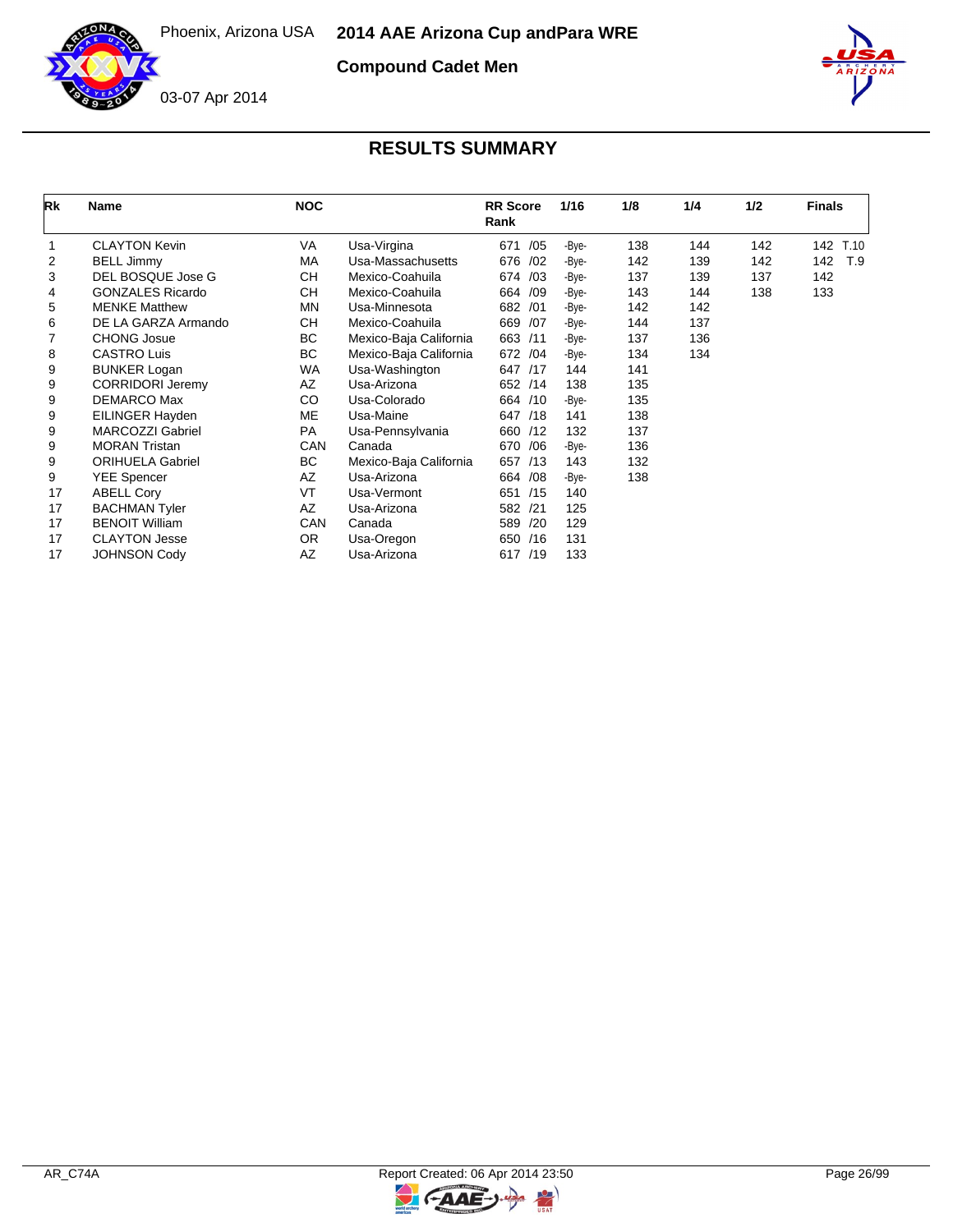

**Compound Cadet Women**



| Rk | <b>Name</b>                    | <b>NOC</b> |                        | <b>RR</b> Score<br>Rank | 1/16  | 1/8 | 1/4 | 1/2 | <b>Finals</b> |
|----|--------------------------------|------------|------------------------|-------------------------|-------|-----|-----|-----|---------------|
|    | <b>BLAZEK Allie</b>            | CO         | Usa-Colorado           | 663<br>/04              | -Bye- | 137 | 143 | 141 | 137           |
| 2  | <b>ESTRADA Carolina</b>        | BC         | Mexico-Baja California | /10<br>644              | -Bye- | 137 | 139 | 135 | 127           |
| 3  | VAZQUEZ Ana Paula              | СH         | Mexico-Coahuila        | 675<br>/01              | -Bye- | 140 | 140 | 141 | 141           |
| 4  | <b>CROOK Dahlia</b>            | <b>KS</b>  | Usa-Kansas             | /06<br>655              | -Bye- | 134 | 132 | 128 | 133           |
| 5  | COX Cassidy                    | <b>NM</b>  | Usa-New Mexico         | /05<br>659              | -Bye- | 140 | 141 |     |               |
| 6  | <b>MORENO Karen</b>            | BC         | Mexico-Baja California | 653<br>/08              | -Bye- | 140 | 135 |     |               |
|    | <b>CAIOPOULOS Athena</b>       | CA         | Usa-California         | 666<br>/02              | -Bye- | 138 | 134 |     |               |
| 8  | <b>CANADAY Allie</b>           | OK         | Usa-Oklahoma           | 663<br>/03              | -Bye- | 135 | 130 |     |               |
| 9  | CASTRO CASTAÑEDA Emely Joselin | <b>BC</b>  | Mexico-Baja California | 635<br>/14              | 125   | 129 |     |     |               |
| 9  | GIANOS Sarah                   | <b>MA</b>  | Usa-Massachusetts      | 644<br>/11              | -Bye- | 130 |     |     |               |
| 9  | <b>GRANT Sydney</b>            | GA         | Usa-Georgia            | /16<br>614              | 131   | 131 |     |     |               |
| 9  | <b>GUNN Danii</b>              | AZ         | Usa-Arizona            | 615 /15                 | 128   | 129 |     |     |               |
| 9  | <b>HERNANDEZ Ana Paulina</b>   | BC         | Mexico-Baja California | /13<br>640              | 135   | 136 |     |     |               |
| 9  | <b>PAREDES</b> Samantha        | BC         | Mexico-Baja California | 653<br>/07              | -Bye- | 131 |     |     |               |
| 9  | PETITT Meagan                  | FL.        | Usa-Florida            | 646<br>/09              | -Bye- | 135 |     |     |               |
| 9  | <b>RUIZ Alexis</b>             | <b>AZ</b>  | Usa-Arizona            | 643<br>/12              | -Bye- | 132 |     |     |               |
| 17 | <b>BUTLER Blakelee</b>         | AZ         | Usa-Arizona            | 579<br>/19              | 122   |     |     |     |               |
| 17 | <b>HELLER Courtney</b>         | <b>NJ</b>  | Usa-New Jersey         | 533<br>/20              | 97    |     |     |     |               |
| 17 | <b>MCADAMS</b> Georgia         | ТX         | Usa-Texas              | 592<br>/17              | 119   |     |     |     |               |
| 17 | <b>TAYLOR Samantha</b>         | CO         | Usa-Colorado           | 582<br>/18              | 122   |     |     |     |               |

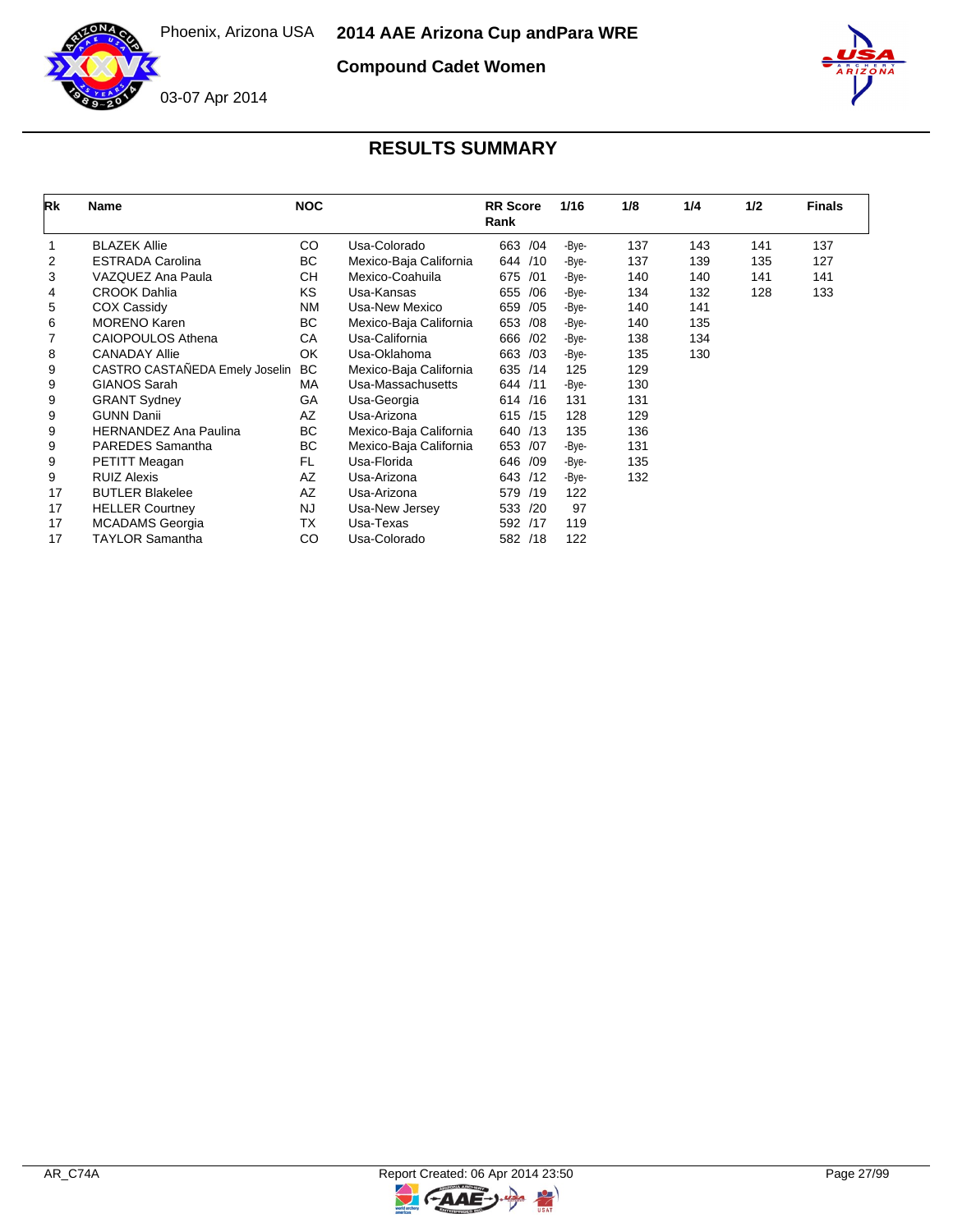

**Recurve Open Men - Para**



| Rk | <b>Name</b>            | <b>NOC</b> |              | <b>RR</b> Score<br>Rank | 1/8      | 1/4 | 1/2 | <b>Finals</b> |
|----|------------------------|------------|--------------|-------------------------|----------|-----|-----|---------------|
|    | AJIMA Yutaka           | <b>JPN</b> | Japan        | 578 / 05                | -Bye-    | 0   |     |               |
|    | CHOI Jeung Youn        | <b>KOR</b> | KDVSC-Korea  | 533 /06                 | -Bye-    | 0   |     |               |
|    | <b>JUNG Young Joo</b>  | <b>KOR</b> | KDVSC-Korea  | 591 /02                 | -Bye-    | 0   |     |               |
|    | KOO Ja Yong            | <b>KOR</b> | KDVSC-Korea  | 493 /10                 | $\Omega$ |     |     |               |
|    | <b>LUKOW Michael</b>   | UT         | Usa-Utah     | 594 /01                 | -Bye-    | 0   |     |               |
|    | PALUMBO Timothy        | NY         | Usa-New York | 580 /04                 | -Bye-    | 0   |     |               |
|    | PERRY Robert           | ID         | Usa-Idaho    | 506 /08                 | $\Omega$ |     |     |               |
|    | <b>REZENDE Luciano</b> | <b>BRA</b> | Brazil       | 583 /03                 | -Bye-    | 0   |     |               |
|    | WATANABE Masayoshi     | <b>JPN</b> | Japan        | 529 /07                 | $\Omega$ |     |     |               |
|    | <b>WOLFE Russell</b>   | OK         | Usa-Oklahoma | 499 /09                 | 0        |     |     |               |

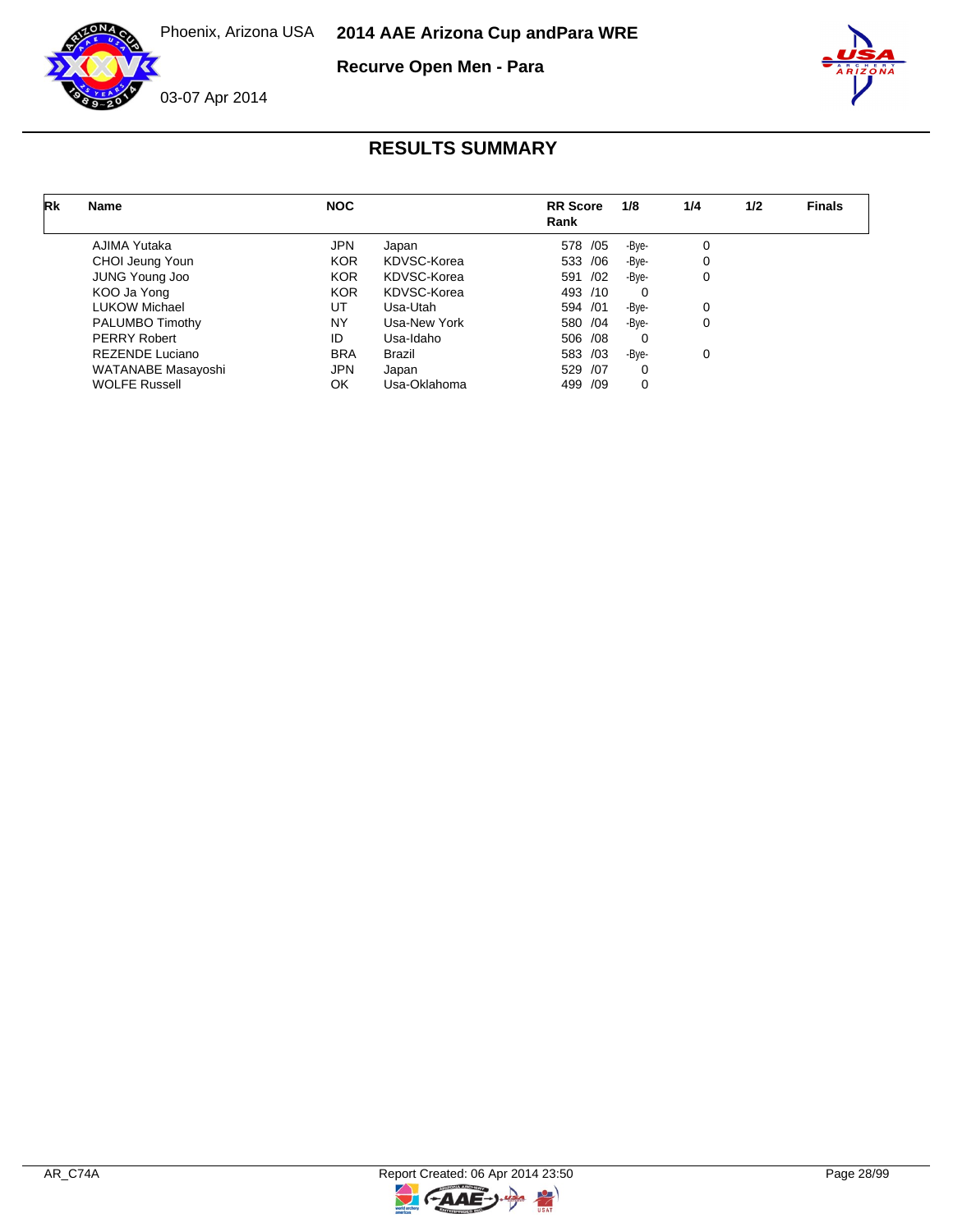

**Recurve Open Women - Para**



| Rk | <b>Name</b>             | <b>NOC</b> |                    | <b>RR</b> Score<br>Rank | 1/4   | 1/2 | <b>Finals</b> |
|----|-------------------------|------------|--------------------|-------------------------|-------|-----|---------------|
|    | <b>DUPREE Lori</b>      | ТX         | Usa-Texas          | 373 / 04                | 0     |     |               |
|    | <b>FORD Lee</b>         | GA         | Usa-Georgia        | 559 /01                 | -Bve- | 0   |               |
|    | KISS-JOHNSON Kinga      | SC.        | Usa-South Carolina | 545 /02                 | -Bve- | 0   |               |
|    | <b>LAYOLLE Patricia</b> | <b>BRA</b> | <b>Brazil</b>      | 434 /03                 | -Bye- | 0   |               |
|    | <b>WALLACE Teresa</b>   | SC         | Usa-South Carolina | 209 / 05                | 0     |     |               |

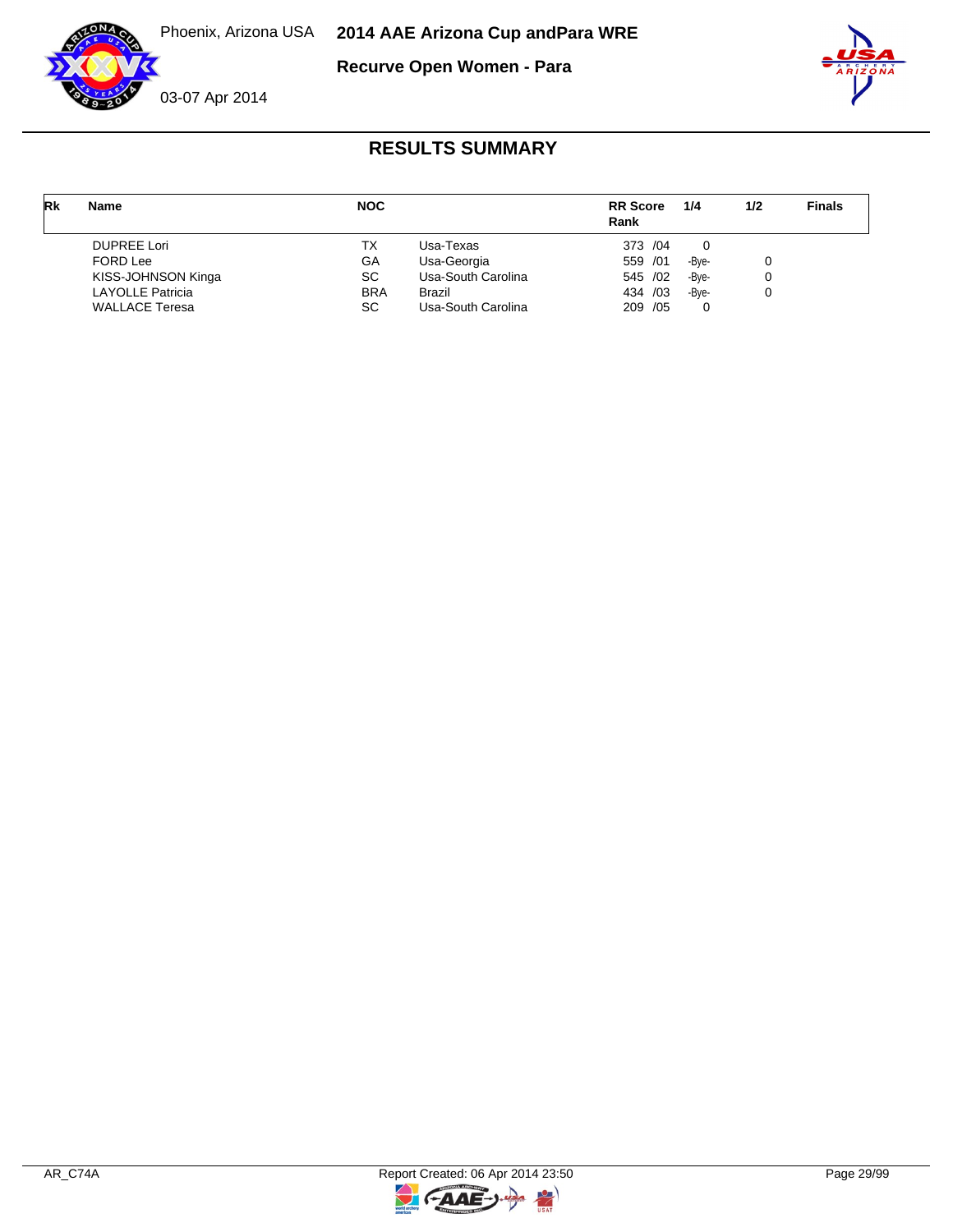

**Compound Open Men - Para**



| Rk | Name                     | <b>NOC</b> |                      | <b>RR</b> Score<br>Rank | 1/8 | 1/4 | 1/2 | <b>Finals</b> |
|----|--------------------------|------------|----------------------|-------------------------|-----|-----|-----|---------------|
|    | ARNOLD L.T.              | <b>WA</b>  | Usa-Washington       | 580 /15                 | 0   |     |     |               |
|    | <b>BAILEY Joseph</b>     | MI         | Usa-Michigan         | 636 /12                 | 0   |     |     |               |
|    | <b>BENNETT Eric</b>      | USA        | <b>United States</b> | 680<br>/01              | 0   |     |     |               |
|    | <b>BOSSON Steven</b>     | UT         | Usa-Utah             | 639<br>/10              | 0   |     |     |               |
|    | <b>DENYS Alec</b>        | CAN        | Canada               | 652 /09                 | 0   |     |     |               |
|    | <b>EVANS Kevin</b>       | CAN        | Canada               | 662 / 05                | 0   |     |     |               |
|    | GO Sung Kil              | <b>KOR</b> | KDVSC-Korea          | 656 /07                 | 0   |     |     |               |
|    | <b>HUDSON Robert</b>     | CAN        | Canada               | 660<br>/06              | 0   |     |     |               |
|    | KWEON Hyun Ju            | <b>KOR</b> | KDVSC-Korea          | 633 /13                 | 0   |     |     |               |
|    | LEE Chel Soo             | <b>KOR</b> | KDVSC-Korea          | 432 /16                 | 0   |     |     |               |
|    | <b>SENA Jeff</b>         | USA        | <b>United States</b> | /03<br>668              | 0   |     |     |               |
|    | <b>SHELBY Andre</b>      | <b>FL</b>  | Usa-Florida          | /08<br>652              | 0   |     |     |               |
|    | SON Sung Sik             | <b>KOR</b> | KDVSC-Korea          | 628<br>/14              | 0   |     |     |               |
|    | <b>STUTZMAN Matt</b>     | USA        | <b>United States</b> | /02<br>669              | 0   |     |     |               |
|    | <b>THOMPSON Benjamin</b> | SC         | Usa-South Carolina   | 638<br>/11              | 0   |     |     |               |
|    | <b>THORNTON Lance</b>    | МO         | Usa-Missouri         | 662 / 04                | 0   |     |     |               |



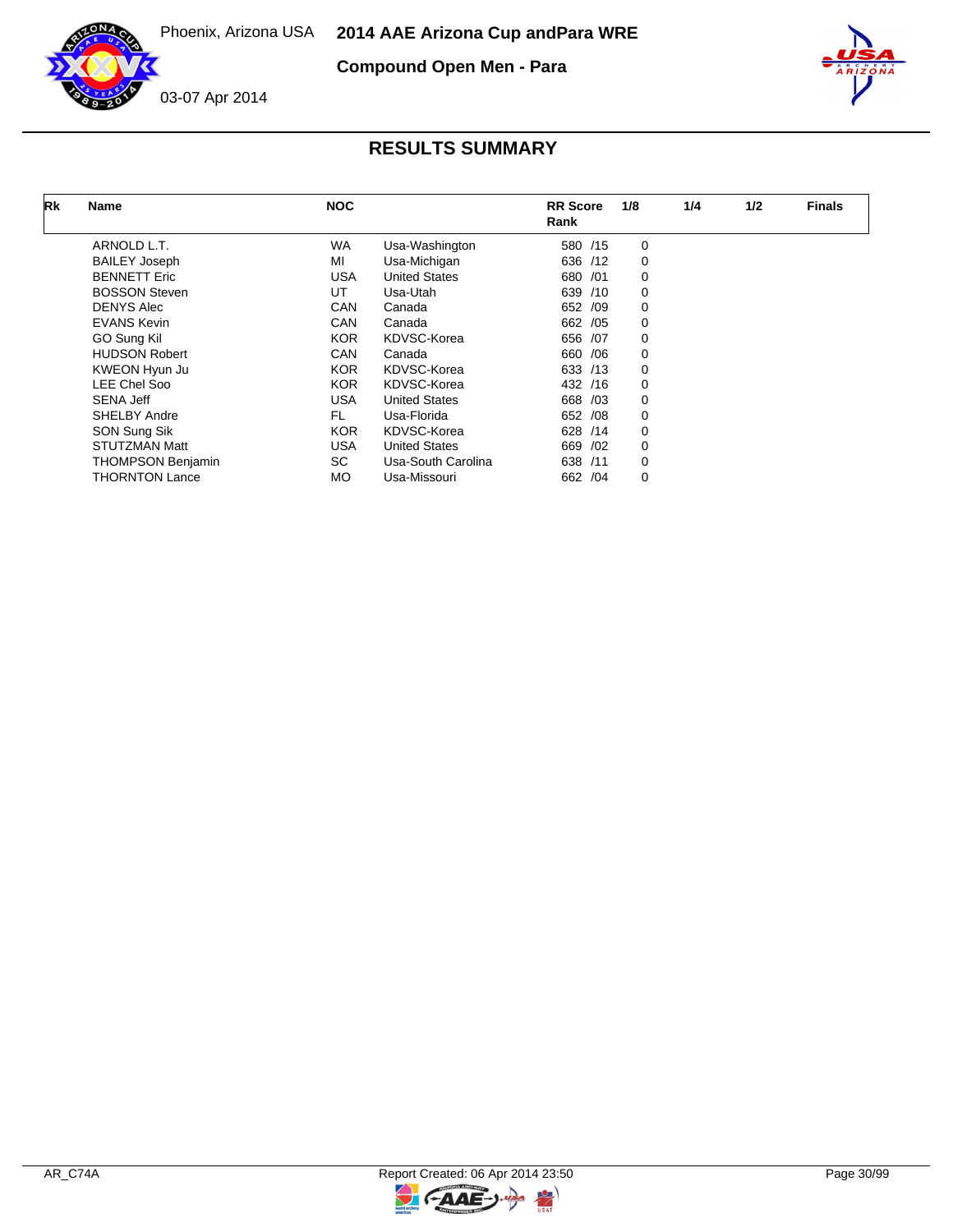

**Compound Open Women - Para**



## 03-07 Apr 2014

| Rk | Name                 | <b>NOC</b> |                | <b>RR</b> Score<br>Rank | 1/2 | <b>Finals</b> |
|----|----------------------|------------|----------------|-------------------------|-----|---------------|
|    | CHAVEZ Martha        | СA         | Usa-California | 602 /03                 |     |               |
|    | HIRASAWA Nako        | JPN        | Japan          | 632 /01                 |     |               |
|    | <b>TREMBLAY Lyne</b> | CAN        | Canada         | 504 /04                 |     |               |
|    | VAN NEST Karen       | CAN        | Canada         | 622 /02                 |     |               |

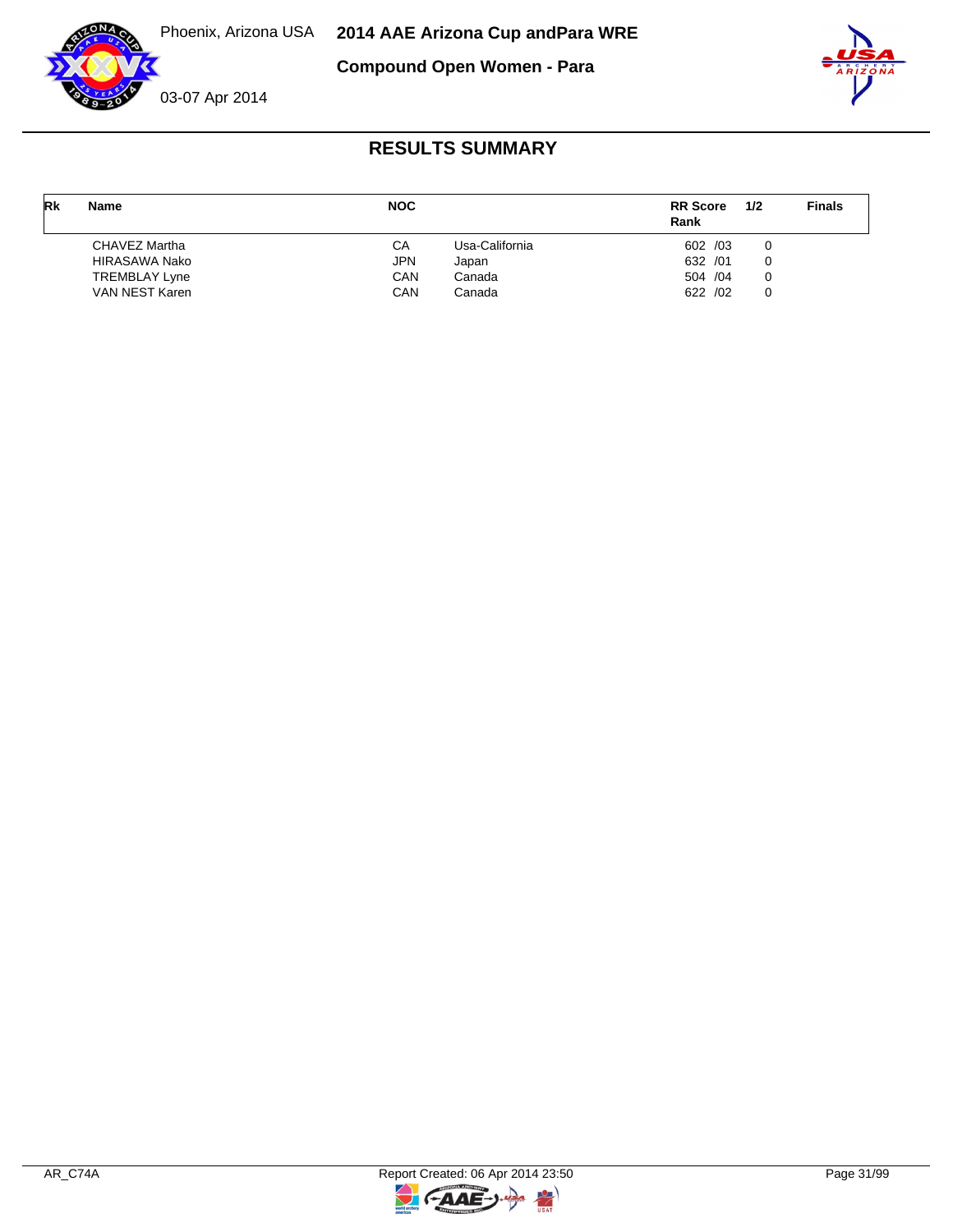**RESULTS SUMMARY**

**Compound - W1- Para**





| Rk | <b>Name</b>                 | <b>NOC</b> |                | <b>RR</b> Score<br>Rank | 1/4   | 1/2 | <b>Finals</b> |
|----|-----------------------------|------------|----------------|-------------------------|-------|-----|---------------|
|    | <b>ANTONIOS Jean-Pierre</b> | <b>FIN</b> | Finland        | 634 / 02                | -Bve- |     |               |
|    | <b>FABRY Jeff</b>           | СA         | Usa-California | 653 /01                 | -Bye- |     |               |
|    | KOO Dongsub                 | <b>KOR</b> | KDVSC-Korea    | 608 / 04                | 0     |     |               |
|    | <b>LEAR Charles</b>         | МO         | Usa-Missouri   | 583 /05                 | 0     |     |               |
|    | <b>MURPHY Norbert</b>       | CAN        | Canada         | 628 /03                 | -Bve- |     |               |



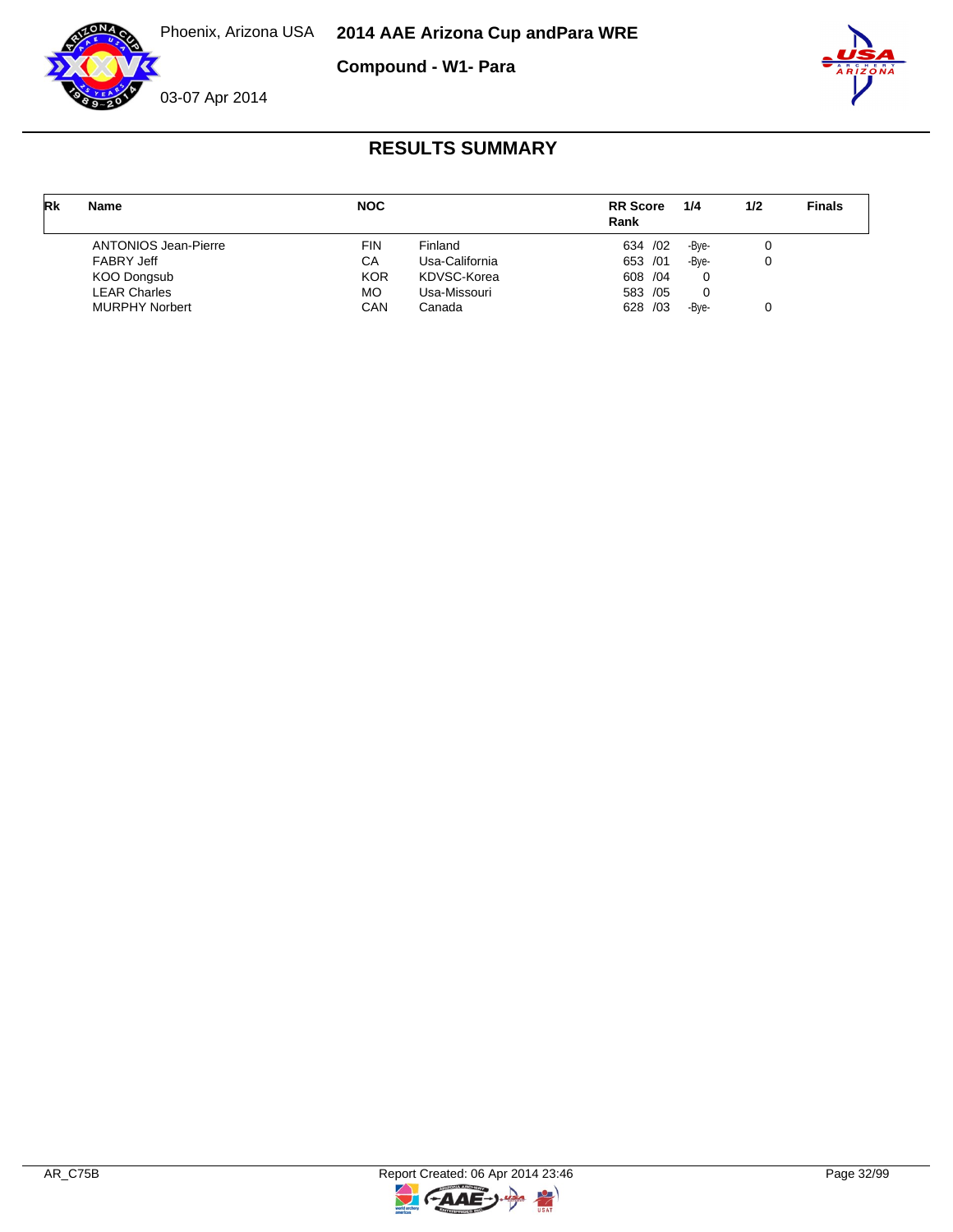**Final Round**

03-07 Apr 2014

|                          | RR Rank /<br><b>Score</b> | <b>BkName</b><br>No.                                                                  | <b>NOC</b><br>Code                          | Quarterfinals                                                                          | <b>Semifinals</b>                                                                 | <b>Finals</b>                             |                                  |
|--------------------------|---------------------------|---------------------------------------------------------------------------------------|---------------------------------------------|----------------------------------------------------------------------------------------|-----------------------------------------------------------------------------------|-------------------------------------------|----------------------------------|
| 17/<br>9/<br>5/<br>13/   | 644<br>652<br>658<br>648  | 17 VELEZ Luis Eduardo<br>9 JOHNSON Richard<br>5 ELLISON Brady<br>13 FRANGILLI Michele | <b>MEX</b><br>СT<br>AZ<br><b>ITA</b>        | 6 (26,28,26,28)<br>2 (27,26,25,27)<br>6 (28, 26, 24, 27, 28)<br>4 (23, 24, 28, 28, 27) | VELEZ LE (MEX)<br>2 (28,25,26,25)<br>ELLISON B (AZ)<br>6 (26,27,27,28)            | ELLISON B (AZ)<br>6 T.10 (26,27,28,28,30) | <b>GOLD</b><br>ELLISON B (AZ)    |
| 19/<br>22/<br>10/<br>18/ | 643<br>641<br>651<br>644  | MELOTTO Luca<br>19<br>22 REQUA Matthew<br>ZAMORA Oldair<br>10.<br>18 CUSICK Jeremiah  | <b>ITA</b><br><b>TX</b><br>HG<br><b>USA</b> | 6(28, 23, 29)<br>0(25, 22, 24)<br>5 T.7 (27,26,26,27,29)<br>6 T.9 (26,26,28,28,27)     | MELOTTO L (ITA)<br>6 (24, 25, 28, 27, 29)<br>CUSICK J (USA)<br>4 (26,29,26,26,28) | MELOTTO L (ITA)<br>5 T.8 (28,27,29,26,25) | <b>SILVER</b><br>MELOTTO L (ITA) |



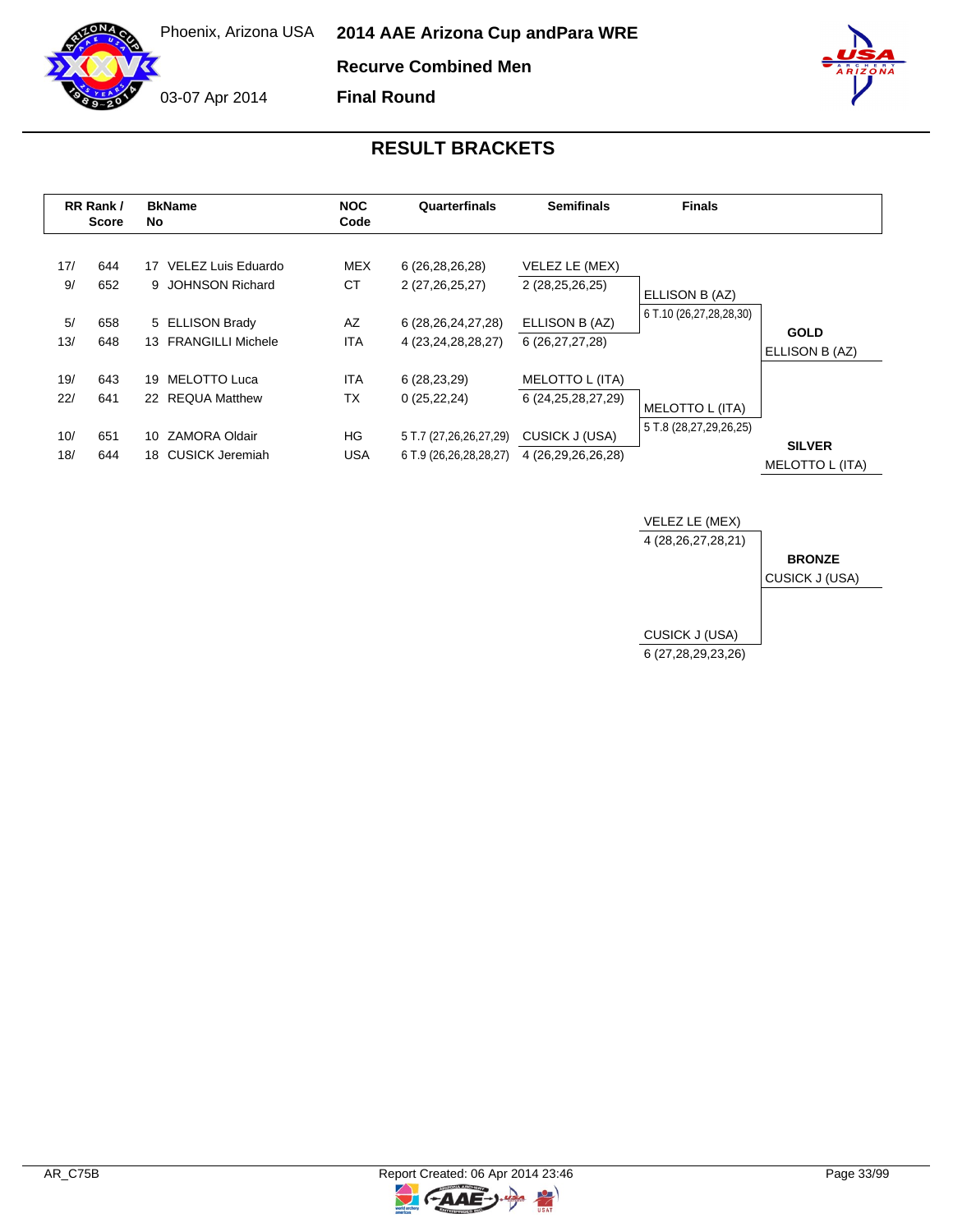

03-07 Apr 2014

**Recurve Combined Men**

**Elimination Round**



|            | RR Rank /<br><b>Score</b> | No | <b>BkName</b>                          | <b>NOC</b><br>Code | 1/48<br>Elimin. Round                 | 1/24<br>Elimin. Round                        | 1/16<br>Elimin. Round              | 1/8<br>Elimin. Round                       | Quarterfinals                     |
|------------|---------------------------|----|----------------------------------------|--------------------|---------------------------------------|----------------------------------------------|------------------------------------|--------------------------------------------|-----------------------------------|
| 1/         | 665                       |    | 1 KAMINSKI Jake                        | <b>USA</b>         |                                       | KAMINSKI J (USA)                             |                                    |                                            |                                   |
|            |                           |    | pre-seeded in 1/16th                   |                    |                                       |                                              | KAMINSKI J (USA)                   |                                            |                                   |
|            |                           |    |                                        |                    |                                       | -Bye-                                        | 6 (27,26,27,27)                    |                                            |                                   |
|            |                           |    |                                        |                    |                                       |                                              |                                    |                                            |                                   |
|            |                           |    |                                        |                    |                                       |                                              |                                    | KAMINSKI J (USA)<br>5 T.9 (23,25,26,25,29) |                                   |
| 33/        | 625                       |    | 33 INFANTE Luis Esteban                | <b>CH</b>          | 6 (24, 26, 26, 22)                    | INFANTE LE (CH)                              |                                    |                                            |                                   |
| 80/        | 576                       |    | 80 HAGLEY Dwight                       | <b>BAR</b>         | 2 (21,23,26,22)                       | 6 (21,27,25,25,23)                           | INFANTE LE (CH)                    |                                            |                                   |
| 81/        | 575                       |    | 81 ARCEO Arsi                          | CA                 | 3 (26,28,23,24,26)                    | GARRETT Z (CA)                               | 2 (23, 27, 23, 25)                 |                                            |                                   |
| 32/        | 627                       |    | 32 GARRETT Zach                        | CA                 | 7 (26,26,28,26,28)                    | 4 (27, 26, 27, 24, 20)                       |                                    |                                            |                                   |
|            |                           |    |                                        |                    |                                       |                                              |                                    |                                            | VELEZ LE (MEX)<br>6 (26,28,26,28) |
| 17/        | 644                       |    | 17 VELEZ Luis Eduardo                  | <b>MEX</b>         | 6(28, 28, 29)                         | VELEZ LE (MEX)                               |                                    |                                            |                                   |
| 96/        | 543                       |    | 96 JIMÉNEZ Rubén                       | CRC                | 0(18, 19, 17)                         | 6 (24, 24, 25, 23)                           | VELEZ LE (MEX)                     |                                            |                                   |
| 65/        | 594                       |    | 65 LUKOW Michael                       | UT                 | 4 (27, 18, 23, 24, 21)                | CRITES B (CO)                                | 6 (26, 25, 26, 28, 28)             |                                            |                                   |
| 48/        | 613                       |    | 48 CRITES Byron                        | CO                 | 6 (25,21,26,23,25)                    | 2 (27,22,20,14)                              |                                    |                                            |                                   |
|            |                           |    |                                        |                    |                                       |                                              |                                    | VELEZ LE (MEX)<br>6 T.10 (25,25,24,28,27)  |                                   |
| 49/        | 611                       | 49 | <b>THORKILDSEN Steffen</b>             | <b>DEN</b>         | 6(28, 27, 26)                         | THORKILDSEN S (DEN)                          |                                    |                                            |                                   |
| 64/        | 596                       |    | 64 PAGUIA Raymond                      | CA                 | 0(26, 26, 24)                         | 4 (24, 18, 26, 23, 26)                       | MANDIA M (ITA)                     |                                            |                                   |
| 97/        | 538                       |    | 97 BORETSKY Cody                       | AZ                 | 0(21,22,20)                           | MANDIA M (ITA)                               | 4 (24, 26, 26, 27, 28)             |                                            |                                   |
| 16/        | 645                       |    | 16 MANDIA Massimiliano                 | <b>ITA</b>         | 6(29, 28, 27)                         | 6 (24, 26, 24, 26, 26)                       |                                    |                                            |                                   |
|            |                           |    |                                        |                    |                                       |                                              |                                    |                                            |                                   |
| 9/         | 652                       | 9  | <b>JOHNSON Richard</b>                 | <b>CT</b>          | 6 (22, 26, 25, 25, 27)                | JOHNSON R (CT)                               |                                    |                                            |                                   |
| 104/       | 515                       |    | 104 FIELD Brandon                      | <b>BAR</b>         | 4 (14,27,18,26,23)                    | 6 (24, 16, 25, 25, 26)                       | JOHNSON R (CT)                     |                                            |                                   |
|            |                           |    |                                        |                    |                                       |                                              | 6 T.8 (26,25,27,25,26)             |                                            |                                   |
| 57/<br>56/ | 604<br>605                |    | 57 MILLER Caleb<br>56 FORTENBERRY Ryan | CO<br><b>TX</b>    | 2 (22,27,24,21)<br>6 (24, 25, 27, 27) | FORTENBERRY R (TX)<br>4 (22, 24, 26, 21, 25) |                                    |                                            |                                   |
|            |                           |    |                                        |                    |                                       |                                              |                                    | JOHNSON R (CT)                             |                                   |
| 41/        | 621                       |    | 41 ANDERSON Jeff                       | WA                 | 6(25, 28, 28)                         | ANDERSON J (WA)                              |                                    | 7 (28,29,25,26)                            |                                   |
| 72/        | 587                       |    | 72 SHEWCHUK John                       | <b>TX</b>          | 0(23, 24, 18)                         | 5 T.8 (26,21,26,15,27)                       | ZUMBO M (CA)                       |                                            |                                   |
|            |                           |    |                                        |                    |                                       |                                              | 5 T.7 (25,26,26,27,26)             |                                            |                                   |
| 89/        | 556                       |    | 89 VAINAUSKAS Adam                     | AZ                 |                                       | 2 (25,28,26,24) ZUMBO M (CA)                 |                                    |                                            |                                   |
| 24/        | 638                       |    | 24 ZUMBO Matthew                       | CA                 |                                       | 6 (28,24,27,26) 6 T.9 (26,25,24,22,23)       |                                    |                                            | JOHNSON R (CT)                    |
| 25/        | 638                       |    | 25 WUNDERLE Victor                     | <b>TX</b>          | 6 (27,29,29)                          | WUNDERLE V (TX)                              |                                    |                                            | 2 (27,26,25,27)                   |
| 88/        | 558                       |    | 88 CUNNINGHAM, JR. Daniel              | ${\sf CA}$         | 0(19,23,23)                           | 6(26, 23, 25)                                |                                    |                                            |                                   |
|            |                           |    |                                        |                    |                                       |                                              | WUNDERLE V (TX)<br>2 (22,27,25,25) |                                            |                                   |
| 73/        | 583                       |    | 73 REZENDE Luciano                     | <b>BRA</b>         | 6 T.9 (26,24,26,30,27)                | REZENDE L (BRA)                              |                                    |                                            |                                   |
| 40/        | 621                       |    | 40 PARRILLA Olmo                       | <b>GUA</b>         | 5 T.9 (27,26,26,29,26)                | 0(23, 12, 24)                                |                                    | YAMAGUCHI N (CA)                           |                                   |
|            |                           |    |                                        |                    |                                       |                                              |                                    | 1 (27,25,25,25)                            |                                   |
|            |                           |    |                                        |                    |                                       | -Bye-                                        |                                    |                                            |                                   |
|            |                           |    |                                        |                    |                                       |                                              | YAMAGUCHI N (CA)                   |                                            |                                   |
|            |                           |    | pre-seeded in 1/16th                   |                    |                                       | YAMAGUCHI N (CA)                             | 6 (24, 25, 27, 27)                 |                                            |                                   |
| 8/         | 652                       |    | 8 YAMAGUCHI Nathan                     | CA                 |                                       |                                              |                                    |                                            |                                   |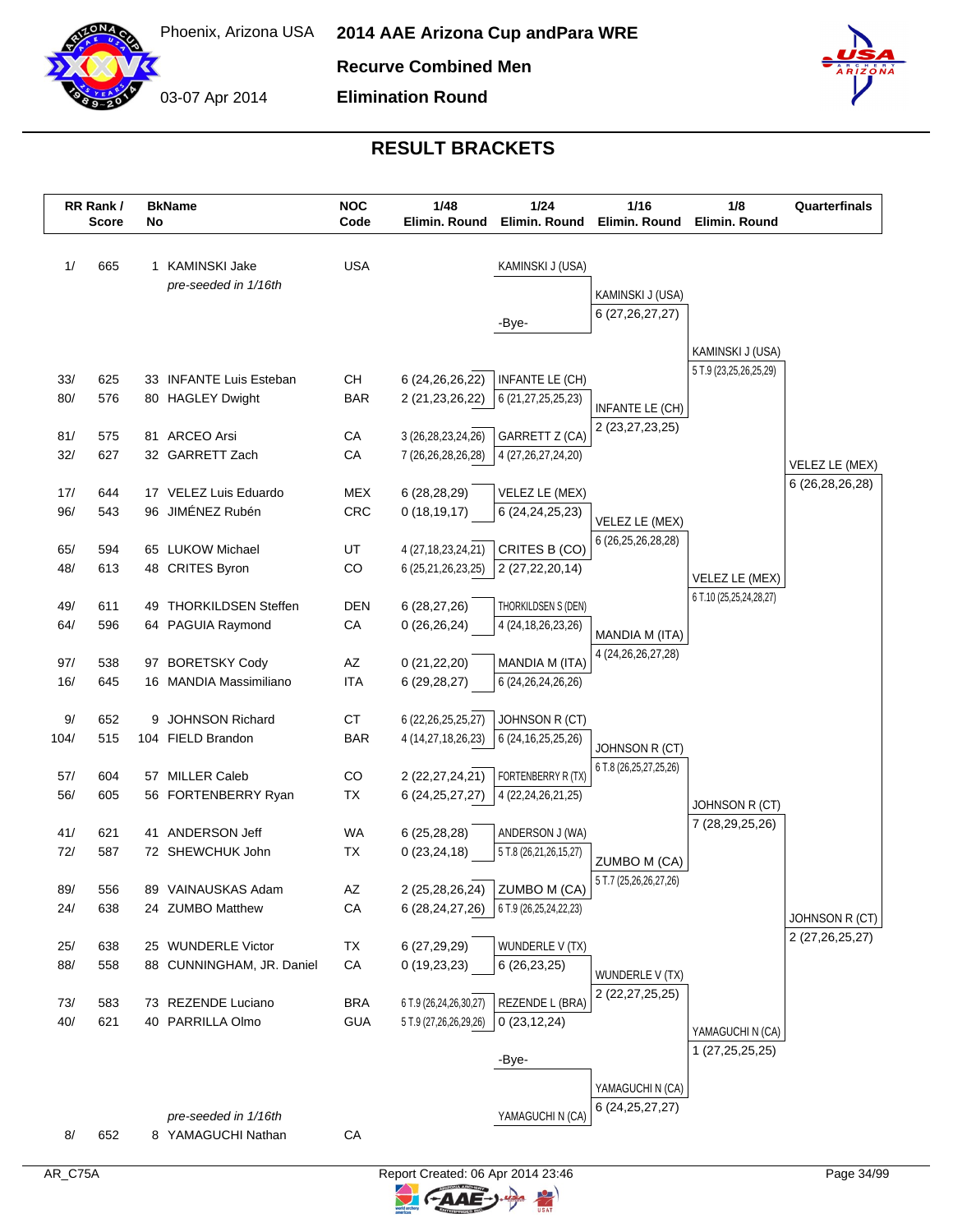

03-07 Apr 2014

**Recurve Combined Men**

**Elimination Round**



|             | RR Rank /<br><b>Score</b> | No | <b>BkName</b>                               | <b>NOC</b><br>Code       | 1/48<br>Elimin. Round              | 1/24<br>Elimin. Round                         | 1/16<br>Elimin. Round                  | 1/8<br>Elimin. Round   | Quarterfinals                               |
|-------------|---------------------------|----|---------------------------------------------|--------------------------|------------------------------------|-----------------------------------------------|----------------------------------------|------------------------|---------------------------------------------|
| 5/          | 658                       |    | 5 ELLISON Brady                             | AZ                       |                                    | ELLISON B (AZ)                                |                                        |                        |                                             |
|             |                           |    | pre-seeded in 1/16th                        |                          |                                    |                                               | ELLISON B (AZ)                         |                        |                                             |
|             |                           |    |                                             |                          |                                    |                                               | 6(27, 28, 24)                          |                        |                                             |
|             |                           |    |                                             |                          |                                    | -Bye-                                         |                                        |                        |                                             |
|             |                           |    |                                             |                          |                                    |                                               |                                        | ELLISON B (AZ)         |                                             |
| 37/         | 623                       |    | 37 MACDONALD Hugh                           | CAN                      | 6(27, 26, 26)                      | MACDONALD H (CAN)                             |                                        | 7 (25,29,28,27,28)     |                                             |
| 76/         | 580                       |    | 76 PALUMBO Timothy                          | <b>NY</b>                | 0(24,24,21)                        | 7 (25,23,26,26)                               | MACDONALD H (CAN)                      |                        |                                             |
|             |                           |    |                                             |                          |                                    |                                               | 0(25, 23, 23)                          |                        |                                             |
| 85/         | 559                       |    | 85 ALLEN Brent                              | CA                       | 0(22, 23, 26)                      | WUKIE J (OH)                                  |                                        |                        |                                             |
| 28/         | 634                       |    | 28 WUKIE Jacob                              | OH                       | 6(28, 28, 27)                      | 1 (23, 23, 22, 23)                            |                                        |                        | ELLISON B (AZ)                              |
| 21/         | 641                       |    | 21 ALVAREZ Luis Antonio                     | <b>MEX</b>               | 6 (27,27,26,27)                    | ALVAREZ LA (MEX)                              |                                        |                        | 6 (28, 26, 24, 27, 28)                      |
| 92/         | 550                       |    | 92 BALDOWSKI S. Phillip                     | GA                       | 2 (27,24,26,24)                    | 7 (23, 29, 28, 26)                            |                                        |                        |                                             |
|             |                           |    |                                             |                          |                                    |                                               | ALVAREZ LA (MEX)<br>6 (24, 24, 25, 28) |                        |                                             |
| 69/         | 589                       |    | 69 LUND Bryan                               | ${\sf CA}$               | 2 (17,22,26,24)                    | <b>HEILANDT M (CAN)</b>                       |                                        |                        |                                             |
| 44/         | 618                       |    | 44 HEILANDT Matt                            | CAN                      | 6 (27, 25, 24, 25)                 | 1 (23, 25, 26, 22)                            |                                        | ALVAREZ LA (MEX)       |                                             |
| 53/         | 607                       |    | 53 ALEXANDER Malcolm                        | GBR                      | 2 (22, 26, 25, 26)                 | PAVLOV V (RUS)                                |                                        | 3 (25, 28, 27, 28, 26) |                                             |
| 60/         | 601                       |    | 60 PAVLOV Vadim                             | <b>RUS</b>               | 6 (21,27,27,30)                    | 3 (26, 20, 27, 24, 15)                        |                                        |                        |                                             |
|             |                           |    |                                             |                          |                                    |                                               | FANCHIN J (CA)                         |                        |                                             |
| 101/        | 529                       |    | 101 WATANABE Masayoshi                      | <b>JPN</b>               | 0(24, 22, 26)                      | FANCHIN J (CA)                                | 2 (22, 23, 28, 25)                     |                        |                                             |
| 12/         | 649                       |    | 12 FANCHIN Joe                              | CA                       | 6(27, 29, 27)                      | 7 (28, 26, 23, 24, 24)                        |                                        |                        |                                             |
|             |                           |    |                                             |                          |                                    |                                               |                                        |                        |                                             |
| 13/<br>100/ | 648<br>533                |    | 13 FRANGILLI Michele<br>100 CHOI Jeung Youn | <b>ITA</b><br><b>KOR</b> | 6 (27,26,28,28)<br>2 (29,24,23,21) | FRANGILLI M (ITA)<br>6 (26,28,28)             |                                        |                        |                                             |
|             |                           |    |                                             |                          |                                    |                                               | FRANGILLI M (ITA)                      |                        |                                             |
| 61/         | 601                       |    | 61 GHIZZI Roberto                           | CA                       | 1 (28,25,27,25)                    | GURROLA O (BC)                                | 6 (26,29,24,27)                        |                        |                                             |
| 52/         | 607                       |    | 52 GURROLA Osvaldo                          | BC                       | 7 (28,27,28,28)                    | 0(24, 27, 25)                                 |                                        | FRANGILLI M (ITA)      |                                             |
|             |                           |    |                                             |                          |                                    |                                               |                                        | 6 (21, 28, 27, 26)     |                                             |
| 45/         | 618                       |    | 45 MCGLYN Joseph                            | <b>NY</b>                | 6 T.9 (24,27,24,24,26)             | MCGLYN J (NY)                                 |                                        |                        |                                             |
| 68/         | 589                       |    | 68 TAPIA Luis                               | <b>MEX</b>               | 5 T.8 (28,27,29,22,24)             | 5 T.6 (23,21,28,22,24)                        | PACHECO D (COL)                        |                        |                                             |
| 93/         | 550                       |    | 93 GAUVIN Rich                              | CT                       |                                    | 2 (26,24,21,20) PACHECO D (COL)               | 2 (24, 26, 25, 25)                     |                        |                                             |
| 20/         | 642                       |    | 20 PACHECO Daniel                           | COL                      |                                    | 6 (24, 29, 28, 22) 6 T.8 (23, 24, 24, 21, 26) |                                        |                        |                                             |
|             |                           |    |                                             |                          |                                    |                                               |                                        |                        | FRANGILLI M (ITA)<br>4 (23, 24, 28, 28, 27) |
| 29/         | 634                       |    | 29 MATEO Andrew                             | AZ                       | 6 (29,27,28)                       | MATEO A (AZ)                                  |                                        |                        |                                             |
| 84/         | 562                       |    | 84 PARK David                               | ${\sf CA}$               | 0(22, 23, 22)                      | 6(28, 27, 29)                                 | MATEO A (AZ)                           |                        |                                             |
| 77/         | 578                       |    | 77 AJIMA Yutaka                             | <b>JPN</b>               | 0(22, 22, 25)                      | TAMAI F (JPN)                                 | 6 T.9 (28,28,28,29,23)                 |                        |                                             |
| 36/         | 623                       |    | 36 TAMAI Fumihiro                           | <b>JPN</b>               | 6 (24,27,29)                       | 0(25, 23, 26)                                 |                                        |                        |                                             |
|             |                           |    |                                             |                          |                                    |                                               |                                        | MATEO A (AZ)           |                                             |
|             |                           |    |                                             |                          |                                    | -Bye-                                         |                                        | 2 (27,26,26,24)        |                                             |
|             |                           |    |                                             |                          |                                    |                                               | SERRANO JR (MEX)                       |                        |                                             |
|             |                           |    |                                             |                          |                                    |                                               | 5 T.8 (25,29,28,24,24)                 |                        |                                             |
| 4/          | 662                       |    | pre-seeded in 1/16th<br>4 SERRANO Juan Rene | <b>MEX</b>               |                                    | SERRANO JR (MEX)                              |                                        |                        |                                             |
|             |                           |    |                                             |                          |                                    |                                               |                                        |                        |                                             |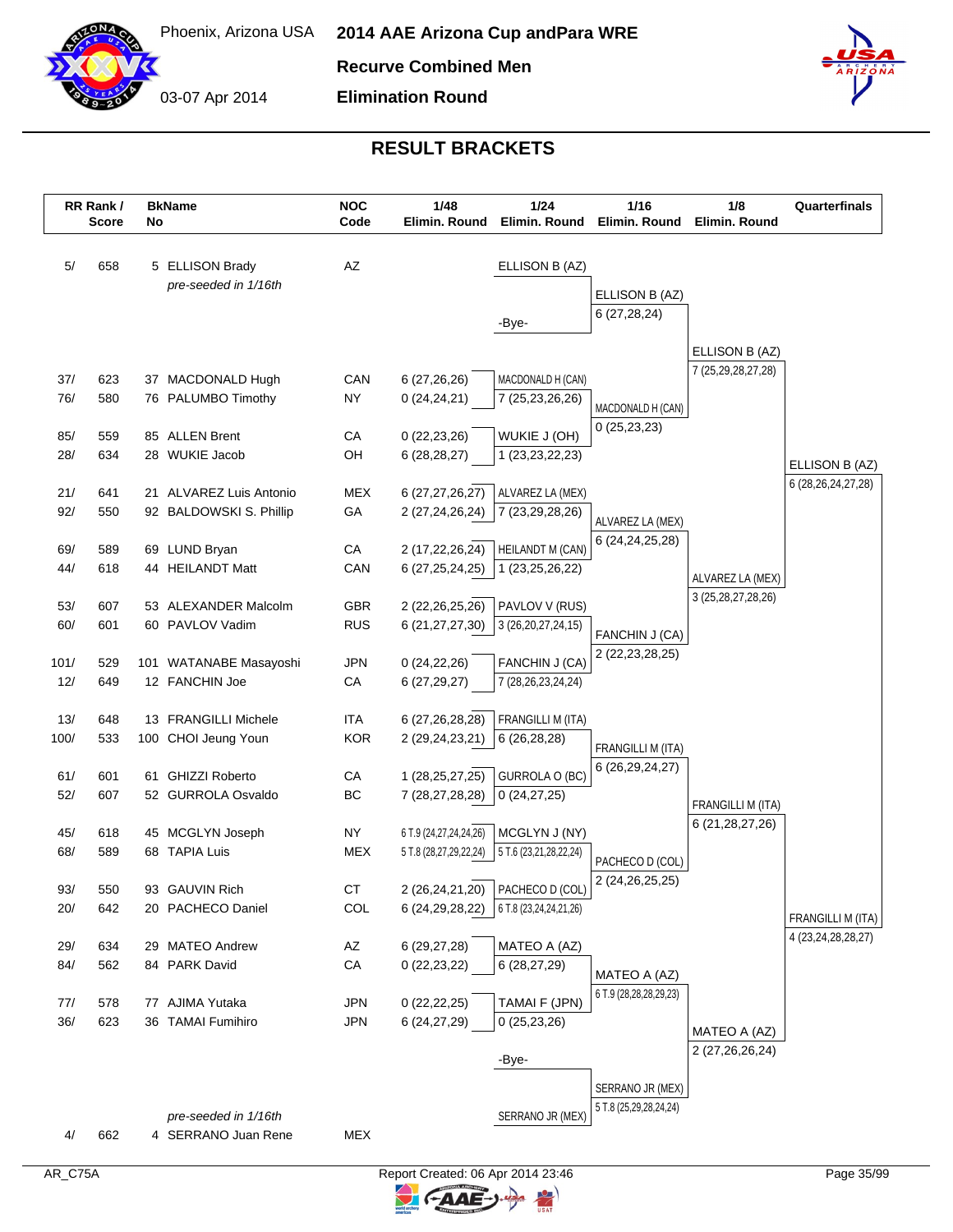

03-07 Apr 2014 **Elimination Round**



|             | RR Rank /<br><b>Score</b> | No | <b>BkName</b>               | <b>NOC</b><br>Code | 1/48<br>Elimin. Round                    | 1/24<br>Elimin. Round                       | 1/16<br>Elimin. Round                  | 1/8<br>Elimin. Round   | Quarterfinals   |
|-------------|---------------------------|----|-----------------------------|--------------------|------------------------------------------|---------------------------------------------|----------------------------------------|------------------------|-----------------|
|             |                           |    |                             |                    |                                          |                                             |                                        |                        |                 |
| 3/          | 662                       |    | 3 DUENAS Crispln            | CAN                |                                          | DUENAS C (CAN)                              |                                        |                        |                 |
|             |                           |    | pre-seeded in 1/16th        |                    |                                          |                                             | DUENAS C (CAN)                         |                        |                 |
|             |                           |    |                             |                    |                                          | -Bye-                                       | 3 (26, 26, 26, 28, 26)                 |                        |                 |
|             |                           |    |                             |                    |                                          |                                             |                                        |                        |                 |
|             |                           |    |                             |                    |                                          |                                             |                                        | KLIMITCHEK C (USA)     |                 |
| 35/         | 625                       |    | 35 WIFLER Alex              | IL                 | 6 (18,28,24,25,26)                       | WIFLER A (IL)                               |                                        | 4 (27, 26, 27, 26, 28) |                 |
| 78/         | 576                       |    | 78 LAZAROFF Brett           | NY                 | 4 (20,25,25,23,19)                       | 0(23,23,23)                                 | <b>KLIMITCHEK C (USA)</b>              |                        |                 |
|             |                           |    | 83 MCCURRY John             |                    |                                          |                                             | 7 (25,26,28,29,27)                     |                        |                 |
| 83/<br>30/  | 563<br>631                |    | 30 KLIMITCHEK Collin        | AZ<br><b>USA</b>   | 0(18, 19, 23)<br>6(25, 26, 24)           | <b>KLIMITCHEK C (USA)</b><br>6(25, 26, 25)  |                                        |                        |                 |
|             |                           |    |                             |                    |                                          |                                             |                                        |                        | MELOTTO L (ITA) |
| 19/         | 643                       |    | 19 MELOTTO Luca             | <b>ITA</b>         | 6 (24, 26, 24, 27)                       | MELOTTO L (ITA)                             |                                        |                        | 6 (28,23,29)    |
| 94/         | 545                       |    | 94 GARCIA Hector            | COL                | 2 (26,25,23,24)                          | 6(27, 27, 23)                               | MELOTTO L (ITA)                        |                        |                 |
|             |                           |    |                             |                    |                                          |                                             | 6 (25,27,23,29)                        |                        |                 |
| 67/         | 589                       |    | 67 OLSON Alexander          | IA                 | 4 (26,26,26,24,24)                       | TONELLI A (ITA)                             |                                        |                        |                 |
| 46/         | 618                       |    | 46 TONELLI Amedeo           | <b>ITA</b>         | 6 (23, 23, 27, 28, 26)                   | 0(25, 23, 19)                               |                                        | MELOTTO L (ITA)        |                 |
| 51/         | 610                       |    | 51 KIM Jin                  | CA                 | 6 (27, 25, 25, 25)                       | KIM J (CA)                                  |                                        | 6 (25, 28, 27, 26, 29) |                 |
| 62/         | 599                       |    | 62 SMITH Josh               | CA                 | 2 (24, 30, 23, 18)                       | 1 (19,27,12,16)                             |                                        |                        |                 |
|             |                           |    |                             |                    |                                          |                                             | URIBE O (MEX)                          |                        |                 |
| 99/         | 534                       |    | 99 CANO MENDEZ Jose Antonio | DF                 | 2 (27, 25, 26, 25)                       | URIBE O (MEX)                               | 2 (23,21,24,24)                        |                        |                 |
| 14/         | 648                       |    | 14 URIBE Orlando            | <b>MEX</b>         | 6 (28, 25, 26, 28)                       | 7 (26,27,25,26)                             |                                        |                        |                 |
|             |                           |    | 11 AUBERT Thomas            |                    |                                          |                                             |                                        |                        |                 |
| 11/<br>102/ | 651<br>526                |    | 102 URIARTE Pablo           | <b>FRA</b><br>BC   | 7 (29, 25, 27, 27)<br>1 (24, 25, 24, 20) | <b>AUBERT T (FRA)</b><br>4 (30,29,23,26,24) |                                        |                        |                 |
|             |                           |    |                             |                    |                                          |                                             | <b>BOWMAN S (AZ)</b>                   |                        |                 |
| 59/         | 602                       | 59 | <b>BOWMAN Scott</b>         | AZ                 | 6 T.8 (25,26,13,24,29)                   | <b>BOWMAN S (AZ)</b>                        | 3 (23, 25, 26, 28, 24)                 |                        |                 |
| 54/         | 606                       |    | 54 MCMENEMAY Dillon         | <b>NY</b>          | 5 T.7 (25,25,26,23,30)                   | 6 (24, 23, 24, 27, 25)                      |                                        | REQUA M (TX)           |                 |
|             |                           |    |                             |                    |                                          |                                             |                                        | 6 (29, 30, 25, 28)     |                 |
| 43/         | 619                       |    | 43 MCLAUGHLIN Sean          | CA                 | 6(28, 28, 30)                            | MCLAUGHLIN S (CA)                           |                                        |                        |                 |
| 70/         | 589                       |    | 70 TWOMBLY Gregory          | CO                 | 0(24,26,28)                              | 5 T.7 (28,23,21,25,27)                      | REQUA M (TX)                           |                        |                 |
| 91/         | 554                       |    | 91 KIM Min Ki               | <b>USK</b>         |                                          | 5 T.6 (28,25,20,25,27) REQUA M (TX)         | 7 (27, 24, 27, 28, 27)                 |                        |                 |
| 22/         | 641                       |    | 22 REQUA Matthew            | TX                 | 6 T.9 (26,26,29,24,27)                   | 6 T.9 (23, 23, 27, 27, 22)                  |                                        |                        |                 |
|             |                           |    |                             |                    |                                          |                                             |                                        |                        | REQUA M (TX)    |
| 27/         | 637                       |    | 27 WEBSTER Chris            | AZ                 | 6(29, 26, 25)                            | WEBSTER C (AZ)                              |                                        |                        | 0(25, 22, 24)   |
| 86/         | 559                       |    | 86 GOVIER Daniel            | WI                 | 0(26,20,24)                              | 6 (22, 26, 23, 27, 27)                      | WEBSTER C (AZ)                         |                        |                 |
|             |                           |    |                             |                    |                                          |                                             | 6 (29,21,30,27)                        |                        |                 |
| 75/         | 581                       |    | 75 MARINO Anthony           | <b>NJ</b>          | 2 (27, 26, 23, 22)                       | ARSENAULT P (CAN)                           |                                        |                        |                 |
| 38/         | 623                       |    | 38 ARSENAULT Phil           | CAN                | 6 (26,27,26,24)                          | 4 (26, 26, 23, 21, 22)                      |                                        | WEBSTER C (AZ)         |                 |
|             |                           |    |                             |                    |                                          | -Bye-                                       |                                        | 2 (26,25,28,25)        |                 |
|             |                           |    |                             |                    |                                          |                                             |                                        |                        |                 |
|             |                           |    |                             |                    |                                          |                                             | GALIAZZO M (ITA)<br>2 (23, 24, 26, 26) |                        |                 |
|             |                           |    | pre-seeded in 1/16th        |                    |                                          | GALIAZZO M (ITA)                            |                                        |                        |                 |
| 6/          | 654                       |    | 6 GALIAZZO Marco            | ITA                |                                          |                                             |                                        |                        |                 |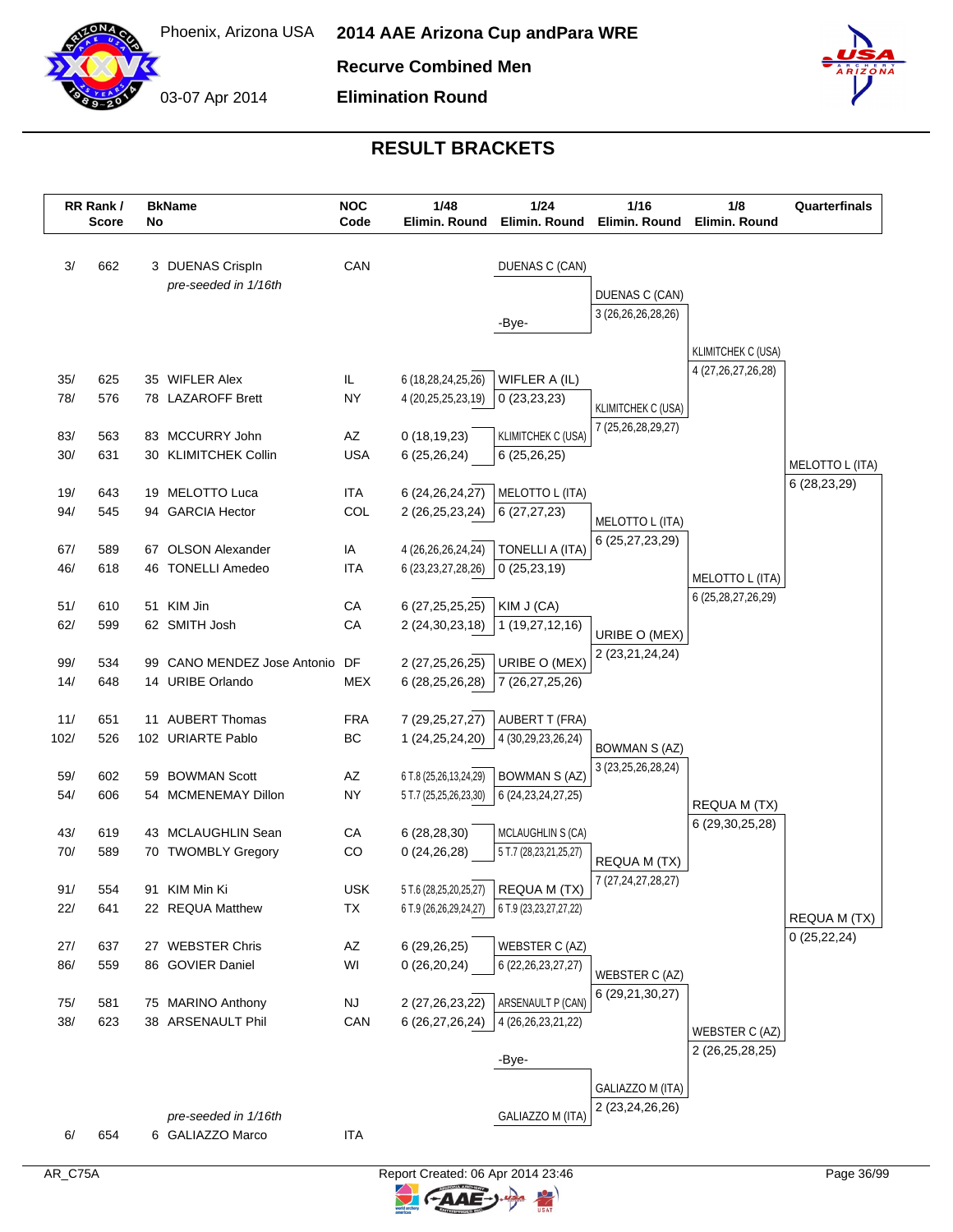

**Recurve Combined Men**

03-07 Apr 2014 **Elimination Round**



|            | RR Rank /<br><b>Score</b> | No  | <b>BkName</b>                                     | <b>NOC</b><br>Code     | 1/48<br>Elimin. Round                        | 1/24<br>Elimin. Round                         | 1/16<br>Elimin. Round                 | 1/8<br>Elimin, Round   | Quarterfinals          |
|------------|---------------------------|-----|---------------------------------------------------|------------------------|----------------------------------------------|-----------------------------------------------|---------------------------------------|------------------------|------------------------|
| 7/         | 652                       |     | 7 MCLAUGHLIN Daniel<br>pre-seeded in 1/16th       | CA                     |                                              | MCLAUGHLIN D (CA)                             | MCLAUGHLIN D (CA)                     |                        |                        |
|            |                           |     |                                                   |                        |                                              | -Bye-                                         | 4 (25,27,29,25,21)                    |                        |                        |
|            |                           |     |                                                   |                        |                                              |                                               |                                       | PFISTER J (OH)         |                        |
| 39/        | 622                       |     | 39 VIVAS Pedro                                    | MEX                    | 6(25, 27, 27)                                | VIVAS P (MEX)                                 |                                       | 4 (26,27,24,28,22)     |                        |
| 74/        | 582                       |     | 74 ANDERSON Larry                                 | <b>WA</b>              | 0(24, 26, 24)                                | 2 (24, 25, 25, 21)                            | PFISTER J (OH)                        |                        |                        |
|            |                           |     |                                                   |                        |                                              |                                               | 6 (26, 23, 26, 26, 23)                |                        |                        |
| 87/<br>26/ | 559<br>638                | 87  | <b>BARILLAS Julio</b><br>26 PFISTER Jason         | <b>GUA</b><br>OH       | 4 (22, 25, 27, 28, 27)<br>6 (26,27,26,26,30) | PFISTER J (OH)<br>6 (23,26,26,23)             |                                       |                        |                        |
|            |                           |     |                                                   |                        |                                              |                                               |                                       |                        | ZAMORA O (HG)          |
| 23/        | 640                       | 23  | <b>GONZALEZ Ivan</b>                              | <b>MEX</b>             | 6 (28,29,28)                                 | GONZALEZ I (MEX)                              |                                       |                        | 5 T.7 (27,26,26,27,29) |
| 90/        | 556                       | 90  | <b>COLE Donnie</b>                                | AZ                     | 0(26, 23, 23)                                | 5 T.7 (26,27,23,23,24)                        | CRUZ REYEZ JM (HG)                    |                        |                        |
| 71/        | 589                       |     | 71 CASTRO Diego                                   | <b>GUA</b>             | 0(25,26,25)                                  | CRUZ REYEZ JM (HG)                            | 0(24, 24, 24)                         |                        |                        |
| 42/        | 620                       |     | 42 CRUZ REYEZ Jose Miguel                         | HG                     | 6(26, 27, 28)                                | 6 T.9 (23,23,25,24,24)                        |                                       | ZAMORA O (HG)          |                        |
|            |                           |     |                                                   |                        |                                              |                                               |                                       | 6 (26, 26, 28, 28, 27) |                        |
| 55/<br>58/ | 606<br>604                |     | 55 NITTA Kent<br>58 HINES Timm                    | CA<br><b>WA</b>        | 6(26, 24, 25)<br>0(20,21,23)                 | NITTA K (CA)<br>5 T.8 (24,25,27,18,21)        |                                       |                        |                        |
|            |                           |     |                                                   |                        |                                              |                                               | ZAMORA O (HG)                         |                        |                        |
| 103/       | 520                       | 103 | <b>AGHILI Ardesher</b>                            | AZ                     | 0(25, 24, 10)                                | ZAMORA O (HG)                                 | 6(26, 27, 26)                         |                        |                        |
| 10/        | 651                       |     | 10 ZAMORA Oldair                                  | HG                     | 6 (29,27,28)                                 | 6 T.9 (11,25,20,23,23)                        |                                       |                        |                        |
| 15/        | 645                       |     | 15 PARMENTIER Laurent                             | <b>MEX</b>             | 2 (25,25,25,24)                              | TIMPANARO D (IL)                              |                                       |                        |                        |
| 98/        | 535                       |     | 98 TIMPANARO Dennis                               | IL                     | 6 (27, 23, 28, 26)                           | 6 (23, 23, 25, 19, 21)                        | TIMPANARO D (IL)                      |                        |                        |
|            |                           |     |                                                   |                        |                                              |                                               | 0(19, 17, 23)                         |                        |                        |
| 63/<br>50/ | 599<br>611                |     | 63 GALLIFET Thomas<br>50 CASTILLO CRUZ Jaime Luis | <b>FRA</b><br>BC       | 7 (28, 28, 28, 27)<br>1 (27,28,23,25)        | <b>GALLIFET T (FRA)</b><br>4 (20,24,22,26,17) |                                       |                        |                        |
|            |                           |     |                                                   |                        |                                              |                                               |                                       | CUSICK J (USA)         |                        |
| 47/        | 613                       |     | 47 ZAMORA Omar                                    | HG                     | 6 (25,26,24,24,27)                           | ZAMORA O (HG)                                 |                                       | 7 (27, 29, 27, 29)     |                        |
| 66/        | 591                       |     | 66 JUNG Young Joo                                 | <b>KOR</b>             | 4 (29,25,27,23,16)                           | 5 T.6 (25,26,28,25,25)                        | <b>CUSICK J (USA)</b>                 |                        |                        |
| 95/        | 545                       |     | 95 BISINGER Zackary                               | IA                     | 0(27,25,24)                                  | CUSICK J (USA)                                | 6(26, 29, 26)                         |                        |                        |
| 18/        | 644                       |     | 18 CUSICK Jeremiah                                | <b>USA</b>             | 6 (29,28,29)                                 | 6 T.10 (28,26,26,29,24)                       |                                       |                        | CUSICK J (USA)         |
|            |                           |     |                                                   |                        |                                              |                                               |                                       |                        | 6 T.9 (26,26,28,28,27) |
| 31/<br>82/ | 629<br>573                |     | 31 KALE Nick<br>82 VACCARELLO Jason               | ${\sf CA}$<br>CA       | 7 (26,27,24,27)<br>1 (25,25,24,25)           | KALE N (CA)<br>6 (24, 24, 22, 24)             |                                       |                        |                        |
|            |                           |     |                                                   |                        |                                              |                                               | KALE N (CA)<br>5 T.9 (26,27,26,27,22) |                        |                        |
| 79/        | 576                       |     | 79 LITZLER Brett                                  | $\mathsf{A}\mathsf{Z}$ | 4 (27,24,19,21,24)                           | TORRES D (COL)                                |                                       |                        |                        |
| 34/        | 625                       |     | 34 TORRES Diego                                   | COL                    | 6 (25,22,26,29,25)                           | 2 (23, 22, 24, 21)                            |                                       | <b>NESPOLI M (ITA)</b> |                        |
|            |                           |     |                                                   |                        |                                              | -Bye-                                         |                                       | 1 (26, 26, 27, 27)     |                        |
|            |                           |     |                                                   |                        |                                              |                                               | <b>NESPOLI M (ITA)</b>                |                        |                        |
|            |                           |     |                                                   |                        |                                              |                                               | 6 T.9* (27,26,26,26,26)               |                        |                        |
| 2/         | 664                       |     | pre-seeded in 1/16th<br>2 NESPOLI Mauro           | <b>ITA</b>             |                                              | <b>NESPOLI M (ITA)</b>                        |                                       |                        |                        |
|            |                           |     |                                                   |                        |                                              |                                               |                                       |                        |                        |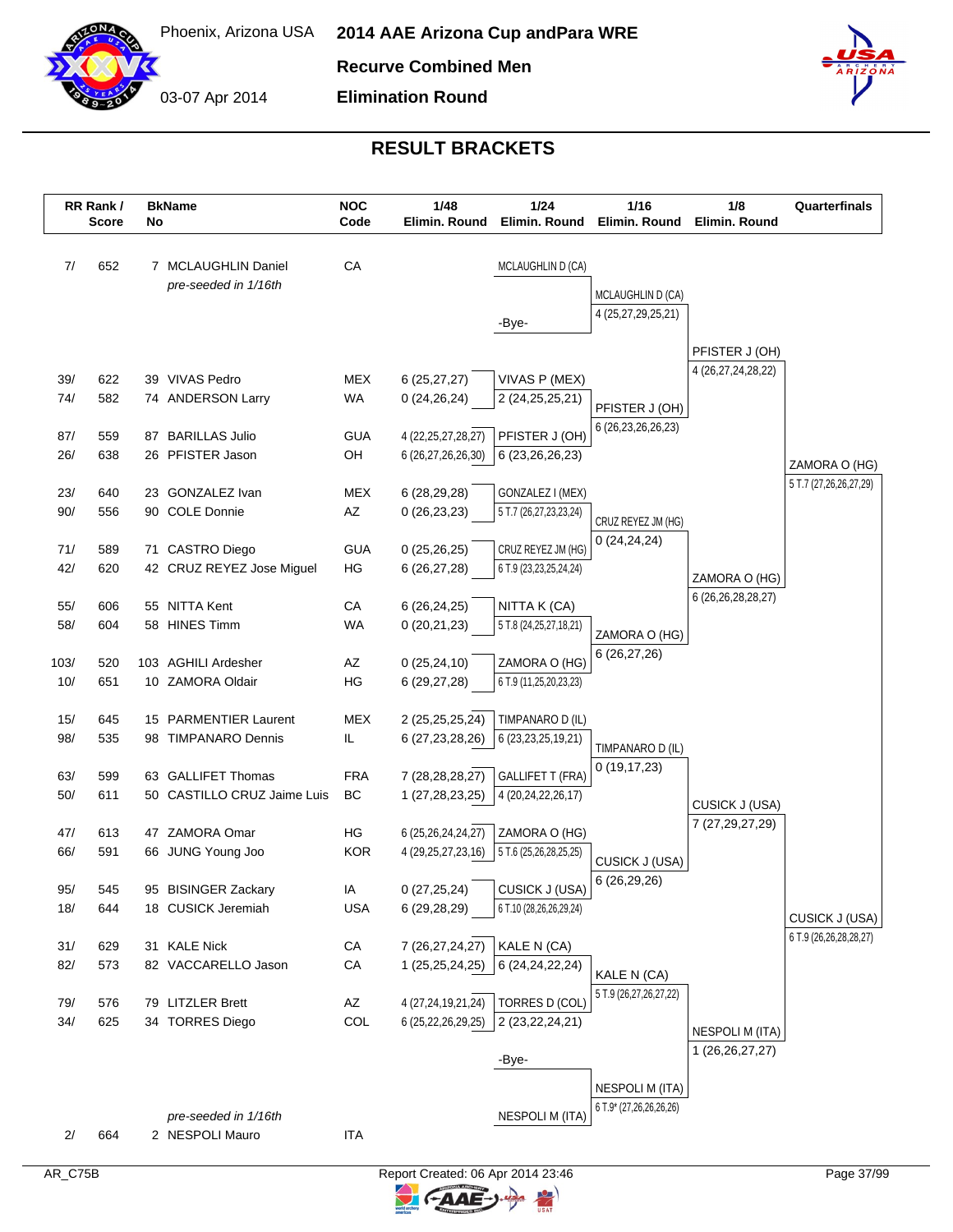**Recurve Combined Women**

**Final Round**

03-07 Apr 2014

|           | RR Rank /<br><b>Score</b> | <b>BkName</b><br>No.                               | <b>NOC</b><br>Code       | Quarterfinals                                    | <b>Semifinals</b>                       | <b>Finals</b>                       |                                          |
|-----------|---------------------------|----------------------------------------------------|--------------------------|--------------------------------------------------|-----------------------------------------|-------------------------------------|------------------------------------------|
| 17/<br>9/ | 604<br>621                | <b>BROWN Mackenzie</b><br>17<br>9 PRITCHARD Lanola | <b>USA</b><br>CA         | 6 (28, 28, 23, 24, 27)<br>4 (27, 26, 27, 28, 23) | <b>BROWN M (USA)</b><br>6(29, 28, 25)   | BROWN M (USA)<br>6 (27,28,28,29,26) |                                          |
| 5/<br>4/  | 633<br>637                | 5 GONZALEZ Gina L.<br>4 AVITIA Mariana             | <b>MEX</b><br><b>MEX</b> | 6 T.9 (27,27,25,27,23)<br>5 T.8 (27,24,26,26,27) | <b>GONZALEZ GL (MEX)</b><br>0(26,26,23) |                                     | <b>GOLD</b><br><b>BROWN M (USA)</b>      |
| 3/<br>6/  | 642<br>629                | 3 HARDY Jennifer<br>6 LORIG Khatuna                | <b>TX</b><br><b>USA</b>  | 6 (29,27,26,29)<br>2 (26,27,26,27)               | HARDY J (TX)<br>1 (26,27,26,26)         | VALENCIA A (MEX)                    |                                          |
| 7/<br>2/  | 625<br>645                | 7 GILBERT Michelle<br>2 VALENCIA Alejandra         | <b>MD</b><br><b>MEX</b>  | 0(22, 24, 23)<br>6(25, 27, 28)                   | VALENCIA A (MEX)<br>7 (26,29,28,27)     | 4 (29, 28, 27, 28, 26)              | <b>SILVER</b><br><b>VALENCIA A (MEX)</b> |





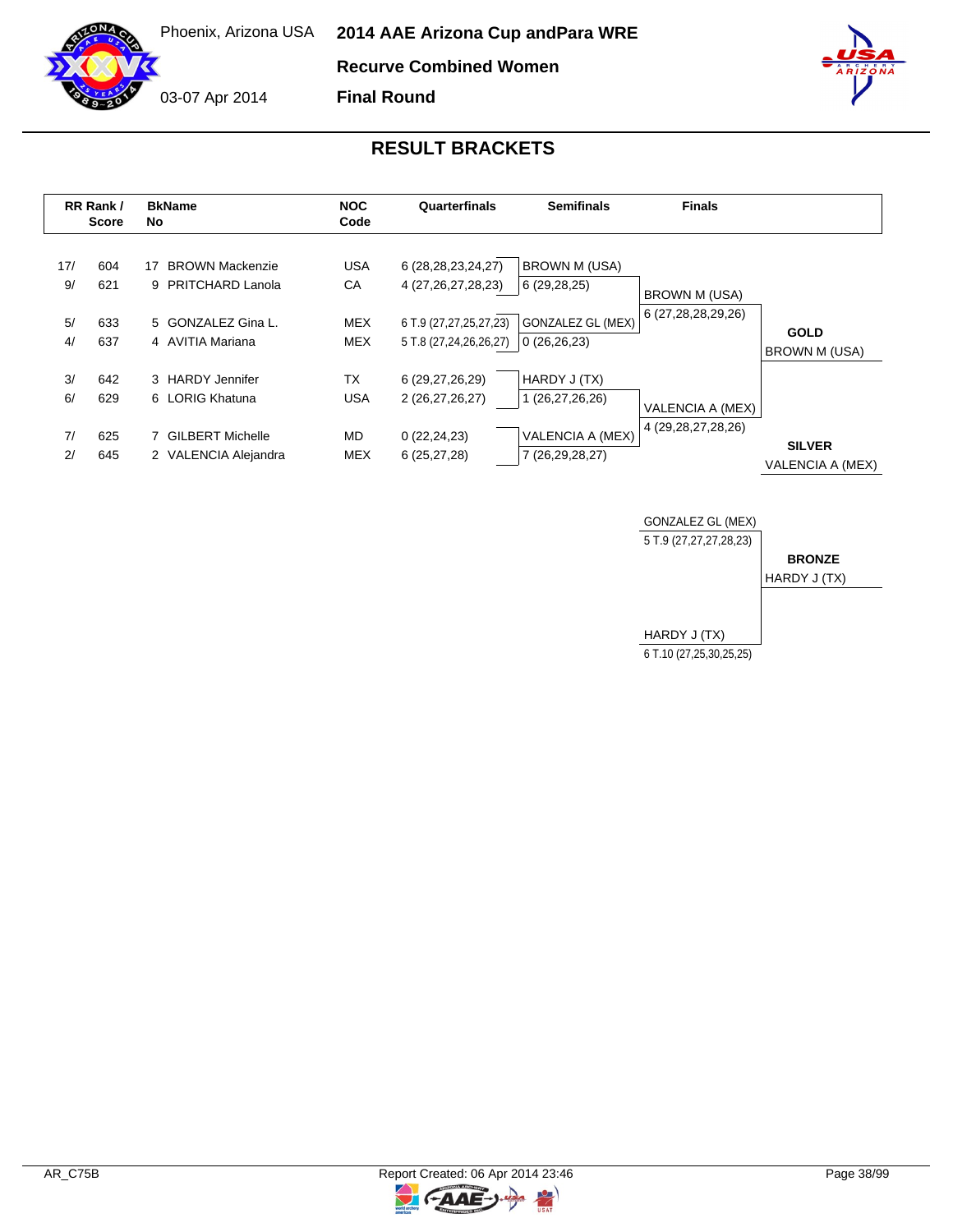

**Recurve Combined Women**

**Elimination Round**



# **RESULT BRACKETS**

|            | RR Rank /<br>Score | No | <b>BkName</b>                              | <b>NOC</b><br>Code | 1/32<br>Elimin. Round                 | 1/16<br>Elimin. Round                       | 1/8<br>Elimin. Round       | Quarterfinals                               |
|------------|--------------------|----|--------------------------------------------|--------------------|---------------------------------------|---------------------------------------------|----------------------------|---------------------------------------------|
|            |                    |    |                                            |                    |                                       |                                             |                            |                                             |
| 1/         | 657                |    | 1 RENDON Ana Maria                         | COL                | 7 (24, 19, 18, 21)                    | RENDON AM (COL)                             |                            |                                             |
| 64/        | 390                |    | 64 CHUN Saewon                             | <b>USK</b>         | 1(16,6,18,5)                          | 7 (24, 23, 28, 26)                          |                            |                                             |
|            |                    |    |                                            |                    |                                       |                                             | RENDON AM (COL)            |                                             |
| 33/        | 556                |    | 33 VALENCIA Yesenia                        | <b>GUA</b>         | 6 (21, 20, 19, 20)                    | VALENCIA Y (GUA)                            | 4 (27, 28, 27, 27, 26)     |                                             |
| 32/        | 559                |    | 32 GRELLNER Janis                          | MO                 | 2 (16,21,18,19)                       | 1 (23,23,26,21)                             |                            | BROWN M (USA)                               |
|            |                    |    |                                            |                    |                                       |                                             |                            | 6 (28, 28, 23, 24, 27)                      |
| 17/        | 604                |    | 17 BROWN Mackenzie                         | <b>USA</b>         | 6(21, 24, 24)                         | <b>BROWN M (USA)</b>                        |                            |                                             |
| 48/        | 484                |    | 48 MCGRATH Megan                           | WA                 | 0(18, 10, 18)                         | 6 (23, 23, 24, 28, 27)                      | <b>BROWN M (USA)</b>       |                                             |
| 49/        | 484                |    | 49 ABERNATHY Anne                          | <b>ISV</b>         | 0(20, 11, 12)                         | MANDIA C (ITA)                              | 6 (28,25,26,28,28)         |                                             |
| 16/        | 608                |    | 16 MANDIA Claudia                          | <b>ITA</b>         | 6(25, 27, 25)                         | 4 (22, 26, 27, 27, 26)                      |                            |                                             |
|            |                    |    |                                            |                    |                                       |                                             |                            |                                             |
| 9/         | 621                |    | 9 PRITCHARD Lanola                         | CA                 | 7 (26, 19, 19, 21)                    | PRITCHARD L (CA)                            |                            |                                             |
| 56/        | 427                |    | 56 MAHABIR Raveena                         | <b>BAR</b>         | 1(12, 19, 13, 0)                      | 7 (25,23,23,26,26)                          | PRITCHARD L (CA)           |                                             |
|            |                    |    |                                            |                    |                                       |                                             | 6 (27,26,24)               |                                             |
| 41/<br>24/ | 528<br>583         |    | 41 BERMÚDEZ Gloriana<br>24 ALEXANDER Katie | CRC<br>AZ          | 2 (24, 17, 21, 9)                     | ALEXANDER K (AZ)                            |                            |                                             |
|            |                    |    |                                            |                    | 6 (17,21,27,13)                       | 3 (22, 23, 25, 21, 25)                      |                            | PRITCHARD L (CA)                            |
| 25/        | 583                |    | 25 EICH Madison                            | WA                 | 2 (27,20,25,21)                       | ROMERO R (GUA)                              |                            | 4 (27, 26, 27, 28, 23)                      |
| 40/        | 535                |    | 40 ROMERO Regina                           | <b>GUA</b>         | 6 (14,24,26,22)                       | 0(20, 20, 19)                               |                            |                                             |
|            |                    |    |                                            |                    |                                       |                                             | SARTORI G (ITA)            |                                             |
| 57/        | 426                |    | 57 BOONE Ahnika                            | CA                 | 0(19, 15, 14)                         | SARTORI G (ITA)                             | 0(22,25,23)                |                                             |
| 8/         | 622                |    | 8 SARTORI Guendalina                       | ITA                | 6(27, 24, 24)                         | 6 (23,24,28)                                |                            |                                             |
|            |                    |    |                                            |                    |                                       |                                             |                            |                                             |
| 5/<br>60/  | 633<br>413         |    | 5 GONZALEZ Gina L.<br>60 OSTLING Turia     | <b>MEX</b><br>AZ   | 6(25,21,24)<br>0(18, 12, 7)           | GONZALEZ GL (MEX)<br>6 (27, 25, 24, 23, 25) |                            |                                             |
|            |                    |    |                                            |                    |                                       |                                             | GONZALEZ GL (MEX)          |                                             |
| 37/        | 538                |    | 37 WOLF Cassandra                          | CA                 | 5 T.5 (24, 22, 25, 9, 22)             | CLAMON L (CA)                               | 6 T.9 (24, 25, 26, 24, 23) |                                             |
| 28/        | 578                |    | 28 CLAMON Lauren                           | CA                 | 6 T.7 (23,20,26,19,22)                | 4 (21, 20, 27, 27, 24)                      |                            |                                             |
|            |                    |    |                                            |                    |                                       |                                             |                            | GONZALEZ GL (MEX)<br>6 T.9 (27,27,25,27,23) |
| 21/        | 588                |    | 21 CHÉNIER Virginie                        | CAN                | 6 (20,21,26,22)                       | CHÉNIER V (CAN)                             |                            |                                             |
| 44/        | 515                |    | 44 LEE Vanessa                             | CAN                | 2 (22, 18, 12, 19)                    | 3 (26,24,23,20,23)                          | LIONETTI PCM (ITA)         |                                             |
| 53/        | 458                |    | 53 BENNETT Victoria                        | MD                 |                                       | LIONETTI PCM (ITA)                          | 5 T.8 (18,28,26,22,24)     |                                             |
| 12/        | 617                |    | 12 LIONETTI Pia Carmen Maria               | ITA                | 2 (14,24,18,22)<br>6 (28, 22, 20, 23) | 7 (29, 23, 23, 24, 27)                      |                            |                                             |
|            |                    |    |                                            |                    |                                       |                                             |                            |                                             |
| 13/        | 616                |    | 13 BAYARDO Gabriela                        | MEX                | 6(22, 26, 23)                         | BAYARDO G (MEX)                             |                            |                                             |
| 52/        | 462                |    | 52 MAITLAND Pamela                         | ${\sf CA}$         | 0(7,10,13)                            | 7 (28,23,26,30)                             | BAYARDO G (MEX)            |                                             |
|            |                    |    |                                            |                    |                                       |                                             | 4 (29, 25, 24, 22, 24)     |                                             |
| 45/        | 511                |    | 45 HIRST Fiona                             | <b>GBR</b>         | 0(21, 24, 21)                         | MISCIONE A (CA)                             |                            |                                             |
| 20/        | 592                |    | 20 MISCIONE Anna                           | CA                 | 6(24, 25, 24)                         | 1 (26,23,20,22)                             |                            | AVITIA M (MEX)                              |
| 29/        | 573                |    | 29 AHN Jenna                               | СA                 | 6 (20, 23, 24)                        | AHN J (CA)                                  |                            | 5 T.8 (27,24,26,26,27)                      |
| 36/        | 538                |    | 36 TURONEK Philippa                        | CA                 | 0(6,10,10)                            | 2 (19,22,26,22)                             |                            |                                             |
|            |                    |    |                                            |                    |                                       |                                             | AVITIA M (MEX)             |                                             |
| 61/        | 410                |    | 61 JEREMIASSEN Henny                       | <b>DEN</b>         | 0(18, 19, 19)                         | <b>AVITIA M (MEX)</b>                       | 6 (24, 20, 27, 25, 27)     |                                             |
| 4/         | 637                |    | 4 AVITIA Mariana                           | MEX                | 6(26, 22, 24)                         | 6 (26, 28, 23, 28)                          |                            |                                             |

 $\mathbb{F}$ 

C-AAE-J-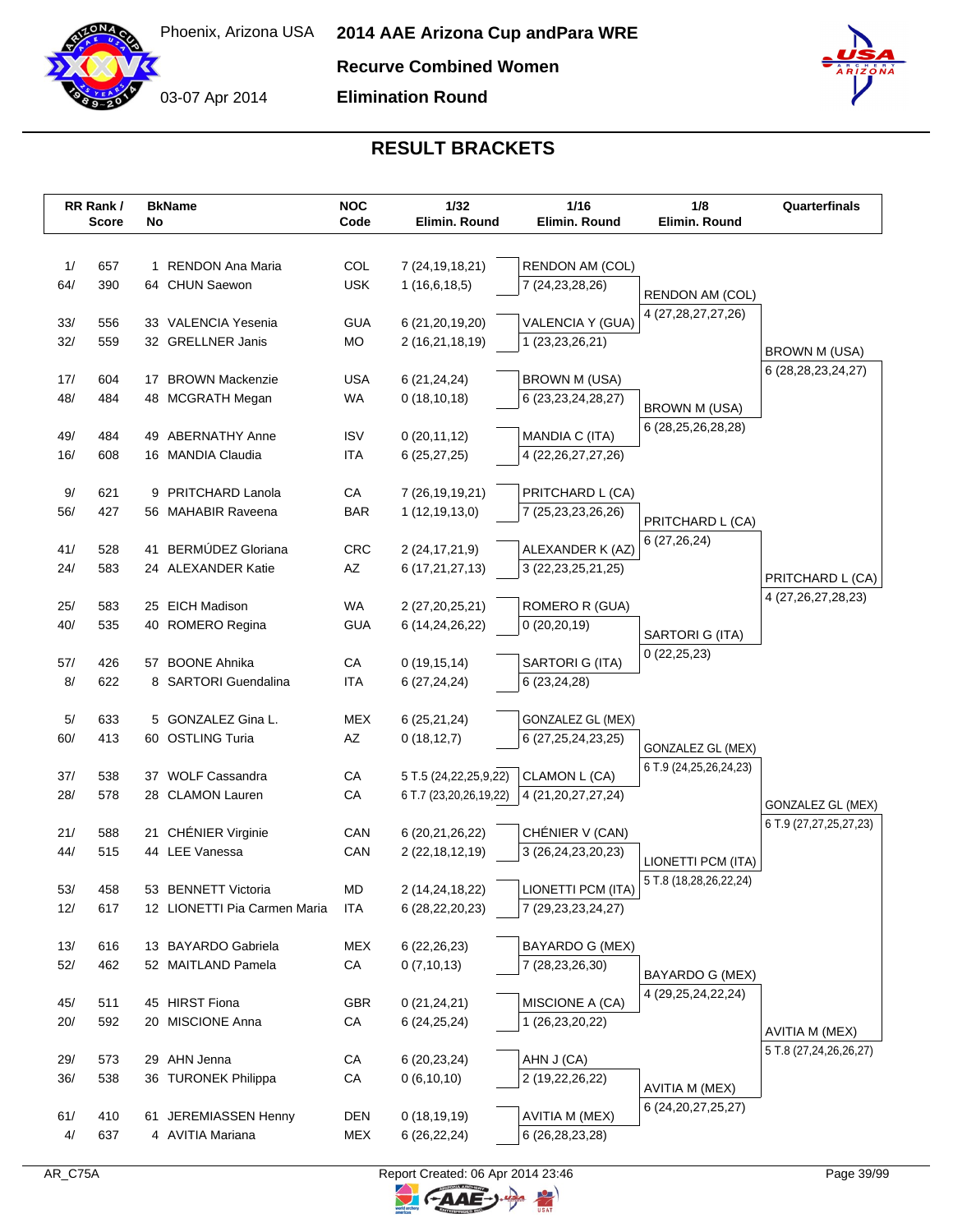

**Elimination Round**



# **RESULT BRACKETS**

|            | RR Rank /<br><b>Score</b> | No | <b>BkName</b>                            | <b>NOC</b><br>Code       | 1/32<br>Elimin. Round  | 1/16<br>Elimin. Round      | 1/8<br>Elimin, Round               | Quarterfinals    |
|------------|---------------------------|----|------------------------------------------|--------------------------|------------------------|----------------------------|------------------------------------|------------------|
|            |                           |    |                                          |                          |                        |                            |                                    |                  |
| 3/         | 642                       |    | 3 HARDY Jennifer                         | TX                       |                        | HARDY J (TX)               |                                    |                  |
| 62/        | 408                       |    | 62 PARK Jiah                             | CA                       | -Bye-                  | 6 (23,26,28)               | HARDY J (TX)                       |                  |
|            |                           |    |                                          |                          |                        |                            | 6 (23, 26, 27, 26)                 |                  |
| 35/        | 540                       |    | 35 PAIZ Maria Andre                      | <b>GUA</b>               | 0(6,10,11)             | YAMAGUCHI K (AZ)           |                                    |                  |
| 30/        | 572                       |    | 30 YAMAGUCHI Karissa                     | AZ                       | 6(22, 12, 22)          | 0(20, 22, 25)              |                                    | HARDY J (TX)     |
| 19/        | 593                       |    | 19 KIM Stephanie                         | СA                       | 6 (15, 16, 12, 18, 26) | KIM S (CA)                 |                                    | 6 (29,27,26,29)  |
| 46/        | 509                       |    | 46 PELTON Cassandra                      | GA                       | 4 (20, 12, 16, 9, 18)  | 2 (20,21,27,18)            |                                    |                  |
|            |                           |    |                                          |                          |                        |                            | MURILLO A (MEX)<br>2 (19,27,26,21) |                  |
| 51/        | 469                       |    | 51 LOXTERKAMP Elizabeth                  | ME                       | 2 (13,22,13,10)        | MURILLO A (MEX)            |                                    |                  |
| 14/        | 615                       |    | 14 MURILLO Alba                          | <b>MEX</b>               | 6 (24, 17, 19, 22)     | 6 (26,25,22,25)            |                                    |                  |
| 11/        | 617                       |    | 11 THIFFEAULT PICARD Georcy-Stéphanie    | CAN                      | 6(21,21,23)            | THIFFEAULT PICARD GS (CAN) |                                    |                  |
| 54/        | 444                       |    | 54 ABRAHAM Abigail                       | VA                       | 0(20, 10, 21)          | 6 (23, 24, 26, 27)         |                                    |                  |
|            |                           |    |                                          |                          |                        |                            | THIFFEAULT PICARD GS (CAN)         |                  |
| 43/        | 518                       |    | 43 STRICKLAND Ashley                     | AZ                       | 6 (20,28,22,16,24)     | STRICKLAND A (AZ)          | 3 (26, 24, 24, 23, 22)             |                  |
| 22/        | 587                       |    | 22 CHÀVEZ Julia                          | <b>MEX</b>               | 4 (23, 18, 16, 21, 17) | 2 (24, 23, 24, 21)         |                                    | LORIG K (USA)    |
|            |                           |    |                                          |                          |                        |                            |                                    | 2 (26,27,26,27)  |
| 27/        | 580                       |    | 27 HAN Jenny<br>38 VÁZQUEZ Paulina       | CA                       | 7 (20,20,25,14,22)     | HAN J (CA)                 |                                    |                  |
| 38/        | 537                       |    |                                          | <b>NL</b>                | 3 (14,25,21,14,20)     | 4 (23, 25, 23, 17, 18)     | LORIG K (USA)                      |                  |
| 59/        | 418                       |    | 59 BELL Rebecca                          | AZ                       | 0(12,5,22)             | LORIG K (USA)              | 7 (26, 23, 27, 25, 23)             |                  |
| 6/         | 629                       |    | 6 LORIG Khatuna                          | <b>USA</b>               | 6(26, 24, 25)          | 6 (22, 21, 27, 25, 25)     |                                    |                  |
|            |                           |    |                                          |                          |                        |                            |                                    |                  |
| 7/         | 625                       |    | 7 GILBERT Michelle                       | MD                       | 7 (23, 26, 23, 24)     | GILBERT M (MD)             |                                    |                  |
| 58/        | 426                       |    | 58 KIM Dong Myung                        | <b>USK</b>               | 1(15, 15, 23, 19)      | 7 (23,24,29,26)            | GILBERT M (MD)                     |                  |
| 39/        | 536                       |    | 39 EATON Allison                         | <b>NC</b>                | 4 (9,21,21,14,9)       | RODRIGUEZ K (MEX)          | 6 (24, 26, 26, 27)                 |                  |
| 26/        | 580                       |    | 26 RODRIGUEZ Karime                      | <b>MEX</b>               | 6 (16,19,10,26,18)     | 1 (13,24,23,24)            |                                    |                  |
|            |                           |    |                                          |                          |                        |                            |                                    | GILBERT M (MD)   |
| 23/        | 586                       |    | 23 MICKELBERRY Erin                      | <b>USA</b>               | 6 (19,29,26,23)        | MICKELBERRY E (USA)        |                                    | 0(22, 24, 23)    |
| 42/        | 518                       |    | 42 RAINES Candice                        | VT                       | 2 (20,20,17,18)        | 5 T.8 (23,25,25,24,26)     | <b>GARCIA M (MEX)</b>              |                  |
|            |                           |    |                                          |                          |                        |                            | 2 (26,24,24,24)                    |                  |
| 55/<br>10/ | 434                       |    | 55 LAYOLLE Patricia<br>10 GARCIA Mariana | <b>BRA</b><br><b>MEX</b> | 0(8,6,15)              | <b>GARCIA M (MEX)</b>      |                                    |                  |
|            | 620                       |    |                                          |                          | 6 (20,24,26)           | 6 T.9 (21,25,27,28,23)     |                                    |                  |
| 15/        | 609                       |    | 15 KOEHL Heather                         | TX                       | 6(26, 24, 25)          | KOEHL H (TX)               |                                    |                  |
| 50/        | 479                       |    | 50 NEWMAN Blaise                         | OK                       | 0(18,20,16)            | 6 (22, 20, 25, 25, 27)     | KOEHL H (TX)                       |                  |
|            |                           |    |                                          |                          |                        |                            | 5 T.8 (26,24,26,27,23)             |                  |
| 47/        | 500                       |    | 47 STROUD Branduin                       | СA                       | 0(14, 22, 13)          | <b>GIBILARO A (USA)</b>    |                                    |                  |
| 18/        | 603                       |    | 18 GIBILARO Ariel                        | <b>USA</b>               | 6(23,25,21)            | 4 (22, 25, 22, 23, 27)     |                                    | VALENCIA A (MEX) |
| 31/        | 559                       |    | 31 FORD Lee                              | GА                       | 2 (25, 11, 19, 17)     | KISS-JOHNSON K (SC)        |                                    | 6(25, 27, 28)    |
| 34/        | 545                       |    | 34 KISS-JOHNSON Kinga                    | SC                       | 6 (24, 19, 21, 20)     | 0(13, 18, 12)              |                                    |                  |
|            |                           |    |                                          |                          |                        |                            | VALENCIA A (MEX)                   |                  |
| 63/        | 405                       |    | 63 YON Iris                              | СA                       | 0(3, 12, 15)           | VALENCIA A (MEX)           | 6 T.9 (23,27,26,26,26)             |                  |
| 2/         | 645                       |    | 2 VALENCIA Alejandra                     | MEX                      | 6(26,20,25)            | 6 (28,27,26)               |                                    |                  |

 $\mathbb{F}$ 

 $\ominus$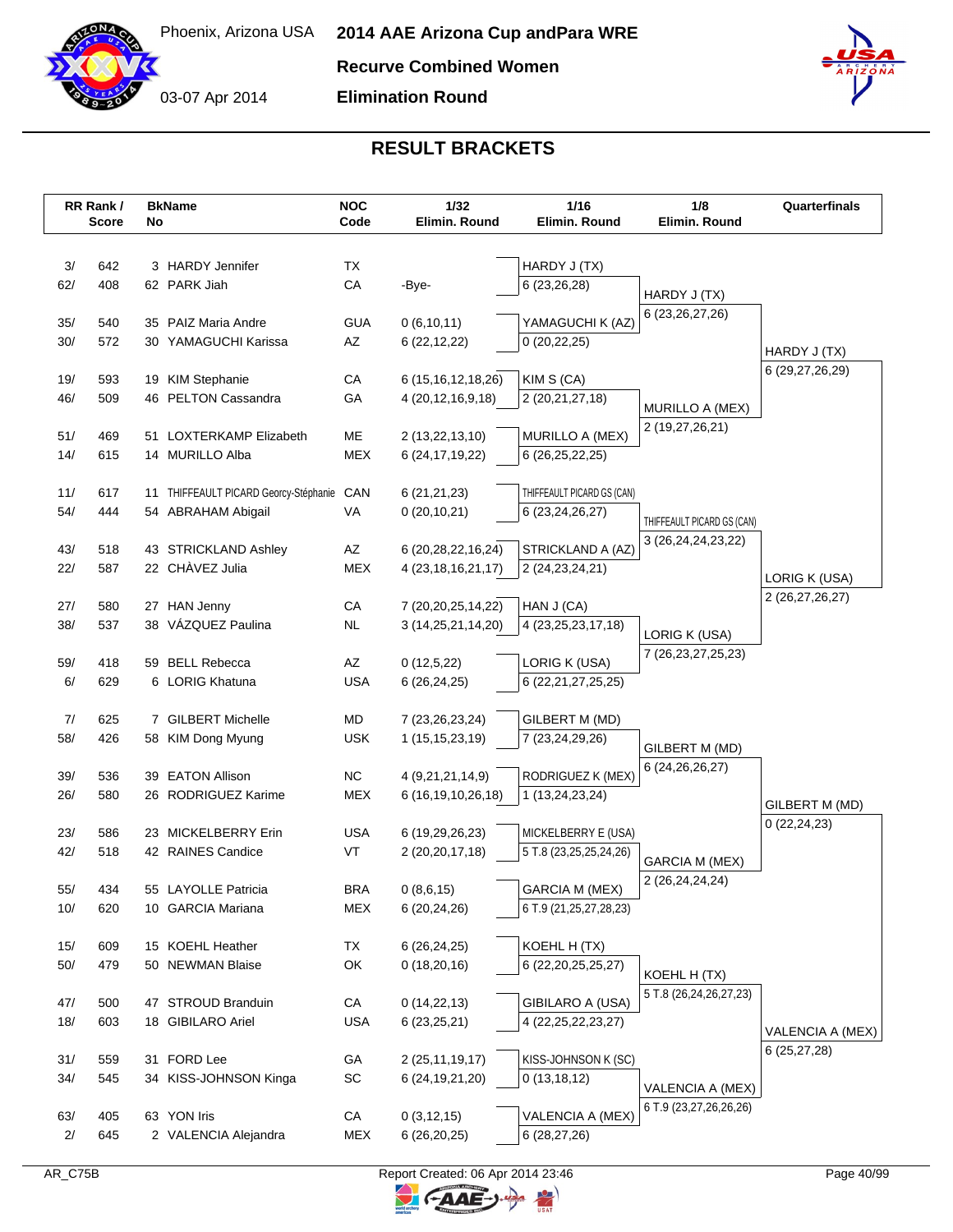**Recurve Cadet Men**

**Final Round**

03-07 Apr 2014

|                        | RR Rank /<br>Score       | No       | <b>BkName</b>                                                              | <b>NOC</b><br>Code    | Quarterfinals                                                                        | <b>Semifinals</b>                                                     | <b>Finals</b>                         |                                |
|------------------------|--------------------------|----------|----------------------------------------------------------------------------|-----------------------|--------------------------------------------------------------------------------------|-----------------------------------------------------------------------|---------------------------------------|--------------------------------|
| 1/<br>40/<br>28/<br>4/ | 647<br>535<br>578<br>637 |          | 1 OHLENDORF Jake<br>40 FLYNN Brendan<br>28 LEE Ji Dam<br>4 SHEDROFF Noah   | CA<br>CA<br>CA<br>OH  | 6(25,25,26,27)<br>2 (26, 19, 23, 22)<br>6 (25,27,26,27,27)<br>4 (26, 29, 23, 25, 26) | OHLENDORF J (CA)<br>0(22, 27, 24)<br>LEE JD (CA)<br>6 (24,28,25)      | LEE JD (CA)<br>2 (25,21,21,27)        | <b>GOLD</b><br>ARELLANO H (BC) |
| 3/<br>11/<br>10/<br>2/ | 642<br>624<br>624<br>645 | 11<br>10 | 3 FOWLE Brandon<br>ARELLANO Humberto<br><b>PEREZ Gabriel</b><br>2 KIM Geun | MA<br>ВC<br>BC.<br>CA | 2 (26,27,23,27)<br>6 (28, 26, 28, 28)<br>6 (28, 28, 27, 28)<br>2 (29, 26, 24, 27)    | ARELLANO H (BC)<br>7 (27,27,27,28)<br>PEREZ G (BC)<br>1 (26,25,27,24) | ARELLANO H (BC)<br>6 (23, 26, 28, 28) | <b>SILVER</b><br>LEE JD (CA)   |



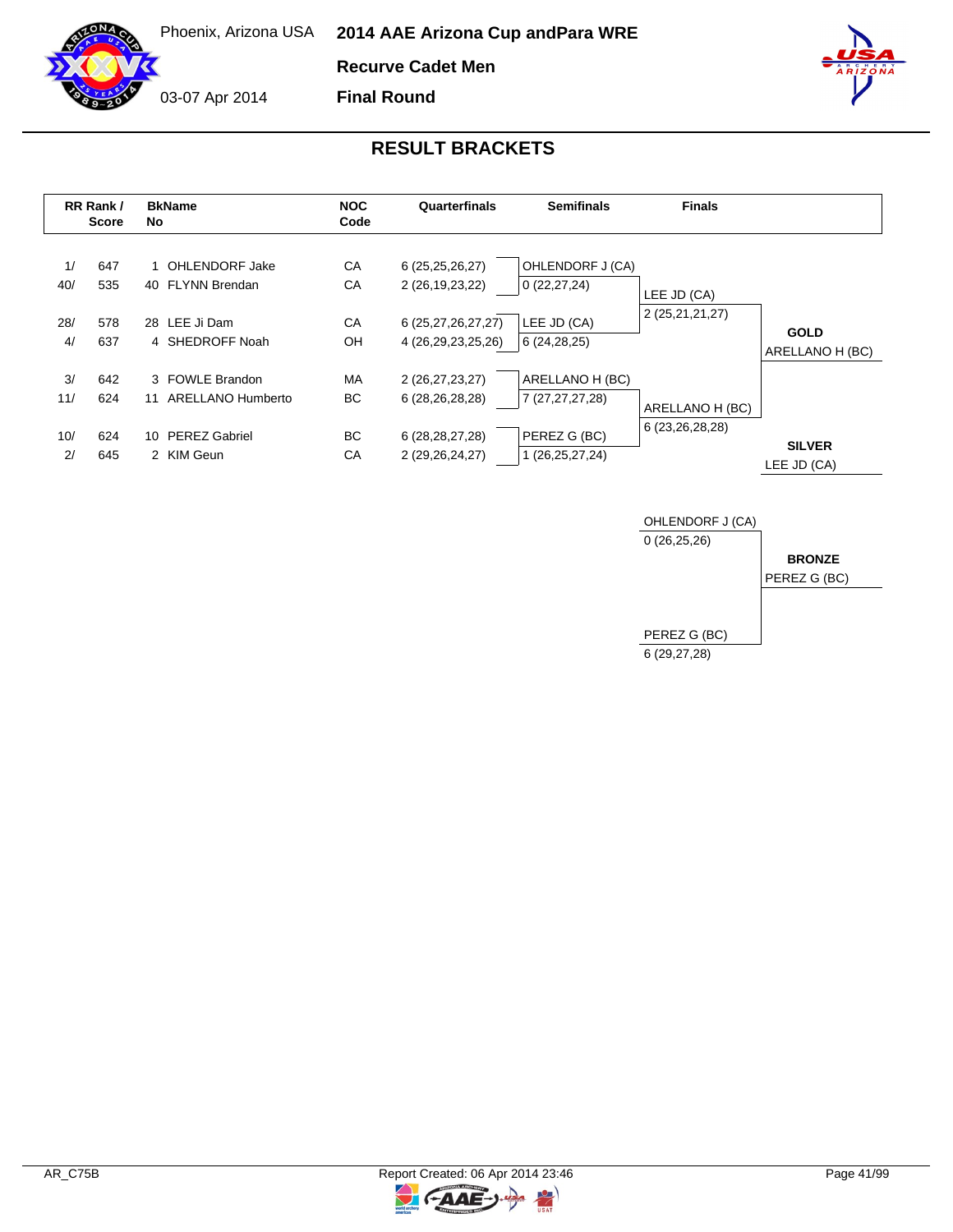

**Recurve Cadet Men**

**Elimination Round**



# **RESULT BRACKETS**

|            | RR Rank /<br><b>Score</b> | No | <b>BkName</b>                     | <b>NOC</b><br>Code | 1/32<br>Elimin. Round                 | 1/16<br>Elimin. Round               | 1/8<br>Elimin. Round                | Quarterfinals                             |
|------------|---------------------------|----|-----------------------------------|--------------------|---------------------------------------|-------------------------------------|-------------------------------------|-------------------------------------------|
| 1/         | 647                       |    | 1 OHLENDORF Jake                  | CA                 |                                       |                                     |                                     |                                           |
|            |                           |    | -Bye-                             |                    |                                       | OHLENDORF J (CA)<br>7 (25,25,30,27) |                                     |                                           |
|            |                           |    |                                   |                    |                                       |                                     | OHLENDORF J (CA)                    |                                           |
| 33/        | 552                       |    | 33 LEE Je-Oh (Daniel)             | CA                 | 6(23,24,25)                           | LEE JO((CA)                         | 6 (29,26,29,28)                     |                                           |
| 32/        | 556                       |    | 32 LI Linus                       | CA                 | 0(21, 23, 19)                         | 1 (22, 25, 21, 23)                  |                                     |                                           |
|            |                           |    |                                   |                    |                                       |                                     |                                     | OHLENDORF J (CA)                          |
| 17/        | 613                       |    | 17 ADAME David                    | CН                 | 6(25, 28, 27)                         | ADAME D (CH)                        |                                     | 6 (25, 25, 26, 27)                        |
| 48/        | 476                       |    | 48 HIRST Curtis                   | GBR                | 0(24, 22, 19)                         | 3 (23,27,24,27,25)                  | OLIVER R (FL)                       |                                           |
|            |                           |    |                                   |                    |                                       |                                     | 2 (26, 28, 25, 23)                  |                                           |
| 49/        | 452                       |    | 49 CHOI Brandon                   | CA                 | 2 (24, 26, 25, 21)                    | OLIVER R (FL)                       |                                     |                                           |
| 16/        | 614                       |    | 16 OLIVER Ryan                    | FL.                | 6 (26, 28, 23, 26)                    | 7 (25,22,29,27,26)                  |                                     |                                           |
| 9/         | 628                       |    | 9 BARRAGAN Victor                 | BC                 |                                       | BARRAGAN V (BC)                     |                                     |                                           |
|            |                           |    | -Bye-                             |                    |                                       | 6 (24,24,24)                        | <b>BARRAGAN V (BC)</b>              |                                           |
|            |                           |    |                                   |                    |                                       |                                     | 2 (24, 28, 23, 25)                  |                                           |
| 41/        | 534                       |    | 41 GADDAMADUGU Pranav             | CA                 | 6 (28,24,28,21,20)                    | GADDAMADUGU P (CA)                  |                                     |                                           |
| 24/        | 591                       |    | 24 RYU Kwang Hyun                 | CA                 | 4 (23,25,26,24,19)                    | 0(21,20,22)                         |                                     | FLYNN B (CA)                              |
|            |                           |    |                                   |                    |                                       |                                     |                                     | 2 (26, 19, 23, 22)                        |
| 25/<br>40/ | 590<br>535                |    | 25 YUN Samuel<br>40 FLYNN Brendan | CA<br>CA           | 1 (17,22,16,24)<br>7 (24, 22, 20, 27) | FLYNN B (CA)<br>6 (27,19,25,25)     |                                     |                                           |
|            |                           |    |                                   |                    |                                       |                                     | FLYNN B (CA)                        |                                           |
|            |                           |    | -Bye-                             |                    |                                       | KIM M (CA)                          | 6 (26, 22, 24, 27)                  |                                           |
| 8/         | 629                       |    | 8 KIM Minsoo                      | CA                 |                                       | 2 (26, 28, 22, 23)                  |                                     |                                           |
|            |                           |    |                                   |                    |                                       |                                     |                                     |                                           |
| 5/         | 636                       |    | 5 CASTRO Jesus                    | <b>BC</b>          |                                       | CASTRO J (BC)                       |                                     |                                           |
|            |                           |    | -Bye-                             |                    |                                       | 4 (22, 26, 26, 27, 24)              | LEE JD (CA)                         |                                           |
| 37/        | 546                       |    | 37 KIM Sang Hyo                   | <b>USK</b>         | 3 (22, 17, 25, 17, 25)                | LEE JD (CA)                         | 6 (28, 24, 25, 28)                  |                                           |
| 28/        | 578                       |    | 28 LEE Ji Dam                     | CA                 | 7 (21, 30, 25, 28, 27)                | 6 (27,27,24,24,26)                  |                                     |                                           |
|            |                           |    |                                   |                    |                                       |                                     |                                     | LEE JD (CA)                               |
| 21/        | 602                       |    | 21 CONLEY Hunter                  | CA                 | 6 (25, 24, 25, 27)                    | CONLEY H (CA)                       |                                     | 6 (25,27,26,27,27)                        |
| 44/        | 502                       |    | 44 LEE Donghyeon                  | <b>USK</b>         | 2 (22, 25, 18, 20)                    | 7 (28,27,26,28)                     |                                     |                                           |
|            |                           |    |                                   |                    |                                       |                                     | CONLEY H (CA)<br>2 (24, 26, 23, 23) |                                           |
| 53/        | 267                       |    | 53 NUNNA Tanay                    | CA                 | 0(3,11,17)                            | CHO E (CA)                          |                                     |                                           |
| 12/        | 621                       |    | 12 CHO Elliot                     | CA                 | 6(27, 28, 22)                         | 1 (27,21,26,24)                     |                                     |                                           |
| 13/        | 620                       |    | 13 BRAENDLE Gus                   | TX                 |                                       | <b>BRAENDLE G (TX)</b>              |                                     |                                           |
| 52/        | 290                       |    | 52 PAN, JR. Patrick               | CA                 | 6(24, 27, 28)<br>0(21, 10, 10)        | 7 (20,27,21,27,25)                  |                                     |                                           |
|            |                           |    |                                   |                    |                                       |                                     | <b>BRAENDLE G (TX)</b>              |                                           |
| 45/        | 501                       |    | 45 KIM Daniel                     | CA                 | 6 T.10 (22,22,23,28,23)               | KIM D (CA)                          | 3 (26, 26, 25, 26, 24)              |                                           |
| 20/        | 603                       |    | 20 PARK Nathan                    | CA                 | 5 T.9 (23,26,23,23,21)                | 3 (25, 21, 21, 24, 23)              |                                     |                                           |
|            |                           |    |                                   |                    |                                       |                                     |                                     | SHEDROFF N (OH)<br>4 (26, 29, 23, 25, 26) |
| 29/        | 578                       |    | 29 LAWTON Ralph                   | PA                 | 6 T.9 (23,19,12,27,22)                | LAWTON R (PA)                       |                                     |                                           |
| 36/        | 548                       |    | 36 PARK Sean                      | CA                 | 5 T.8 (21,27,26,24,22)                | 0(22,21,20)                         | SHEDROFF N (OH)                     |                                           |
|            |                           |    |                                   |                    |                                       |                                     | 7 (27,25,27,26,26)                  |                                           |
|            |                           |    | -Bye-                             | OH                 |                                       | SHEDROFF N (OH)                     |                                     |                                           |
| 4/         | 637                       |    | 4 SHEDROFF Noah                   |                    |                                       | 6(28, 29, 27)                       |                                     |                                           |

 $\overline{z}$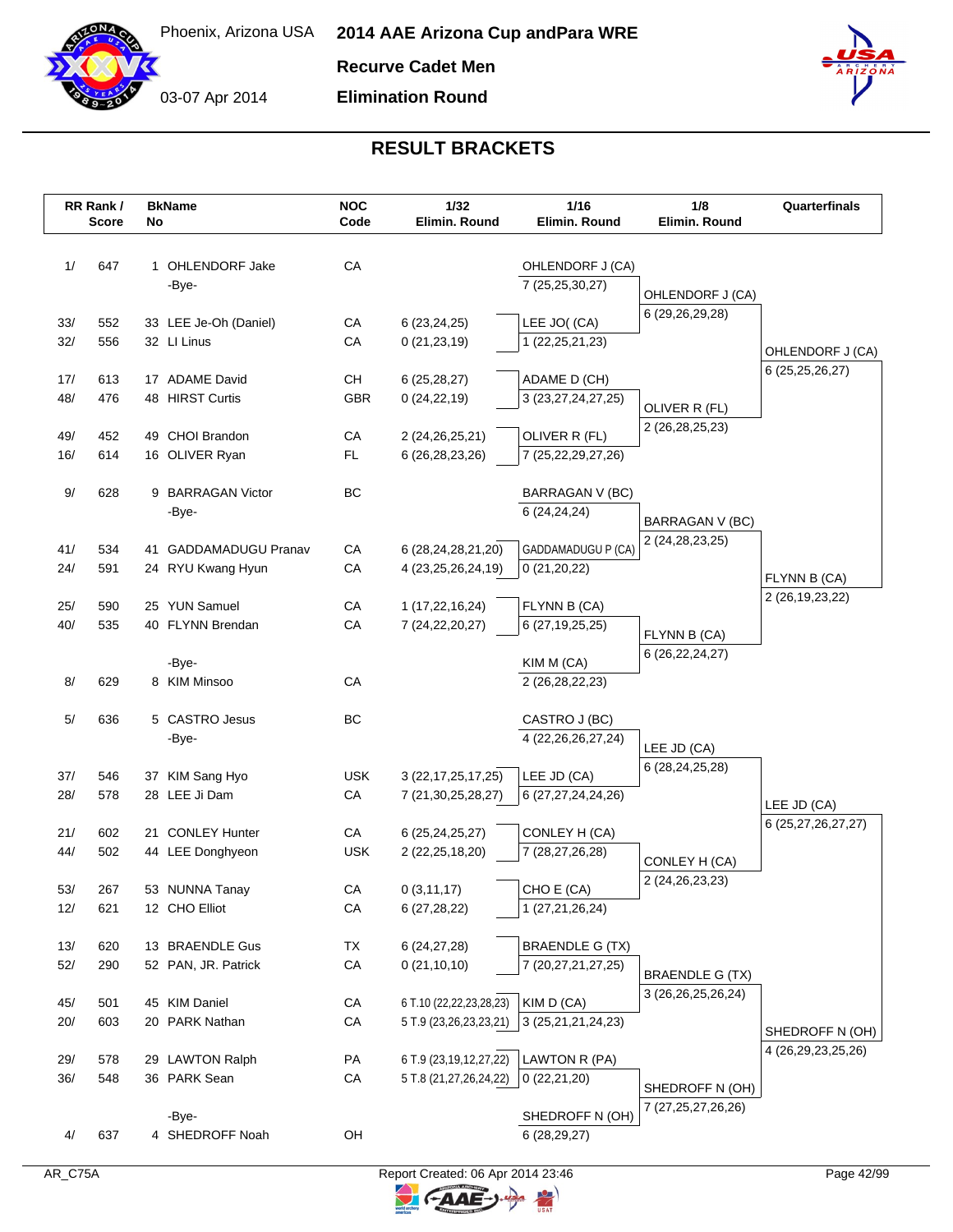

**Recurve Cadet Men**

**Elimination Round**



|            | RR Rank /<br><b>Score</b> | No | <b>BkName</b>                       | <b>NOC</b><br>Code | 1/32<br>Elimin. Round                            | 1/16<br>Elimin. Round         | 1/8<br>Elimin. Round               | Quarterfinals      |
|------------|---------------------------|----|-------------------------------------|--------------------|--------------------------------------------------|-------------------------------|------------------------------------|--------------------|
|            |                           |    |                                     |                    |                                                  |                               |                                    |                    |
| 3/         | 642                       |    | 3 FOWLE Brandon                     | MA                 |                                                  | FOWLE B (MA)                  |                                    |                    |
|            |                           |    | -Bye-                               |                    |                                                  | 6 (29,27,25,27)               | FOWLE B (MA)                       |                    |
|            | 549                       |    | 35 SUK Andrew                       | CA                 |                                                  | SUK A (CA)                    | 6 (26,29,28)                       |                    |
| 35/<br>30/ | 565                       |    | 30 KIM Joony                        | ID                 | 6 (23, 20, 16, 25, 26)<br>4 (21, 16, 25, 26, 24) | 2 (18,23,26,26)               |                                    |                    |
|            |                           |    |                                     |                    |                                                  |                               |                                    | FOWLE B (MA)       |
| 19/        | 609                       |    | 19 OFFCHISS Cody                    | OR                 | 6 (25, 22, 21, 28, 26)                           | OFFCHISS C (OR)               |                                    | 2 (26,27,23,27)    |
| 46/        | 499                       |    | 46 LEE Kenn                         | CA                 | 4 (24, 23, 23, 17, 13)                           | 4 (28,22,24,27,20)            |                                    |                    |
|            |                           |    |                                     |                    |                                                  |                               | BITNER-PARISH M (MD)<br>0(26,27)   |                    |
| 51/        | 450                       |    | 51 LEE Albert                       | CA                 | 2 (21,22,20,21)                                  | BITNER-PARISH M (MD)          |                                    |                    |
| 14/        | 619                       |    | 14 BITNER-PARISH Matthew            | <b>MD</b>          | 6 (25,29,18,26)                                  | 6 (27,27,26,26,25)            |                                    |                    |
| 11/        | 624                       |    | 11 ARELLANO Humberto                | BC                 | 6(28, 27, 29)                                    | ARELLANO H (BC)               |                                    |                    |
| 54/        | 203                       |    | 54 KELLY Joshua                     | CA                 | 0(4,2,0)                                         | 6 (28,29,27)                  | ARELLANO H (BC)                    |                    |
|            |                           |    |                                     |                    |                                                  |                               | 6(28, 28, 28)                      |                    |
| 43/        | 518                       |    | 43 HAN Isaac                        | CA                 | 0(23, 27, 26)                                    | ANCIRA V (CH)                 |                                    |                    |
| 22/        | 600                       |    | 22 ANCIRA Victor                    | <b>CH</b>          | 6(29, 28, 27)                                    | 0(27,26,25)                   |                                    | ARELLANO H (BC)    |
| 27/        | 579                       |    | 27 CHOI Matthew                     | CA                 | 6(25,26,26)                                      | CHOI M (CA)                   |                                    | 6 (28, 26, 28, 28) |
| 38/        | 545                       |    | 38 LEE David                        | CA                 | 0(12, 23, 25)                                    | 0(26, 26, 18)                 |                                    |                    |
|            |                           |    |                                     |                    |                                                  |                               | FIGUEROA M (BC)<br>0(26, 24, 25)   |                    |
|            |                           |    | -Bye-                               |                    |                                                  | FIGUEROA M (BC)               |                                    |                    |
| 6/         | 632                       |    | 6 FIGUEROA Mario                    | BC                 |                                                  | 6(27, 28, 24)                 |                                    |                    |
| 7/         | 630                       |    | 7 LEE Ha Hyun                       | <b>USK</b>         |                                                  | LEE HH (USK)                  |                                    |                    |
|            |                           |    | -Bye-                               |                    |                                                  | 6(27, 27, 29)                 | LEE HH (USK)                       |                    |
|            |                           |    |                                     | <b>TX</b>          |                                                  |                               | 3 (25,27,25,29,25)                 |                    |
| 39/<br>26/ | 544<br>584                |    | 39 KOCUREK Zachary<br>26 CHANG Sean | CA                 | 4 (15,27,19,26,22)<br>6 (23, 26, 23, 25, 24)     | CHANG S (CA)<br>0(25, 24, 23) |                                    |                    |
|            |                           |    |                                     |                    |                                                  |                               |                                    | PEREZ G (BC)       |
| 23/        | 598                       |    | 23 FOX, JR. Joe                     | AZ                 | 1 (22, 24, 25, 19)                               | LEE S (USK)                   |                                    | 6 (28, 28, 27, 28) |
| 42/        | 531                       |    | 42 LEE Sean                         | <b>USK</b>         | 7 (23, 26, 25, 20)                               | 2 (19,21,29,19)               |                                    |                    |
|            |                           |    |                                     |                    |                                                  |                               | PEREZ G (BC)<br>7 (29,29,25,22,27) |                    |
|            |                           |    | -Bye-                               |                    |                                                  | PEREZ G (BC)                  |                                    |                    |
| 10/        | 624                       |    | 10 PEREZ Gabriel                    | BC                 |                                                  | 6 (25,26,27,26)               |                                    |                    |
| 15/        | 615                       |    | 15 KLUS John                        | WI                 | 6(22, 26, 27)                                    | KLUS J (WI)                   |                                    |                    |
| $50/$      | 451                       |    | 50 LEE Matias                       | PAN                | 0(19,20,26)                                      | 1 (26,26,26,24)               | <b>BULLIS B (AZ)</b>               |                    |
|            |                           |    |                                     |                    |                                                  |                               | 3 (29,25,24,28,26)                 |                    |
| 47/        | 486                       |    | 47 OH Benjamin                      | CA                 | 0(21, 22, 22)                                    | <b>BULLIS B (AZ)</b>          |                                    |                    |
| 18/        | 611                       |    | 18 BULLIS Brian                     | AZ                 | 6(27, 24, 24)                                    | 7 (27, 26, 27, 28)            |                                    | KIM G (CA)         |
| 31/        | 562                       |    | 31 CHRISTENSEN Trevor               | WA                 | 6 (26, 25, 24, 26)                               | CHRISTENSEN T (WA)            |                                    | 2 (29, 26, 24, 27) |
| 34/        | 550                       |    | 34 KANG Matthew                     | ${\sf CA}$         | 2 (20,20,24,26)                                  | 3 (26, 23, 27, 27, 23)        |                                    |                    |
|            |                           |    |                                     |                    |                                                  |                               | KIM G (CA)                         |                    |
|            |                           |    | -Bye-                               |                    |                                                  | KIM G (CA)                    | 7 (27, 27, 27, 28, 27)             |                    |
| 2/         | 645                       |    | 2 KIM Geun                          | CA                 |                                                  | 7 (26,29,24,29,30)            |                                    |                    |

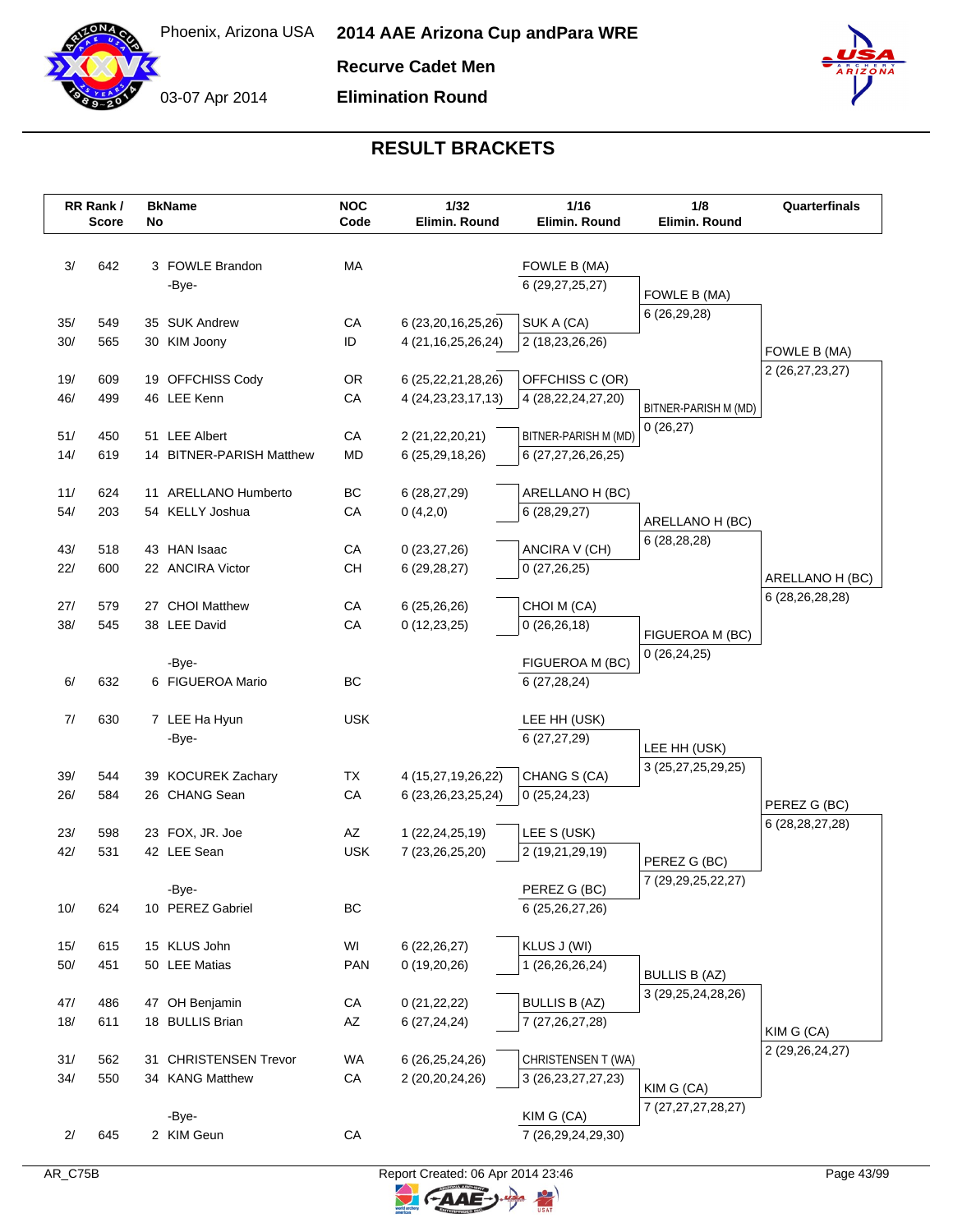**Recurve Cadet Women**

03-07 Apr 2014





|           | RR Rank /<br><b>Score</b> | <b>BkName</b><br>No.                | <b>NOC</b><br>Code | Quarterfinals                                | <b>Semifinals</b>                           | <b>Finals</b>          |                               |
|-----------|---------------------------|-------------------------------------|--------------------|----------------------------------------------|---------------------------------------------|------------------------|-------------------------------|
| 1/<br>9/  | 641<br>589                | 1 CLAPS Eliana<br>9 KIM Christine   | <b>WA</b><br>СA    | 6 (25,26,26,26,28)<br>4 (24, 22, 27, 27, 27) | CLAPS E (WA)<br>6 (25,28,27,25,29)          | CLAPS E (WA)           |                               |
| 12/<br>4/ | 575<br>610                | 12 LOPEZ Andrea<br>4 BUSWELL Alice  | BC.<br>МA          | 4 (22, 25, 23, 23, 27)<br>6 (26,24,20,25,28) | <b>BUSWELL A (MA)</b><br>4 (25,28,26,26,24) | 4 (28, 25, 24, 28, 24) | <b>GOLD</b><br>TAMAYO A (CA)  |
| 14/<br>6/ | 575<br>599                | 14 CANO Carolina<br>6 TAMAYO Amanda | BC.<br>СA          | 0(22, 23, 23)<br>6(24,25,25)                 | TAMAYO A (CA)<br>6 (24,28,26)               | TAMAYO A (CA)          |                               |
| 7/<br>18/ | 597<br>563                | 7 SHIN Clare<br>18 KIM Rachael      | СA<br>СA           | 2 (20,24,23,23)<br>6 (21, 22, 26, 27)        | KIM R (CA)<br>0(22,25,25)                   | 6 (25,26,26,25,27)     | <b>SILVER</b><br>CLAPS E (WA) |



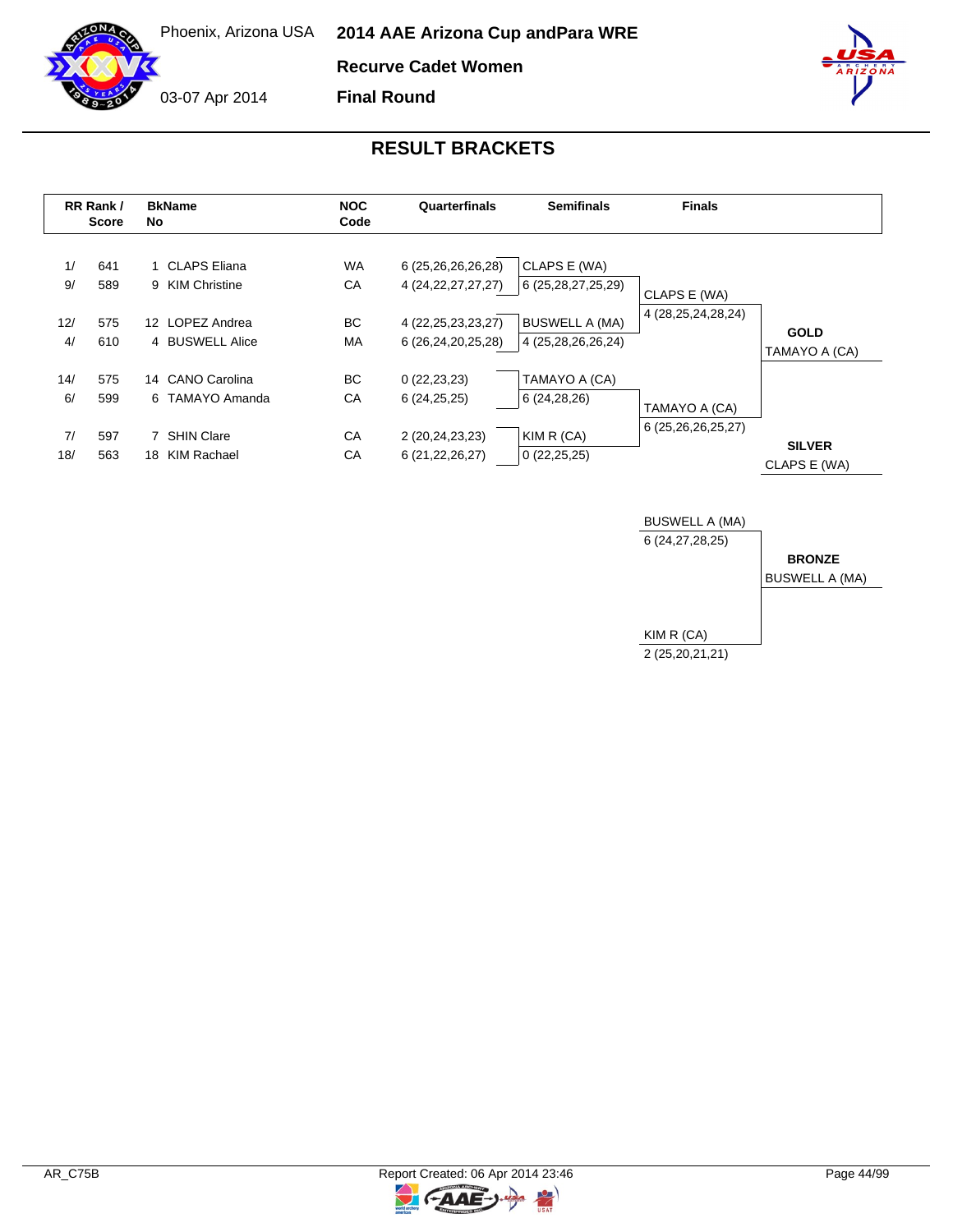

**Recurve Cadet Women**

**Elimination Round**



|            | RR Rank /<br><b>Score</b> | No | <b>BkName</b>         | <b>NOC</b><br>Code | 1/32<br>Elimin. Round       | 1/16<br>Elimin. Round                  | 1/8<br>Elimin. Round                 | Quarterfinals          |
|------------|---------------------------|----|-----------------------|--------------------|-----------------------------|----------------------------------------|--------------------------------------|------------------------|
|            |                           |    |                       |                    |                             |                                        |                                      |                        |
| 1/         | 641                       |    | 1 CLAPS Eliana        | <b>WA</b>          |                             | CLAPS E (WA)                           |                                      |                        |
|            |                           |    | -Bye-                 |                    |                             | 6(28, 26, 27)                          | CLAPS E (WA)                         |                        |
|            |                           |    |                       |                    |                             |                                        | 6 (27,26,26)                         |                        |
| 33/        | 493                       |    | 33 CHAN Nicole        | CA                 | 0(7,23,10)                  | HARRIS E (FL)                          |                                      |                        |
| 32/        | 502                       |    | 32 HARRIS Emma        | <b>FL</b>          | 6(24, 25, 24)               | 0(26, 23, 20)                          |                                      | CLAPS E (WA)           |
| 17/        | 568                       |    | 17 YU Aileen          | CA                 | 6 (26, 23, 25, 25)          | YU A (CA)                              |                                      | 6 (25,26,26,26,28)     |
| 48/        | 381                       |    | 48 KIM Julie          | CA                 | 2 (24, 25, 22, 21)          | 7 (27,24,22,25,28)                     |                                      |                        |
|            |                           |    |                       |                    |                             |                                        | YU A (CA)<br>0(26, 24, 23)           |                        |
| 49/        | 357                       |    | 49 NA Hyewon          | <b>USK</b>         | 0(16, 15, 21)               | YOO J (CA)                             |                                      |                        |
| 16/        | 573                       |    | 16 YOO Joyce          | CA                 | 6(26, 23, 24)               | 3 (27,27,20,21,21)                     |                                      |                        |
| 9/         | 589                       |    | 9 KIM Christine       | CA                 |                             | KIM C (CA)                             |                                      |                        |
|            |                           |    | -Bye-                 |                    |                             | 6 T.10 (22,25,25,22,24)                |                                      |                        |
|            |                           |    |                       |                    |                             |                                        | KIM C (CA)<br>7 (28, 23, 26, 25, 24) |                        |
| 41/        | 455                       |    | 41 PETERSHEIM Haley   | AZ                 | 0(21, 12, 23)               | HWANG A (CA)                           |                                      |                        |
| 24/        | 546                       |    | 24 HWANG Angella      | CA                 | 6(22, 14, 26)               | 5 T.4 (21,25,24,23,25)                 |                                      | KIM C (CA)             |
| 25/        | 541                       |    | 25 KIM Diana          | CA                 | 7 (25, 19, 20, 24, 24)      | KIM D (CA)                             |                                      | 4 (24, 22, 27, 27, 27) |
| 40/        | 466                       |    | 40 LEE Jie-Ae         | CA                 | 3 (14,23,20,15,19)          | 4 (25,21,18,21,19)                     |                                      |                        |
|            |                           |    |                       |                    |                             |                                        | SIM S (CA)                           |                        |
|            |                           |    | -Bye-                 |                    |                             | SIM S (CA)                             | 3 (20,25,26,24,23)                   |                        |
| 8/         | 596                       |    | 8 SIM Suzanna         | CA                 |                             | 6 (23, 26, 25, 19, 22)                 |                                      |                        |
| 5/         | 603                       |    | 5 PARK Danielle       | CA                 |                             | PARK D (CA)                            |                                      |                        |
|            |                           |    | -Bye-                 |                    |                             | 3 (25, 23, 24, 28, 12)                 |                                      |                        |
|            |                           |    |                       |                    |                             |                                        | CHOI Y (USK)                         |                        |
| 37/        | 479                       |    | 37 CHUNG Hye sim      | CA                 | 2 (18,7,22,13)              | CHOI Y (USK)                           | 2 (27, 23, 25, 20)                   |                        |
| 28/        | 532                       |    | 28 CHOI Yoonseo       | <b>USK</b>         | 6 (23, 21, 19, 23)          | 7 (25,26,29,23,17)                     |                                      | LOPEZ A (BC)           |
|            |                           |    | 21 KANG JoonHee Ariel |                    |                             |                                        |                                      | 4 (22, 25, 23, 23, 27) |
| 21/<br>44/ | 554<br>404                |    | 44 SPORE Sidney       | ${\sf CA}$<br>AZ   | 6(23,20,20)<br>0(8, 18, 15) | KANG JA (CA)<br>5 T.8 (22,21,24,22,24) |                                      |                        |
|            |                           |    |                       |                    |                             |                                        | LOPEZ A (BC)                         |                        |
|            |                           |    | -Bye-                 |                    |                             | LOPEZ A (BC)                           | 6 (26,26,26,28)                      |                        |
| 12/        | 575                       |    | 12 LOPEZ Andrea       | BC                 |                             | 6 T.X (26,22,24,17,23)                 |                                      |                        |
| 13/        | 575                       |    | 13 DRAKE Kelsey       | <b>WA</b>          |                             | DRAKE K (WA)                           |                                      |                        |
|            |                           |    | -Bye-                 |                    |                             | 6 (24, 23, 25, 27, 25)                 |                                      |                        |
|            |                           |    |                       |                    |                             |                                        | DRAKE K (WA)                         |                        |
| 45/        | 403                       |    | 45 KIM Linsey         | HI                 | 0(22, 22, 18)               | <b>BURNS M (CA)</b>                    | 1 (26,28,26,22)                      |                        |
| 20/        | 557                       |    | 20 BURNS Mina         | CA                 | 6(23, 27, 23)               | 4 (25, 29, 21, 23, 23)                 |                                      | <b>BUSWELL A (MA)</b>  |
|            |                           |    |                       |                    |                             |                                        |                                      | 6 (26,24,20,25,28)     |
| 29/        | 530                       |    | 29 AGHILI Yasmin      | AZ                 | 1 (22, 23, 22, 19)          | WHITE S (WA)                           |                                      |                        |
| 36/        | 479                       |    | 36 WHITE Sabrina      | <b>WA</b>          | 7 (26, 23, 24, 21)          | 0(25, 19, 18)                          | <b>BUSWELL A (MA)</b>                |                        |
|            |                           |    | -Bye-                 |                    |                             | <b>BUSWELL A (MA)</b>                  | 7 (27, 28, 27, 27)                   |                        |
| 4/         | 610                       |    | 4 BUSWELL Alice       | MA                 |                             | 6(28, 26, 26)                          |                                      |                        |
|            |                           |    |                       |                    |                             |                                        |                                      |                        |

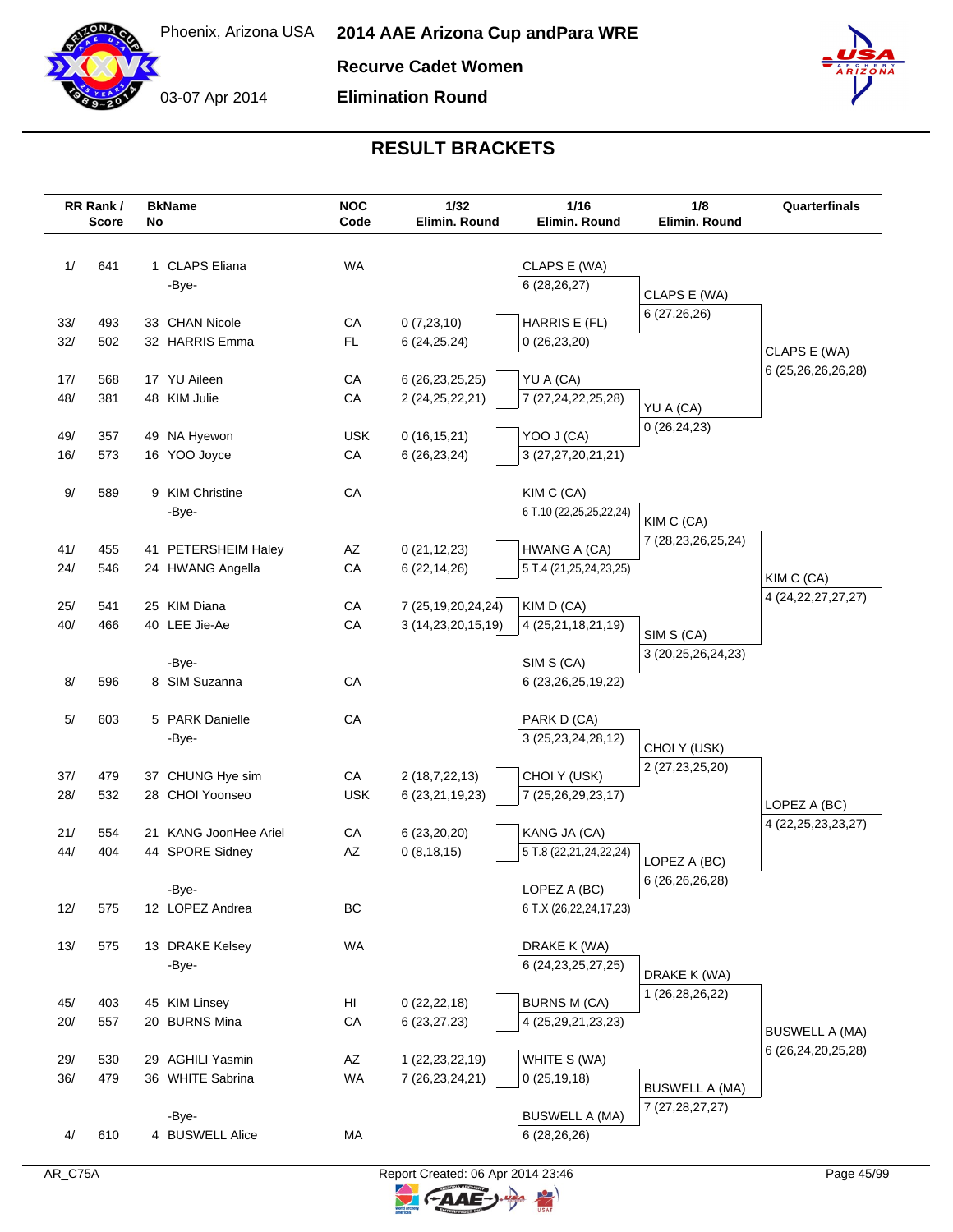

**Recurve Cadet Women**

**Elimination Round**



| CA<br>3/<br>617<br>3 KIM Grace<br>KIM G (CA)<br>6(25, 28, 26)<br>-Bye-<br>KIM G (CA)<br>2 (25,28,26,23)<br>RODRIGUEZ E (AZ)<br>492<br>AZ<br>6 (17,17,20,24,22)<br>35/<br>35 RODRIGUEZ Eleanor<br>30/<br>515<br>30 YON Elina<br>CA<br>4 (21, 16, 24, 19, 21)<br>0(11,25,16)<br>CANO C (BC)<br>0(22, 23, 23)<br>19 VILLA Ana-Karen<br>BC<br>19/<br>561<br>6(21, 22, 27)<br>VILLA AK (BC)<br>46/<br>46 PARK Alice<br>CA<br>386<br>0(12, 17, 4)<br>0(24,25,21)<br>CANO C (BC)<br>6 (28, 19, 29, 27)<br>51 KIM Erika<br>51/<br>247<br>CA<br>0(7,10,5)<br>CANO C (BC)<br>14/<br>575<br>14 CANO Carolina<br>BC<br>6(28, 26, 29)<br>6(26, 27, 25)<br>11/<br>580<br>11 BULOS Lourdes<br>HG<br>BULOS L (HG)<br>6(26,21,21)<br>-Bye-<br>BULOS L (HG)<br>0(20, 23, 22)<br>43/<br>424<br><b>TN</b><br>TURINA N (HI)<br>43 GUNTERMAN Elizabeth<br>0(11,10,16)<br>22/<br>552<br>22 TURINA Nicole<br>HI<br>6(18, 19, 17)<br>0(23,20,19)<br>TAMAYO A (CA)<br>6(24,25,25)<br>27/<br>27 CHO Soo Min<br><b>USK</b><br>537<br>CHO SM (USK)<br>6(24, 23, 19)<br>38/<br>477<br>38 FERKO Kate<br>CA<br>0(23, 24, 17)<br>0(20, 14, 17)<br>TAMAYO A (CA)<br>6 (28,27,26)<br>-Bye-<br>TAMAYO A (CA)<br>599<br>6 TAMAYO Amanda<br>CA<br>6/<br>6(25,25,27)<br>7 SHIN Clare<br>${\sf CA}$<br>7/<br>597<br>SHIN C (CA)<br>6 (23, 26, 21, 27)<br>-Bye-<br>SHIN C (CA)<br>6 (26, 15, 24, 28, 22)<br>39/<br>474<br>CA<br>39 CHOO Young Joo<br>2 (20,22,20,14)<br>PAN K (CA)<br>26/<br>540<br>26 PAN Katherine<br>CA<br>6 (24, 15, 25, 22)<br>2 (24, 23, 19, 20)<br>SHIN C (CA)<br>2 (20,24,23,23)<br>23 SMITH Isabelle<br>SMITH I (OH)<br>23/<br>548<br>OH<br>6(23,21,23)<br>42/<br>439<br>CA<br>42 KIM Michelle<br>0(21, 12, 22)<br>1 (18,27,18,22)<br>DRAKE C (WA)<br>4 (20,25,26,25,20)<br>DRAKE C (WA)<br>-Bye-<br>WA<br>7 (25,27,26,27)<br>10/<br>587<br>10 DRAKE Cara<br>15 LIM Rebecca<br>LIM R (CA)<br>15/<br>574<br>CA<br>6(21, 25, 25)<br>$50/$<br>305<br>50 EALY Sydney<br>AZ<br>2 (26,25,24,22)<br>0(13,22,15)<br>KIM R (CA)<br>6 (27, 25, 27, 27, 25)<br>47 SUH Candace<br>47/<br>385<br>CA<br>0(21, 16, 17)<br>KIM R (CA)<br>${\sf CA}$<br>18/<br>563<br>18 KIM Rachael<br>6(22, 25, 26)<br>6 (27, 22, 27, 25)<br>KIM R (CA)<br>6 (21, 22, 26, 27)<br>31 YUE Kai-Lou<br>YUE KL (MA)<br>31/<br>506<br>МA<br>6 T.8 (27,24,27,24,21)<br>34/<br>492<br>34 MIN Songhee<br>${\sf CA}$<br>5 T.7 (23,24,20,28,24)<br>0(21, 24, 18)<br>MARQUEZ R (BC)<br>4 (26, 27, 27, 23, 25)<br>MARQUEZ R (BC)<br>-Bye-<br>BC<br>633<br>2 MARQUEZ Rebeca<br>6(26,26,27)<br>2/ | RR Rank /<br><b>Score</b> | No | <b>BkName</b> | <b>NOC</b><br>Code | 1/32<br>Elimin. Round | 1/16<br>Elimin. Round | 1/8<br>Elimin. Round | Quarterfinals |
|-------------------------------------------------------------------------------------------------------------------------------------------------------------------------------------------------------------------------------------------------------------------------------------------------------------------------------------------------------------------------------------------------------------------------------------------------------------------------------------------------------------------------------------------------------------------------------------------------------------------------------------------------------------------------------------------------------------------------------------------------------------------------------------------------------------------------------------------------------------------------------------------------------------------------------------------------------------------------------------------------------------------------------------------------------------------------------------------------------------------------------------------------------------------------------------------------------------------------------------------------------------------------------------------------------------------------------------------------------------------------------------------------------------------------------------------------------------------------------------------------------------------------------------------------------------------------------------------------------------------------------------------------------------------------------------------------------------------------------------------------------------------------------------------------------------------------------------------------------------------------------------------------------------------------------------------------------------------------------------------------------------------------------------------------------------------------------------------------------------------------------------------------------------------------------------------------------------------------------------------------------------------------------------------------------------------------------------------------------------------------------------------------------------------------------------------------------------------------------------------------------------------------------------|---------------------------|----|---------------|--------------------|-----------------------|-----------------------|----------------------|---------------|
|                                                                                                                                                                                                                                                                                                                                                                                                                                                                                                                                                                                                                                                                                                                                                                                                                                                                                                                                                                                                                                                                                                                                                                                                                                                                                                                                                                                                                                                                                                                                                                                                                                                                                                                                                                                                                                                                                                                                                                                                                                                                                                                                                                                                                                                                                                                                                                                                                                                                                                                                     |                           |    |               |                    |                       |                       |                      |               |
|                                                                                                                                                                                                                                                                                                                                                                                                                                                                                                                                                                                                                                                                                                                                                                                                                                                                                                                                                                                                                                                                                                                                                                                                                                                                                                                                                                                                                                                                                                                                                                                                                                                                                                                                                                                                                                                                                                                                                                                                                                                                                                                                                                                                                                                                                                                                                                                                                                                                                                                                     |                           |    |               |                    |                       |                       |                      |               |
|                                                                                                                                                                                                                                                                                                                                                                                                                                                                                                                                                                                                                                                                                                                                                                                                                                                                                                                                                                                                                                                                                                                                                                                                                                                                                                                                                                                                                                                                                                                                                                                                                                                                                                                                                                                                                                                                                                                                                                                                                                                                                                                                                                                                                                                                                                                                                                                                                                                                                                                                     |                           |    |               |                    |                       |                       |                      |               |
|                                                                                                                                                                                                                                                                                                                                                                                                                                                                                                                                                                                                                                                                                                                                                                                                                                                                                                                                                                                                                                                                                                                                                                                                                                                                                                                                                                                                                                                                                                                                                                                                                                                                                                                                                                                                                                                                                                                                                                                                                                                                                                                                                                                                                                                                                                                                                                                                                                                                                                                                     |                           |    |               |                    |                       |                       |                      |               |
|                                                                                                                                                                                                                                                                                                                                                                                                                                                                                                                                                                                                                                                                                                                                                                                                                                                                                                                                                                                                                                                                                                                                                                                                                                                                                                                                                                                                                                                                                                                                                                                                                                                                                                                                                                                                                                                                                                                                                                                                                                                                                                                                                                                                                                                                                                                                                                                                                                                                                                                                     |                           |    |               |                    |                       |                       |                      |               |
|                                                                                                                                                                                                                                                                                                                                                                                                                                                                                                                                                                                                                                                                                                                                                                                                                                                                                                                                                                                                                                                                                                                                                                                                                                                                                                                                                                                                                                                                                                                                                                                                                                                                                                                                                                                                                                                                                                                                                                                                                                                                                                                                                                                                                                                                                                                                                                                                                                                                                                                                     |                           |    |               |                    |                       |                       |                      |               |
|                                                                                                                                                                                                                                                                                                                                                                                                                                                                                                                                                                                                                                                                                                                                                                                                                                                                                                                                                                                                                                                                                                                                                                                                                                                                                                                                                                                                                                                                                                                                                                                                                                                                                                                                                                                                                                                                                                                                                                                                                                                                                                                                                                                                                                                                                                                                                                                                                                                                                                                                     |                           |    |               |                    |                       |                       |                      |               |
|                                                                                                                                                                                                                                                                                                                                                                                                                                                                                                                                                                                                                                                                                                                                                                                                                                                                                                                                                                                                                                                                                                                                                                                                                                                                                                                                                                                                                                                                                                                                                                                                                                                                                                                                                                                                                                                                                                                                                                                                                                                                                                                                                                                                                                                                                                                                                                                                                                                                                                                                     |                           |    |               |                    |                       |                       |                      |               |
|                                                                                                                                                                                                                                                                                                                                                                                                                                                                                                                                                                                                                                                                                                                                                                                                                                                                                                                                                                                                                                                                                                                                                                                                                                                                                                                                                                                                                                                                                                                                                                                                                                                                                                                                                                                                                                                                                                                                                                                                                                                                                                                                                                                                                                                                                                                                                                                                                                                                                                                                     |                           |    |               |                    |                       |                       |                      |               |
|                                                                                                                                                                                                                                                                                                                                                                                                                                                                                                                                                                                                                                                                                                                                                                                                                                                                                                                                                                                                                                                                                                                                                                                                                                                                                                                                                                                                                                                                                                                                                                                                                                                                                                                                                                                                                                                                                                                                                                                                                                                                                                                                                                                                                                                                                                                                                                                                                                                                                                                                     |                           |    |               |                    |                       |                       |                      |               |
|                                                                                                                                                                                                                                                                                                                                                                                                                                                                                                                                                                                                                                                                                                                                                                                                                                                                                                                                                                                                                                                                                                                                                                                                                                                                                                                                                                                                                                                                                                                                                                                                                                                                                                                                                                                                                                                                                                                                                                                                                                                                                                                                                                                                                                                                                                                                                                                                                                                                                                                                     |                           |    |               |                    |                       |                       |                      |               |
|                                                                                                                                                                                                                                                                                                                                                                                                                                                                                                                                                                                                                                                                                                                                                                                                                                                                                                                                                                                                                                                                                                                                                                                                                                                                                                                                                                                                                                                                                                                                                                                                                                                                                                                                                                                                                                                                                                                                                                                                                                                                                                                                                                                                                                                                                                                                                                                                                                                                                                                                     |                           |    |               |                    |                       |                       |                      |               |
|                                                                                                                                                                                                                                                                                                                                                                                                                                                                                                                                                                                                                                                                                                                                                                                                                                                                                                                                                                                                                                                                                                                                                                                                                                                                                                                                                                                                                                                                                                                                                                                                                                                                                                                                                                                                                                                                                                                                                                                                                                                                                                                                                                                                                                                                                                                                                                                                                                                                                                                                     |                           |    |               |                    |                       |                       |                      |               |
|                                                                                                                                                                                                                                                                                                                                                                                                                                                                                                                                                                                                                                                                                                                                                                                                                                                                                                                                                                                                                                                                                                                                                                                                                                                                                                                                                                                                                                                                                                                                                                                                                                                                                                                                                                                                                                                                                                                                                                                                                                                                                                                                                                                                                                                                                                                                                                                                                                                                                                                                     |                           |    |               |                    |                       |                       |                      |               |
|                                                                                                                                                                                                                                                                                                                                                                                                                                                                                                                                                                                                                                                                                                                                                                                                                                                                                                                                                                                                                                                                                                                                                                                                                                                                                                                                                                                                                                                                                                                                                                                                                                                                                                                                                                                                                                                                                                                                                                                                                                                                                                                                                                                                                                                                                                                                                                                                                                                                                                                                     |                           |    |               |                    |                       |                       |                      |               |
|                                                                                                                                                                                                                                                                                                                                                                                                                                                                                                                                                                                                                                                                                                                                                                                                                                                                                                                                                                                                                                                                                                                                                                                                                                                                                                                                                                                                                                                                                                                                                                                                                                                                                                                                                                                                                                                                                                                                                                                                                                                                                                                                                                                                                                                                                                                                                                                                                                                                                                                                     |                           |    |               |                    |                       |                       |                      |               |
|                                                                                                                                                                                                                                                                                                                                                                                                                                                                                                                                                                                                                                                                                                                                                                                                                                                                                                                                                                                                                                                                                                                                                                                                                                                                                                                                                                                                                                                                                                                                                                                                                                                                                                                                                                                                                                                                                                                                                                                                                                                                                                                                                                                                                                                                                                                                                                                                                                                                                                                                     |                           |    |               |                    |                       |                       |                      |               |
|                                                                                                                                                                                                                                                                                                                                                                                                                                                                                                                                                                                                                                                                                                                                                                                                                                                                                                                                                                                                                                                                                                                                                                                                                                                                                                                                                                                                                                                                                                                                                                                                                                                                                                                                                                                                                                                                                                                                                                                                                                                                                                                                                                                                                                                                                                                                                                                                                                                                                                                                     |                           |    |               |                    |                       |                       |                      |               |
|                                                                                                                                                                                                                                                                                                                                                                                                                                                                                                                                                                                                                                                                                                                                                                                                                                                                                                                                                                                                                                                                                                                                                                                                                                                                                                                                                                                                                                                                                                                                                                                                                                                                                                                                                                                                                                                                                                                                                                                                                                                                                                                                                                                                                                                                                                                                                                                                                                                                                                                                     |                           |    |               |                    |                       |                       |                      |               |
|                                                                                                                                                                                                                                                                                                                                                                                                                                                                                                                                                                                                                                                                                                                                                                                                                                                                                                                                                                                                                                                                                                                                                                                                                                                                                                                                                                                                                                                                                                                                                                                                                                                                                                                                                                                                                                                                                                                                                                                                                                                                                                                                                                                                                                                                                                                                                                                                                                                                                                                                     |                           |    |               |                    |                       |                       |                      |               |
|                                                                                                                                                                                                                                                                                                                                                                                                                                                                                                                                                                                                                                                                                                                                                                                                                                                                                                                                                                                                                                                                                                                                                                                                                                                                                                                                                                                                                                                                                                                                                                                                                                                                                                                                                                                                                                                                                                                                                                                                                                                                                                                                                                                                                                                                                                                                                                                                                                                                                                                                     |                           |    |               |                    |                       |                       |                      |               |
|                                                                                                                                                                                                                                                                                                                                                                                                                                                                                                                                                                                                                                                                                                                                                                                                                                                                                                                                                                                                                                                                                                                                                                                                                                                                                                                                                                                                                                                                                                                                                                                                                                                                                                                                                                                                                                                                                                                                                                                                                                                                                                                                                                                                                                                                                                                                                                                                                                                                                                                                     |                           |    |               |                    |                       |                       |                      |               |
|                                                                                                                                                                                                                                                                                                                                                                                                                                                                                                                                                                                                                                                                                                                                                                                                                                                                                                                                                                                                                                                                                                                                                                                                                                                                                                                                                                                                                                                                                                                                                                                                                                                                                                                                                                                                                                                                                                                                                                                                                                                                                                                                                                                                                                                                                                                                                                                                                                                                                                                                     |                           |    |               |                    |                       |                       |                      |               |
|                                                                                                                                                                                                                                                                                                                                                                                                                                                                                                                                                                                                                                                                                                                                                                                                                                                                                                                                                                                                                                                                                                                                                                                                                                                                                                                                                                                                                                                                                                                                                                                                                                                                                                                                                                                                                                                                                                                                                                                                                                                                                                                                                                                                                                                                                                                                                                                                                                                                                                                                     |                           |    |               |                    |                       |                       |                      |               |
|                                                                                                                                                                                                                                                                                                                                                                                                                                                                                                                                                                                                                                                                                                                                                                                                                                                                                                                                                                                                                                                                                                                                                                                                                                                                                                                                                                                                                                                                                                                                                                                                                                                                                                                                                                                                                                                                                                                                                                                                                                                                                                                                                                                                                                                                                                                                                                                                                                                                                                                                     |                           |    |               |                    |                       |                       |                      |               |
|                                                                                                                                                                                                                                                                                                                                                                                                                                                                                                                                                                                                                                                                                                                                                                                                                                                                                                                                                                                                                                                                                                                                                                                                                                                                                                                                                                                                                                                                                                                                                                                                                                                                                                                                                                                                                                                                                                                                                                                                                                                                                                                                                                                                                                                                                                                                                                                                                                                                                                                                     |                           |    |               |                    |                       |                       |                      |               |
|                                                                                                                                                                                                                                                                                                                                                                                                                                                                                                                                                                                                                                                                                                                                                                                                                                                                                                                                                                                                                                                                                                                                                                                                                                                                                                                                                                                                                                                                                                                                                                                                                                                                                                                                                                                                                                                                                                                                                                                                                                                                                                                                                                                                                                                                                                                                                                                                                                                                                                                                     |                           |    |               |                    |                       |                       |                      |               |
|                                                                                                                                                                                                                                                                                                                                                                                                                                                                                                                                                                                                                                                                                                                                                                                                                                                                                                                                                                                                                                                                                                                                                                                                                                                                                                                                                                                                                                                                                                                                                                                                                                                                                                                                                                                                                                                                                                                                                                                                                                                                                                                                                                                                                                                                                                                                                                                                                                                                                                                                     |                           |    |               |                    |                       |                       |                      |               |
|                                                                                                                                                                                                                                                                                                                                                                                                                                                                                                                                                                                                                                                                                                                                                                                                                                                                                                                                                                                                                                                                                                                                                                                                                                                                                                                                                                                                                                                                                                                                                                                                                                                                                                                                                                                                                                                                                                                                                                                                                                                                                                                                                                                                                                                                                                                                                                                                                                                                                                                                     |                           |    |               |                    |                       |                       |                      |               |
|                                                                                                                                                                                                                                                                                                                                                                                                                                                                                                                                                                                                                                                                                                                                                                                                                                                                                                                                                                                                                                                                                                                                                                                                                                                                                                                                                                                                                                                                                                                                                                                                                                                                                                                                                                                                                                                                                                                                                                                                                                                                                                                                                                                                                                                                                                                                                                                                                                                                                                                                     |                           |    |               |                    |                       |                       |                      |               |
|                                                                                                                                                                                                                                                                                                                                                                                                                                                                                                                                                                                                                                                                                                                                                                                                                                                                                                                                                                                                                                                                                                                                                                                                                                                                                                                                                                                                                                                                                                                                                                                                                                                                                                                                                                                                                                                                                                                                                                                                                                                                                                                                                                                                                                                                                                                                                                                                                                                                                                                                     |                           |    |               |                    |                       |                       |                      |               |
|                                                                                                                                                                                                                                                                                                                                                                                                                                                                                                                                                                                                                                                                                                                                                                                                                                                                                                                                                                                                                                                                                                                                                                                                                                                                                                                                                                                                                                                                                                                                                                                                                                                                                                                                                                                                                                                                                                                                                                                                                                                                                                                                                                                                                                                                                                                                                                                                                                                                                                                                     |                           |    |               |                    |                       |                       |                      |               |
|                                                                                                                                                                                                                                                                                                                                                                                                                                                                                                                                                                                                                                                                                                                                                                                                                                                                                                                                                                                                                                                                                                                                                                                                                                                                                                                                                                                                                                                                                                                                                                                                                                                                                                                                                                                                                                                                                                                                                                                                                                                                                                                                                                                                                                                                                                                                                                                                                                                                                                                                     |                           |    |               |                    |                       |                       |                      |               |
|                                                                                                                                                                                                                                                                                                                                                                                                                                                                                                                                                                                                                                                                                                                                                                                                                                                                                                                                                                                                                                                                                                                                                                                                                                                                                                                                                                                                                                                                                                                                                                                                                                                                                                                                                                                                                                                                                                                                                                                                                                                                                                                                                                                                                                                                                                                                                                                                                                                                                                                                     |                           |    |               |                    |                       |                       |                      |               |
|                                                                                                                                                                                                                                                                                                                                                                                                                                                                                                                                                                                                                                                                                                                                                                                                                                                                                                                                                                                                                                                                                                                                                                                                                                                                                                                                                                                                                                                                                                                                                                                                                                                                                                                                                                                                                                                                                                                                                                                                                                                                                                                                                                                                                                                                                                                                                                                                                                                                                                                                     |                           |    |               |                    |                       |                       |                      |               |
|                                                                                                                                                                                                                                                                                                                                                                                                                                                                                                                                                                                                                                                                                                                                                                                                                                                                                                                                                                                                                                                                                                                                                                                                                                                                                                                                                                                                                                                                                                                                                                                                                                                                                                                                                                                                                                                                                                                                                                                                                                                                                                                                                                                                                                                                                                                                                                                                                                                                                                                                     |                           |    |               |                    |                       |                       |                      |               |
|                                                                                                                                                                                                                                                                                                                                                                                                                                                                                                                                                                                                                                                                                                                                                                                                                                                                                                                                                                                                                                                                                                                                                                                                                                                                                                                                                                                                                                                                                                                                                                                                                                                                                                                                                                                                                                                                                                                                                                                                                                                                                                                                                                                                                                                                                                                                                                                                                                                                                                                                     |                           |    |               |                    |                       |                       |                      |               |
|                                                                                                                                                                                                                                                                                                                                                                                                                                                                                                                                                                                                                                                                                                                                                                                                                                                                                                                                                                                                                                                                                                                                                                                                                                                                                                                                                                                                                                                                                                                                                                                                                                                                                                                                                                                                                                                                                                                                                                                                                                                                                                                                                                                                                                                                                                                                                                                                                                                                                                                                     |                           |    |               |                    |                       |                       |                      |               |
|                                                                                                                                                                                                                                                                                                                                                                                                                                                                                                                                                                                                                                                                                                                                                                                                                                                                                                                                                                                                                                                                                                                                                                                                                                                                                                                                                                                                                                                                                                                                                                                                                                                                                                                                                                                                                                                                                                                                                                                                                                                                                                                                                                                                                                                                                                                                                                                                                                                                                                                                     |                           |    |               |                    |                       |                       |                      |               |
|                                                                                                                                                                                                                                                                                                                                                                                                                                                                                                                                                                                                                                                                                                                                                                                                                                                                                                                                                                                                                                                                                                                                                                                                                                                                                                                                                                                                                                                                                                                                                                                                                                                                                                                                                                                                                                                                                                                                                                                                                                                                                                                                                                                                                                                                                                                                                                                                                                                                                                                                     |                           |    |               |                    |                       |                       |                      |               |
|                                                                                                                                                                                                                                                                                                                                                                                                                                                                                                                                                                                                                                                                                                                                                                                                                                                                                                                                                                                                                                                                                                                                                                                                                                                                                                                                                                                                                                                                                                                                                                                                                                                                                                                                                                                                                                                                                                                                                                                                                                                                                                                                                                                                                                                                                                                                                                                                                                                                                                                                     |                           |    |               |                    |                       |                       |                      |               |
|                                                                                                                                                                                                                                                                                                                                                                                                                                                                                                                                                                                                                                                                                                                                                                                                                                                                                                                                                                                                                                                                                                                                                                                                                                                                                                                                                                                                                                                                                                                                                                                                                                                                                                                                                                                                                                                                                                                                                                                                                                                                                                                                                                                                                                                                                                                                                                                                                                                                                                                                     |                           |    |               |                    |                       |                       |                      |               |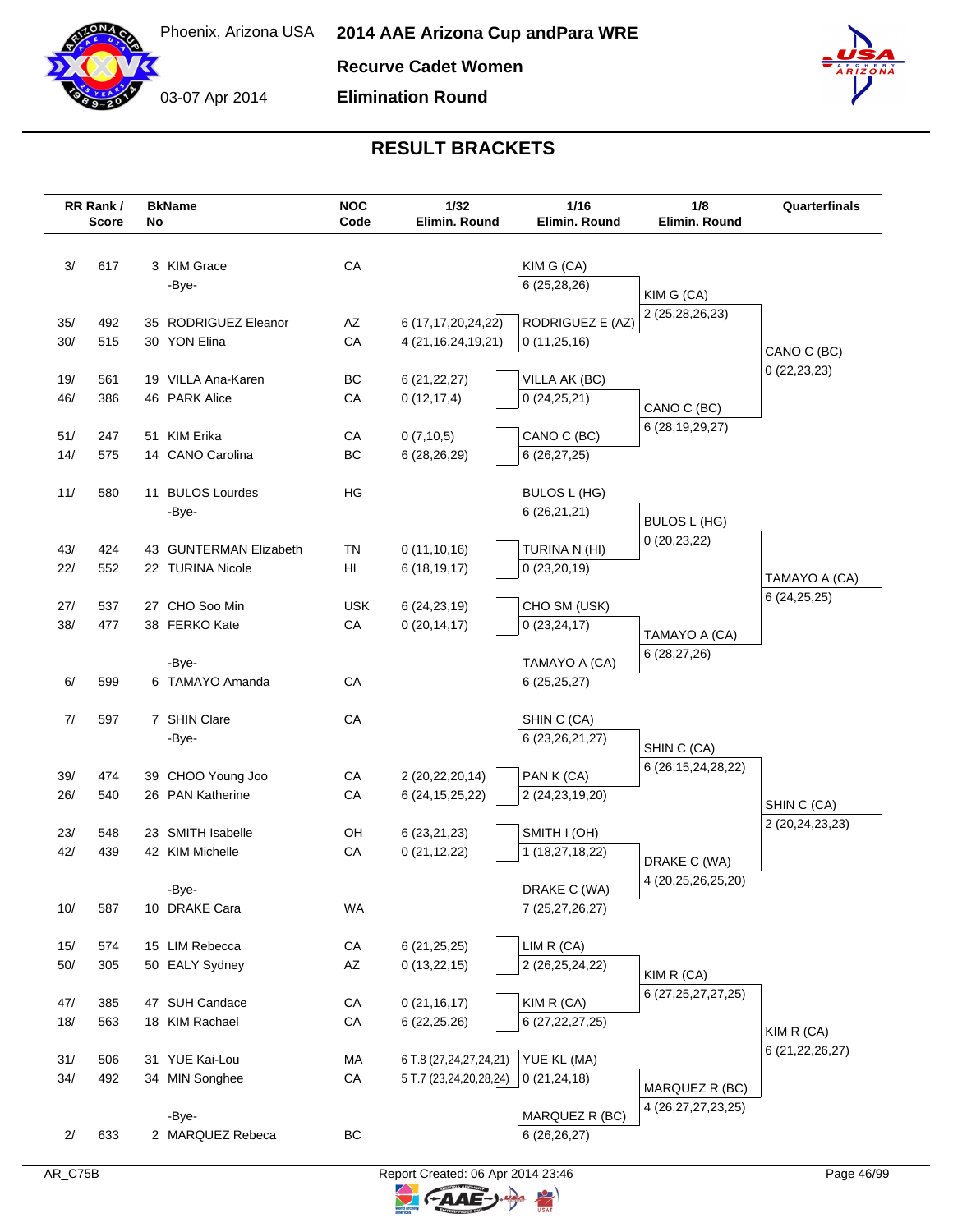

# **RESULT BRACKETS**

**Final Round**

|            | RR Rank /<br><b>Score</b> | <b>BkName</b><br>No                                      | <b>NOC</b><br>Code       | Quarterfinals | <b>Semifinals</b>                 | <b>Finals</b>                     |                                           |
|------------|---------------------------|----------------------------------------------------------|--------------------------|---------------|-----------------------------------|-----------------------------------|-------------------------------------------|
| 17/<br>41/ | 692<br>669                | <b>CARDOSO Mario</b><br>17<br><b>STUTZMAN Matt</b><br>41 | <b>MEX</b><br>USA        | 144<br>141    | CARDOSO M (MEX)<br>145            | <b>DEATON B (USA)</b>             |                                           |
| 5/<br>4/   | 702<br>703                | 5 PAGNI Sergio<br>4 DEATON Bridger                       | <b>ITA</b><br><b>USA</b> | 143<br>148    | <b>DEATON B (USA)</b><br>146      | 144                               | <b>GOLD</b><br><b>GELLENTHIEN B (USA)</b> |
| 3/<br>11/  | 704<br>694                | 3 WILDE Reo<br>11 WILLETT, JR. Rodger                    | <b>USA</b><br><b>VA</b>  | 144<br>147    | WILLETT, JR. R (VA)<br>144        |                                   |                                           |
| 10/<br>2/  | 695<br>705                | 10 FIERRO Julio<br>2 GELLENTHIEN Braden                  | <b>MEX</b><br><b>USA</b> | 144<br>146    | <b>GELLENTHIEN B (USA)</b><br>145 | <b>GELLENTHIEN B (USA)</b><br>147 | <b>SILVER</b><br>DEATON B (USA)           |

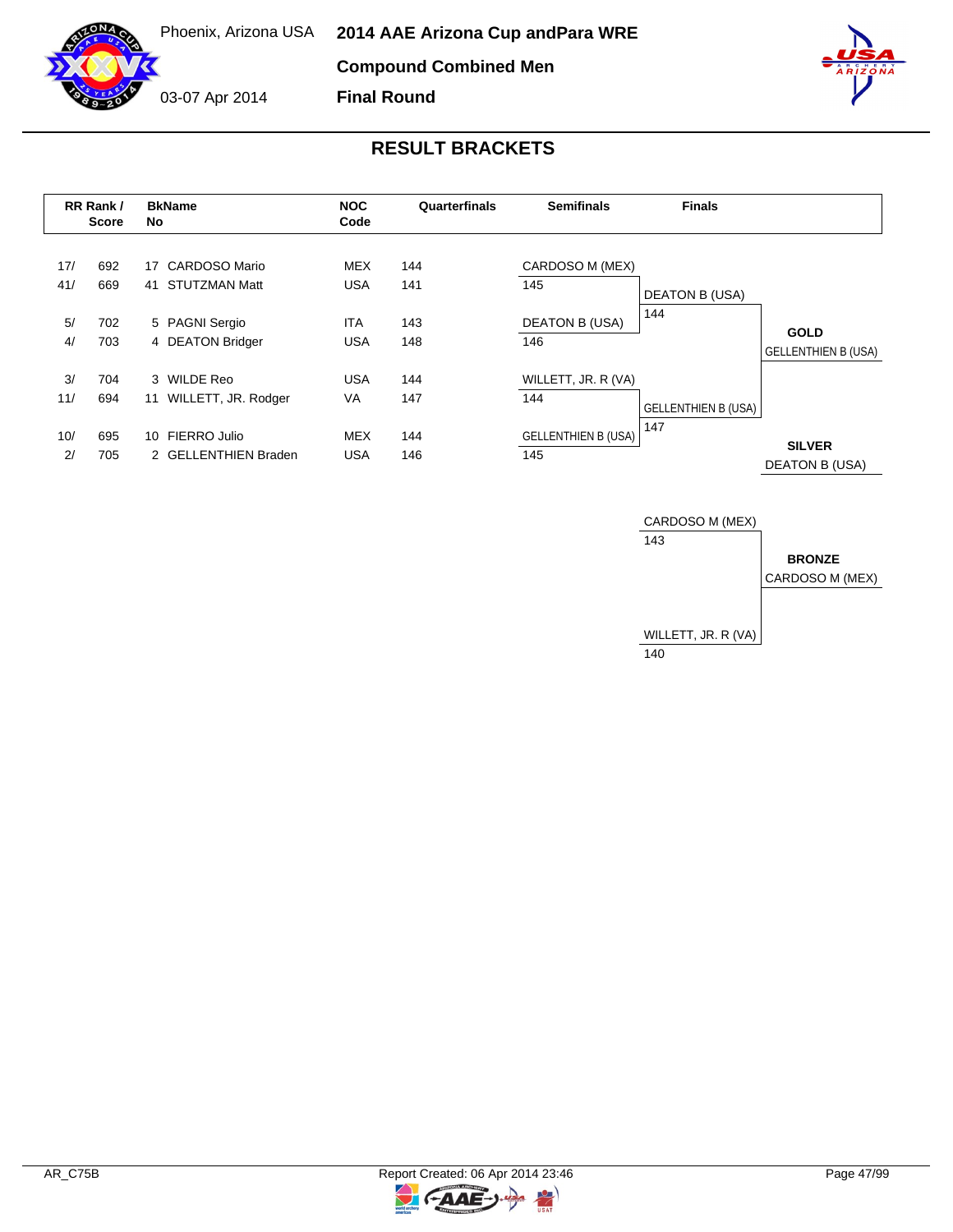

03-07 Apr 2014 **Elimination Round**



|            | RR Rank /<br><b>Score</b> | No | <b>BkName</b>                          | <b>NOC</b><br>Code | 1/48<br>Elimin. Round | $1/24$<br>Elimin. Round  | 1/16<br>Elimin. Round   | 1/8<br>Elimin. Round    | Quarterfinals    |
|------------|---------------------------|----|----------------------------------------|--------------------|-----------------------|--------------------------|-------------------------|-------------------------|------------------|
| 1/         | 707                       |    | 1 ANDERSON Steve                       | ID                 |                       | ANDERSON S (ID)          |                         |                         |                  |
|            |                           |    | pre-seeded in 1/16th                   |                    |                       |                          | ANDERSON S (ID)         |                         |                  |
|            |                           |    |                                        |                    |                       |                          | 141                     |                         |                  |
|            |                           |    |                                        |                    |                       | -Bye-                    |                         |                         |                  |
|            |                           |    |                                        |                    |                       |                          |                         | ANDERSON S (ID)         |                  |
| 33/        | 675                       |    | 33 BRAYFORD Kevin                      | CAN                | 137                   | <b>BRAYFORD K (CAN)</b>  |                         | 143                     |                  |
| 80/        | 650                       |    | 80 SEWALL Arthur                       | <b>NV</b>          | 136                   | 132                      | <b>BRAYFORD K (CAN)</b> |                         |                  |
|            |                           |    |                                        |                    |                       |                          | 134                     |                         |                  |
| 81/        | 649                       |    | 81 RAMILA Gabriel                      | <b>GUA</b>         | 131                   | POOLE G (CA)             |                         |                         |                  |
| 32/        | 676                       |    | 32 POOLE Greg                          | CA                 | 147                   | 124                      |                         |                         | CARDOSO M (MEX)  |
| 17/        | 692                       |    | 17 CARDOSO Mario                       | <b>MEX</b>         | 144                   | CARDOSO M (MEX)          |                         |                         | 144              |
| 96/        | 633                       |    | 96 KWEON Hyun Ju                       | <b>KOR</b>         | 128                   | 132                      |                         |                         |                  |
|            |                           |    |                                        |                    |                       |                          | CARDOSO M (MEX)<br>141  |                         |                  |
| 65/        | 660                       |    | 65 JOHNSON Wyatt                       | <b>WA</b>          | 138                   | BECK R (AZ)              |                         |                         |                  |
| 48/        | 667                       |    | 48 BECK Robert                         | AZ                 | 140                   | 114                      |                         | CARDOSO M (MEX)         |                  |
| 49/        | 666                       |    | 49 URIAS Gerardo                       | BC                 | 141                   | URIAS G (BC)             |                         | 145                     |                  |
| 64/        | 661                       |    | 64 KENNEDY Jason                       | MA                 | 133                   | 124                      |                         |                         |                  |
|            |                           |    |                                        |                    |                       |                          | WILDE L (UT)            |                         |                  |
| 97/        | 633                       |    | 97 ALFARO Luis                         | BC                 | 140                   | WILDE L (UT)             | 136                     |                         |                  |
| 16/        | 692                       |    | 16 WILDE Logan                         | UT                 | 144                   | 134                      |                         |                         |                  |
|            |                           |    |                                        |                    |                       |                          |                         |                         |                  |
| 9/<br>104/ | 695<br>611                |    | 9 HERNANDEZ Roberto<br>104 SHAW Jeremy | <b>ESA</b><br>CA   | 144<br>128            | HERNANDEZ R (ESA)<br>130 |                         |                         |                  |
|            |                           |    |                                        |                    |                       |                          | HERNANDEZ R (ESA)       |                         |                  |
| 57/        | 663                       |    | 57 MARTINEZ Enrique                    | CН                 | 130                   | RUIZ G (CRC)             | 135                     |                         |                  |
| 56/        | 663                       |    | 56 RUIZ Gustavo                        | CRC                | 140                   | 122                      |                         |                         |                  |
|            |                           |    |                                        |                    |                       |                          |                         | STUTZMAN M (USA)<br>144 |                  |
| 41/        | 669                       |    | 41 STUTZMAN Matt                       | <b>USA</b>         | 142                   | STUTZMAN M (USA)         |                         |                         |                  |
| 72/        | 654                       |    | 72 RODRIGUEZ Cuauhtemoc                | <b>BC</b>          | 132                   | 140                      | STUTZMAN M (USA)        |                         |                  |
| 89/        | 639                       |    | 89 AUDEH Maurice                       | OR                 | 132                   | SIEMERING K (WA)         | 141                     |                         |                  |
| 24/        | 683                       |    | 24 SIEMERING Ken                       | <b>WA</b>          | 138                   | 131                      |                         |                         |                  |
|            |                           |    |                                        |                    |                       |                          |                         |                         | STUTZMAN M (USA) |
| 25/        | 683                       |    | 25 SULLIVAN Matt                       | UT                 | 141                   | SULLIVAN M (UT)          |                         |                         | 141              |
| 88/        | 639                       |    | 88 BOSSON Steven                       | UT                 | 131                   | 135                      | SULLIVAN M (UT)         |                         |                  |
|            |                           |    |                                        |                    |                       |                          | 137                     |                         |                  |
| 73/<br>40/ | 653<br>669                |    | 73 MARQUEZ Fernando<br>40 SIMON Andrew | BC<br>AZ           | 141<br>139            | MARQUEZ F (BC)<br>114    |                         |                         |                  |
|            |                           |    |                                        |                    |                       |                          |                         | SULLIVAN M (UT)         |                  |
|            |                           |    |                                        |                    |                       | -Bye-                    |                         | 138                     |                  |
|            |                           |    |                                        |                    |                       |                          |                         |                         |                  |
|            |                           |    |                                        |                    |                       |                          | DELOCHE PJ (FRA)<br>136 |                         |                  |
|            |                           |    | pre-seeded in 1/16th                   |                    |                       | DELOCHE PJ (FRA)         |                         |                         |                  |
| 8/         | 697                       |    | 8 DELOCHE Pierre-Julien                | <b>FRA</b>         |                       |                          |                         |                         |                  |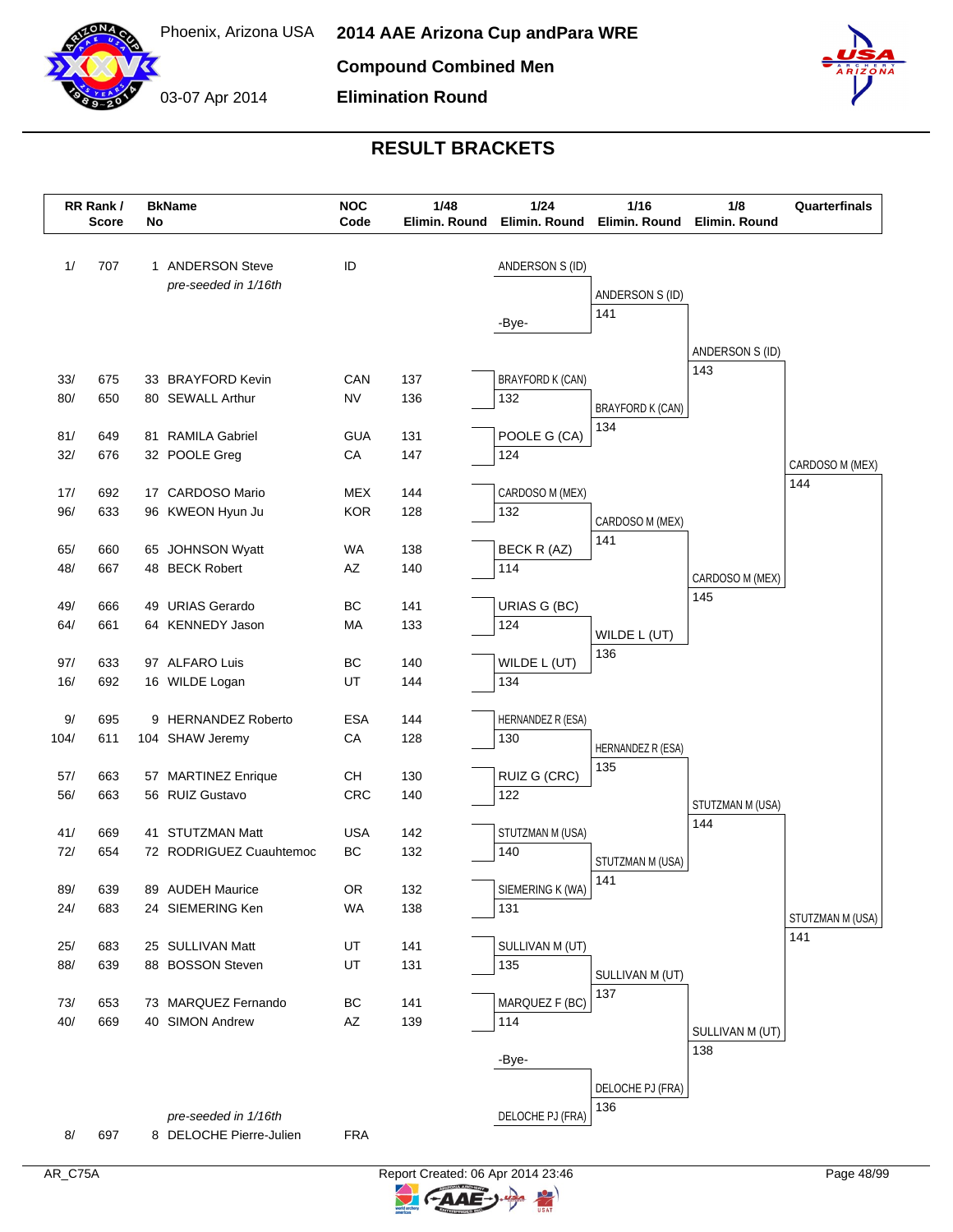



|            | RR Rank /<br><b>Score</b> | No | <b>BkName</b>                             | <b>NOC</b><br>Code                                                                                          | 1/48<br>Elimin. Round | 1/24<br>Elimin. Round         | 1/16<br>Elimin. Round | 1/8<br>Elimin. Round         | Quarterfinals         |
|------------|---------------------------|----|-------------------------------------------|-------------------------------------------------------------------------------------------------------------|-----------------------|-------------------------------|-----------------------|------------------------------|-----------------------|
| 5/         | 702                       |    | 5 PAGNI Sergio                            | <b>ITA</b>                                                                                                  |                       | PAGNI S (ITA)                 |                       |                              |                       |
|            |                           |    | pre-seeded in 1/16th                      |                                                                                                             |                       |                               | PAGNI S (ITA)         |                              |                       |
|            |                           |    |                                           |                                                                                                             |                       | -Bye-                         | 143                   |                              |                       |
|            |                           |    |                                           |                                                                                                             |                       |                               |                       |                              |                       |
|            |                           |    |                                           |                                                                                                             |                       |                               |                       | PAGNI S (ITA)<br>145         |                       |
| 37/        | 672                       |    | 37 GILLINGHAM Tim                         | UT                                                                                                          | 145                   | GILLINGHAM T (UT)             |                       |                              |                       |
| 76/        | 653                       |    | 76 RIVERA Louie                           | ТX                                                                                                          | 134                   | 141                           | GILLINGHAM T (UT)     |                              |                       |
|            |                           |    |                                           |                                                                                                             |                       |                               | 141                   |                              |                       |
| 85/<br>28/ | 642<br>680                |    | 85 PHETTEPLACE Enoch<br>28 BENNETT Eric   | TX<br><b>USA</b>                                                                                            | 139<br>144            | <b>BENNETT E (USA)</b><br>135 |                       |                              |                       |
|            |                           |    |                                           |                                                                                                             |                       |                               |                       |                              | PAGNI S (ITA)         |
| 21/        | 687                       |    | 21 TAYLOR Dacota                          | TX                                                                                                          | 143                   | TAYLOR D (TX)                 |                       |                              | 143                   |
| 92/        | 638                       |    | 92 THOMPSON Benjamin                      | SC                                                                                                          | 134                   | 129                           |                       |                              |                       |
|            |                           |    |                                           |                                                                                                             |                       |                               | MARTIN J (CAN)<br>128 |                              |                       |
| 69/        | 659                       |    | 69 MARTIN Jim                             | CAN                                                                                                         | 143                   | MARTIN J (CAN)                |                       |                              |                       |
| 44/        | 668                       |    | 44 CORDERO Arturo                         | <b>GUA</b>                                                                                                  | 138                   | 133                           |                       | WARDRIP J (CO)               |                       |
|            |                           |    |                                           |                                                                                                             |                       |                               |                       | 137                          |                       |
| 53/<br>60/ | 664<br>662                |    | 53 GREEN Tyler<br>60 WARDRIP Jason        | TX<br>CO                                                                                                    | -Bye-                 | WARDRIP J (CO)<br>133         |                       |                              |                       |
|            |                           |    |                                           |                                                                                                             |                       |                               | WARDRIP J (CO)        |                              |                       |
| 101/       | 614                       |    | 101 SPANGLER Andrew                       | TX                                                                                                          | 133                   | ENGLISH B (OR)                | 132                   |                              |                       |
| 12/        | 694                       |    | 12 ENGLISH Ben                            | <b>OR</b>                                                                                                   | 143                   | 132                           |                       |                              |                       |
|            |                           |    |                                           |                                                                                                             |                       |                               |                       |                              |                       |
| 13/        | 692                       |    | 13 ZAMANINEJAD Reza                       | CA                                                                                                          | 141                   | ZAMANINEJAD R (CA)            |                       |                              |                       |
| 100/       | 627                       |    | 100 FITZGERALD Ryan                       | MO                                                                                                          | 125                   | 132                           | LOPEZ GALLO H (BC)    |                              |                       |
|            |                           |    |                                           | CAN                                                                                                         |                       | LOPEZ GALLO H (BC)            | 133                   |                              |                       |
| 61/<br>52/ | 662<br>665                |    | 61 EVANS Kevin<br>52 LOPEZ GALLO Humberto | ВC                                                                                                          | 134<br>138            | 139                           |                       |                              |                       |
|            |                           |    |                                           |                                                                                                             |                       |                               |                       | MEDINA A (MEX)               |                       |
| 45/        | 668                       |    | 45 MILLER David                           | AZ                                                                                                          | 142                   | MILLER D (AZ)                 |                       | 138                          |                       |
| 68/        | 659                       |    | 68 RAMIREZ Angel                          | FL.                                                                                                         | 137                   | 125                           | MEDINA A (MEX)        |                              |                       |
|            |                           |    |                                           |                                                                                                             |                       |                               | 138                   |                              |                       |
| 93/        | 636                       |    | 93 BAILEY Joseph                          | $\mathsf{MI}% _{T}=\mathsf{M}_{T}\!\left( a,b\right) ,\ \mathsf{M}_{T}=\mathsf{M}_{T}\!\left( a,b\right) ,$ | 140                   | MEDINA A (MEX)                |                       |                              |                       |
| 20/        | 688                       |    | 20 MEDINA Adolfo                          | <b>MEX</b>                                                                                                  | 141                   | 139                           |                       |                              | <b>DEATON B (USA)</b> |
|            |                           |    |                                           |                                                                                                             |                       |                               |                       |                              | 148                   |
| 29/<br>84/ | 679<br>647                |    | 29 WILKIN Joe<br>84 PAIZ Rafael           | МA<br><b>GUA</b>                                                                                            | 141<br>127            | WILKIN J (MA)<br>130          |                       |                              |                       |
|            |                           |    |                                           |                                                                                                             |                       |                               | OSPINA JC (COL)       |                              |                       |
| 77/        | 652                       |    | 77 SHELBY Andre                           | <b>FL</b>                                                                                                   | 140                   | OSPINA JC (COL)               | 137                   |                              |                       |
| 36/        | 673                       |    | 36 OSPINA Jose Carlos                     | COL                                                                                                         | 141                   | 139                           |                       |                              |                       |
|            |                           |    |                                           |                                                                                                             |                       |                               |                       | <b>DEATON B (USA)</b><br>143 |                       |
|            |                           |    |                                           |                                                                                                             |                       | -Bye-                         |                       |                              |                       |
|            |                           |    |                                           |                                                                                                             |                       |                               | DEATON B (USA)        |                              |                       |
|            |                           |    |                                           |                                                                                                             |                       |                               | 144                   |                              |                       |
|            |                           |    | pre-seeded in 1/16th                      |                                                                                                             |                       | <b>DEATON B (USA)</b>         |                       |                              |                       |
| 4/         | 703                       |    | 4 DEATON Bridger                          | <b>USA</b>                                                                                                  |                       |                               |                       |                              |                       |

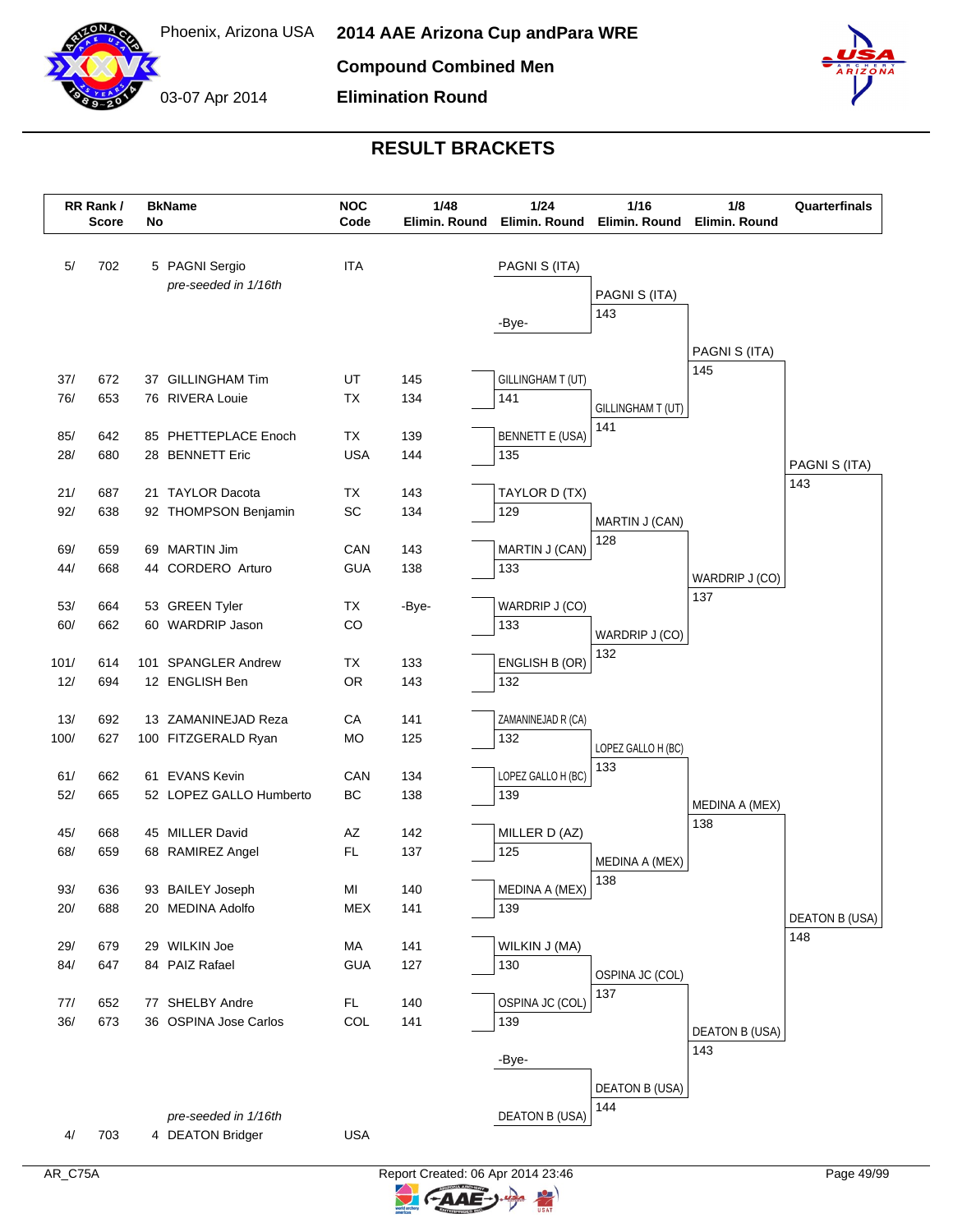



|      | RR Rank /<br><b>Score</b> | No | <b>BkName</b>                       | <b>NOC</b><br>Code     | 1/48<br>Elimin. Round | 1/24<br>Elimin. Round   | 1/16<br>Elimin. Round      | 1/8<br>Elimin. Round | Quarterfinals       |
|------|---------------------------|----|-------------------------------------|------------------------|-----------------------|-------------------------|----------------------------|----------------------|---------------------|
| 3/   | 704                       |    | 3 WILDE Reo<br>pre-seeded in 1/16th | <b>USA</b>             |                       | WILDE R (USA)           | WILDE R (USA)              |                      |                     |
|      |                           |    |                                     |                        |                       | -Bye-                   | 143                        |                      |                     |
|      |                           |    |                                     |                        |                       |                         |                            | WILDE R (USA)        |                     |
| 35/  | 675                       |    | 35 ALVARADO Gerardo                 | MEX                    | 144                   | ALVARADO G (MEX)        |                            | 142                  |                     |
| 78/  | 652                       |    | 78 DENYS Alec                       | CAN                    | 139                   | 132                     | JAIME H (MEX)              |                      |                     |
|      |                           |    |                                     |                        |                       |                         | 138                        |                      |                     |
| 83/  | 648                       |    | 83 MARQUEZ Anthony                  | AZ                     | 136                   | JAIME H (MEX)           |                            |                      |                     |
| 30/  | 678                       |    | 30 JAIME Hafid                      | <b>MEX</b>             | 143                   | 138                     |                            |                      | WILDE R (USA)       |
| 19/  | 689                       |    | 19 BASS Henry                       | UT                     | 146                   | BASS H (UT)             |                            |                      | 144                 |
| 94/  | 634                       |    | 94 ANTONIOS Jean-Pierre             | <b>FIN</b>             | 139                   | 140                     |                            |                      |                     |
|      |                           |    |                                     |                        |                       |                         | BASS H (UT)<br>138         |                      |                     |
| 67/  | 660                       |    | 67 HUDSON Robert                    | CAN                    | 132                   | SENA J (USA)            |                            |                      |                     |
| 46/  | 668                       |    | 46 SENA Jeff                        | <b>USA</b>             | 145                   | 129                     |                            | VINCENT S (WA)       |                     |
| 51/  | 665                       |    | 51 VINCENT Shawnn                   | WA                     | 142                   | VINCENT S (WA)          |                            | 138                  |                     |
| 62/  | 661                       |    | 62 MACDONALD Matthew                | AZ                     | 136                   | 132                     |                            |                      |                     |
|      |                           |    |                                     |                        |                       |                         | VINCENT S (WA)<br>139      |                      |                     |
| 99/  | 628                       |    | 99 SON Sung Sik                     | <b>KOR</b>             | 129                   | HOUSER D (PA)           |                            |                      |                     |
| 14/  | 692                       |    | 14 HOUSER David                     | PA                     | 145                   | 120                     |                            |                      |                     |
| 11/  | 694                       |    | 11 WILLETT, JR. Rodger              | VA                     | 147                   | WILLETT, JR. R (VA)     |                            |                      |                     |
| 102/ | 613                       |    | 102 BROWN Roland                    | AZ                     | 127                   | 137                     |                            |                      |                     |
|      |                           |    |                                     |                        |                       |                         | WILLETT, JR. R (VA)<br>144 |                      |                     |
| 59/  | 662                       |    | 59 MARTINEZ Domonic                 | UT                     | 139                   | MARTINEZ D (UT)         |                            |                      |                     |
| 54/  | 664                       |    | 54 TURMEL Kevin                     | MA                     | 138                   | 109                     |                            | WILLETT, JR. R (VA)  |                     |
| 43/  | 668                       |    | 43 LIMBOURNE Scott                  | <b>NM</b>              | 132                   | GO SK (KOR)             |                            | 144                  |                     |
| 70/  | 656                       |    | 70 GO Sung Kil                      | <b>KOR</b>             | 137                   | 132                     |                            |                      |                     |
|      |                           |    |                                     |                        |                       |                         | ROUSSEAU S (CAN)<br>140    |                      |                     |
| 91/  | 638                       |    | 91 FISHER Nick                      | $\mathsf{A}\mathsf{Z}$ | 142                   | ROUSSEAU S (CAN)        |                            |                      |                     |
| 22/  | 687                       |    | 22 ROUSSEAU Simon                   | CAN                    | 144                   | 135                     |                            |                      | WILLETT, JR. R (VA) |
| 27/  | 680                       |    | 27 GONZALEZ Rodolfo                 | <b>MEX</b>             |                       | <b>GONZALEZ R (MEX)</b> |                            |                      | 147                 |
| 86/  | 642                       |    | 86 SPECK Michael                    | AZ                     | 142<br>140            | 134                     |                            |                      |                     |
|      |                           |    |                                     |                        |                       |                         | GONZALEZ R (MEX)           |                      |                     |
| 75/  | 653                       |    | 75 MORENO Joel                      | UT                     | 140 T.X*              | MORENO J (UT)           | 139                        |                      |                     |
| 38/  | 672                       |    | 38 VISCO Brian                      | MA                     | 140 T.10              | 126                     |                            | QUEVEDO CE (MEX)     |                     |
|      |                           |    |                                     |                        |                       |                         |                            | 143                  |                     |
|      |                           |    |                                     |                        |                       | -Bye-                   |                            |                      |                     |
|      |                           |    |                                     |                        |                       |                         | QUEVEDO CE (MEX)           |                      |                     |
|      |                           |    | pre-seeded in 1/16th                |                        |                       | QUEVEDO CE (MEX)        | 141                        |                      |                     |
| 6/   | 697                       |    | 6 QUEVEDO Cecilio E.                | <b>MEX</b>             |                       |                         |                            |                      |                     |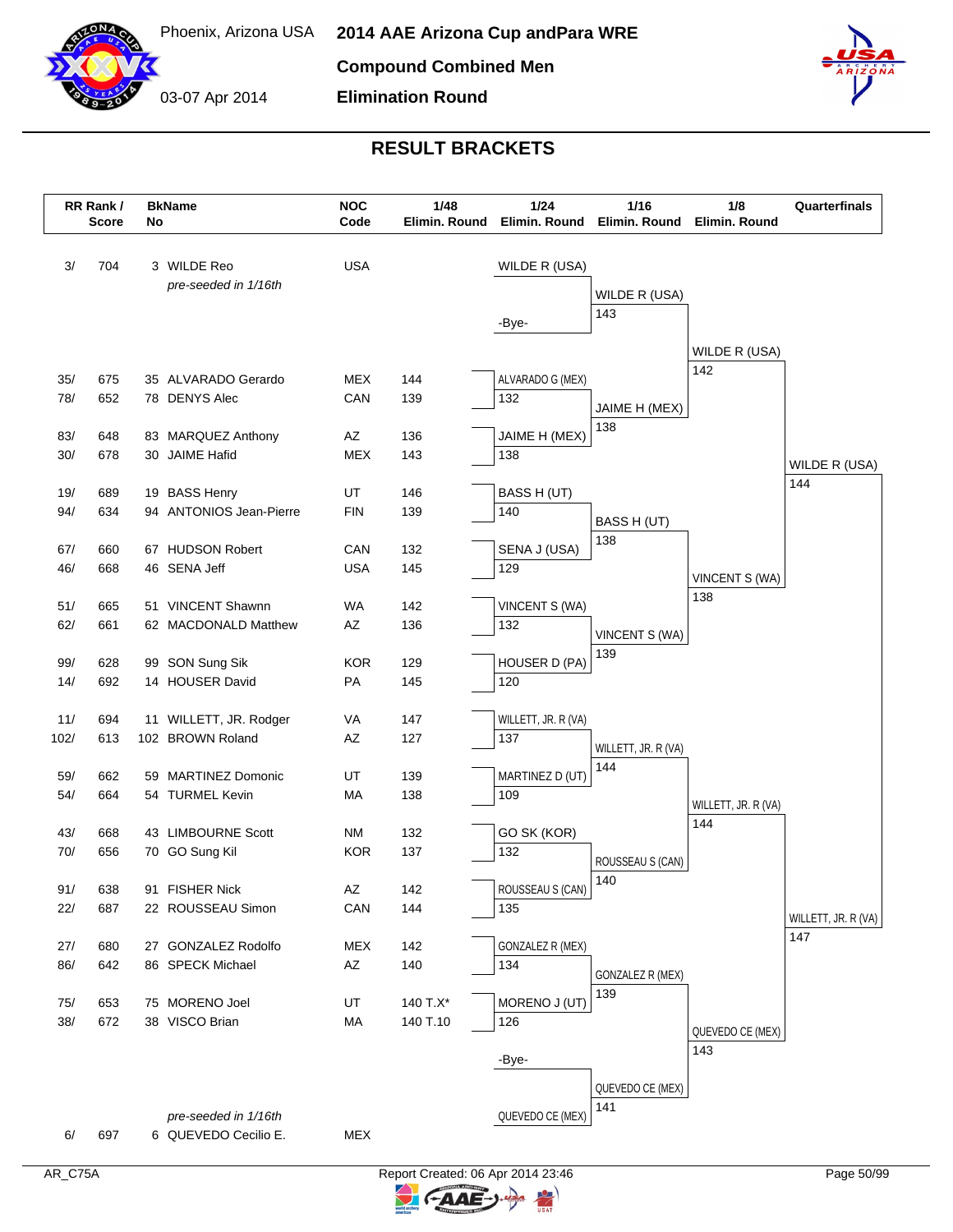

03-07 Apr 2014 **Elimination Round**



| PA<br>7/<br>697<br>7 BROADWATER Jesse<br><b>BROADWATER J (PA)</b><br>pre-seeded in 1/16th<br><b>BROADWATER J (PA)</b><br>143<br>-Bye-<br>BROADWATER J (PA)<br>141<br><b>MEX</b><br>39/<br>669<br>39 DEL VALLE Daniel K<br>141<br>FABRY J (CA)<br>74/<br>653<br>74 FABRY Jeff<br>CA<br>134<br>142<br>FABRY J (CA)<br>134<br>CARDONA C (COL)<br>87/<br>641<br>87 ESCKELSON Roy<br>AZ<br>140<br>COL<br>26/<br>683<br>26 CARDONA Camilo<br>142<br>131 | Quarterfinals |
|---------------------------------------------------------------------------------------------------------------------------------------------------------------------------------------------------------------------------------------------------------------------------------------------------------------------------------------------------------------------------------------------------------------------------------------------------|---------------|
|                                                                                                                                                                                                                                                                                                                                                                                                                                                   |               |
|                                                                                                                                                                                                                                                                                                                                                                                                                                                   |               |
|                                                                                                                                                                                                                                                                                                                                                                                                                                                   |               |
|                                                                                                                                                                                                                                                                                                                                                                                                                                                   |               |
|                                                                                                                                                                                                                                                                                                                                                                                                                                                   |               |
|                                                                                                                                                                                                                                                                                                                                                                                                                                                   |               |
|                                                                                                                                                                                                                                                                                                                                                                                                                                                   |               |
|                                                                                                                                                                                                                                                                                                                                                                                                                                                   |               |
|                                                                                                                                                                                                                                                                                                                                                                                                                                                   |               |
| FIERRO J (MEX)                                                                                                                                                                                                                                                                                                                                                                                                                                    |               |
| 144<br>23/<br>23 KELLY Connor<br>CA<br><b>KELLY C (CA)</b><br>686<br>146                                                                                                                                                                                                                                                                                                                                                                          |               |
| 90/<br>638<br>90 MCROY Steve<br>131<br>AZ<br>138                                                                                                                                                                                                                                                                                                                                                                                                  |               |
| KELLY C (CA)<br>140                                                                                                                                                                                                                                                                                                                                                                                                                               |               |
| 71/<br>71 VALADEZ Luis<br>BC<br>129<br><b>BRUSH T (CT)</b><br>655                                                                                                                                                                                                                                                                                                                                                                                 |               |
| 42/<br>668<br>42 BRUSH Tyler<br><b>CT</b><br>139<br>128<br>FIERRO J (MEX)                                                                                                                                                                                                                                                                                                                                                                         |               |
| 145<br>AZ                                                                                                                                                                                                                                                                                                                                                                                                                                         |               |
| 55/<br>664<br>55 NICHOLS Wade<br>141<br>NICHOLS W (AZ)<br>58/<br>58 THORNTON Lance<br><b>MO</b><br>121<br>662<br>137                                                                                                                                                                                                                                                                                                                              |               |
| FIERRO J (MEX)                                                                                                                                                                                                                                                                                                                                                                                                                                    |               |
| 142<br>103 CORLEY Jason<br>OH<br>FIERRO J (MEX)<br>103/<br>612<br>124                                                                                                                                                                                                                                                                                                                                                                             |               |
| 10/<br>695<br>10 FIERRO Julio<br><b>MEX</b><br>134<br>149                                                                                                                                                                                                                                                                                                                                                                                         |               |
|                                                                                                                                                                                                                                                                                                                                                                                                                                                   |               |
| 692<br>15 NICHOLSON Zach<br>AZ<br>15/<br>142<br>NICHOLSON Z (AZ)                                                                                                                                                                                                                                                                                                                                                                                  |               |
| 98/<br>628<br>98 MURPHY Norbert<br>CAN<br>127<br>128 T.8*<br>NICHOLSON Z (AZ)                                                                                                                                                                                                                                                                                                                                                                     |               |
| 127<br>63/<br>63 TODISCO Andrew<br>CA<br>138<br>TODISCO A (CA)<br>661                                                                                                                                                                                                                                                                                                                                                                             |               |
| $50/$<br>50 PIPER Sep<br>HI<br>128 T.8<br>666<br>137                                                                                                                                                                                                                                                                                                                                                                                              |               |
| PELLEGRINO W (CO)<br>138                                                                                                                                                                                                                                                                                                                                                                                                                          |               |
| THOMPSON J (NJ)<br>47/<br>667<br>47 THOMPSON Jeffrey<br><b>NJ</b><br>145                                                                                                                                                                                                                                                                                                                                                                          |               |
| 66/<br>66 LANE Daniel<br>OH<br>660<br>138<br>125<br>PELLEGRINO W (CO)                                                                                                                                                                                                                                                                                                                                                                             |               |
| 140                                                                                                                                                                                                                                                                                                                                                                                                                                               |               |
| PELLEGRINO W (CO)<br>634<br>131<br>95/<br>95 SMITH Steve<br>AL<br>18 PELLEGRINO William<br>CO<br>137<br>18/<br>691<br>144                                                                                                                                                                                                                                                                                                                         |               |
| <b>GELLENTHIEN B (USA)</b>                                                                                                                                                                                                                                                                                                                                                                                                                        |               |
| 146<br>31/<br>31 SMITH Mason<br>139<br>SMITH M (AL)<br>677<br>AL                                                                                                                                                                                                                                                                                                                                                                                  |               |
| BC<br>82/<br>649<br>82 MARIN Javier<br>131<br>137<br>SMITH M (AL)                                                                                                                                                                                                                                                                                                                                                                                 |               |
| 135                                                                                                                                                                                                                                                                                                                                                                                                                                               |               |
| RIDENOUR M (ID)<br>79 KOLB Dan<br>WY<br>79/<br>651<br>136                                                                                                                                                                                                                                                                                                                                                                                         |               |
| 34/<br>34 RIDENOUR Marc<br>104<br>675<br>ID<br>143<br><b>GELLENTHIEN B (USA)</b>                                                                                                                                                                                                                                                                                                                                                                  |               |
| 148                                                                                                                                                                                                                                                                                                                                                                                                                                               |               |
| -Bye-                                                                                                                                                                                                                                                                                                                                                                                                                                             |               |
| <b>GELLENTHIEN B (USA)</b>                                                                                                                                                                                                                                                                                                                                                                                                                        |               |
| 140<br><b>GELLENTHIEN B (USA)</b><br>pre-seeded in 1/16th                                                                                                                                                                                                                                                                                                                                                                                         |               |
| 705<br>2 GELLENTHIEN Braden<br><b>USA</b><br>2/                                                                                                                                                                                                                                                                                                                                                                                                   |               |

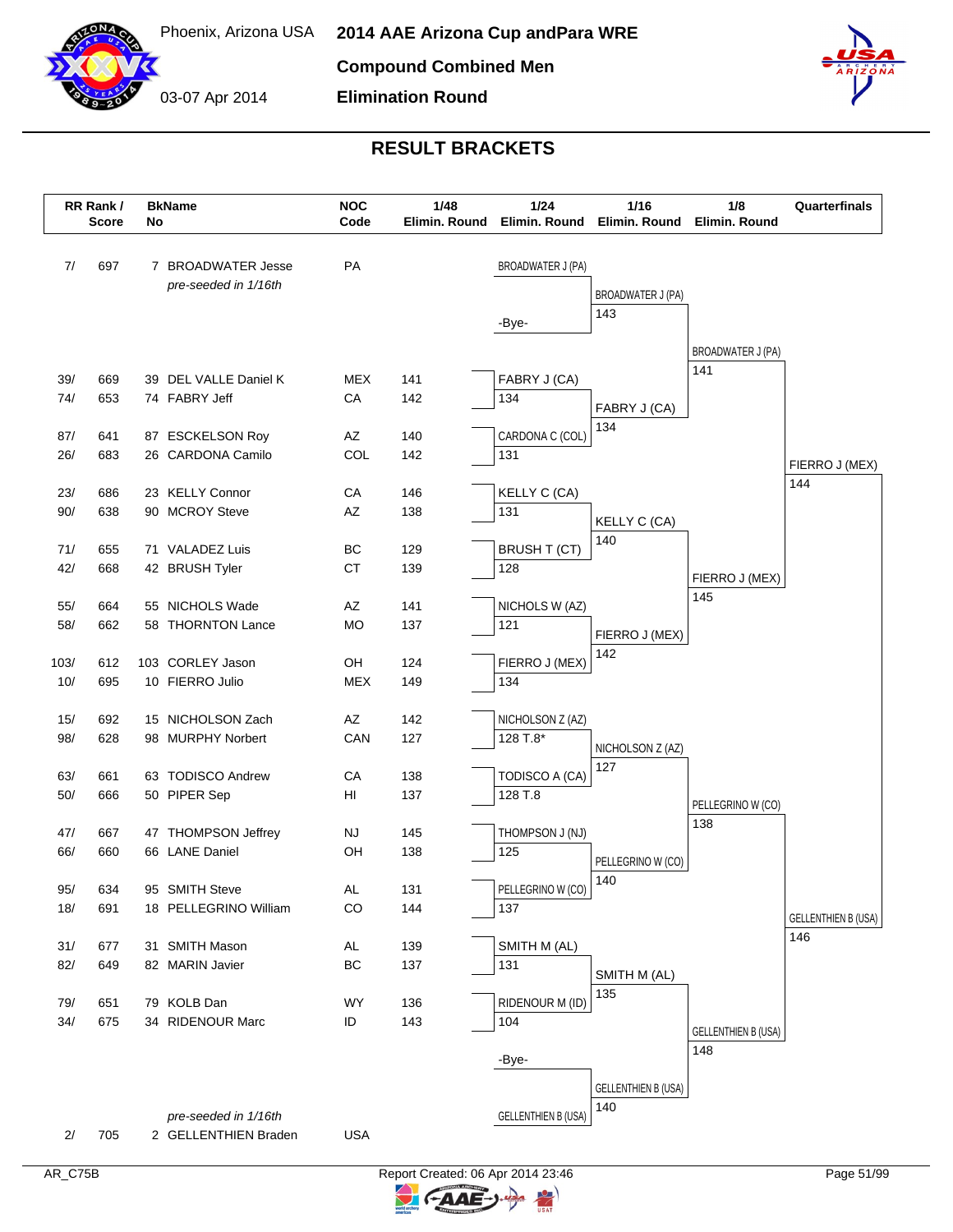**Final Round**



|            | RR Rank /<br><b>Score</b> | <b>BkName</b><br>No                                    | <b>NOC</b><br>Code       | Quarterfinals | <b>Semifinals</b>            | <b>Finals</b>           |                                 |
|------------|---------------------------|--------------------------------------------------------|--------------------------|---------------|------------------------------|-------------------------|---------------------------------|
| 1/<br>8/   | 695<br>683                | <b>JONES Erika</b><br>8 LOPEZ Sara                     | USA<br><b>COL</b>        | 143<br>144    | LOPEZ S (COL)<br>145         | LOPEZ S (COL)           |                                 |
| 5/<br>4/   | 685<br>685                | 5 OCHOA Linda<br>4 GAUVIN Crystal                      | <b>MEX</b><br><b>CT</b>  | 141<br>138    | OCHOA L (MEX)<br>142         | 145                     | <b>GOLD</b><br>DODEMONT S (FRA) |
| 14/<br>6/  | 673<br>684                | 14 MERINO Brenda<br>6 DODEMONT Sophie                  | <b>MEX</b><br><b>FRA</b> | 137<br>146    | DODEMONT S (FRA)<br>147      | <b>DODEMONT S (FRA)</b> |                                 |
| 26/<br>18/ | 656<br>664                | 26 BRADLEY Angela<br><b>TANIGUCHI Sonia Mayu</b><br>18 | CA<br>CA                 | 138<br>136    | <b>BRADLEY A (CA)</b><br>133 | 147                     | <b>SILVER</b><br>LOPEZ S (COL)  |

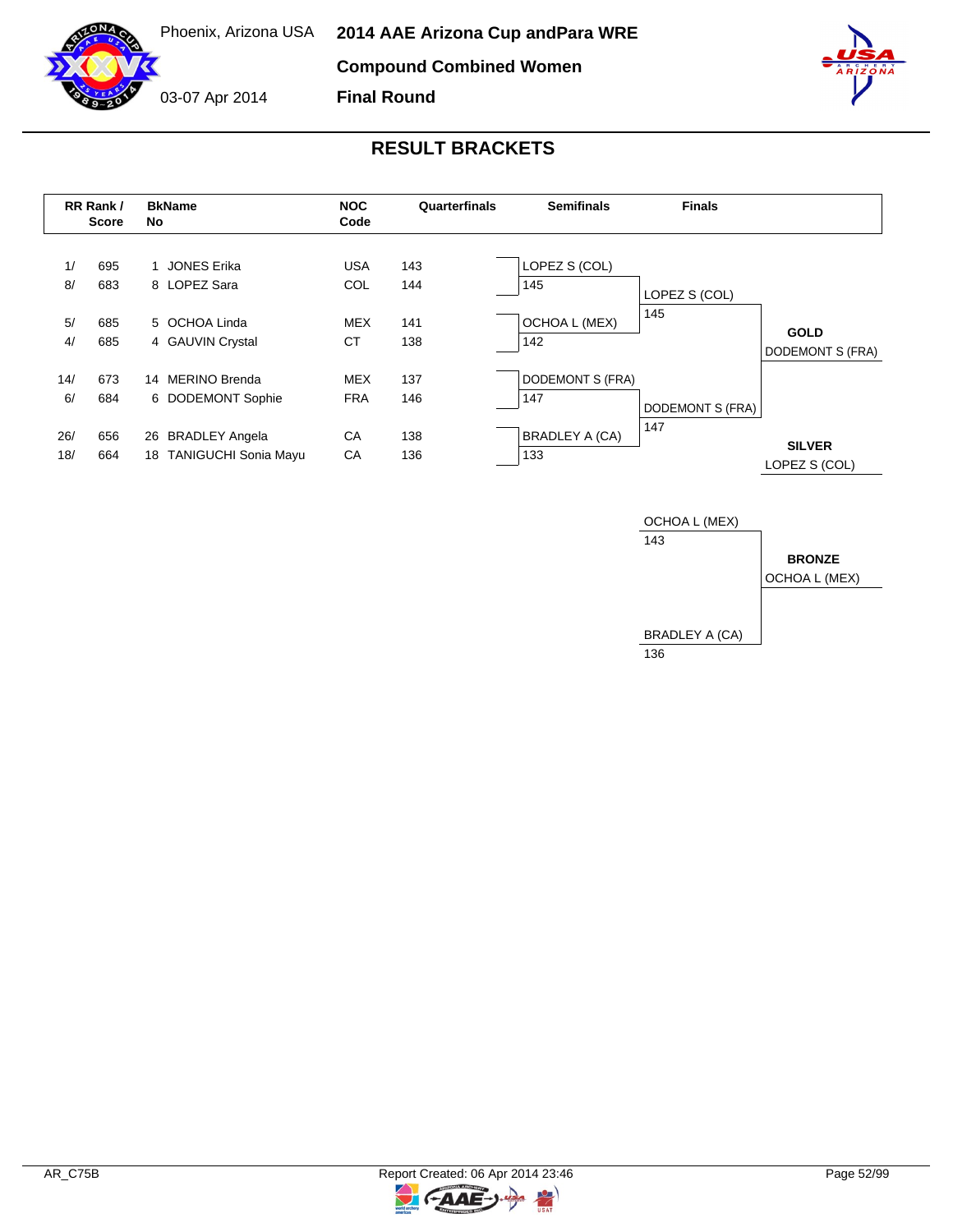

# **RESULT BRACKETS**

|     | RR Rank /<br><b>Score</b> | No | <b>BkName</b>              | <b>NOC</b><br>Code | 1/32<br>Elimin. Round | $1/16$<br>Elimin. Round | 1/8<br>Elimin. Round  | Quarterfinals        |
|-----|---------------------------|----|----------------------------|--------------------|-----------------------|-------------------------|-----------------------|----------------------|
|     |                           |    |                            |                    |                       |                         |                       |                      |
| 1/  | 695                       |    | 1 JONES Erika              | <b>USA</b>         |                       | JONES E (USA)           |                       |                      |
|     |                           |    | -Bye-                      |                    |                       | 136                     |                       |                      |
|     |                           |    |                            |                    |                       |                         | JONES E (USA)         |                      |
| 33/ | 647                       |    | 33 UMANZOR Marisol         | <b>ESA</b>         | 124                   | <b>UMANZOR M (ESA)</b>  | 143                   |                      |
| 32/ | 647                       |    | 32 DUNAWAY Alanna          | CA                 | 116                   | 110                     |                       |                      |
|     |                           |    |                            |                    |                       |                         |                       | JONES E (USA)<br>143 |
| 17/ | 664                       |    | 17 MADRID Alexis           | <b>MEX</b>         | 123                   | MADRID A (MEX)          |                       |                      |
| 48/ | 617                       |    | 48 NIELSEN Heather         | AZ                 | 112                   | 137                     | MADRID A (MEX)        |                      |
|     |                           |    |                            |                    |                       |                         | 135                   |                      |
| 49/ | 607                       |    | 49 VILLEGAS Luz            | BC                 | 102                   | SANDOVAL FDR (MEX)      |                       |                      |
| 16/ | 666                       |    | 16 SANDOVAL Fernada Del R. | <b>MEX</b>         | 103                   | 132                     |                       |                      |
| 9/  | 680                       |    | 9 COLIN Christie           | PA                 |                       | COLIN C (PA)            |                       |                      |
|     |                           |    | -Bye-                      |                    |                       | 118                     |                       |                      |
|     |                           |    |                            |                    |                       |                         | MARCEN M (COL)        |                      |
| 41/ | 638                       |    | 41 DIAB Bernadette         | NJ                 | 123                   | MARCEN M (COL)          | 139                   |                      |
| 24/ | 657                       |    | 24 MARCEN Maja             | COL                | 131                   | 130                     |                       | LOPEZ S (COL)        |
|     |                           |    |                            |                    |                       |                         |                       | 144                  |
| 25/ | 656                       |    | 25 JOHNSON Brittany        | CAN                | 128                   | <b>JOHNSON B (CAN)</b>  |                       |                      |
| 40/ | 640                       |    | 40 MORRIS Carin            | <b>BAR</b>         | 101                   | 129                     | LOPEZ S (COL)         |                      |
|     |                           |    |                            |                    |                       | LOPEZ S (COL)           | 146                   |                      |
| 8/  | 683                       |    | -Bye-<br>8 LOPEZ Sara      | COL                |                       | 138                     |                       |                      |
|     |                           |    |                            |                    |                       |                         |                       |                      |
| 5/  | 685                       |    | 5 OCHOA Linda              | <b>MEX</b>         |                       | OCHOA L (MEX)           |                       |                      |
|     |                           |    | -Bye-                      |                    |                       | 138                     |                       |                      |
|     |                           |    |                            |                    |                       |                         | OCHOA L (MEX)<br>145  |                      |
| 37/ | 643                       |    | 37 MARTINEZ Diana          | <b>GUA</b>         | 123                   | MARTINEZ D (GUA)        |                       |                      |
| 28/ | 651                       |    | 28 SEIBERT Alexis          | TN                 | 120                   | 127                     |                       | <b>OCHOA L (MEX)</b> |
|     |                           |    |                            |                    |                       |                         |                       | 141                  |
| 21/ | 662                       |    | 21 RODRIGUEZ Katya S.      | <b>MEX</b>         | 134                   | RODRIGUEZ KS (MEX)      |                       |                      |
| 44/ | 633                       |    | 44 BACKIS Vanina           | ARG                | 120                   | 140                     | RODRIGUEZ KS (MEX)    |                      |
| 53/ | 504                       |    | 53 TREMBLAY Lyne           | CAN                | 88                    | SALINAS S (BC)          | 138                   |                      |
| 12/ | 677                       |    | 12 SALINAS Stephanie       | BC                 | 136                   | 135                     |                       |                      |
|     |                           |    |                            |                    |                       |                         |                       |                      |
| 13/ | 675                       |    | 13 SKARVAN Tristan         | WI                 | 124                   | SKARVAN T (WI)          |                       |                      |
| 52/ | 559                       |    | 52 HESS D Arce             | ${\sf CA}$         | 107                   | 136                     |                       |                      |
|     |                           |    |                            |                    |                       |                         | SKARVAN T (WI)<br>141 |                      |
| 45/ | 632                       |    | 45 HIRASAWA Nako           | <b>JPN</b>         | 123                   | <b>BROCK E (UT)</b>     |                       |                      |
| 20/ | 662                       |    | 20 BROCK Easter            | UT                 | 124                   | 132                     |                       | GAUVIN C (CT)        |
|     |                           |    |                            |                    |                       |                         |                       | 138                  |
| 29/ | 651                       |    | 29 AMRANI Regina           | UT                 | 115                   | AMRANI R (UT)           |                       |                      |
| 36/ | 643                       |    | 36 ZAMORA Valeria M.       | MEX                | 114                   | 128                     | GAUVIN C (CT)         |                      |
|     |                           |    | -Bye-                      |                    |                       | GAUVIN C (CT)           | 143                   |                      |
| 4/  | 685                       |    | 4 GAUVIN Crystal           | CT                 |                       | 135                     |                       |                      |
|     |                           |    |                            |                    |                       |                         |                       |                      |



C-AAE-J-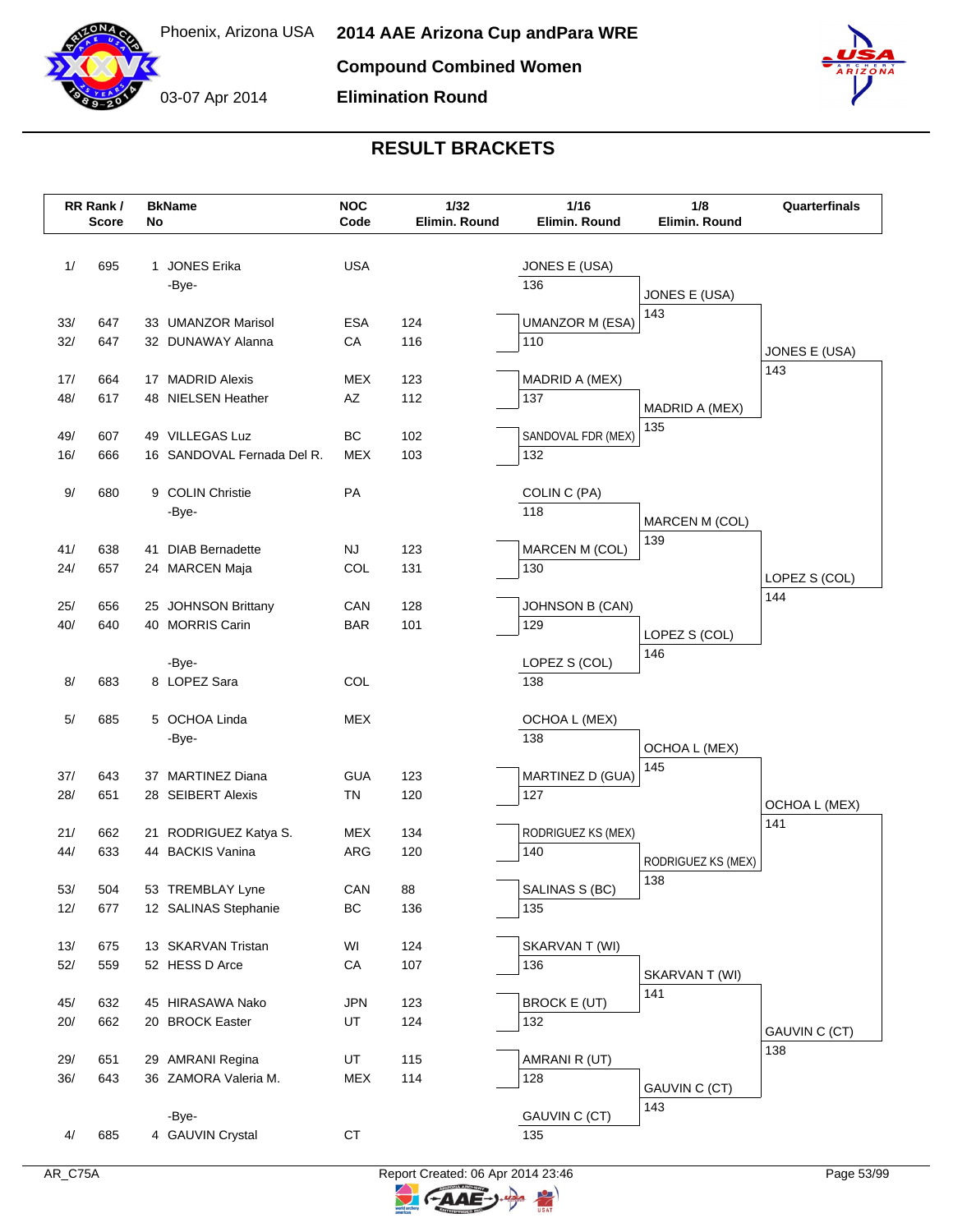



|       | RR Rank /<br><b>Score</b> |    | <b>BkName</b>           | <b>NOC</b><br>Code | 1/32<br>Elimin. Round | 1/16<br>Elimin. Round | 1/8<br>Elimin. Round  | Quarterfinals         |
|-------|---------------------------|----|-------------------------|--------------------|-----------------------|-----------------------|-----------------------|-----------------------|
|       |                           | No |                         |                    |                       |                       |                       |                       |
| 3/    | 686                       |    | 3 LANCE Sarah           | <b>USA</b>         |                       | LANCE S (USA)         |                       |                       |
|       |                           |    | -Bye-                   |                    |                       | 137                   |                       |                       |
|       |                           |    |                         |                    |                       |                       | LANCE S (USA)         |                       |
| 35/   | 644                       |    | 35 JOHNSON Elaine       | CAN                | 103                   | JOHNSON E (CAN)       | 135                   |                       |
| 30/   | 649                       |    | 30 BELZNER Catherine    | AZ                 | 93                    | 114                   |                       | MERINO B (MEX)        |
|       |                           |    |                         |                    |                       |                       |                       | 137                   |
| 19/   | 663                       |    | 19 CASTILLO Ali Citlali | <b>MEX</b>         | 97                    | CASTILLO AC (MEX)     |                       |                       |
| 46/   | 628                       |    | 46 KOVAL Jill           | <b>MD</b>          | 90                    | 133 T.10              | MERINO B (MEX)        |                       |
| 51/   | 599                       |    | 51 SIELOFF Debra        | AZ                 | 105                   | MERINO B (MEX)        | 137                   |                       |
| 14/   | 673                       |    | 14 MERINO Brenda        | <b>MEX</b>         | 131                   | 133 T.10*             |                       |                       |
|       |                           |    |                         |                    |                       |                       |                       |                       |
| 11/   | 678                       |    | 11 REYNOLDS Danielle    | AZ                 | 125                   | REYNOLDS D (AZ)       |                       |                       |
| 54/   | 491                       |    | 54 BOYCE Judi           | WI                 | 100                   | 137                   | REYNOLDS D (AZ)       |                       |
|       |                           |    |                         |                    |                       |                       | 141                   |                       |
| 43/   | 634                       |    | 43 ERTLE Grace          | MI                 | 105                   | RAMIREZ A (FL)        |                       |                       |
| 22/   | 661                       |    | 22 RAMIREZ Angelica     | <b>FL</b>          | 128                   | 135                   |                       | DODEMONT S (FRA)      |
| 27/   | 655                       |    | 27 HERNANDEZ Martha C.  | <b>MEX</b>         |                       | HERNANDEZ MC (MEX)    |                       | 146                   |
| 38/   | 641                       |    | 38 LOPEZ Abril          | PU                 | -Bye-                 | 137                   |                       |                       |
|       |                           |    |                         |                    |                       |                       | DODEMONT S (FRA)      |                       |
|       |                           |    | -Bye-                   |                    |                       | DODEMONT S (FRA)      | 144                   |                       |
| 6/    | 684                       |    | 6 DODEMONT Sophie       | <b>FRA</b>         |                       | 141                   |                       |                       |
| 7/    | 683                       |    | 7 KELLER Lexi           | WI                 |                       |                       |                       |                       |
|       |                           |    | -Bye-                   |                    |                       | KELLER L (WI)<br>131  |                       |                       |
|       |                           |    |                         |                    |                       |                       | <b>BRADLEY A (CA)</b> |                       |
| 39/   | 641                       |    | 39 LOPEZ Tania          | BC                 | 120                   | <b>BRADLEY A (CA)</b> | 138                   |                       |
| 26/   | 656                       |    | 26 BRADLEY Angela       | CA                 | 128                   | 135                   |                       | <b>BRADLEY A (CA)</b> |
|       |                           |    |                         |                    |                       |                       |                       | 138                   |
| 23/   | 657                       |    | 23 GROSZKO Dawn         | CAN                | 113                   | GROSZKO D (CAN)       |                       |                       |
| 42/   | 634                       |    | 42 SANTACRUZ Carmen     | BC                 | 98                    | 132                   | LEBECQUE P (FRA)      |                       |
| 55/   | 475                       |    | 55 HELLER Alexis        | <b>NJ</b>          | 100                   | LEBECQUE P (FRA)      | 135                   |                       |
| 10/   | 680                       |    | 10 LEBECQUE Pascale     | <b>FRA</b>         | 123                   | 138                   |                       |                       |
|       |                           |    |                         |                    |                       |                       |                       |                       |
| 15/   | 667                       |    | 15 CYR Gabrielle        | МE                 | 121                   | CYR G (ME)            |                       |                       |
| $50/$ | 602                       |    | 50 CHAVEZ Martha        | CA                 | 109                   | 127                   | TANIGUCHI SM (CA)     |                       |
|       |                           |    |                         |                    |                       |                       | 140 T.10              |                       |
| 47/   | 622                       |    | 47 VAN NEST Karen       | CAN                | 107                   | TANIGUCHI SM (CA)     |                       |                       |
| 18/   | 664                       |    | 18 TANIGUCHI Sonia Mayu | CA                 | 118                   | 130                   |                       | TANIGUCHI SM (CA)     |
| 31/   | 649                       |    | 31 MORRIS Tricia        | CAN                | 121                   | <b>MORRIS T (CAN)</b> |                       | 136                   |
| 34/   | 646                       |    | 34 JURENKA Jahna        | MT                 | 116                   | 132                   |                       |                       |
|       |                           |    |                         |                    |                       |                       | VAN NATTA J (USA)     |                       |
|       |                           |    | -Bye-                   |                    |                       | VAN NATTA J (USA)     | 140 T.9               |                       |
| 2/    | 687                       |    | 2 VAN NATTA Jamie       | <b>USA</b>         |                       | 136                   |                       |                       |
|       |                           |    |                         |                    |                       |                       |                       |                       |

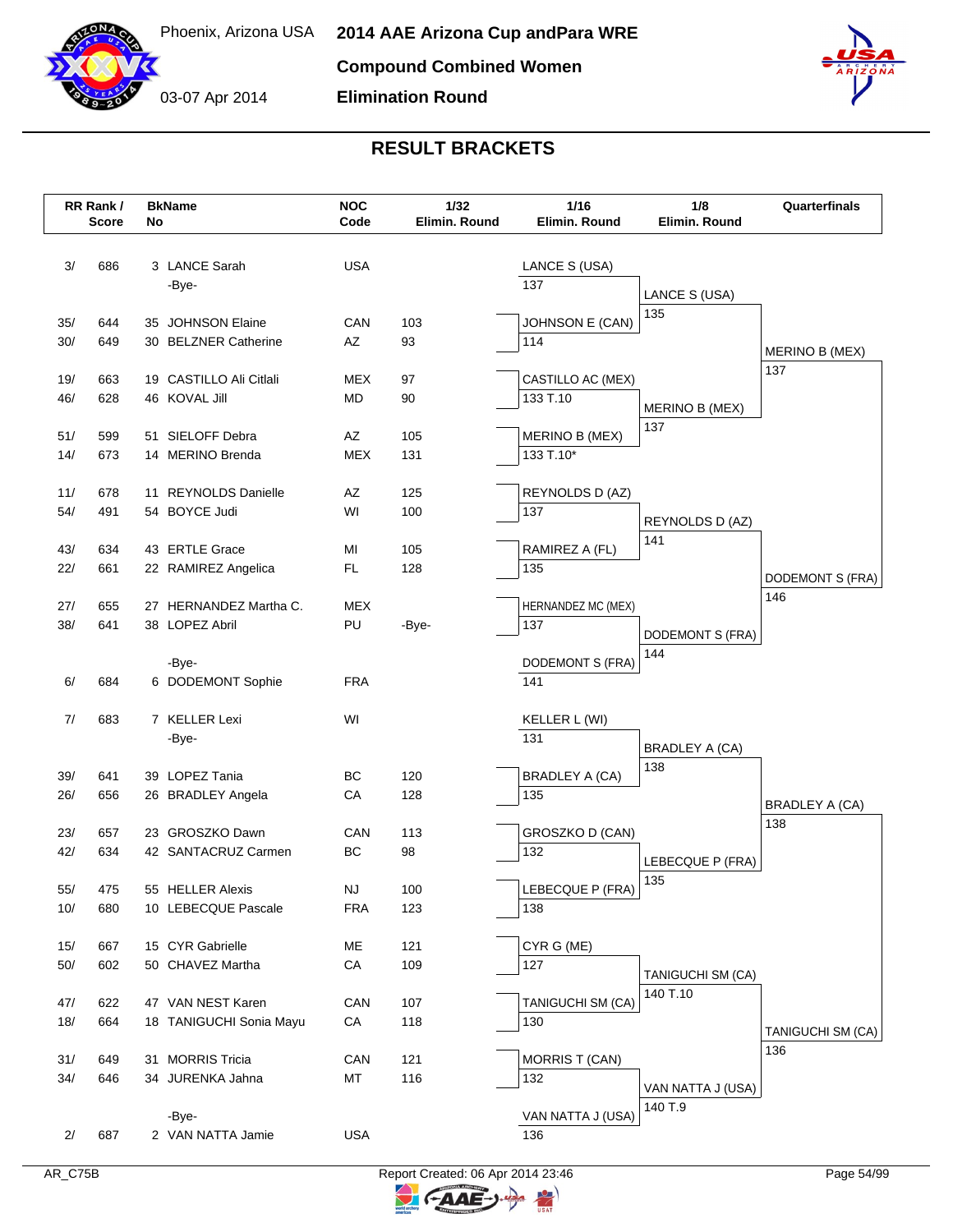**Compound Cadet Men**

03-07 Apr 2014

**Final Round**



|           | RR Rank /<br>Score | <b>BkName</b><br>No                        | <b>NOC</b><br>Code     | Quarterfinals | <b>Semifinals</b>             | <b>Finals</b>  |                               |
|-----------|--------------------|--------------------------------------------|------------------------|---------------|-------------------------------|----------------|-------------------------------|
| 1/<br>9/  | 682<br>664         | <b>MENKE Matthew</b><br>9 GONZALES Ricardo | MN<br><b>CH</b>        | 142<br>144    | <b>GONZALES R (CH)</b><br>138 | CLAYTON K (VA) |                               |
| 5/<br>4/  | 671<br>672         | 5 CLAYTON Kevin<br>4 CASTRO Luis           | <b>VA</b><br><b>BC</b> | 144<br>134    | CLAYTON K (VA)<br>142         | 142 T.10       | <b>GOLD</b><br>CLAYTON K (VA) |
| 3/<br>11/ | 674<br>663         | 3 DEL BOSQUE Jose G<br>CHONG Josue<br>11   | <b>CH</b><br>ВC        | 139<br>136    | DEL BOSQUE JG (CH)<br>137     | BELL J (MA)    |                               |
| 7/<br>2/  | 669<br>676         | 7 DE LA GARZA Armando<br>2 BELL Jimmy      | <b>CH</b><br>MA        | 137<br>139    | BELL J (MA)<br>142            | 142 T.9        | <b>SILVER</b><br>BELL J (MA)  |



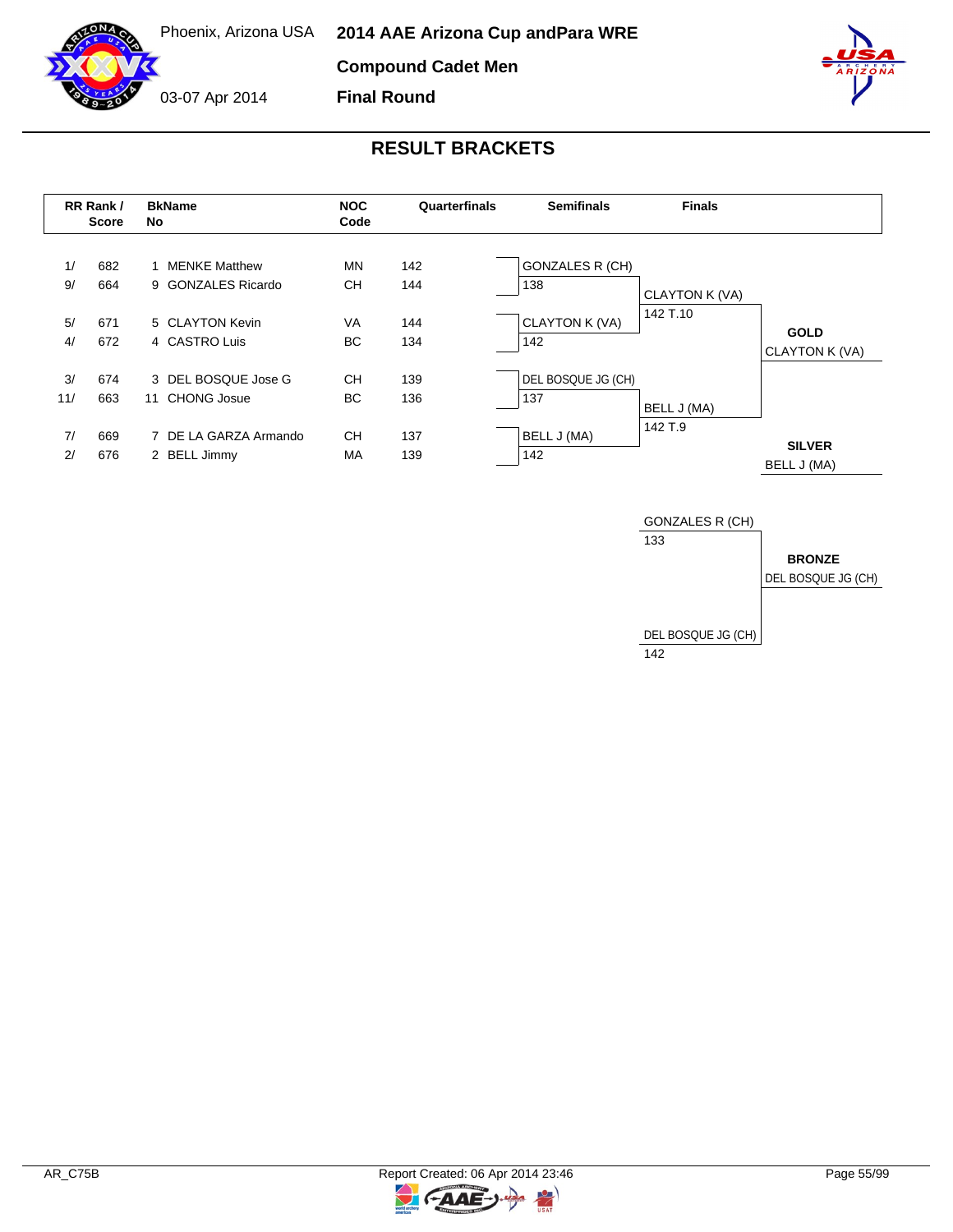

03-07 Apr 2014 **Elimination Round**



# **RESULT BRACKETS**

|            | RR Rank /<br><b>Score</b> | No | <b>BkName</b>                            | <b>NOC</b><br>Code |            | 1/16<br>Elimin. Round | 1/8<br>Elimin. Round    | Quarterfinals             |
|------------|---------------------------|----|------------------------------------------|--------------------|------------|-----------------------|-------------------------|---------------------------|
| 1/         | 682                       |    | 1 MENKE Matthew                          | <b>MN</b>          |            |                       | MENKE M (MN)            |                           |
|            |                           |    | -Bye-                                    |                    |            |                       | 142                     | MENKE M (MN)              |
| 17/        | 647                       |    | 17 BUNKER Logan                          | WA.                | 144        |                       | <b>BUNKER L (WA)</b>    | 142                       |
| 16/        | 650                       |    | 16 CLAYTON Jesse                         | <b>OR</b>          | 131        |                       | 141                     |                           |
| 9/         | 664                       |    | 9 GONZALES Ricardo                       | CH                 |            |                       | <b>GONZALES R (CH)</b>  |                           |
|            |                           |    | -Bye-                                    |                    |            |                       | 143                     | <b>GONZALES R (CH)</b>    |
|            |                           |    |                                          |                    |            |                       |                         | 144                       |
| 8/         | 664                       |    | -Bye-<br>8 YEE Spencer                   | AZ                 |            |                       | YEE S (AZ)<br>138       |                           |
|            |                           |    |                                          |                    |            |                       |                         |                           |
| 5/         | 671                       |    | 5 CLAYTON Kevin                          | <b>VA</b>          |            |                       | CLAYTON K (VA)          |                           |
|            |                           |    | -Bye-                                    |                    |            |                       | 138                     | CLAYTON K (VA)            |
| 21/        | 582                       |    | 21 BACHMAN Tyler                         | AZ                 | 125        |                       | MARCOZZI G (PA)         | 144                       |
| 12/        | 660                       |    | 12 MARCOZZI Gabriel                      | PA                 | 132        |                       | 137                     |                           |
|            |                           |    |                                          |                    |            |                       |                         |                           |
| 13/<br>20/ | 657<br>589                |    | 13 ORIHUELA Gabriel<br>20 BENOIT William | BC<br>CAN          | 143<br>129 |                       | ORIHUELA G (BC)<br>132  |                           |
|            |                           |    |                                          |                    |            |                       |                         | CASTRO L (BC)             |
|            |                           |    | -Bye-                                    |                    |            |                       | CASTRO L (BC)           | 134                       |
| 4/         | 672                       |    | 4 CASTRO Luis                            | BC                 |            |                       | 134                     |                           |
| 3/         | 674                       |    | 3 DEL BOSQUE Jose G                      | <b>CH</b>          |            |                       | DEL BOSQUE JG (CH)      |                           |
|            |                           |    | -Bye-                                    |                    |            |                       | 137                     | DEL BOSQUE JG (CH)        |
|            |                           |    |                                          |                    |            |                       |                         | 139                       |
| 19/<br>14/ | 617<br>652                |    | 19 JOHNSON Cody<br>14 CORRIDORI Jeremy   | AZ<br>AZ           | 133<br>138 |                       | CORRIDORI J (AZ)<br>135 |                           |
|            |                           |    |                                          |                    |            |                       |                         |                           |
| 11/        | 663                       |    | 11 CHONG Josue                           | BC                 |            |                       | CHONG J (BC)            |                           |
|            |                           |    | -Bye-                                    |                    |            |                       | 137                     | CHONG J (BC)              |
|            |                           |    | -Bye-                                    |                    |            |                       | MORAN T (CAN)           | 136                       |
| 6/         | 670                       |    | 6 MORAN Tristan                          | CAN                |            |                       | 136                     |                           |
| 7/         | 669                       |    | 7 DE LA GARZA Armando                    | CH                 |            |                       | DE LA GARZA A (CH)      |                           |
|            |                           |    | -Bye-                                    |                    |            |                       | 144                     |                           |
|            |                           |    |                                          |                    |            |                       |                         | DE LA GARZA A (CH)<br>137 |
| 10/        | 664                       |    | -Bye-<br>10 DEMARCO Max                  | CO                 |            |                       | DEMARCO M (CO)<br>135   |                           |
|            |                           |    |                                          |                    |            |                       |                         |                           |
| 15/        | 651                       |    | 15 ABELL Cory                            | VT                 | 140        |                       | EILINGER H (ME)         |                           |
| 18/        | 647                       |    | 18 EILINGER Hayden                       | ME                 | 141        |                       | 138                     | BELL J (MA)               |
|            |                           |    | -Bye-                                    |                    |            |                       | BELL J (MA)             | 139                       |
| 2/         | 676                       |    | 2 BELL Jimmy                             | MA                 |            |                       | 142                     |                           |
|            |                           |    |                                          |                    |            |                       |                         |                           |



 $\blacktriangleright$ 

G-AAE-J-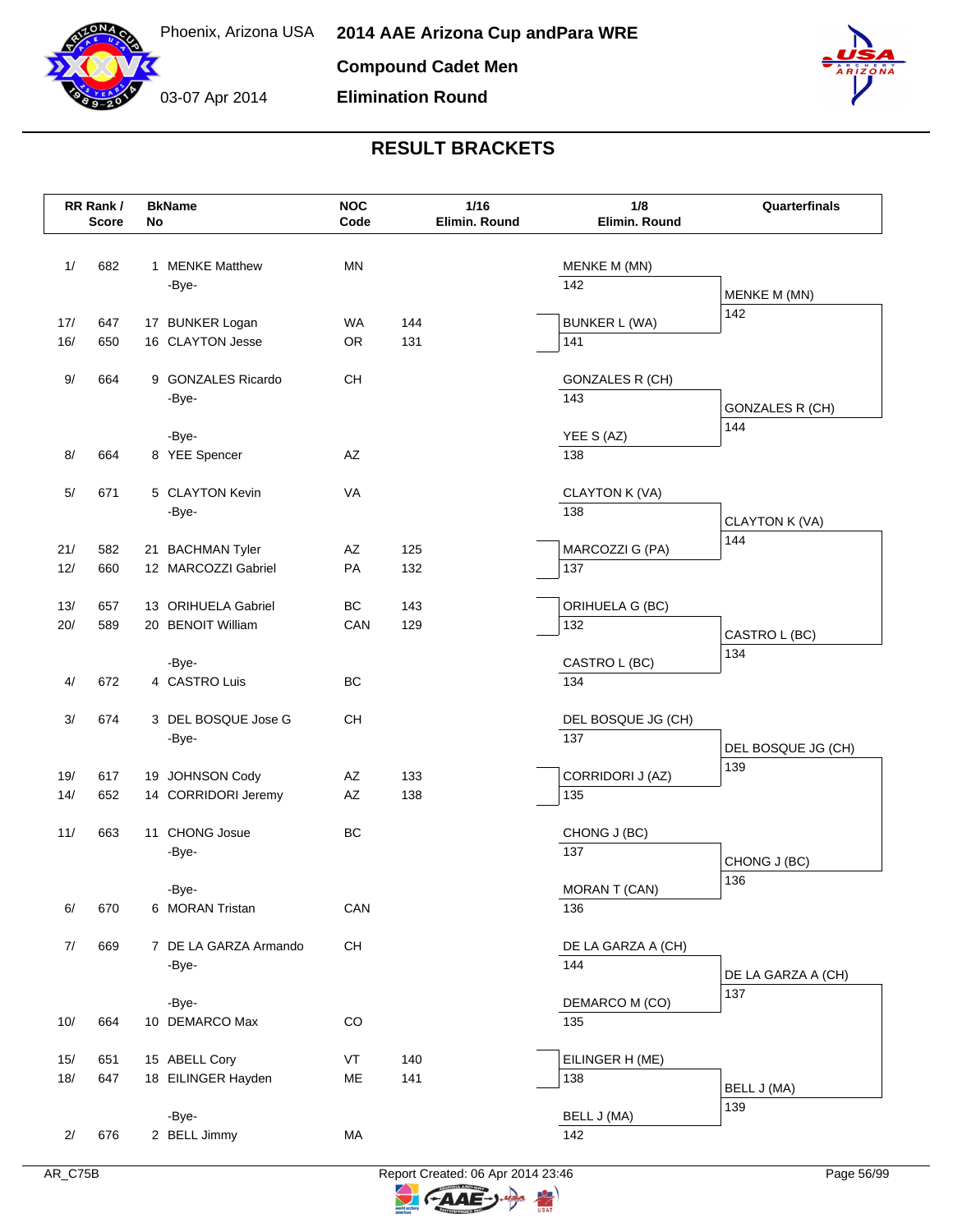**Compound Cadet Women**

**Final Round**



03-07 Apr 2014



|           | RR Rank /<br>Score | <b>BkName</b><br>No                        | <b>NOC</b><br>Code | Quarterfinals | <b>Semifinals</b>               | <b>Finals</b>        |                                 |
|-----------|--------------------|--------------------------------------------|--------------------|---------------|---------------------------------|----------------------|---------------------------------|
| 1/<br>8/  | 675<br>653         | 1 VAZQUEZ Ana Paula<br>8 MORENO Karen      | CН<br>BC.          | 140<br>135    | VAZQUEZ AP (CH)<br>141 T.8      | <b>BLAZEK A (CO)</b> |                                 |
| 5/<br>4/  | 659<br>663         | 5 COX Cassidy<br>4 BLAZEK Allie            | <b>NM</b><br>CO    | 141<br>143    | <b>BLAZEK A (CO)</b><br>141 T.9 | 137                  | <b>GOLD</b><br>BLAZEK A (CO)    |
| 3/<br>6/  | 663<br>655         | 3 CANADAY Allie<br>6 CROOK Dahlia          | OK<br>KS           | 130<br>132    | CROOK D (KS)<br>128             | ESTRADA C (BC)       |                                 |
| 10/<br>2/ | 644<br>666         | 10 ESTRADA Carolina<br>2 CAIOPOULOS Athena | BC.<br>СA          | 139<br>134    | ESTRADA C (BC)<br>135           | 127                  | <b>SILVER</b><br>ESTRADA C (BC) |

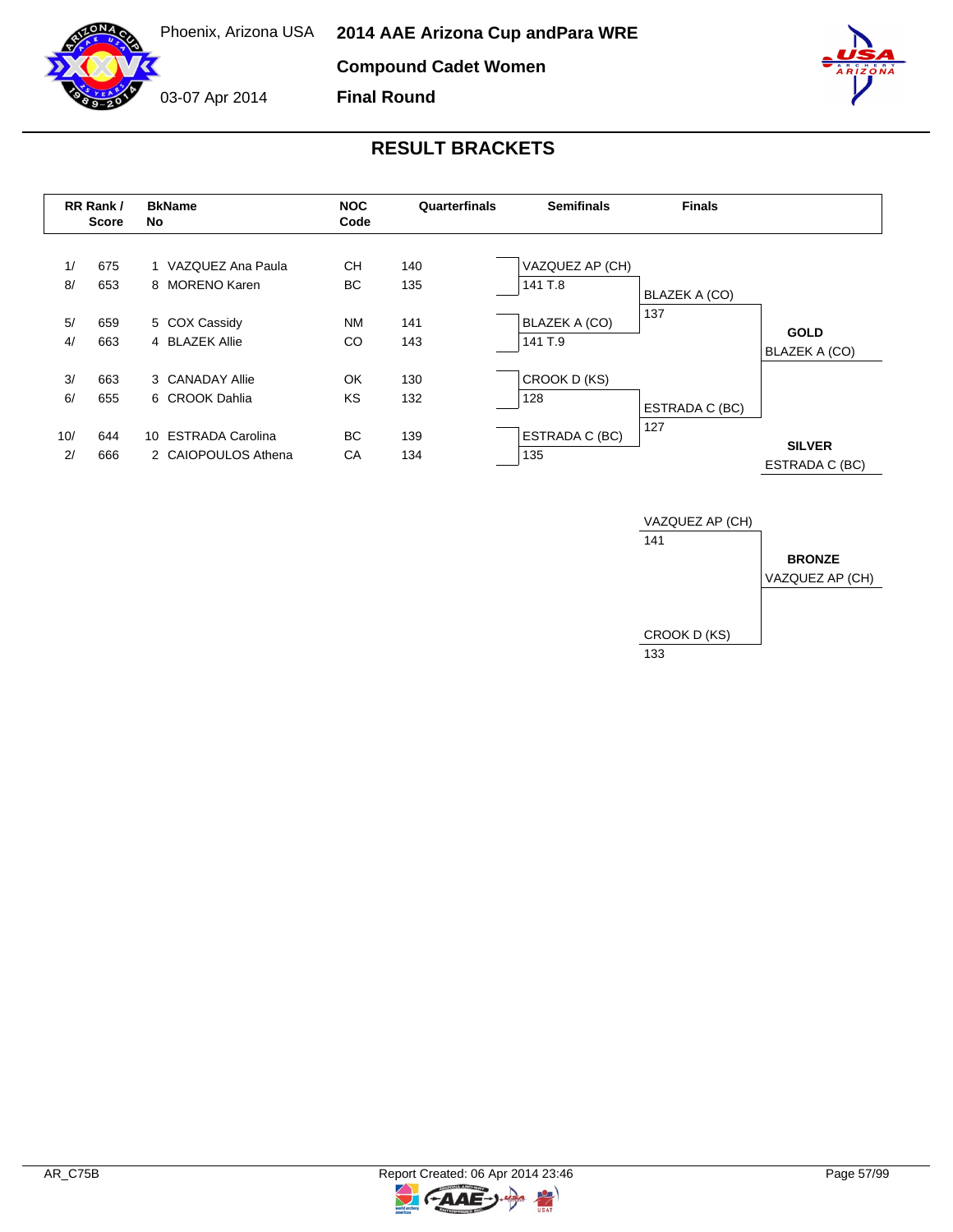



| <b>NOC</b><br>$1/16$<br>RR Rank /<br>Code<br>Elimin. Round<br><b>Score</b><br>No | 1/8<br>Quarterfinals<br>Elimin. Round |
|----------------------------------------------------------------------------------|---------------------------------------|
|                                                                                  |                                       |
| 675<br><b>CH</b><br>1/<br>1 VAZQUEZ Ana Paula                                    | VAZQUEZ AP (CH)                       |
| 140<br>-Bye-                                                                     | VAZQUEZ AP (CH)                       |
| 119<br><b>GRANT S (GA)</b><br>17/<br>592<br>17 MCADAMS Georgia<br>TX             | 140                                   |
| 16/<br>614<br>16 GRANT Sydney<br>GA<br>131<br>131                                |                                       |
|                                                                                  |                                       |
| 9 PETITT Meagan<br>FL.<br>9/<br>646<br>PETITT M (FL)<br>135                      |                                       |
| -Bye-                                                                            | MORENO K (BC)                         |
| -Bye-                                                                            | 135<br>MORENO K (BC)                  |
| 8 MORENO Karen<br>BC<br>653<br>140<br>8/                                         |                                       |
| 5 COX Cassidy<br><b>NM</b><br>COX C (NM)<br>659<br>5/                            |                                       |
| -Bye-<br>140                                                                     |                                       |
|                                                                                  | COX C (NM)<br>141                     |
| -Bye-<br>RUIZ A (AZ)                                                             |                                       |
| AZ<br>12/<br>643<br>12 RUIZ Alexis<br>132                                        |                                       |
| BC<br>135<br>13/<br>640<br>13 HERNANDEZ Ana Paulina                              | HERNANDEZ AP (BC)                     |
| 97<br>136<br>20/<br>533<br><b>NJ</b><br>20 HELLER Courtney                       | BLAZEK A (CO)                         |
|                                                                                  | 143                                   |
| BLAZEK A (CO)<br>-Bye-<br>4 BLAZEK Allie<br>CO<br>4/<br>663<br>137               |                                       |
|                                                                                  |                                       |
| 3 CANADAY Allie<br>OK<br>3/<br>663                                               | CANADAY A (OK)                        |
| 135<br>-Bye-                                                                     | CANADAY A (OK)                        |
| 579<br>19 BUTLER Blakelee<br>AZ<br>122<br>19/                                    | 130<br>CASTRO CASTAÑEDA EJ (BC)       |
| 14 CASTRO CASTAÑEDA Emely Joselin BC<br>14/<br>635<br>125<br>129                 |                                       |
| 11 GIANOS Sarah<br>11/<br>644<br>MA                                              | GIANOS S (MA)                         |
| 130<br>-Bye-                                                                     |                                       |
|                                                                                  | CROOK D (KS)<br>132                   |
| -Bye-                                                                            | CROOK D (KS)                          |
| 6 CROOK Dahlia<br>KS<br>6/<br>655<br>134                                         |                                       |
| 653<br>7 PAREDES Samantha<br>BC<br>7/                                            | PAREDES S (BC)                        |
| 131<br>-Bye-                                                                     | ESTRADA C (BC)                        |
| -Bye-                                                                            | 139<br>ESTRADA C (BC)                 |
| 10 ESTRADA Carolina<br>BC<br>137<br>10/<br>644                                   |                                       |
|                                                                                  |                                       |
| 15 GUNN Danii<br>128<br>GUNN D (AZ)<br>15/<br>615<br>AZ                          |                                       |
| CO<br>18/<br>582<br>18 TAYLOR Samantha<br>122<br>129                             | CAIOPOULOS A (CA)                     |
| -Bye-                                                                            | 134<br>CAIOPOULOS A (CA)              |
| 2 CAIOPOULOS Athena<br>666<br>${\sf CA}$<br>2/<br>138                            |                                       |



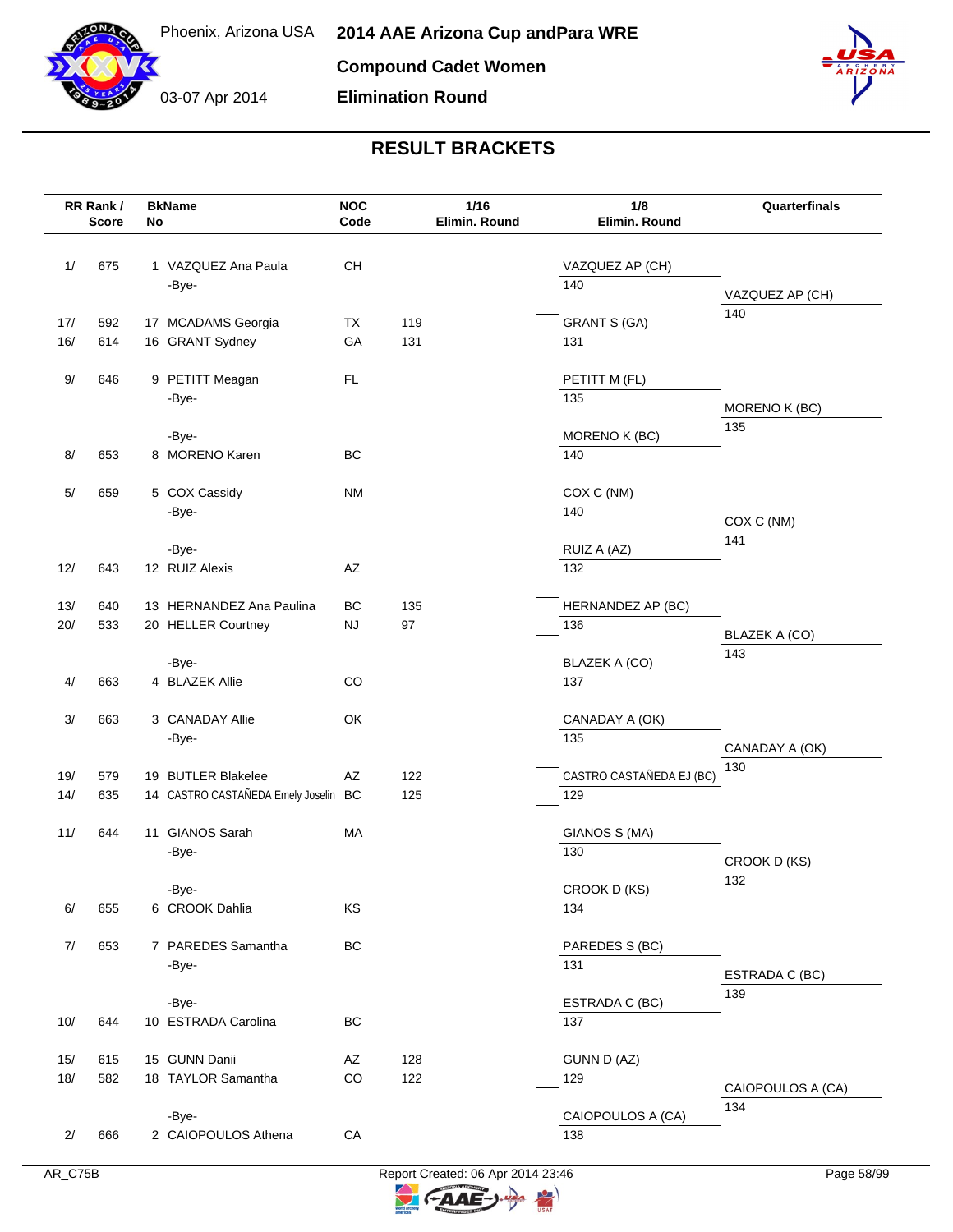





### **RESULT BRACKETS**

**Final Round**

|          | RR Rank /<br><b>Score</b> | <b>BkName</b><br>No                    | <b>NOC</b><br>Code       | Quarterfinals | <b>Semifinals</b> | <b>Finals</b> |               |
|----------|---------------------------|----------------------------------------|--------------------------|---------------|-------------------|---------------|---------------|
| 1/       | 594                       | 1 LUKOW Michael                        | UT                       |               |                   |               |               |
| 5/<br>4/ | 578<br>580                | 5 AJIMA Yutaka<br>4 PALUMBO Timothy    | <b>JPN</b><br><b>NY</b>  |               |                   |               | <b>GOLD</b>   |
| 3/<br>6/ | 583<br>533                | 3 REZENDE Luciano<br>6 CHOI Jeung Youn | <b>BRA</b><br><b>KOR</b> |               |                   |               |               |
| 2/       | 591                       | 2 JUNG Young Joo                       | <b>KOR</b>               |               |                   |               | <b>SILVER</b> |

**BRONZE**

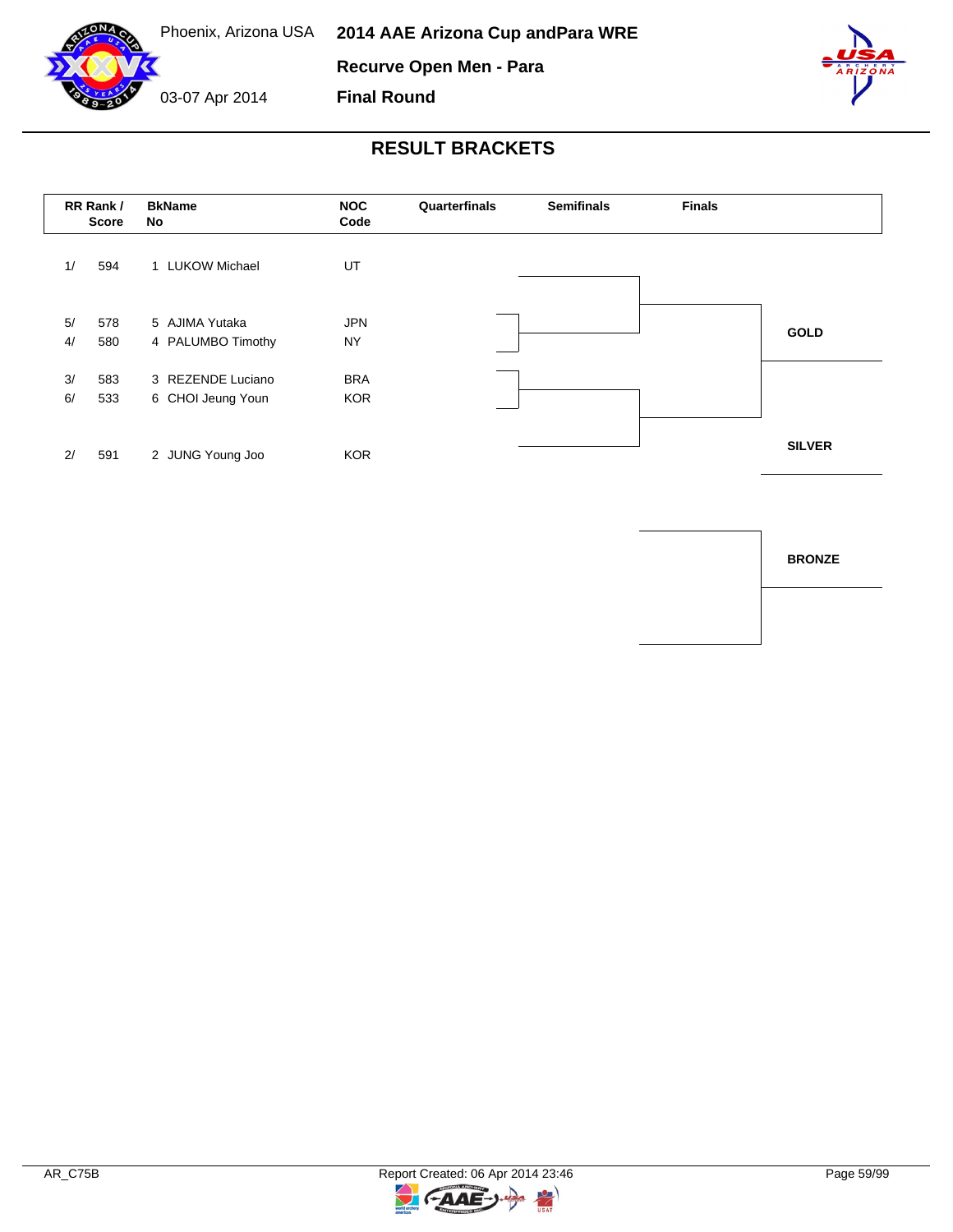



|       | RR Rank /<br><b>Score</b> | No | <b>BkName</b>              | <b>NOC</b><br>Code | 1/8<br>Elimin. Round | Quarterfinals   |
|-------|---------------------------|----|----------------------------|--------------------|----------------------|-----------------|
| 1/    | 594                       |    | 1 LUKOW Michael            | UT                 |                      | LUKOW M (UT)    |
|       |                           |    | -Bye-                      |                    |                      |                 |
| 9/    | 499                       |    | 9 WOLFE Russell            | <b>OK</b>          |                      |                 |
| 8/    | 506                       |    | 8 PERRY Robert             | ID                 |                      |                 |
| $5/$  | 578                       |    | 5 AJIMA Yutaka<br>-Bye-    | <b>JPN</b>         |                      | AJIMA Y (JPN)   |
| 4/    | 580                       |    | -Bye-<br>4 PALUMBO Timothy | <b>NY</b>          |                      | PALUMBO T (NY)  |
| 3/    | 583                       |    | 3 REZENDE Luciano          | <b>BRA</b>         |                      | REZENDE L (BRA) |
|       |                           |    | -Bye-                      |                    |                      |                 |
|       |                           |    | -Bye-                      |                    |                      | CHOI JY (KOR)   |
| 6/    | 533                       |    | 6 CHOI Jeung Youn          | <b>KOR</b>         |                      |                 |
| 7/    | 529                       |    | 7 WATANABE Masayoshi       | <b>JPN</b>         |                      |                 |
| $10/$ | 493                       |    | 10 KOO Ja Yong             | <b>KOR</b>         |                      |                 |
|       |                           |    | -Bye-                      |                    |                      | JUNG YJ (KOR)   |
| $2/$  | 591                       |    | 2 JUNG Young Joo           | <b>KOR</b>         |                      |                 |

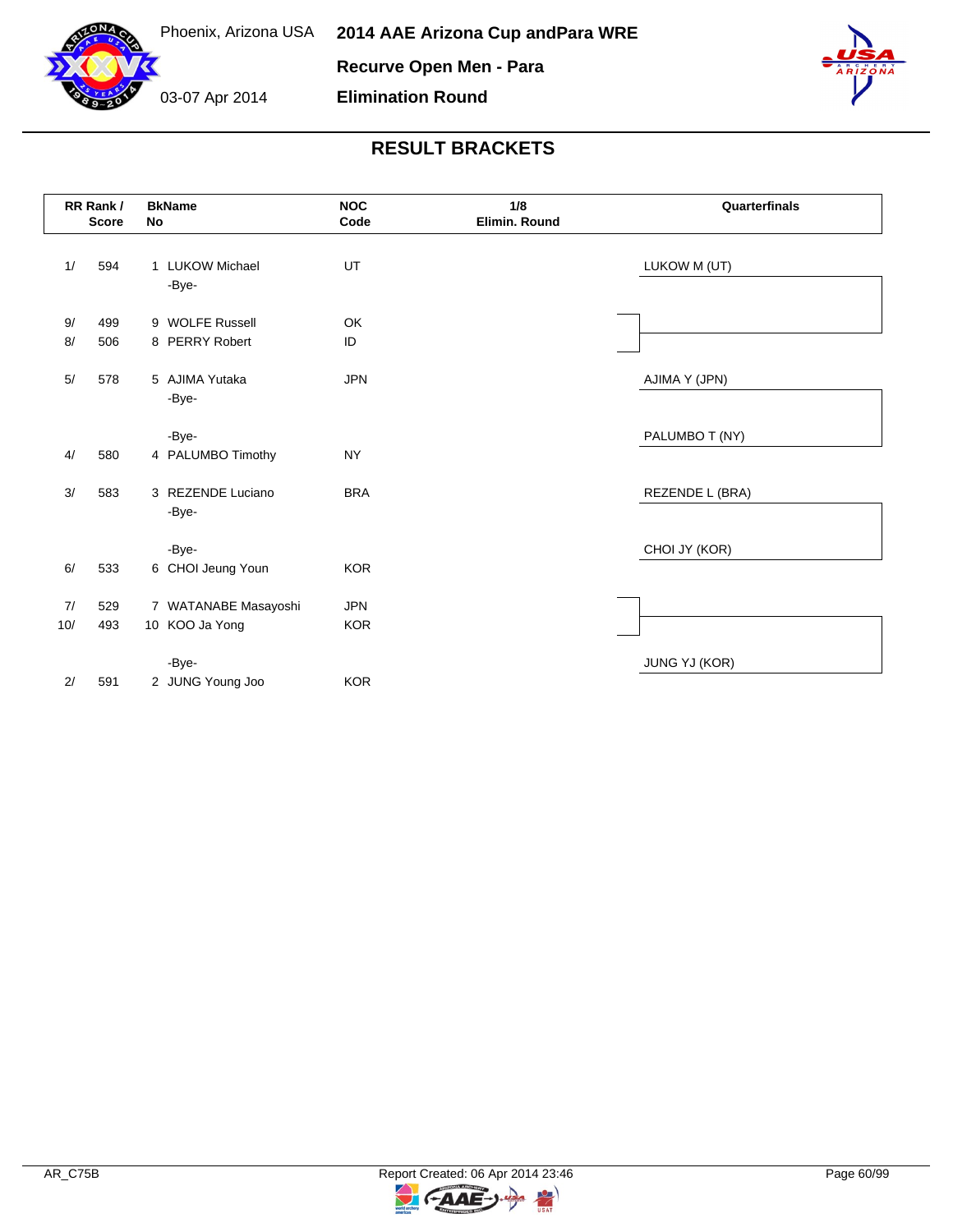

**Final Round**



#### **RESULT BRACKETS**



**BRONZE**

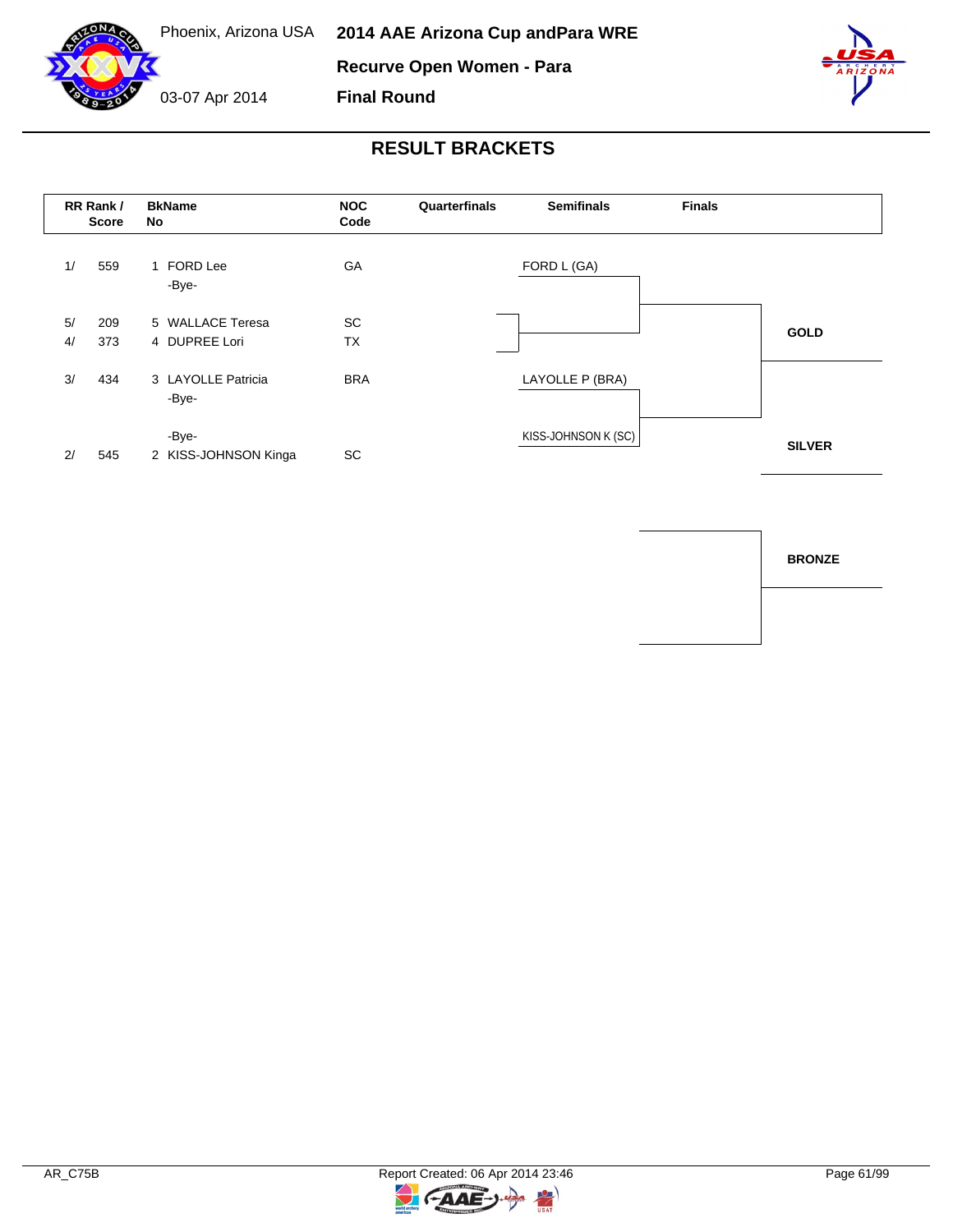

03-07 Apr 2014 **Elimination Round**



|      | RR Rank /<br><b>Score</b> | <b>BkName</b><br>No  | <b>NOC</b><br>Code | 1/8<br>Elimin. Round | Quarterfinals |  |  |  |  |
|------|---------------------------|----------------------|--------------------|----------------------|---------------|--|--|--|--|
|      |                           |                      |                    |                      |               |  |  |  |  |
| 1/   | 680                       | 1 BENNETT Eric       | <b>USA</b>         |                      |               |  |  |  |  |
| 16/  | 432                       | 16 LEE Chel Soo      | <b>KOR</b>         |                      |               |  |  |  |  |
|      |                           |                      |                    |                      |               |  |  |  |  |
| 9/   | 652                       | 9 DENYS Alec         | CAN                |                      |               |  |  |  |  |
| 8/   | 652                       | 8 SHELBY Andre       | FL.                |                      |               |  |  |  |  |
|      |                           |                      |                    |                      |               |  |  |  |  |
| 5/   | 662                       | 5 EVANS Kevin        | CAN                |                      |               |  |  |  |  |
| 12/  | 636                       | 12 BAILEY Joseph     | MI                 |                      |               |  |  |  |  |
|      |                           |                      |                    |                      |               |  |  |  |  |
| 13/  | 633                       | 13 KWEON Hyun Ju     | <b>KOR</b>         |                      |               |  |  |  |  |
| 4/   | 662                       | 4 THORNTON Lance     | <b>MO</b>          |                      |               |  |  |  |  |
|      |                           |                      |                    |                      |               |  |  |  |  |
| $3/$ | 668                       | 3 SENA Jeff          | <b>USA</b>         |                      |               |  |  |  |  |
| 14/  | 628                       | 14 SON Sung Sik      | <b>KOR</b>         |                      |               |  |  |  |  |
|      |                           |                      |                    |                      |               |  |  |  |  |
| 11/  | 638                       | 11 THOMPSON Benjamin | SC                 |                      |               |  |  |  |  |
| 6/   | 660                       | 6 HUDSON Robert      | CAN                |                      |               |  |  |  |  |
|      |                           |                      |                    |                      |               |  |  |  |  |
| 7/   | 656                       | 7 GO Sung Kil        | <b>KOR</b>         |                      |               |  |  |  |  |
| 10/  | 639                       | 10 BOSSON Steven     | UT                 |                      |               |  |  |  |  |
|      |                           |                      |                    |                      |               |  |  |  |  |
| 15/  | 580                       | 15 ARNOLD L.T.       | <b>WA</b>          |                      |               |  |  |  |  |
| 2/   | 669                       | 2 STUTZMAN Matt      | <b>USA</b>         |                      |               |  |  |  |  |

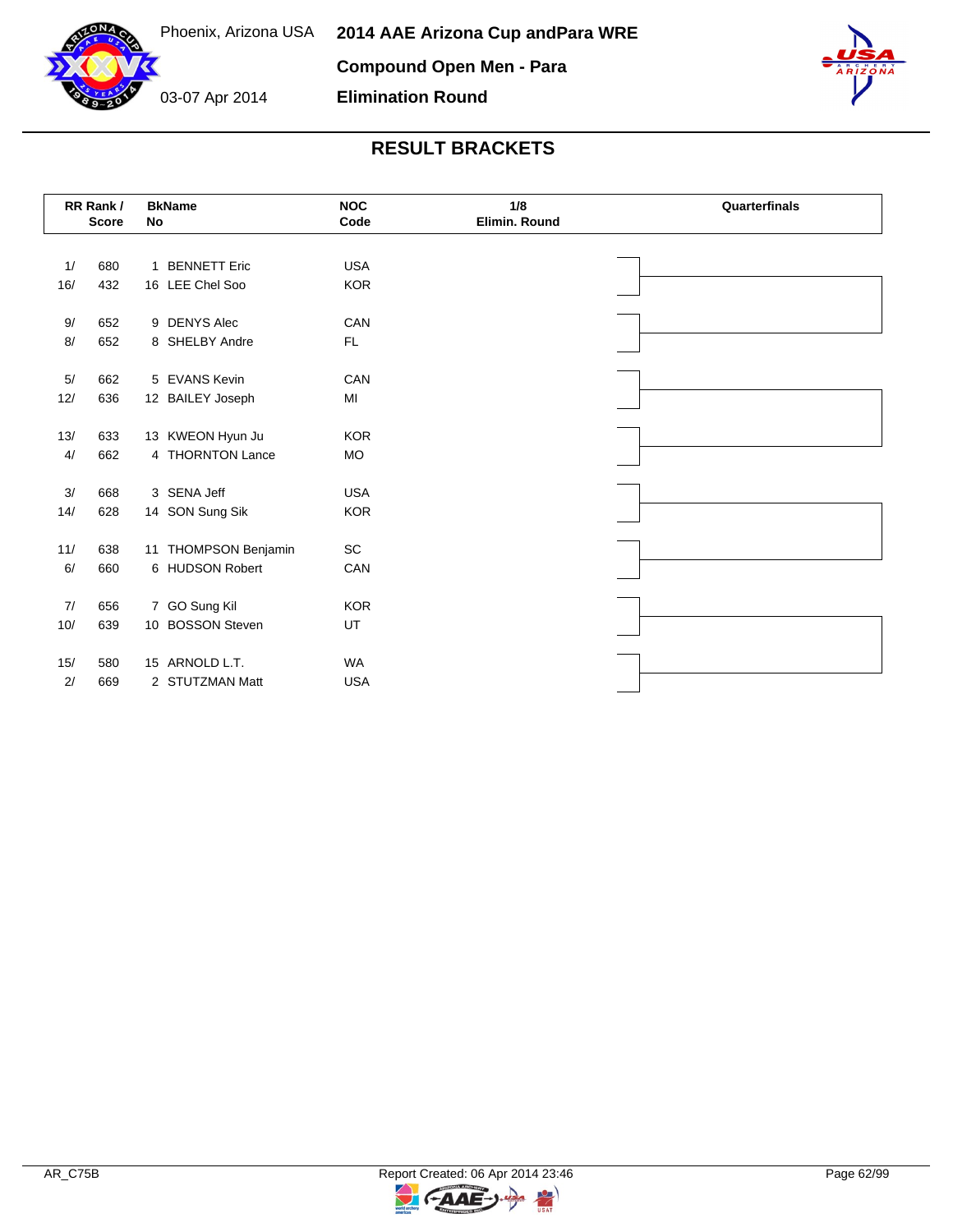

### **RESULT BRACKETS**

**Final Round**

|          | RR Rank /<br><b>Score</b> | <b>BkName</b><br>No                 | <b>NOC</b><br>Code | <b>Semifinals</b> | <b>Finals</b> |               |
|----------|---------------------------|-------------------------------------|--------------------|-------------------|---------------|---------------|
| 1/<br>4/ | 632<br>504                | 1 HIRASAWA Nako<br>4 TREMBLAY Lyne  | <b>JPN</b><br>CAN  |                   |               | <b>GOLD</b>   |
| 3/<br>2/ | 602<br>622                | 3 CHAVEZ Martha<br>2 VAN NEST Karen | CA<br>CAN          |                   |               | <b>SILVER</b> |
|          |                           |                                     |                    |                   |               | <b>BRONZE</b> |
|          |                           |                                     |                    |                   |               |               |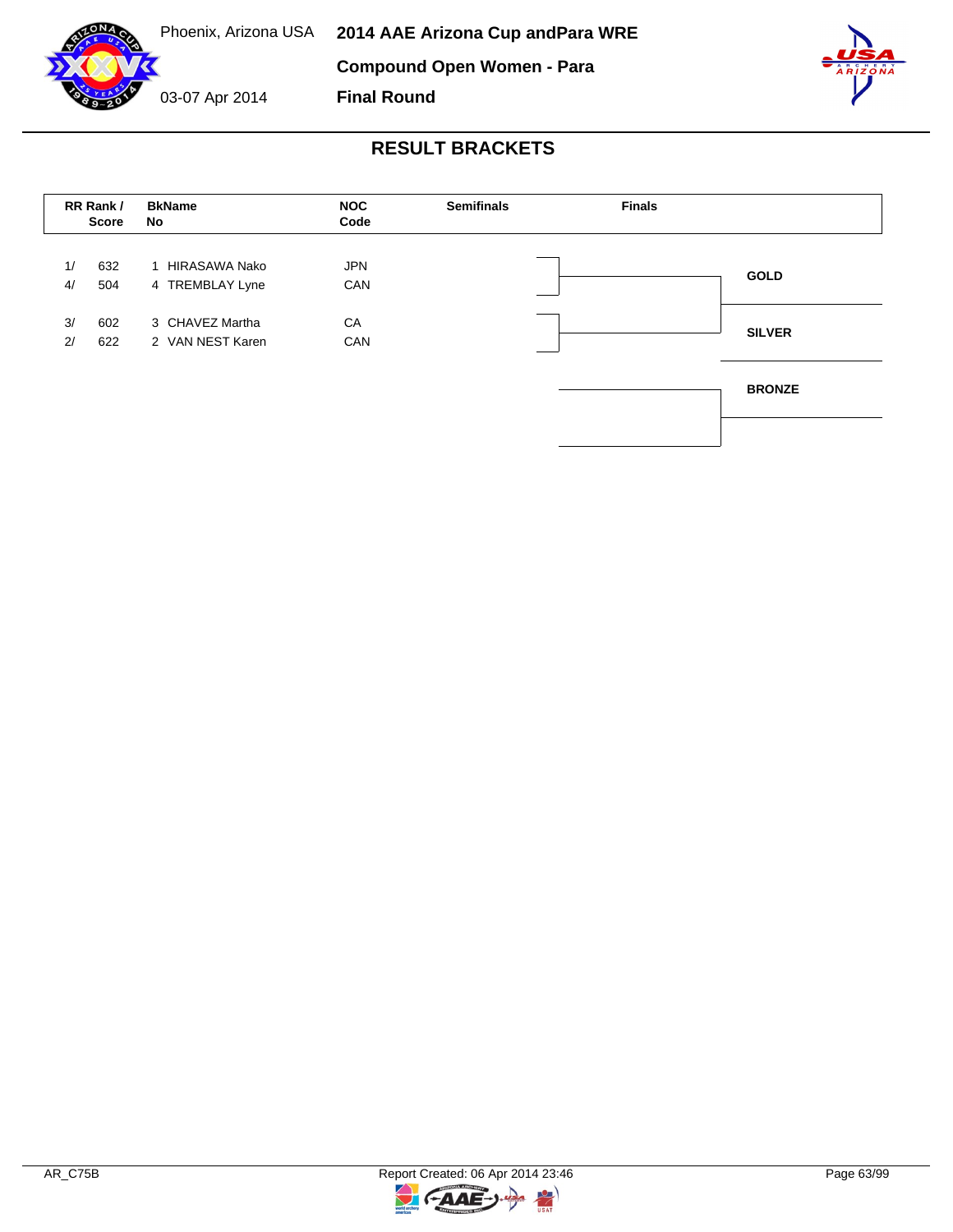

**Compound - W1- Para**

**Final Round**

03-07 Apr 2014



#### **RESULT BRACKETS**



**BRONZE**

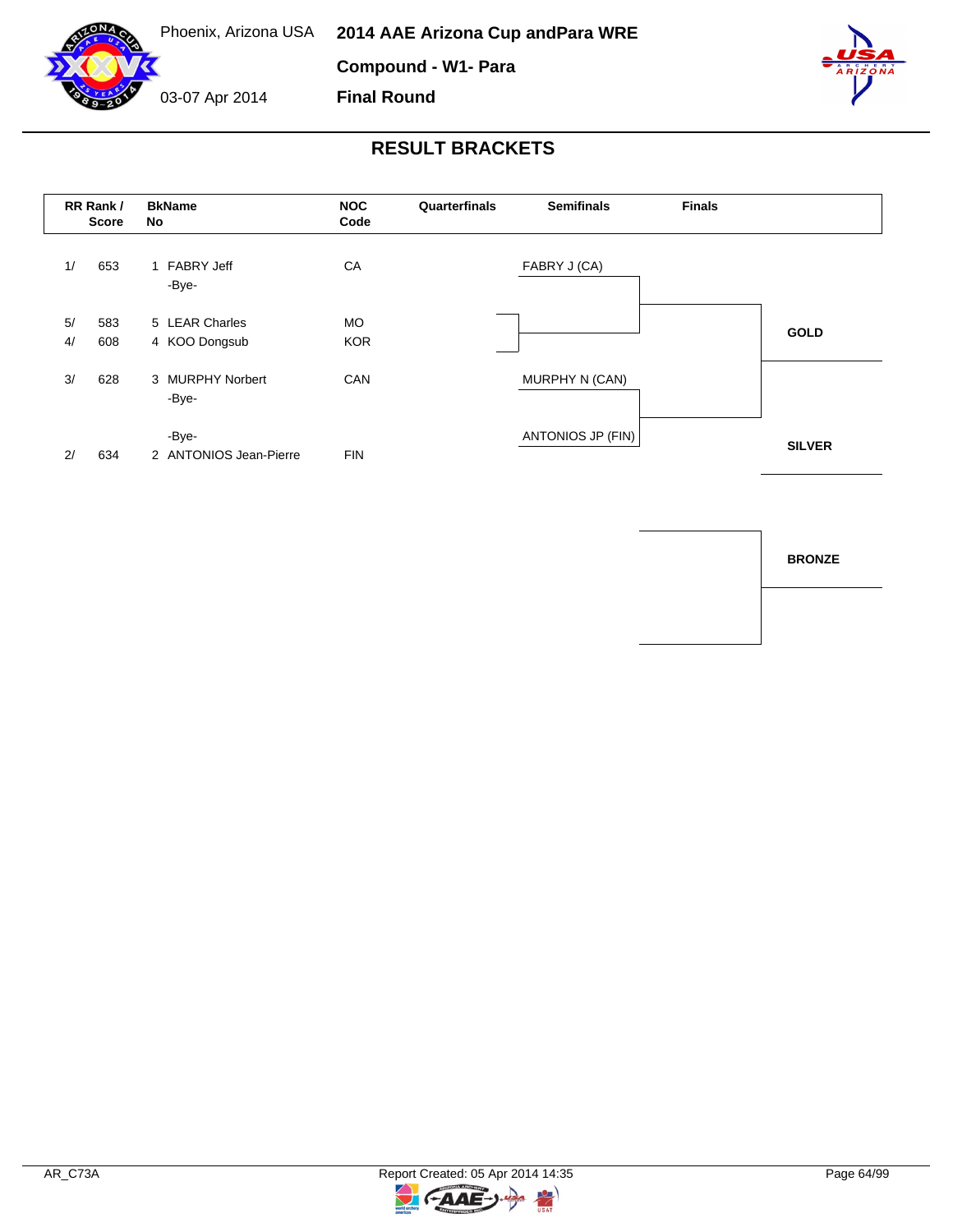**Recurve Combined Men**

03-07 Apr 2014

**Qualification Round**



**RESULTS After 72 Arrows** 

| Rank           | <b>Back No.Name</b> |                                              | <b>NOC</b>        | 70m-1 70m-2 10+X's                 |           | X's            | Score      |
|----------------|---------------------|----------------------------------------------|-------------------|------------------------------------|-----------|----------------|------------|
| $\mathbf{1}$   |                     | 039A KAMINSKI Jake                           | <b>USA</b>        | 332 / 4 333 / 1                    | 33        | 8              | 665        |
| $\overline{c}$ | 038D                | <b>NESPOLI Mauro</b>                         | <b>ITA</b>        | 332 / 3 332 / 2                    | 37        | 14             | 664        |
| 3              | 032C                | <b>DUENAS Crispln</b>                        | CAN               | 333 / 2 329 / 7                    | 28        | $\overline{7}$ | 662        |
| 4              |                     | 025B SERRANO Juan Rene                       | <b>MEX</b>        | 335 / 1 327 / 14                   | 26        | 10             | 662        |
| 5              | 028C                | <b>ELLISON Brady</b>                         | AZ                | 330 / 6 328 /11                    | 27        | $\overline{4}$ | 658        |
| 6              |                     | 034D GALIAZZO Marco                          | <b>ITA</b>        | 330 / 5 324 / 18                   | 34        | 14             | 654        |
| $\overline{7}$ |                     | 044A MCLAUGHLIN Daniel                       | CA                | 323 /13 329 / 7                    | 26        | 2              | 652 SO T.9 |
| 8              | 042A                | YAMAGUCHI Nathan                             | CA                | 320 /19 332 / 4                    | 24        | 8              | 652 SO T.9 |
| 9              | 045D                | <b>JOHNSON Richard</b>                       | <b>CT</b>         | 320 /21 332 / 3                    | 23        | 6              | 652 SO T.8 |
| 10             |                     | 052A ZAMORA Oldair                           | HG                | 322 /14 329 / 7                    | 23        | 6              | 651        |
| 11             | 052B                | <b>AUBERT Thomas</b>                         | <b>FRA</b>        | 324 /11 327 /13                    | 23        | 4              | 651        |
| 12<br>13       | 035D                | 023A FANCHIN Joe<br><b>FRANGILLI Michele</b> | CA<br><b>ITA</b>  | 323 /12 326 /15<br>319 /23 329 / 7 | 29<br>27  | 9<br>9         | 649<br>648 |
| 14             | 028B                | <b>URIBE Orlando</b>                         | <b>MEX</b>        | 321 /15 327 /12                    | 27        | 4              | 648        |
| 15             | 026B                | <b>PARMENTIER Laurent</b>                    | <b>MEX</b>        | 314 /30 331 /6                     | 19        | $\overline{7}$ | 645        |
| 16             | 037D                | MANDIA Massimiliano                          | <b>ITA</b>        | 319 /24 326                        | 19<br>/17 | 6              | 645        |
| 17             |                     | 023B VELEZ Luis Eduardo                      | MEX               | 318 /25 326 /16                    | 24        | 6              | 644        |
| 18             |                     | 037A CUSICK Jeremiah                         | <b>USA</b>        | 320 /18 324 /19                    | 23        | 8              | 644        |
| 19             | 036D                | MELOTTO Luca                                 | <b>ITA</b>        | 327 / 9 316 / 30                   | 17        | 6              | 643        |
| 20             | 041C                | <b>PACHECO Daniel</b>                        | COL               | 311 /34 331 / 5                    | 20        | 8              | 642        |
| 21             | 027B                | ALVAREZ Luis Antonio                         | <b>MEX</b>        | 329 / 7<br>312 /41                 | 19        | 2              | 641        |
| 22             | 026D                | <b>REQUA Matthew</b>                         | <b>TX</b>         | 321 /17 320 /24                    | 15        | 1              | 641        |
| 23             | 029B                | GONZALEZ Ivan                                | <b>MEX</b>        | 317 /27 323 /20                    | 19        | 9              | 640        |
| 24             |                     | 035A ZUMBO Matthew                           | CA                | 325 /10 313 /39                    | 21        | 9              | 638        |
| 25             | 025D                | <b>WUNDERLE Victor</b>                       | <b>TX</b>         | 328 / 8 310 / 44                   | 21        | 8              | 638        |
| 26             |                     | 047D PFISTER Jason                           | OH                | 315 /29 323 /21                    | 19        | 2              | 638        |
| 27             | 023C                | <b>WEBSTER Chris</b>                         | AZ                | 321 /16 316 /29                    | 18        | 6              | 637        |
| 28             | 048D                | <b>WUKIE Jacob</b>                           | OH                | 317 /28 317 /26                    | 18        | 6              | 634        |
| 29             | 056B                | <b>MATEO Andrew</b>                          | AZ                | 320 /22 314 /33                    | 16        | $\overline{7}$ | 634        |
| 30             |                     | 038A KLIMITCHEK Collin                       | <b>USA</b>        | 310 /38 321 /23                    | 14        | 5              | 631        |
| 31             |                     | 024A KALE Nick                               | CA                | 310 /36 319 /25                    | 20        | 4              | 629        |
| 32             | 025A                | <b>GARRETT Zach</b>                          | CA                | 317 /26 310 /47                    | 15        | 3              | 627        |
| 33             | 055D                | <b>INFANTE Luis Esteban</b>                  | CH                | /39<br>309<br>316 /28              | 23        | 6              | 625        |
| 34             | 040C                | <b>TORRES Diego</b>                          | COL               | 303 /51 322 /22                    | 20        | 6              | 625        |
| 35             | 049A                | <b>WIFLER Alex</b>                           | IL                | 312 /31 313 /37                    | 19        | 5              | 625        |
| 36             | 036C                | <b>TAMAI Fumihiro</b>                        | <b>JPN</b>        | 308 /43 315 /31                    | 20        | 4              | 623        |
| 37             | 034C                | MACDONALD Hugh                               | CAN               | 309 /40 314 /36                    | 16        | 5              | 623        |
| 38             | 033C<br>024B        | <b>ARSENAULT Phil</b>                        | CAN<br><b>MEX</b> | 311 /33 312 /42<br>/41 313 /38     | 15        | $\overline{4}$ | 623        |
| 39<br>40       | 044C                | <b>VIVAS Pedro</b>                           | <b>GUA</b>        | 309<br>320 /20 301 /61             | 14<br>19  | 4<br>7         | 622<br>621 |
| 41             | 045B                | PARRILLA Olmo<br>ANDERSON Jeff               | <b>WA</b>         | /48 315 /32<br>306                 | 14        | 5              | 621        |
| 42             | 056D                | <b>CRUZ REYEZ Jose Miguel</b>                | ΗG                | /47 314 /35<br>306                 | 14        | 3              | 620        |
| 43             | 029A                | MCLAUGHLIN Sean                              | CA                | 307 /46 312 /40                    | 13        | 7              | 619        |
| 44             |                     | 035C HEILANDT Matt                           | CAN               | 310 /35 308 /49                    | 18        | 7              | 618        |
| 45             | 042D                | MCGLYN Joseph                                | NY.               | 308 /44 310 /46                    | 13        | 2              | 618        |
| 46             | 039D                | <b>TONELLI Amedeo</b>                        | <b>ITA</b>        | 309 /42 309 /48                    | 8         | 1              | 618        |
| 47             |                     | 055C ZAMORA Omar                             | HG                | 310 /36 303 /58                    | 15        | 3              | 613        |
| 48             |                     | 035B CRITES Byron                            | CO                | 296 /64 317 /27                    | 14        | 5              | 613        |
| 49             |                     | 051B THORKILDSEN Steffen                     | <b>DEN</b>        | 305 /49 306 /53                    | 14        | 4              | 611        |
| 50             |                     | 047A CASTILLO CRUZ Jaime Luis                | BC                | 301 /53 310 /45                    | 12        | 4              | 611        |
| 51             |                     | 055B KIM Jin                                 | CA                | 296 /67 314 /34                    | 9         | 4              | 610        |
| 52             | 048A                | <b>GURROLA Osvaldo</b>                       | ВC                | 312 /31 295 /71                    | 12        | 4              | 607        |
| 53             | 050C                | ALEXANDER Malcolm                            | GBR               | 301 /54 306 /52                    | 12        | 2              | 607        |
| 54             | 059B                | MCMENEMAY Dillon                             | ΝY                | 302 /52 304 /56                    | 16        | 3              | 606        |
| 55             |                     | 056A NITTA Kent                              | CA                | 307 /45 299 /64                    | 12        | 2              | 606        |
| 56             | 027D                | <b>FORTENBERRY Ryan</b>                      | TX                | 295 /69 310 /43                    | 12        | 6              | 605        |
| 57             | 058B                | <b>MILLER Caleb</b>                          | CO                | 297 /62 307 /50                    | 14        | 5              | 604        |
| 58             |                     | 043B HINES Timm                              | <b>WA</b>         | 298<br>/61 306 /54                 | 8         | 2              | 604        |
| 59             | 030C                | <b>BOWMAN Scott</b>                          | AZ                | 296 /65 306 /51                    | 16        | 3              | 602        |
| 60             |                     | 051A PAVLOV Vadim                            | <b>RUS</b>        | 299 /57 302 /60                    | 15        | 6              | 601        |

키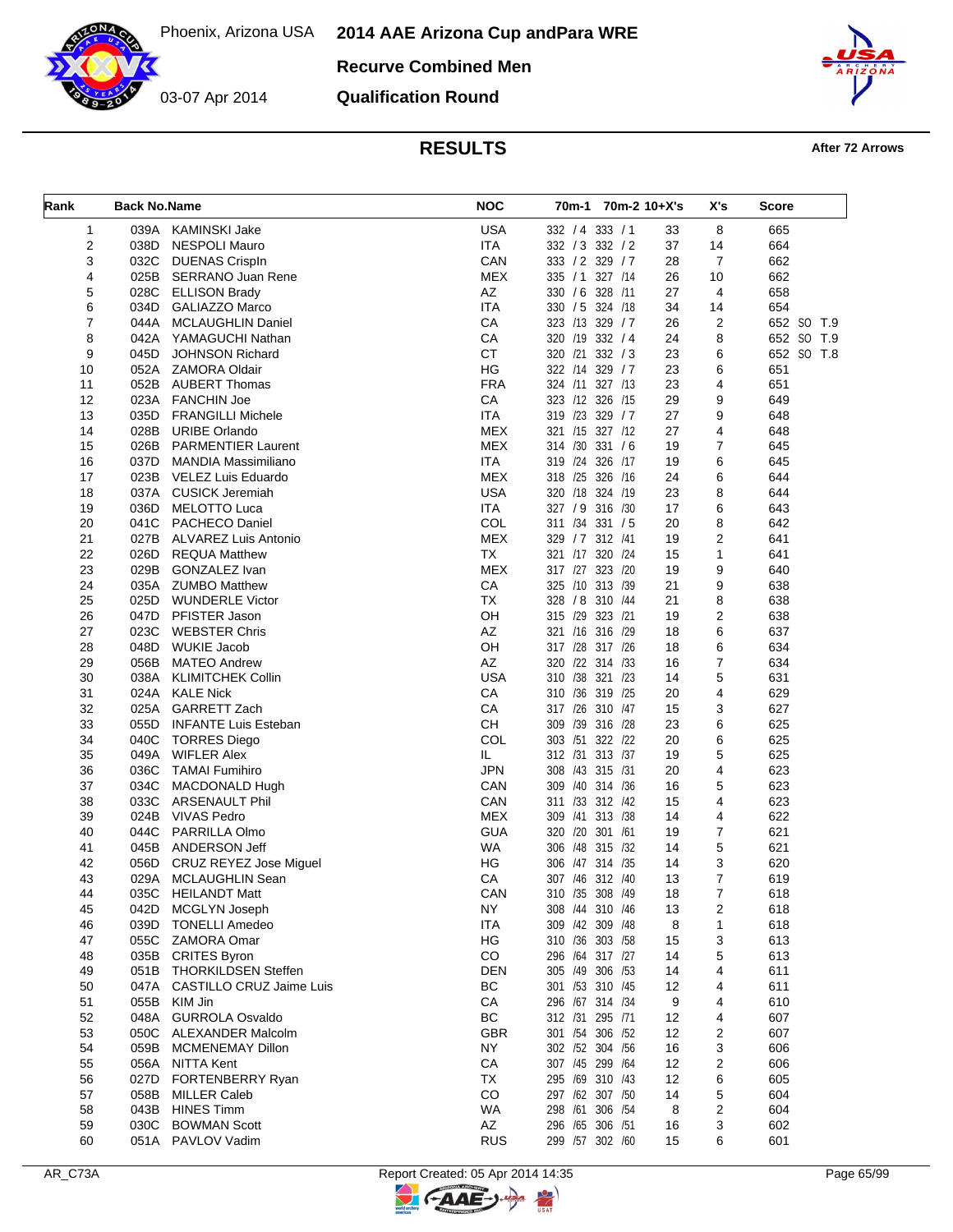**Recurve Combined Men**

03-07 Apr 2014

**Qualification Round**



**RESULTS After 72 Arrows** 

| Rank | <b>Back No.Name</b> |                             | <b>NOC</b> |                   | 70m-1 70m-2 10+X's |                | X's            | Score  |
|------|---------------------|-----------------------------|------------|-------------------|--------------------|----------------|----------------|--------|
| 61   |                     | 033A GHIZZI Roberto         | CA         | 298 /58 303 /59   |                    | 9              | 4              | 601    |
| 62   |                     | 031A SMITH Josh             | CA         | 300 /55 299 /63   |                    | 13             | 5              | 599    |
| 63   | 047B                | <b>GALLIFET Thomas</b>      | <b>FRA</b> | 294 /71           | 305 /55            | 12             | 1              | 599    |
| 64   |                     | 045A PAGUIA Raymond         | CA         | 298 /58 298 /66   |                    | 10             | $\overline{2}$ | 596    |
| 65   |                     | 046C LUKOW Michael          | UT         | 296 /66 298 /65   |                    | 13             | 4              | 594    |
| 66   |                     | 032B JUNG Young Joo         | <b>KOR</b> | 300 /56 291 /76   |                    | 9              | $\overline{7}$ | 591    |
| 67   | 058C                | <b>OLSON Alexander</b>      | IA         | 294 /70 295 /73   |                    | 13             | 6              | 589    |
| 68   | 030B                | <b>TAPIA Luis</b>           | <b>MEX</b> | 292 /73 297 /68   |                    | 11             | $\overline{2}$ | 589    |
| 69   |                     | 036A LUND Bryan             | CA         | 294 /71           | 295 /72            | 10             | 1              | 589    |
| 70   | 038B                | <b>TWOMBLY Gregory</b>      | CO         | 304 /50 285 /84   |                    | 9              | $\overline{2}$ | 589    |
| 71   | 042C                | <b>CASTRO Diego</b>         | <b>GUA</b> | 285 /80 304 /57   |                    | $\overline{7}$ | $\mathbf{1}$   | 589    |
| 72   | 028D                | SHEWCHUK John               | <b>TX</b>  | 290 /75 297 /67   |                    | 10             | 3              | 587    |
| 73   | 044B                | <b>REZENDE Luciano</b>      | <b>BRA</b> | 298 /60 285 /83   |                    | 8              | 1              | 583    |
| 74   | 046B                | <b>ANDERSON Larry</b>       | WA         | 295 /68 287 /82   |                    | 10             | 1              | 582    |
| 75   |                     | 050A MARINO Anthony         | <b>NJ</b>  | 284 /82 297 /69   |                    | $\overline{7}$ | 1              | 581    |
| 76   | 043D                | PALUMBO Timothy             | NY.        | 280 /86 300 /62   |                    | $\overline{7}$ | $\overline{2}$ | 580    |
| 77   | 040B                | AJIMA Yutaka                | <b>JPN</b> | 289 /77 289 /80   |                    | 11             | 4              | 578    |
| 78   | 041D                | <b>LAZAROFF Brett</b>       | <b>NY</b>  | 288 /78 288 /81   |                    | 12             | 3              | 576    |
| 79   |                     | 025C LITZLER Brett          | AZ         | 287 /79 289 /79   |                    | 10             | 3              | 576    |
| 80   |                     | 041B HAGLEY Dwight          | <b>BAR</b> | 297 /63 279 /91   |                    | 7              | 3              | 576    |
| 81   |                     | 034A ARCEO Arsi             | CA         | 278 /89 297 /69   |                    | 8              | 0              | 575    |
| 82   |                     | 046A VACCARELLO Jason       | CA         | 280 /87 293 /74   |                    | 7              | 3              | 573    |
| 83   | 029C                | MCCURRY John                | AZ         | 284 /81 279 /90   |                    | 8              | 3              | 563    |
| 84   |                     | 055A PARK David             | CA         | 283 /83 279 /89   |                    | 13             | 3              | 562    |
| 85   |                     | 040A ALLEN Brent            | CA         | 283 /84 276 /94   |                    | 11             | 1              | 559    |
| 86   | 047C                | <b>GOVIER Daniel</b>        | WI         | 267 /95 292 /75   |                    | 8              | 1              | 559    |
| 87   |                     | 043C BARILLAS Julio         | <b>GUA</b> | 275 /90 284 /85   |                    | 6              | 0              | 559    |
| 88   | 058A                | CUNNINGHAM, JR. Daniel      | CA         | 268 /94 290 /78   |                    | 10             | 6              | 558    |
| 89   |                     | 031C VAINAUSKAS Adam        | AZ         | 283 / 85 273 / 97 |                    | $\overline{7}$ | 5              | 556    |
| 90   | 057B                | <b>COLE Donnie</b>          | AZ         | 279 /88 277 /93   |                    | 3              | 0              | 556    |
| 91   | 059C                | KIM Min Ki                  | <b>USK</b> | 272 /92 282 /87   |                    | 10             | 1              | 554    |
| 92   | 049C                | <b>BALDOWSKI S. Phillip</b> | GA         | 289 /76 261 /104  |                    | 10             | 3              | 550 CT |
| 93   | 046D                | <b>GAUVIN Rich</b>          | <b>CT</b>  | 290 /74 260 /106  |                    | 10             | 3              | 550 CT |
| 94   | 038C                | <b>GARCIA Hector</b>        | COL        | 255 /105 290 /77  |                    | 10             | 5              | 545    |
| 95   |                     | 057C BISINGER Zackary       | IA         | 270 /93 275 /95   |                    | 4              | 0              | 545    |
| 96   |                     | 039C JIMÉNEZ Rubén          | <b>CRC</b> | 260 /101          | 283 /86            | 8              | 1              | 543    |
| 97   | 024C                | <b>BORETSKY Cody</b>        | AZ         | 261 /100 277 /92  |                    | 6              | $\overline{2}$ | 538    |
| 98   | 048C                | TIMPANARO Dennis            | IL.        | 262 /98 273 /96   |                    | 8              | $\overline{2}$ | 535    |
| 99   | 057D                | CANO MENDEZ Jose Antonio    | DF         | 262 /99 272 /99   |                    | $\overline{7}$ | $\overline{2}$ | 534    |
| 100  |                     | 031B CHOI Jeung Youn        | <b>KOR</b> | 260 /102 273 /98  |                    | 4              | 1              | 533    |
| 101  |                     | 037C WATANABE Masayoshi     | <b>JPN</b> | 266 /97           | 263 /101           | 5              | 2              | 529    |
| 102  | 054C                | <b>URIARTE Pablo</b>        | <b>BC</b>  | 267 /95 259 /109  |                    | 3              | 0              | 526    |
| 103  | 054B                | <b>AGHILI Ardesher</b>      | ΑZ         | 274 /91 246 /114  |                    | 6              | 4              | 520    |
| 104  |                     | 042B FIELD Brandon          | <b>BAR</b> | 235 /117 280 /88  |                    | 6              | 0              | 515    |
| 105  | 027C                | <b>LAURITA Jerry</b>        | AZ         | 258 /103 250 /112 |                    | 7              | 3              | 508    |
| 106  |                     | 050B PERRY Robert           | ID         | 246 /112 260 /107 |                    | 7              | 3              | 506    |
| 107  | 051C                | <b>HILL Chris</b>           | <b>NV</b>  | 254 /106 251 /111 |                    | 8              | 4              | 505    |
| 108  | 030A                | <b>DACUAG Harry</b>         | СA         | 246 /113 259 /108 |                    | 4              | 0              | 505    |
| 109  | 026A                | <b>KLYMKO</b> Friedhelm     | CA         | 242 /114 263 /103 |                    | 3              | 0              | 505    |
| 110  | 036B                | <b>HENSON Tony</b>          | CO         | 236 /116 267 /100 |                    | 6              | 2              | 503    |
| 111  | 049B                | <b>WOLFE Russell</b>        | OK         | 247 /111 252 /110 |                    |                | 1              | 499    |
| 112  | 032A                | <b>KALAL Matthew</b>        | СA         |                   |                    | 1              | 0              | 494    |
|      |                     |                             |            | 233 /118 261 /104 |                    | 3              |                |        |
| 113  | 033B                | KOO Ja Yong                 | <b>KOR</b> | 230 /119 263 /102 |                    | 4              | 1              | 493    |
| 114  | 027A                | <b>KAZAMA Daisuke</b>       | СA         | 252 /108 236 /117 |                    | 4              | 0              | 488    |
| 115  | 043A                | <b>SANTOS Magdiel</b>       | <b>BRA</b> | 248 /109 239 /116 |                    | 5              | 3              | 487    |
| 116  | 052C                | HALL John                   | FL         | 258 /104 223 /118 |                    | 4              | 1              | 481    |
| 117  | 054A                | SON Young Woo               | СA         | 239 /115 241 /115 |                    | 7              | 1              | 480    |
| 118  | 024D                | <b>WEBB Stacy</b>           | TX         | 253 /107 221 /119 |                    | 6              | 2              | 474    |
| 119  | 056C                | <b>SHIN Andrew</b>          | ${\sf CA}$ | 224 /120 246 /113 |                    | 5              | 1              | 470    |
| 120  |                     | 041A CHAN Harrison          | ${\sf CA}$ | 248 /110 211 /122 |                    | 3              | 1              | 459    |

키

**C-AAE-**

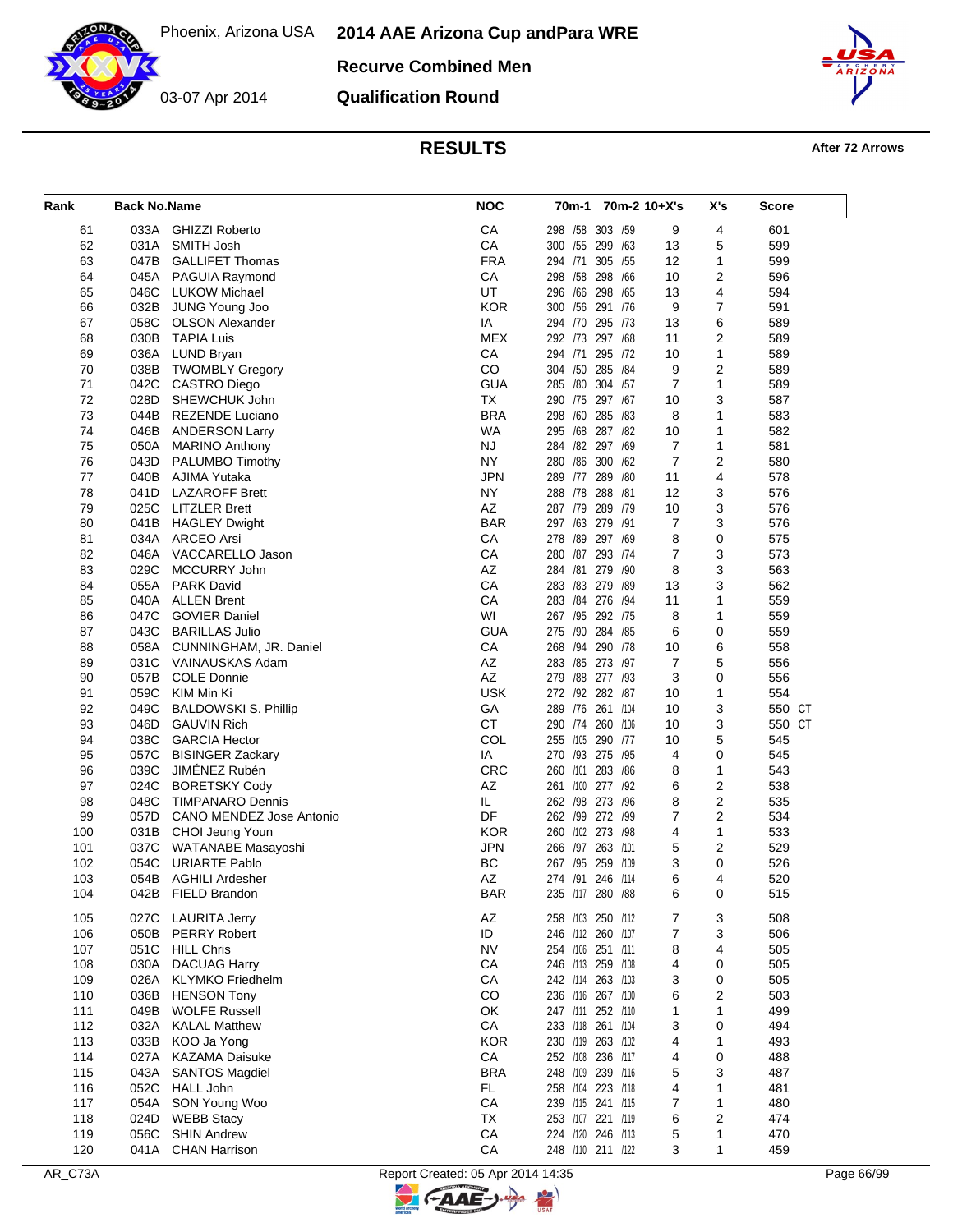Phoenix, Arizona USA **2014 AAE Arizona Cup and Para WRE**

**Recurve Combined Men**



**Qualification Round**



# **RESULTS After 72 Arrows**

| Rank | <b>Back No.Name</b> |                      | <b>NOC</b> |                   | 70m-1 |          | 70m-2 10+X's | X's | <b>Score</b> |  |
|------|---------------------|----------------------|------------|-------------------|-------|----------|--------------|-----|--------------|--|
| 121  | 029D.               | <b>AKIN Travis</b>   | TX.        | 216 /121 212 /121 |       |          |              |     | 428          |  |
| 122  | 059D KOLKE Josef    |                      | <b>WA</b>  | 212 /122 202 /124 |       |          |              |     | 414          |  |
| 123  |                     | 039B MORRIS Richard  | <b>BAR</b> | 188 /124 220 /120 |       |          | 4            |     | 408          |  |
| 124  | 026C                | <b>FURMAN Robert</b> | AZ         | 188 /125 205 /123 |       |          |              |     | 393          |  |
| 125  | 023D GESHER Hugh    |                      | TX         | 199 /123 152 /126 |       |          | 5            |     | 351          |  |
| 126  | 037B                | DAVIS Adam           | CO         | 147               | /126  | 185 /125 |              |     | 332          |  |

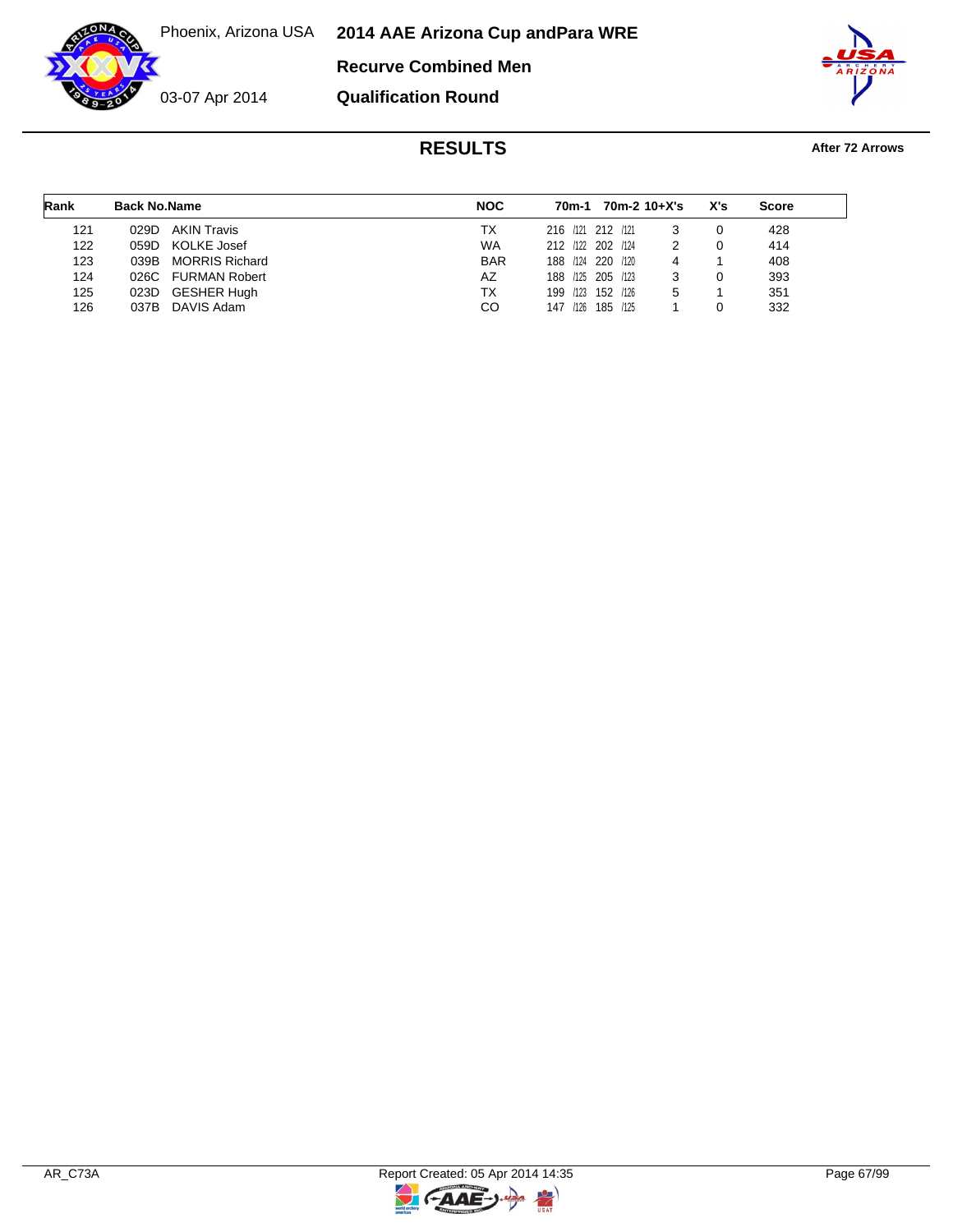**Recurve Combined Women**



**Qualification Round**



# **RESULTS After 72 Arrows**

| Rank           | <b>Back No.Name</b> |                                             | <b>NOC</b>       | 70m-1                              |         | 70m-2 10+X's   | X's              | Score |
|----------------|---------------------|---------------------------------------------|------------------|------------------------------------|---------|----------------|------------------|-------|
| $\mathbf{1}$   |                     | 049B RENDON Ana Maria                       | COL              | 330 / 1 327 / 1                    |         | 22             | 10               | 657   |
| 2              | 045C                | VALENCIA Alejandra                          | <b>MEX</b>       | 321 / 2 324 / 4                    |         | 23             | 8                | 645   |
| 3              | 041D                | <b>HARDY Jennifer</b>                       | <b>TX</b>        | 316 / 4 326 / 2                    |         | 21             | 8                | 642   |
| 4              | 046C                | AVITIA Mariana                              | <b>MEX</b>       | $313 / 6$ 324 / 3                  |         | 24             | $\overline{7}$   | 637   |
| 5              | 041C                | GONZALEZ Gina L.                            | <b>MEX</b>       | 310 /11 323 / 5                    |         | 18             | 8                | 633   |
| 6              |                     | 048A LORIG Khatuna                          | <b>USA</b>       | 312 / 8 317 / 8                    |         | 17             | 4                | 629   |
| $\overline{7}$ | 049C                | <b>GILBERT Michelle</b>                     | MD               | 304 /15 321 /6                     |         | 17             | 4                | 625   |
| 8              | 048B                | SARTORI Guendalina                          | <b>ITA</b>       | 305 /14 317 / 7                    |         | 17             | 3                | 622   |
| 9              |                     | 046A PRITCHARD Lanola                       | CA               | 321 / 3 300 / 21                   |         | 15             | 6                | 621   |
| 10             | 043C                | <b>GARCIA Mariana</b>                       | <b>MEX</b>       | 310 /12 310 /11                    |         | 13             | 6                | 620   |
| 11             |                     | 051A THIFFEAULT PICARD Georcy-Stéphanie     | CAN              | 311 /10 306 /12                    |         | 17             | 4                | 617   |
| 12             | 047B                | LIONETTI Pia Carmen Maria                   | <b>ITA</b>       | 312 / 9 305 /14                    |         | 13             | 5                | 617   |
| 13             | 044C                | BAYARDO Gabriela                            | <b>MEX</b>       | 313 / 7 303 / 18                   |         | 11             | 5                | 616   |
| 14             | 042C                | <b>MURILLO Alba</b>                         | <b>MEX</b>       | 315 / 5 300 /20                    |         | 19             | 7                | 615   |
| 15             | 043D                | <b>KOEHL Heather</b>                        | <b>TX</b>        | 305 /13 304 /15                    |         | 14             | 1                | 609   |
| 16             | 046B                | MANDIA Claudia                              | <b>ITA</b>       | 294 /19 314 / 9                    |         | 12             | 4                | 608   |
| 17             | 046D                | <b>BROWN Mackenzie</b>                      | <b>USA</b>       | 291 /20 313 /10                    |         | 10             | 3                | 604   |
| 18             | 048D                | <b>GIBILARO Ariel</b>                       | <b>USA</b>       | 298 /17 305 /13                    |         | 11             | 5                | 603   |
| 19             |                     | 058A KIM Stephanie                          | CA               | 289 /22 304 /17                    |         | 9              | 2                | 593   |
| 20             |                     | 056A MISCIONE Anna                          | СA               | 295 /18 297 /25                    |         | 9              | 3                | 592   |
| 21             | 059B                | CHÉNIER Virginie                            | CAN              | 289 /21                            | 299 /23 | 10             | 4                | 588   |
| 22             | 048C                | CHAVEZ Julia                                | <b>MEX</b>       | 302 /16 285 /31                    |         | 4              | $\overline{2}$   | 587   |
| 23             | 047D                | <b>MICKELBERRY Erin</b>                     | USA              | 282 /28 304 /16                    |         | $\overline{7}$ | 3                | 586   |
| 24             | 041B                | <b>ALEXANDER Katie</b>                      | AZ               | 281 /30 302 /19                    |         | 15             | 6                | 583   |
| 25             |                     | 056B EICH Madison                           | <b>WA</b>        | 289 /23 294 /27                    |         | 10             | 5                | 583   |
| 26             | 047C                | RODRIGUEZ Karime                            | MEX              | 280 /32 300 /22                    |         | 9              | 6                | 580   |
| 27             |                     | 055A HAN Jenny                              | CA               | 282 /29                            | 298 /24 | 6              | $\overline{2}$   | 580   |
| 28             | 057A                | <b>CLAMON Lauren</b>                        | CA               | 283 /26 295 /26                    |         | 8              | 2                | 578   |
| 29             | 057C                |                                             | CA               | 286 /24 287 /30                    |         | 11             | 2                |       |
|                |                     | AHN Jenna                                   | AZ               | 285 /25 287 /28                    |         | 12             | 4                | 573   |
| 30             | 056D                | YAMAGUCHI Karissa                           | GA               | 272 /37 287 /29                    |         | 12             |                  | 572   |
| 31             |                     | 051B FORD Lee                               | <b>MO</b>        |                                    |         |                | 1                | 559   |
| 32             | 053C                | <b>GRELLNER Janis</b>                       |                  | 275 /35 284 /32<br>282 /27 274 /38 |         | 11             | 2                | 559   |
| 33             | 050D                | VALENCIA Yesenia                            | <b>GUA</b><br>SC |                                    |         | 10             | 4                | 556   |
| 34             | 054B                | KISS-JOHNSON Kinga                          | <b>GUA</b>       | 279 /34 266 /41                    |         | 6              | 0                | 545   |
| 35             |                     | 049D PAIZ Maria Andre                       | CA               | 280 /31 260 /45<br>254 /41 284 /33 |         | 11             | 3<br>$\mathbf 0$ | 540   |
| 36             |                     | 049A TURONEK Philippa                       |                  |                                    |         | 10             |                  | 538   |
| 37             |                     | 047A WOLF Cassandra<br>057D VÁZQUEZ Paulina | CA               | 279 /33 259 /46                    |         | $\overline{7}$ | 3                | 538   |
| 38             |                     |                                             | <b>NL</b>        | 261 /39 276 /37                    |         | 7              | 2                | 537   |
| 39             | 051C                | <b>EATON Allison</b>                        | <b>NC</b>        | 274 /36 262 /44                    |         | 5              | $\mathbf{1}$     | 536   |
| 40             | 060C                | ROMERO Regina                               | <b>GUA</b>       | 259 /40 276 /36                    |         | 6              | 2                | 535   |
| 41             | 050B                | BERMÚDEZ Gloriana                           | <b>CRC</b>       | 248 /45 280 /34                    |         | 3              | $\overline{2}$   | 528   |
| 42             |                     | 052A RAINES Candice                         | VT               | 239 /49 279 /35                    |         | 7              | $\mathbf{1}$     | 518   |
| 43             |                     | 043B STRICKLAND Ashley                      | AZ               | 268 /38 250 /49                    |         | 3              | 1                | 518   |
| 44             |                     | 050A LEE Vanessa                            | CAN              | 251 /44 264 /42                    |         | 5              | 2                | 515   |
| 45             | 053A                | <b>HIRST Fiona</b>                          | <b>GBR</b>       | 240 /48 271 /40                    |         | 8              | 3                | 511   |
| 46             | 058C                | PELTON Cassandra                            | GA               | 246 /46 263 /43                    |         | 4              | 2                | 509   |
| 47             | 044A                | STROUD Branduin                             | CA               | 252 /43 248 /50                    |         | 5              | 1                | 500   |
| 48             | 055B                | <b>MCGRATH Megan</b>                        | <b>WA</b>        | 234 /53 250 /48                    |         | 4              | 2                | 484   |
| 49             | 054C                | <b>ABERNATHY Anne</b>                       | <b>ISV</b>       | 230 /54 254 /47                    |         | 1              | 0                | 484   |
| 50             | 059C                | <b>NEWMAN Blaise</b>                        | OK               | 207 /61 272 /39                    |         | 6              | 4                | 479   |
| 51             | 060B                | LOXTERKAMP Elizabeth                        | ME               | 239 /49 230 /51                    |         | 3              | 1                | 469   |
| 52             | 043A                | MAITLAND Pamela                             | CA               | 241 /47 221 /53                    |         | 8              | 5                | 462   |
| 53             | 050C                | <b>BENNETT Victoria</b>                     | <b>MD</b>        | 236 /52 222 /52                    |         | 2              | 0                | 458   |
| 54             | 052D                | <b>ABRAHAM Abigail</b>                      | VA               | 252 /42 192 /63                    |         | 6              | 0                | 444   |
| 55             | 052B                | <b>LAYOLLE Patricia</b>                     | <b>BRA</b>       | 228 /55 206 /60                    |         | 5              | 2                | 434   |
| 56             | 054A                | <b>MAHABIR Raveena</b>                      | <b>BAR</b>       | 208 /60 219 /54                    |         | 3              | 0                | 427   |
| 57             | 042A                | <b>BOONE Ahnika</b>                         | CA               | 210 /58 216 /56                    |         | 3              | 0                | 426   |
| 58             | 053B                | KIM Dong Myung                              | <b>USK</b>       | 211 /57 215 /58                    |         | 2              | 1                | 426   |
| 59             | 055D                | <b>BELL Rebecca</b>                         | AZ               | 203 /63 215 /57                    |         | 4              | 2                | 418   |
| 60             |                     | 044B OSTLING Turia                          | AZ               | 195 /66 218 /55                    |         | 4              | 1                | 413   |

 $\overline{a}$ 

**C-AAE-**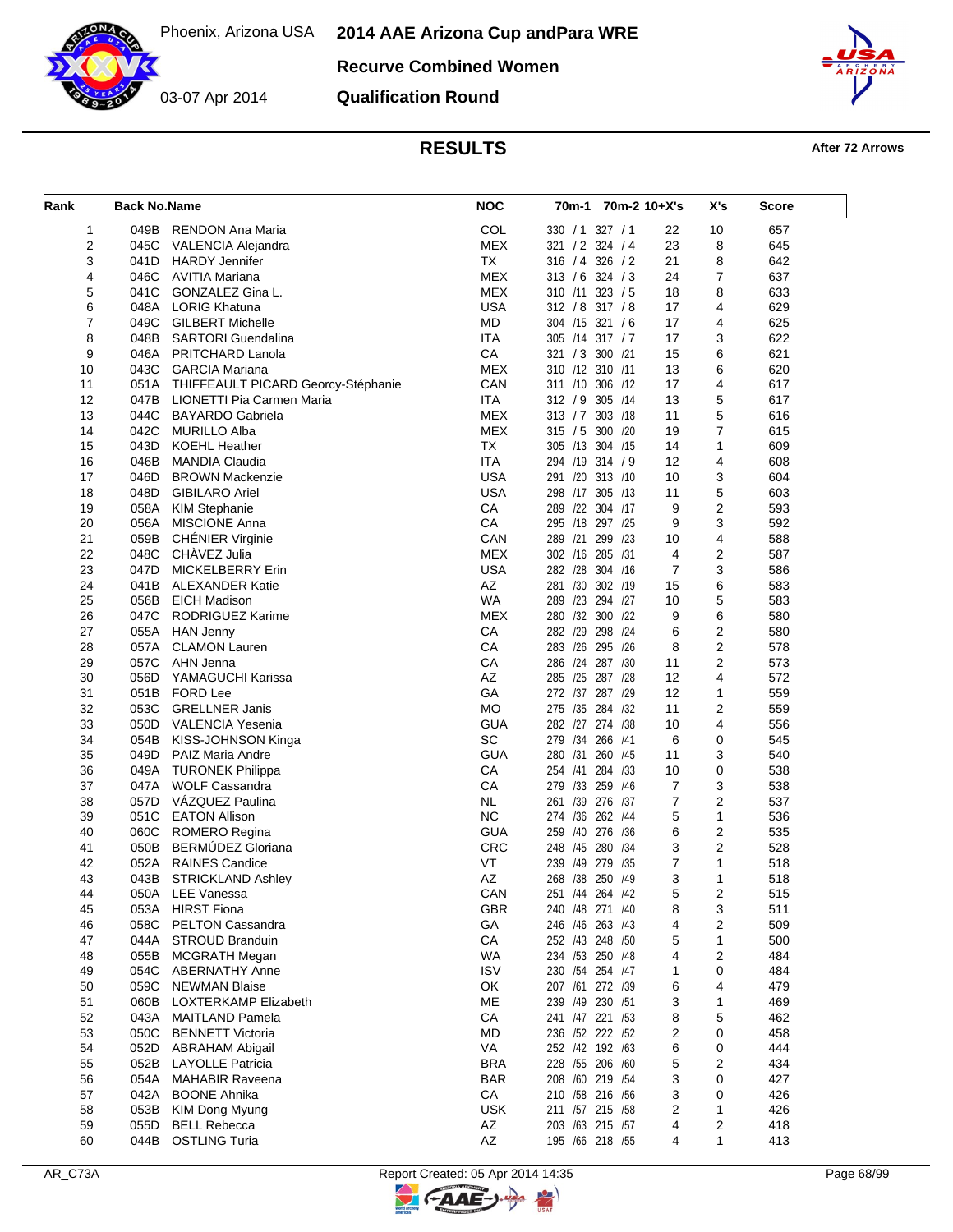Phoenix, Arizona USA **2014 AAE Arizona Cup and Para WRE**



03-07 Apr 2014

**Recurve Combined Women**

**Qualification Round**



# **RESULTS After 72 Arrows**

| Rank | <b>Back No.Name</b> |                         | <b>NOC</b> | 70m-1      | $70m-2$ 10+X's |   | X's | <b>Score</b> |  |
|------|---------------------|-------------------------|------------|------------|----------------|---|-----|--------------|--|
| 61   | 052C                | JEREMIASSEN Henny       | <b>DEN</b> | /62<br>207 | 203 /61        | 3 | 0   | 410          |  |
| 62   | 059A                | PARK Jiah               | CA         | /64<br>201 | 207<br>/59     | 3 | 0   | 408          |  |
| 63   | 055C                | YON Iris                | CA         | 209<br>/59 | 196 /62        | 2 | 0   | 405          |  |
| 64   | 057B                | <b>CHUN Saewon</b>      | <b>USK</b> | /56<br>211 | 179 /66        | 4 |     | 390          |  |
| 65   | 044D                | <b>DUPREE Lori</b>      | ТX         | /69<br>189 | 184 /64        | 0 | 0   | 373          |  |
| 66   | 045A                | <b>HUNTON Irina</b>     | CA         | /68<br>192 | 180 / 65       | 0 | 0   | 372          |  |
| 67   | 053D                | CHU Tung Ying           | <b>NY</b>  | 236 /51    | 134 /69        | 3 | 0   | 370          |  |
| 68   | 042D                | <b>EDWARDS Shannon</b>  | ТX         | /65<br>197 | 173 /68        |   |     | 370          |  |
| 69   | 041A                | <b>MURPHY Rachael</b>   | CA         | 195<br>/67 | 174 /67        | 0 | 0   | 369          |  |
| 70   | 058B                | PARK Hyeongeun          | <b>USK</b> | 172 /70    | 86 /71         | 4 | 0   | 258          |  |
| 71   | 045B                | <b>WALLACE Teresa</b>   | SC.        | /72<br>109 | 100 /70        | 0 | 0   | 209          |  |
| 72   | 060A                | <b>LEE Yeseulmi</b>     | CA         | /71<br>130 | 53 /73         |   | 0   | 183          |  |
| 73   | 042B                | <b>RAREBA Bethmarie</b> | AZ         | 103 /73    | 65 /72         | 0 | 0   | 168          |  |

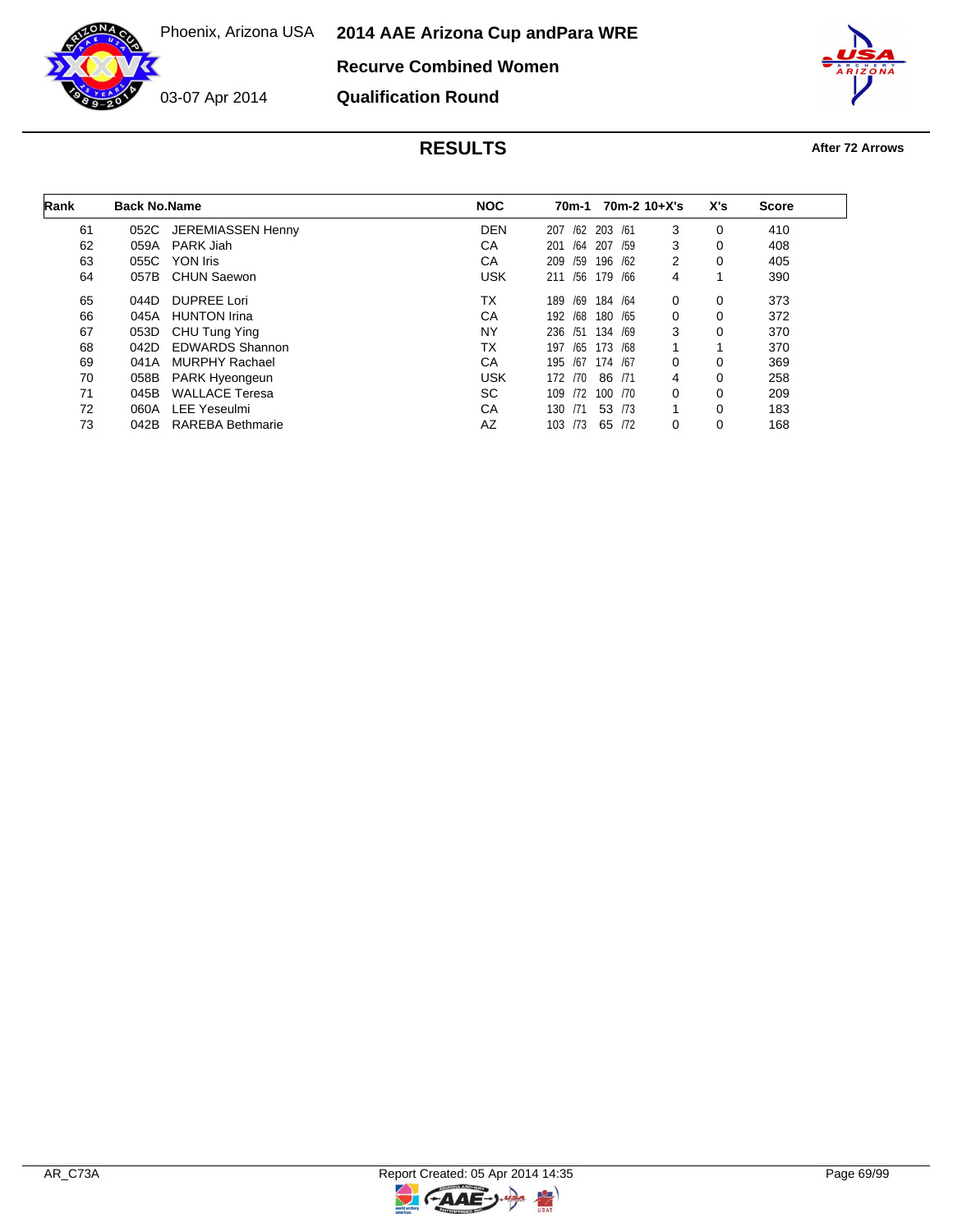**Recurve Cadet Men**

**Qualification Round**



# **RESULTS After 72 Arrows**

| Rank | <b>Back No.Name</b> |                              | <b>NOC</b> | 60m-1<br>$60m-2$ 10+X's |    | X's            | Score |
|------|---------------------|------------------------------|------------|-------------------------|----|----------------|-------|
| 1    |                     | 063C OHLENDORF Jake          | CA         | 326 / 1 321 / 4         | 23 | 3              | 647   |
| 2    | 069C                | <b>KIM Geun</b>              | CA         | 326 / 2 319 / 6         | 16 | 3              | 645   |
| 3    | 072D                | <b>FOWLE Brandon</b>         | MA         | 314 / 6 328 / 1         | 23 | 8              | 642   |
| 4    | 068D                | SHEDROFF Noah                | OH         | 314 / 5 323 / 2         | 20 | $\overline{7}$ | 637   |
| 5    | 061D                | <b>CASTRO Jesus</b>          | BC         | 318 / 4 318 / 7         | 17 | 6              | 636   |
| 6    | 065D                | <b>FIGUEROA Mario</b>        | BC         | 310 /10 322 / 3         | 20 | 5              | 632   |
| 7    |                     | 065B LEE Ha Hyun             | <b>USK</b> | 320 / 3 310 / 14        | 16 | 6              | 630   |
| 8    | 070C                | <b>KIM Minsoo</b>            | CA         | 310 /12 319 / 5         | 15 | 1              | 629   |
| 9    | 063D                | <b>BARRAGAN Victor</b>       | BC         | 310 /11 318 / 8         | 15 | 6              | 628   |
| 10   |                     | 064D PEREZ Gabriel           | BC         | 308 /16 316 / 9         | 13 | 7              | 624   |
| 11   | 062D                | ARELLANO Humberto            | BC         | 311 / 9 313 / 10        | 13 | 4              | 624   |
| 12   | 061C                | <b>CHO Elliot</b>            | CA         | 309 /14 312 /12         | 13 | 5              | 621   |
| 13   | 067D                | <b>BRAENDLE Gus</b>          | <b>TX</b>  | 309 /15 311 /13         | 17 | 5              | 620   |
| 14   | 074B                | <b>BITNER-PARISH Matthew</b> | <b>MD</b>  | 313 / 7 306 / 19        | 9  | 4              | 619   |
| 15   |                     | 074A KLUS John               | WI         | 308 /17<br>307 /16      | 11 | 5              | 615   |
| 16   | 069D                | OLIVER Ryan                  | FL.        | 310 /13 304 /22         | 11 | $\overline{2}$ | 614   |
| 17   |                     | 073D ADAME David             | <b>CH</b>  | 312 / 8 301 /23         | 21 | 6              | 613   |
| 18   |                     | 068B BULLIS Brian            | AZ         | 299 /21 312 /11         | 14 | 3              | 611   |
| 19   |                     | 070B OFFCHISS Cody           | <b>OR</b>  | 303 /19 306 /20         | 12 | 1              | 609   |
| 20   |                     | 063A PARK Nathan             | CA         | 304 /18 299<br>/26      | 18 | 2              | 603   |
| 21   | 062B                | <b>CONLEY Hunter</b>         | CA         | 309<br>293 /24<br>/15   | 12 | $\overline{2}$ | 602   |
| 22   | 074D                | <b>ANCIRA Victor</b>         | <b>CH</b>  | 299 /20 301 /24         | 11 | 5              | 600   |
|      |                     |                              |            |                         |    |                |       |
| 23   |                     | 067B FOX, JR. Joe            | AZ         | 291 /26 307 /16         | 13 | 5              | 598   |
| 24   |                     | 061A RYU Kwang Hyun          | CA         | 287 /27<br>304 /21      | 13 | 1              | 591   |
| 25   |                     | 068C YUN Samuel              | CA         | 283 /30 307 /18         | 13 | 1              | 590   |
| 26   |                     | 073A CHANG Sean              | CA         | 286 /28<br>298 /27      | 17 | 3              | 584   |
| 27   |                     | 064A CHOI Matthew            | CA         | 278 /33<br>301 /24      | 8  | 4              | 579   |
| 28   |                     | 064C LEE Ji Dam              | CA         | 294 /23 284 /30         | 8  | 3              | 578   |
| 29   |                     | 071B LAWTON Ralph            | PA         | 283 /31 295<br>/28      | 6  | 2              | 578   |
| 30   |                     | 072B KIM Joony               | ID         | 294 /22 271 /41         | 10 | $\overline{2}$ | 565   |
| 31   | 071D                | <b>CHRISTENSEN Trevor</b>    | <b>WA</b>  | 283 /29 279 /35         | 12 | 6              | 562   |
| 32   |                     | 062A LI Linus                | CA         | 275 /34 281 /32         | 3  | 1              | 556   |
| 33   |                     | 062C LEE Je-Oh (Daniel)      | CA         | 268 /37 284 /31         | 6  | 1              | 552   |
| 34   | 072C                | <b>KANG Matthew</b>          | CA         | 264 /39 286<br>/29      | 6  | 4              | 550   |
| 35   |                     | 071A SUK Andrew              | CA         | 269 /36 280 /33         | 9  | 1              | 549   |
| 36   |                     | 069A PARK Sean               | CA         | 271 /35 277 /38         | 5  | 0              | 548   |
| 37   | 064B                | KIM Sang Hyo                 | <b>USK</b> | 292 /25 254 /44         | 6  | $\overline{2}$ | 546   |
| 38   |                     | 067C LEE David               | CA         | 278 /32 267 /42         | 8  | 1              | 545   |
| 39   | 066D                | <b>KOCUREK Zachary</b>       | <b>TX</b>  | 266 /38<br>278<br>/36   | 5  | 3              | 544   |
| 40   |                     | 073C FLYNN Brendan           | CA         | 259 /40 276 /39         | 9  | 4              | 535   |
| 41   | 070A                | <b>GADDAMADUGU Pranav</b>    | CA         | 255 /41 279 /34         | 6  | 2              | 534   |
| 42   | 066B                | LEE Sean                     | <b>USK</b> | 254 /43 277 /37         | 6  | 1              | 531   |
| 43   | 068A                | <b>HAN Isaac</b>             | CA         | 243 /46 275 /40         | 9  | $\overline{2}$ | 518   |
| 44   |                     | 063B LEE Donghyeon           | <b>USK</b> | 254 /42 248 /46         | 9  | 2              | 502   |
| 45   | 071C                | <b>KIM Daniel</b>            | CA         | 249 /44 252 /45         | 5  | $\overline{2}$ | 501   |
| 46   |                     | 072A LEE Kenn                | CA         | 237 /48 262 /43         | 4  | 1              | 499   |
| 47   | 067A                | OH Benjamin                  | CA         | 243 /47 243 /47         | 5  | 1              | 486   |
| 48   | 070D                | <b>HIRST Curtis</b>          | <b>GBR</b> | 248 /45 228 /50         | 5  | 1              | 476   |
| 49   | 066A                | CHOI Brandon                 | ${\sf CA}$ | 222 /50 230 /49         | 6  | 1              | 452   |
| 50   | 069B                | <b>LEE Matias</b>            | PAN        | 227 /49 224 /51         | 6  | 1              | 451   |
| 51   |                     | 061B LEE Albert              | ${\sf CA}$ | 208 /51 242 /48         | 8  | 1              | 450   |
| 52   | 065A                | PAN, JR. Patrick             | CA         | 117 /53 173 /53         | 0  | 0              | 290   |
| 53   | 066C                | NUNNA Tanay                  | CA         | 51 /54 216 /52          | 2  | 0              | 267   |
| 54   | 065C                | <b>KELLY Joshua</b>          | CA         | 124 /52 79 /54          | 0  | 0              | 203   |
|      |                     |                              |            |                         |    |                |       |

키

G-AAE-

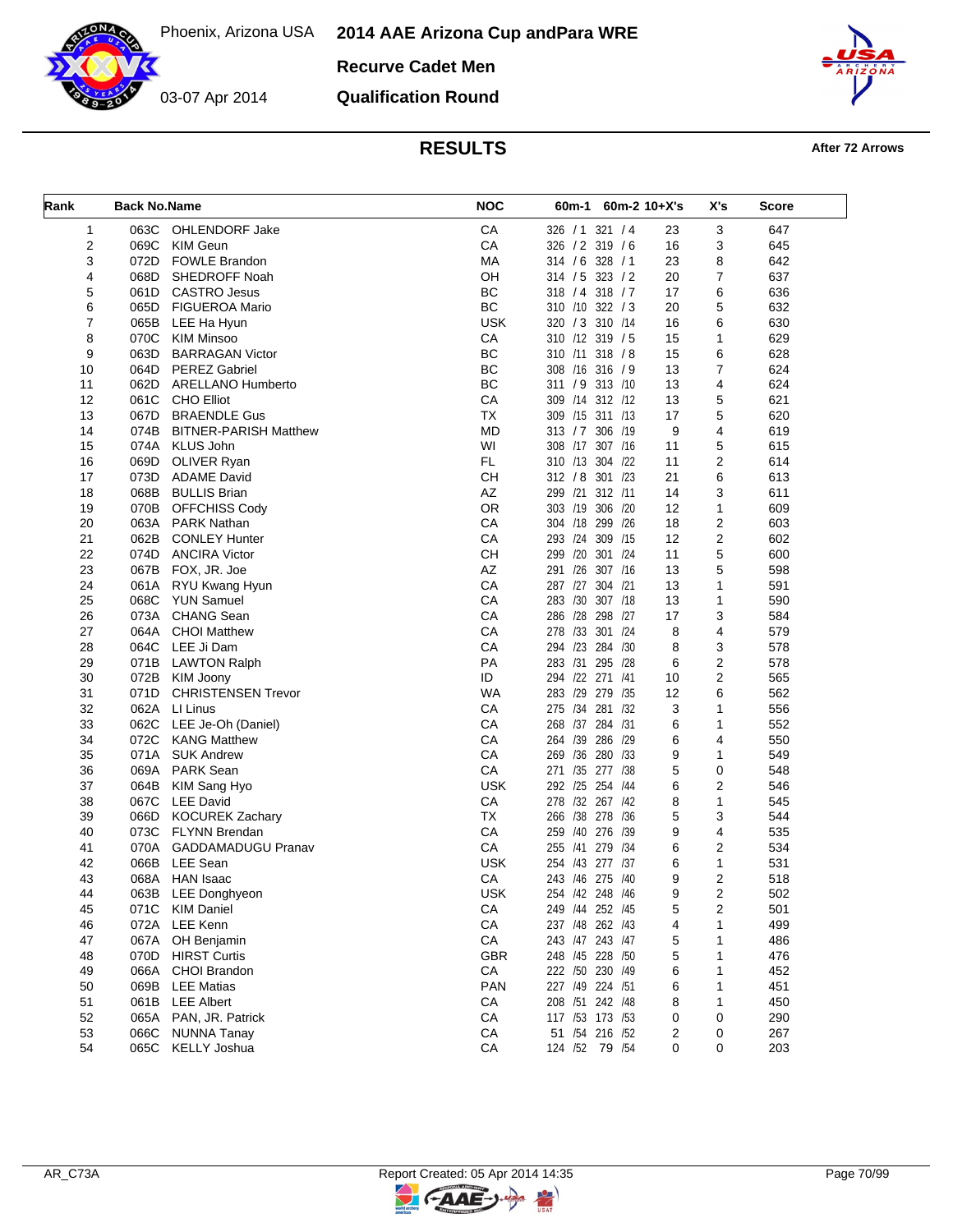**Recurve Cadet Women**

03-07 Apr 2014

**Qualification Round**



**RESULTS After 72 Arrows** 

| Rank | <b>Back No.Name</b> |                            | <b>NOC</b> | 60m-2 10+X's<br>60m-1 |                | X's            | Score |
|------|---------------------|----------------------------|------------|-----------------------|----------------|----------------|-------|
| 1    | 064B                | <b>CLAPS Eliana</b>        | <b>WA</b>  | 320 / 1 321 / 2       | 22             | 11             | 641   |
| 2    | 069B                | <b>MARQUEZ Rebeca</b>      | BC         | 305 / 4 328 / 1       | 18             | 6              | 633   |
| 3    | 074A                | <b>KIM Grace</b>           | CA         | 308 / 2 309 / 3       | 11             | 2              | 617   |
| 4    | 070B                | <b>BUSWELL Alice</b>       | МA         | 306 / 3 304 / 6       | 11             | 2              | 610   |
| 5    | 070C                | <b>PARK Danielle</b>       | CA         | 295 / 6 308 / 4       | 18             | 3              | 603   |
| 6    | 061C                | TAMAYO Amanda              | CA         | 292 / 9 307 / 5       | 13             | 4              | 599   |
| 7    | 072C                | <b>SHIN Clare</b>          | CA         | 294 / 7 303 / 7       | 14             | 2              | 597   |
| 8    | 068A                | SIM Suzanna                | CA         | 297 / 5 299 / 10      | 11             | 2              | 596   |
| 9    | 064A                | <b>KIM Christine</b>       | CA         | 289 /12 300 / 9       | 11             | 5              | 589   |
| 10   | 063B                | <b>DRAKE Cara</b>          | <b>WA</b>  | 289 /13 298 /11       | 11             | 4              | 587   |
| 11   | 072D                | <b>BULOS Lourdes</b>       | HG         | 283 /16 297 /12       | 9              | 4              | 580   |
| 12   |                     | 066B LOPEZ Andrea          | BC         | 273 /24 302 / 8       | 14             | 4              | 575   |
| 13   | 061B                | <b>DRAKE Kelsey</b>        | WA         | 291 /10 284 /15       | 13             | 3              | 575   |
| 14   | 067B                | <b>CANO Carolina</b>       | BC         | 280 /19 295 /13       | 9              | 5              | 575   |
| 15   | 062C                | <b>LIM Rebecca</b>         | CA         | 286 /15 288<br>/14    | 8              | 3              | 574   |
| 16   |                     | 062A YOO Joyce             | CA         | 290 /11 283 /17       | 13             | 1              | 573   |
| 17   | 073A                | YU Aileen                  | CA         | 293 / 8 275 /21       | 11             | 5              | 568   |
| 18   | 067A                | KIM Rachael                | CA         | 281 /17 282 /18       | 9              | 3              | 563   |
|      |                     |                            |            |                       |                |                |       |
| 19   | 068B                | <b>VILLA Ana-Karen</b>     | <b>BC</b>  | 287 /14 274 /22       | 8              | 2              | 561   |
| 20   | 065C                | <b>BURNS Mina</b>          | CA         | 277 /22 280 /19       | $\overline{7}$ | $\overline{2}$ | 557   |
| 21   | 066C                | KANG JoonHee Ariel         | CA         | 280 /20 274 /22       | 6              | $\mathbf{1}$   | 554   |
| 22   | 071D                | <b>TURINA Nicole</b>       | HI         | 280 /18 272 /24       | 8              | 4              | 552   |
| 23   | 072B                | SMITH Isabelle             | OH         | 265 /28<br>283 /16    | 9              | 4              | 548   |
| 24   | 065A                | <b>HWANG Angella</b>       | CA         | 269 /26<br>277 /21    | 11             | 2              | 546   |
| 25   | 072A                | <b>KIM Diana</b>           | CA         | 271 /25 270 /25       | 5              | $\mathbf{1}$   | 541   |
| 26   | 071A                | <b>PAN Katherine</b>       | CA         | 263 /29<br>277<br>/20 | 8              | 2              | 540   |
| 27   | 068D                | CHO Soo Min                | <b>USK</b> | 274 /23 263 /29       | 3              | 1              | 537   |
| 28   | 069D                | <b>CHOI Yoonseo</b>        | <b>USK</b> | 268 /27 264 /28       | 5              | $\overline{c}$ | 532   |
| 29   | 061D                | AGHILI Yasmin              | AZ         | 269 /26<br>261 /30    | 4              | 2              | 530   |
| 30   |                     | 070A YON Elina             | CA         | 256 /31 259 /31       | 7              | 3              | 515   |
| 31   | 071B                | YUE Kai-Lou                | MA         | 257 /30 249 /34       | 5              | 0              | 506   |
| 32   | 074B                | <b>HARRIS Emma</b>         | <b>FL</b>  | 246 /33<br>256 /32    | 1              | 0              | 502   |
| 33   | 068C                | <b>CHAN Nicole</b>         | СA         | 242 /34 251 /33       | 6              | 1              | 493   |
| 34   | 071C                | <b>MIN Songhee</b>         | CA         | 228 /42 264 /27       | 6              | 1              | 492   |
| 35   | 062D                | RODRIGUEZ Eleanor          | AZ         | 250 /32 242 /37       | 1              | $\mathbf 0$    | 492   |
| 36   | 062B                | <b>WHITE Sabrina</b>       | <b>WA</b>  | 237 /38 242 /36       | 7              | 0              | 479   |
| 37   | 064C                | CHUNG Hye sim              | CA         | 236 /40 243 /35       | 5              | 2              | 479   |
| 38   |                     | 061A FERKO Kate            | CA         | 242 /35 235<br>/39    | 1              | 0              | 477   |
| 39   | 074C                | CHOO Young Joo             | СA         | 239 /36 235 /38       | 3              | 1              | 474   |
| 40   |                     | 063C LEE Jie-Ae            | CA         | 237 /37 229 /41       | 5              | 1              | 466   |
| 41   | 064D                | PETERSHEIM Haley           | AZ         | /40 219 /42<br>236    | 3              | 1              | 455   |
| 42   | 069A                | <b>KIM Michelle</b>        | СA         | 237 /39<br>202 /44    | 4              | 0              | 439   |
| 43   | 073B                | <b>GUNTERMAN Elizabeth</b> | TN         | 194 /45 230 /40       | 4              | 2              | 424   |
| 44   | 065D                | <b>SPORE Sidney</b>        | AZ         | 193 /46 211 /43       | 2              | 0              | 404   |
| 45   | 070D                | <b>KIM Linsey</b>          | HI         | 209 /44 194 /47       | 0              | 0              | 403   |
| 46   | 069C                | <b>PARK Alice</b>          | CA         | 187 /48 199 /45       | 3              | 1              | 386   |
| 47   | 073C                | SUH Candace                | CA         | 192 /47 193 /48       | 1              | 0              | 385   |
| 48   | 063A                | KIM Julie                  | CA         | 227 /43 154 /50       | 5              | 2              | 381   |
| 49   | 067D                | NA Hyewon                  | <b>USK</b> | 163 /49 194 /46       | 1              | 1              | 357   |
|      |                     |                            |            |                       |                |                |       |
| 50   | 063D                | <b>EALY Sydney</b>         | AZ         | 129 /50 176 /49       | 2              | 0              | 305   |
| 51   | 066A                | <b>KIM Erika</b>           | ${\sf CA}$ | 123 /51 124 /51       | 1              | 0              | 247   |

키

**CAAE**-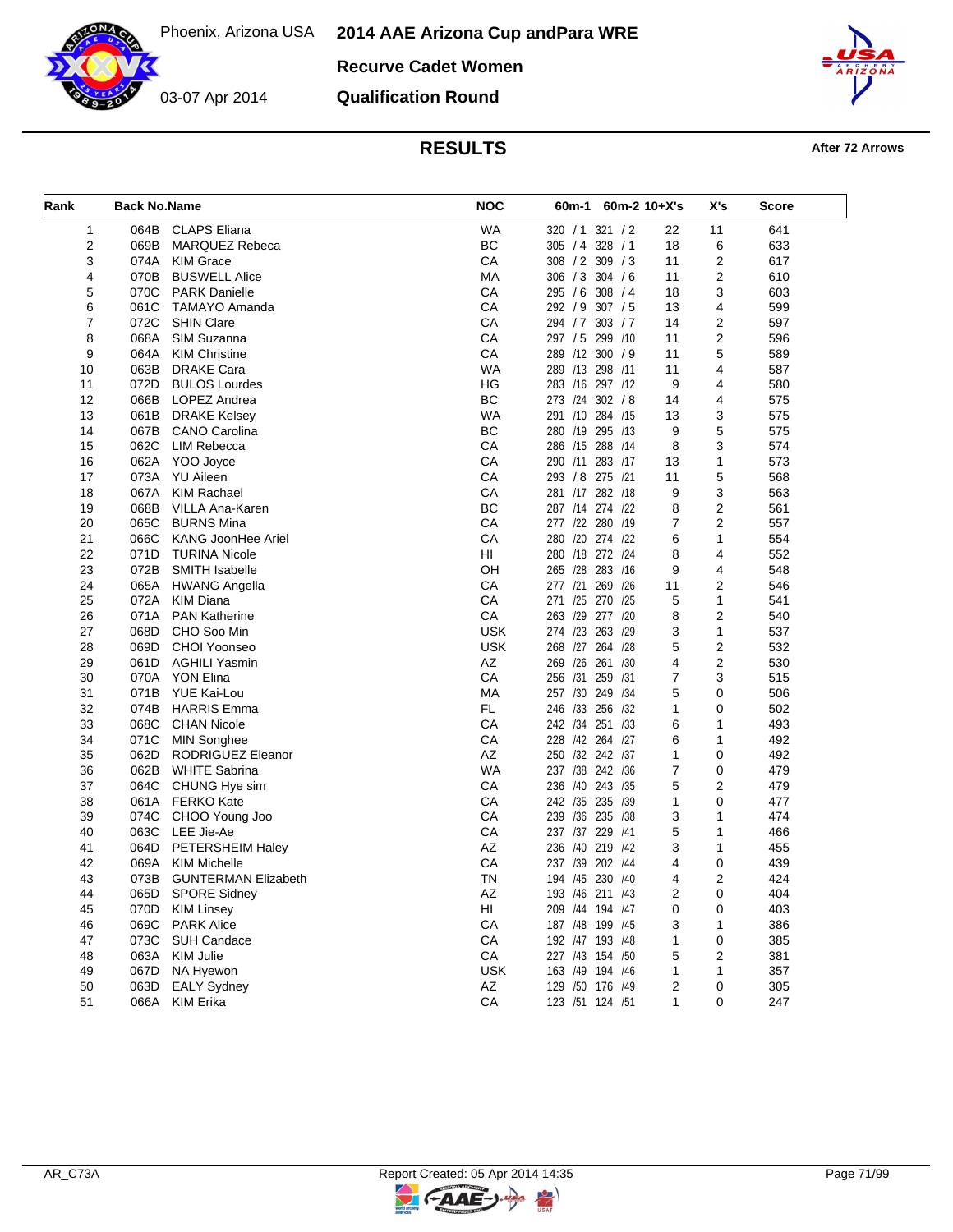Phoenix, Arizona USA



03-07 Apr 2014

**Compound Combined Men**

**Qualification Round**



**RESULTS After 72 Arrows** 

| Rank           | <b>Back No.Name</b> |                                        | <b>NOC</b>       | 50m-1<br>$50m-2$ 10+X's            |          | X's     | <b>Score</b> |
|----------------|---------------------|----------------------------------------|------------------|------------------------------------|----------|---------|--------------|
| 1              |                     | 036A ANDERSON Steve                    | ID               | 351 / 4 356 / 1                    | 59       | 21      | 707          |
| $\overline{2}$ | 032B                | <b>GELLENTHIEN Braden</b>              | <b>USA</b>       | 353 / 3 352 / 3                    | 57       | 32      | 705          |
| 3              | 030B                | WILDE Reo                              | <b>USA</b>       | 350 / 8<br>354 / 1                 | 56       | 27      | 704          |
| 4              | 031B                | <b>DEATON Bridger</b>                  | <b>USA</b>       | 354 / 1 349 / 11                   | 55       | 29      | 703          |
| 5              |                     | 038A PAGNI Sergio                      | <b>ITA</b>       | 350 / 6 352 / 2                    | 55       | 28      | 702          |
| 6              | 024C                | QUEVEDO Cecilio E.                     | <b>MEX</b>       | 348 /12<br>349 / 8                 | 53       | 20      | 697          |
| 7              |                     | 038C BROADWATER Jesse                  | PA               | 349 / 7 348 / 13                   | 51       | 29      | 697          |
| 8              |                     | 039A DELOCHE Pierre-Julien             | <b>FRA</b>       | 347 /11 350 / 7                    | 49       | 29      | 697          |
| 9              |                     | 039B HERNANDEZ Roberto                 | <b>ESA</b>       | 348 / 9<br>347 /15                 | 49       | 30      | 695          |
| 10             | 025C                | <b>FIERRO Julio</b>                    | <b>MEX</b>       | 346 /14 349 / 9                    | 48       | 24      | 695          |
| 11             | 020B                | WILLETT, JR. Rodger                    | VA               | 344 /19 350 / 6                    | 50       | 19      | 694          |
| 12             | 032D                | <b>ENGLISH Ben</b>                     | <b>OR</b>        | 343 /21<br>351 / 5                 | 48       | 26      | 694          |
| 13             | 012C                | ZAMANINEJAD Reza                       | CA               | 340 /31 352 / 4                    | 48       | 21      | 692          |
| 14             | 006D                | <b>HOUSER David</b>                    | PA               | 345 /17 347 /14                    | 47       | 27      | 692          |
| 15             |                     | 018A NICHOLSON Zach                    | AZ               | 342 /25<br>350 / 5                 | 47       | 19      | 692          |
| 16             | 039C                | WILDE Logan                            | UT               | 347 /10 345 /19                    | 46       | 11      | 692          |
| 17             | 018C                | <b>CARDOSO Mario</b>                   | <b>MEX</b>       | 346 /15 346 /17                    | 45       | 22      | 692          |
| 18             |                     | 034C PELLEGRINO William                | CO               | 342 /24 349 /10                    | 46       | 21      | 691          |
| 19             |                     | 025A BASS Henry                        | UT               | 343 /22 346 /18                    | 43       | 20      | 689          |
| 20             | 022C                | MEDINA Adolfo                          | <b>MEX</b>       | 341 /28 347 /16                    | 41       | 17      | 688          |
| 21             |                     | 030A TAYLOR Dacota                     | <b>TX</b>        | 346 /16 341 /28                    | 43       | 14      | 687          |
| 22             | 016C                | ROUSSEAU Simon                         | CAN              | 346 /13 341 /29                    | 43       | 8       | 687          |
| 23             | 009C                | <b>KELLY Connor</b>                    | CA               | 344 /20 342 /24                    | 44       | 14      | 686          |
| 24             | 028C                | SIEMERING Ken                          | <b>WA</b>        | 340 /32 343 /23                    | 40       | 15      | 683          |
| 25             | 039D                | <b>SULLIVAN Matt</b>                   | UT               | 340 /34 343 /22                    | 37       | 14      | 683          |
| 26             |                     | 028B CARDONA Camilo                    | COL              | 341 /29 342 /27                    | 37       | 9       | 683          |
| 27             | 021C                | GONZALEZ Rodolfo                       | <b>MEX</b>       | 340 /30 340 /32                    | 42       | 18      | 680          |
| 28             |                     | 023B BENNETT Eric                      | <b>USA</b>       | 339 /36 341 /31                    | 38       | 13      | 680          |
| 29             | 023D                | WILKIN Joe                             | MA               | 346 /12 333 /48                    | 37       | 17      | 679          |
| 30             | 020C                | <b>JAIME Hafid</b>                     | <b>MEX</b>       | 341 /27 337 /39                    | 36       | 15      | 678          |
| 31             | 008B                | SMITH Mason                            | AL               | 337 /40 340 /33                    | 37       | 17      | 677          |
| 32             | 010C                | <b>POOLE Greg</b>                      | CA               | 342 /25<br>334 /46                 | 38       | 15      | 676          |
| 33             | 017C                | <b>BRAYFORD Kevin</b>                  | CAN              | 339 /35 336 /40                    | 35       | 21      | 675          |
| 34             | 034A                | <b>RIDENOUR Marc</b>                   | ID               | 331 /57 344 /20                    | 34       | 16      | 675          |
| 35             | 019C                | ALVARADO Gerardo                       | <b>MEX</b>       | 338 /37 337 /37                    | 33       | 13      | 675          |
| 36             |                     | 027A OSPINA Jose Carlos                | COL              | 329 /63 344 /21                    | 36       | 11      | 673          |
| 37             | 021B                | <b>GILLINGHAM Tim</b>                  | UT               | 330 /58<br>342 /26                 | 38       | 17      | 672          |
| 38             |                     | 026C VISCO Brian                       | MA               | 335 /45<br>337 /38                 | 34       | 15      | 672          |
| 39             | 023C                | DEL VALLE Daniel K                     | <b>MEX</b>       | 344 /18 325 /78                    | 36       | 17      | 669          |
| 40             |                     | 022A SIMON Andrew                      | AZ               | 328 /68 341 /30                    | 32       | 14      | 669          |
| 41             | 035B                | STUTZMAN Matt                          | <b>USA</b>       | 330 /60<br>339 /35                 | 28       | 14      | 669          |
| 42             | 006B                | <b>BRUSH Tyler</b>                     | <b>CT</b>        | 337 /39 331 /54                    | 34       | 13      | 668          |
| 43             | 038B                | <b>LIMBOURNE Scott</b>                 | <b>NM</b>        | 340 /33 328 /71                    | 32       | 8       | 668          |
| 44             | 030D                | CORDERO Arturo                         | <b>GUA</b>       | 329 /63 339 /34<br>342 /26 326 /75 | 31       | 11      | 668          |
| 45             | 012A<br>014B        | <b>MILLER David</b><br>SENA Jeff       | AZ<br><b>USA</b> | 335 /43 333 /50                    | 29       | 16<br>8 | 668<br>668   |
| 46             |                     |                                        |                  |                                    | 28       |         |              |
| 47             | 036D                | <b>THOMPSON Jeffrey</b>                | <b>NJ</b>        | 332 /52 335 /41<br>332 /51 335 /43 | 31       | 11<br>7 | 667<br>667   |
| 48             |                     | 011A BECK Robert<br>031A URIAS Gerardo | AZ<br>BC         | 331 /54 335 /42                    | 29       | 11      | 666          |
| 49             |                     | 038D PIPER Sep                         | HI               | 328 /69 338 /36                    | 34<br>29 | 10      | 666          |
| 50             |                     | 029C VINCENT Shawnn                    | WA               |                                    |          | 21      |              |
| 51<br>52       |                     | 007A LOPEZ GALLO Humberto              | BC               | 335 /42 330 /57<br>342 /23 323 /85 | 39<br>35 | 11      | 665<br>665   |
| 53             | 006C                | <b>GREEN Tyler</b>                     | TX               | 334 /45 330 /58                    | 29       | 13      | 664          |
|                | 024D                | <b>TURMEL Kevin</b>                    | МA               | 334 /46 330 /59                    |          | 8       | 664          |
| 54<br>55       |                     | 016A NICHOLS Wade                      | AZ               | 330 /59 334 /47                    | 29<br>28 | 10      | 664          |
| 56             |                     | 029B RUIZ Gustavo                      | <b>CRC</b>       | 335 /43 328 /66                    | 33       | 13      | 663          |
| 57             | 014C                | <b>MARTINEZ Enrique</b>                | СH               | 332 /53 331 /55                    | 26       | 7       | 663          |
| 58             | 021D                | <b>THORNTON Lance</b>                  | MO               | 334 /47 328 /67                    | 31       | 9       | 662          |
| 59             | 007B                | <b>MARTINEZ Domonic</b>                | UT               | 331 /55 331 /53                    | 30       | 8       | 662          |
| 60             |                     | 033C WARDRIP Jason                     | CO               | 325 /76 337 /38                    | 28       | 14      | 662          |
|                |                     |                                        |                  |                                    |          |         |              |

 $\mathbb{F}$ 

G-AAE-J-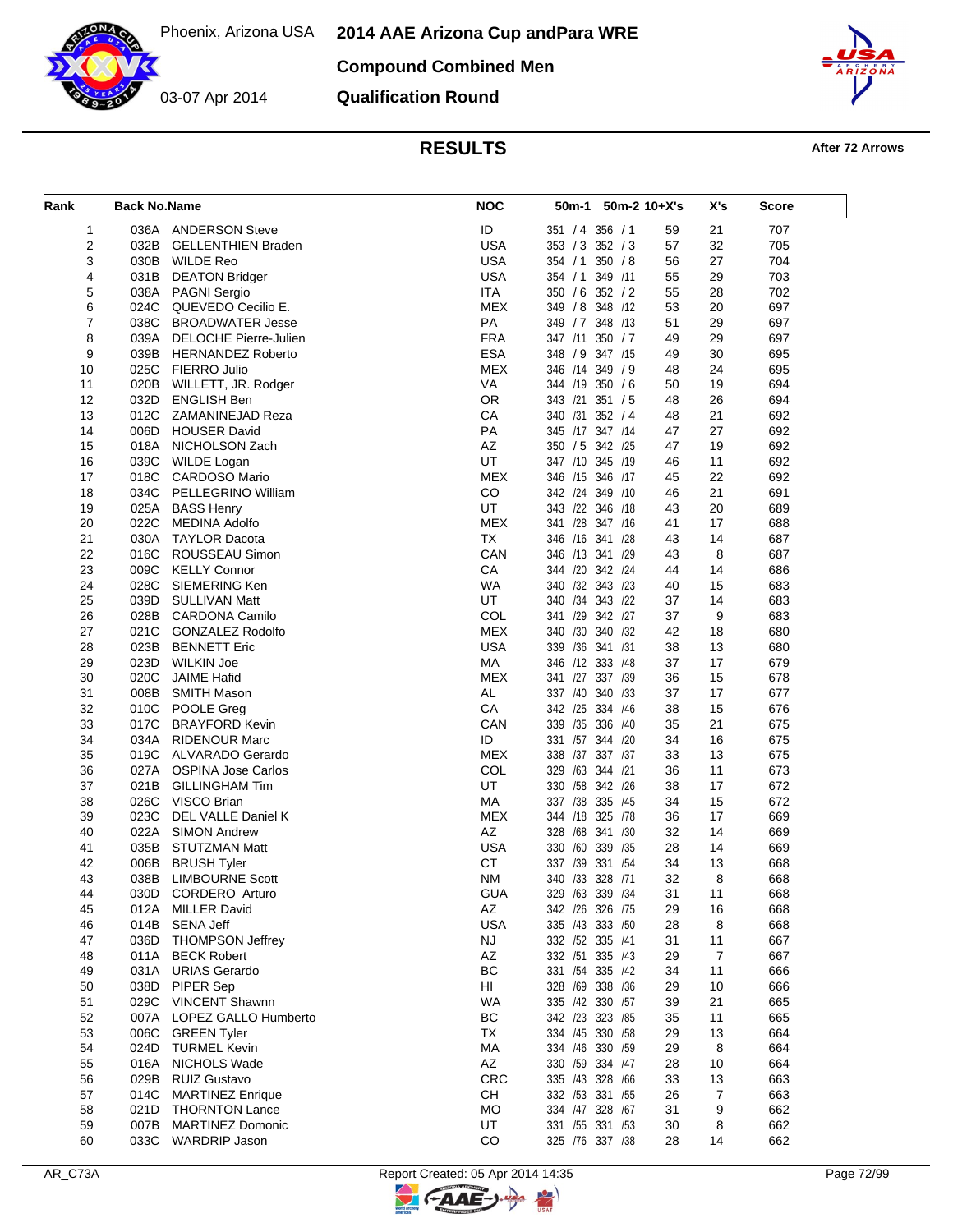**2014 AAE Arizona Cup and Para WRE**



**Compound Combined Men**

**Qualification Round**



**RESULTS After 72 Arrows** 

| Rank | <b>Back No.Name</b> |                             | <b>NOC</b> | 50m-1<br>$50m-2$ 10+X's    |    | X's            | Score |
|------|---------------------|-----------------------------|------------|----------------------------|----|----------------|-------|
| 61   | 019B                | <b>EVANS Kevin</b>          | CAN        | 333 /49<br>329 /65         | 27 | 8              | 662   |
| 62   | 009A                | <b>MACDONALD Matthew</b>    | AZ         | 332 /50<br>329<br>/65      | 29 | 13             | 661   |
| 63   | 011C                | <b>TODISCO Andrew</b>       | CA         | /66<br>332<br>329<br>/52   | 25 | 12             | 661   |
| 64   | 022D                | <b>KENNEDY Jason</b>        | МA         | 330 /62 331<br>/56         | 22 | $\overline{7}$ | 661   |
| 65   | 027C                | <b>JOHNSON Wyatt</b>        | <b>WA</b>  | 325 /79<br>335 /43         | 27 | 10             | 660   |
| 66   | 031C                | <b>LANE Daniel</b>          | OH         | 333<br>327 /70<br>/51      | 27 | 8              | 660   |
| 67   | 016B                | <b>HUDSON Robert</b>        | CAN        | 331 /56<br>329<br>/64      | 25 | 9              | 660   |
| 68   | 019D                | <b>RAMIREZ Angel</b>        | FL.        | /61<br>329<br>330<br>/62   | 25 | 10             | 659   |
| 69   | 015C                | <b>MARTIN Jim</b>           | CAN        | 326<br>333 /49<br>/76      | 23 | 7              | 659   |
| 70   | 012B                | GO Sung Kil                 | <b>KOR</b> | 334 /48<br>322 /87         | 24 | $\overline{4}$ | 656   |
| 71   | 008C                | VALADEZ Luis                | BC         | 328<br>327 /71<br>/68      | 26 | 12             | 655   |
| 72   | 033A                | RODRIGUEZ Cuauhtemoc        | BC         | 326 /73<br>328<br>/70      | 25 | 6              | 654   |
| 73   | 007C                | MARQUEZ Fernando            | BC         | 324 /81<br>329 /61         | 29 | 14             | 653   |
| 74   | 015B                | <b>FABRY Jeff</b>           | CA         | 328<br>325 /78<br>/69      | 25 | $\overline{7}$ | 653   |
| 75   | 022B                | <b>MORENO Joel</b>          | UT         | 337 /41<br>316<br>/95      | 25 | 3              | 653   |
| 76   | 028A                | RIVERA Louie                | <b>TX</b>  | 323 /89 330<br>/60         | 21 | 5              | 653   |
| 77   | 025B                | <b>SHELBY Andre</b>         | FL.        | 325 /74 327 /73            | 26 | 9              | 652   |
| 78   | 017B                | <b>DENYS Alec</b>           | CAN        | 323 /86<br>329<br>/63      | 24 | 5              | 652   |
| 79   | 037A                | <b>KOLB Dan</b>             | <b>WY</b>  | 324 /82 327 /72            | 24 | 14             | 651   |
| 80   | 036B                | <b>SEWALL Arthur</b>        | <b>NV</b>  | /80<br>325<br>325<br>/81   | 21 | 5              | 650   |
| 81   | 028D                | <b>RAMILA Gabriel</b>       | <b>GUA</b> | 323 /88<br>326<br>/74      | 23 | 7              | 649   |
| 82   |                     |                             | ВC         | 324 /83<br>325<br>/82      | 20 | 6              | 649   |
|      | 008A                | <b>MARIN Javier</b>         |            |                            |    |                |       |
| 83   | 024A                | <b>MARQUEZ Anthony</b>      | AZ         | /75 323<br>/86<br>325      | 26 | 9              | 648   |
| 84   | 029D                | <b>PAIZ Rafael</b>          | <b>GUA</b> | /67 319 /89<br>328         | 25 | 5              | 647   |
| 85   | 029A                | PHETTEPLACE Enoch           | ТX         | 324 /84 318 /93            | 18 | 6              | 642   |
| 86   | 020A                | <b>SPECK Michael</b>        | AZ         | 318 /92 324 /84            | 16 | 6              | 642   |
| 87   | 015A                | <b>ESCKELSON Roy</b>        | AZ         | 323 /85 318 /91            | 23 | 10             | 641   |
| 88   | 024B                | <b>BOSSON Steven</b>        | UT         | 322 /90 317 /94            | 23 | 4              | 639   |
| 89   | 031D                | <b>AUDEH Maurice</b>        | <b>OR</b>  | 323<br>/86 316 /96         | 16 | 4              | 639   |
| 90   | 014A                | <b>MCROY Steve</b>          | AZ         | 313 /94 325 /79            | 23 | $\overline{7}$ | 638   |
| 91   | 021A                | <b>FISHER Nick</b>          | AZ         | 325 /77 313 /99            | 22 | 8              | 638   |
| 92   | 034B                | <b>THOMPSON Benjamin</b>    | SC         | /91<br>320<br>318<br>/92   | 20 | 7              | 638   |
| 93   | 036C                | <b>BAILEY Joseph</b>        | MI         | 310 /98 326<br>/77         | 19 | 3              | 636   |
| 94   | 033B                | <b>ANTONIOS Jean-Pierre</b> | <b>FIN</b> | 310 /97 324 /83            | 19 | 7              | 634   |
| 95   | 035C                | <b>SMITH Steve</b>          | <b>AL</b>  | 325<br>309<br>/103<br>/80  | 17 | 4              | 634   |
| 96   | 013B                | KWEON Hyun Ju               | <b>KOR</b> | 326 /72 307 /100           | 23 | 10             | 633   |
| 97   | 032A                | ALFARO Luis                 | BC         | 314 /93 319 /88            | 20 | 6              | 633   |
| 98   | 018B                | <b>MURPHY Norbert</b>       | CAN        | /99<br>318 /90<br>310      | 19 | 5              | 628   |
| 99   | 011B                | SON Sung Sik                | <b>KOR</b> | 313 /96 315 /97            | 12 | 4              | 628   |
| 100  | 020D                | FITZGERALD Ryan             | MO         | 313 /95 314 /98            | 17 | 6              | 627   |
| 101  | 026A                | <b>SPANGLER Andrew</b>      | ТX         | /104<br>306<br>/101<br>308 | 18 | 5              | 614   |
| 102  | 017A                | <b>BROWN Roland</b>         | AZ         | /102<br>304<br>/103<br>309 | 16 | 7              | 613   |
| 103  | 032C                | <b>CORLEY Jason</b>         | OΗ         | 308 /104 304 /104          | 15 | $\overline{7}$ | 612   |
| 104  | 007D                | <b>SHAW Jeremy</b>          | CA         | 310 /101 301 /106          | 14 | 3              | 611   |
| 105  | 009B                | <b>KOO Dongsub</b>          | <b>KOR</b> | 303 /107 305 /102          | 12 | 3              | 608   |
| 106  | 013C                | <b>CODAY Bill</b>           | ${\sf CA}$ | 303 /106 303 /105          | 16 | 5              | 606   |
| 107  | 023A                | <b>SHELDON Daniel</b>       | AZ         | 310 /100 294 /108          | 14 | 5              | 604   |
| 108  | 013A                | <b>BARDEN Paul</b>          | AZ         | 301 /108 299 /107          | 12 | 4              | 600   |
| 109  |                     | 027B LEAR Charles           | MO         | 289 /111 294 /109          | 9  | 2              | 583   |
| 110  |                     | 030C ARNOLD L.T.            | <b>WA</b>  | 293 /109 287 /110          | 15 | 7              | 580   |
| 111  | 037C                | <b>SMITH Kirk</b>           | <b>BAR</b> | 293 /110 265 /111          | 6  | 1              | 558   |
| 112  |                     | 010B LEE Chel Soo           | <b>KOR</b> | 240 /112 192 /112          | 3  | 0              | 432   |

뮈

GAAE-J-

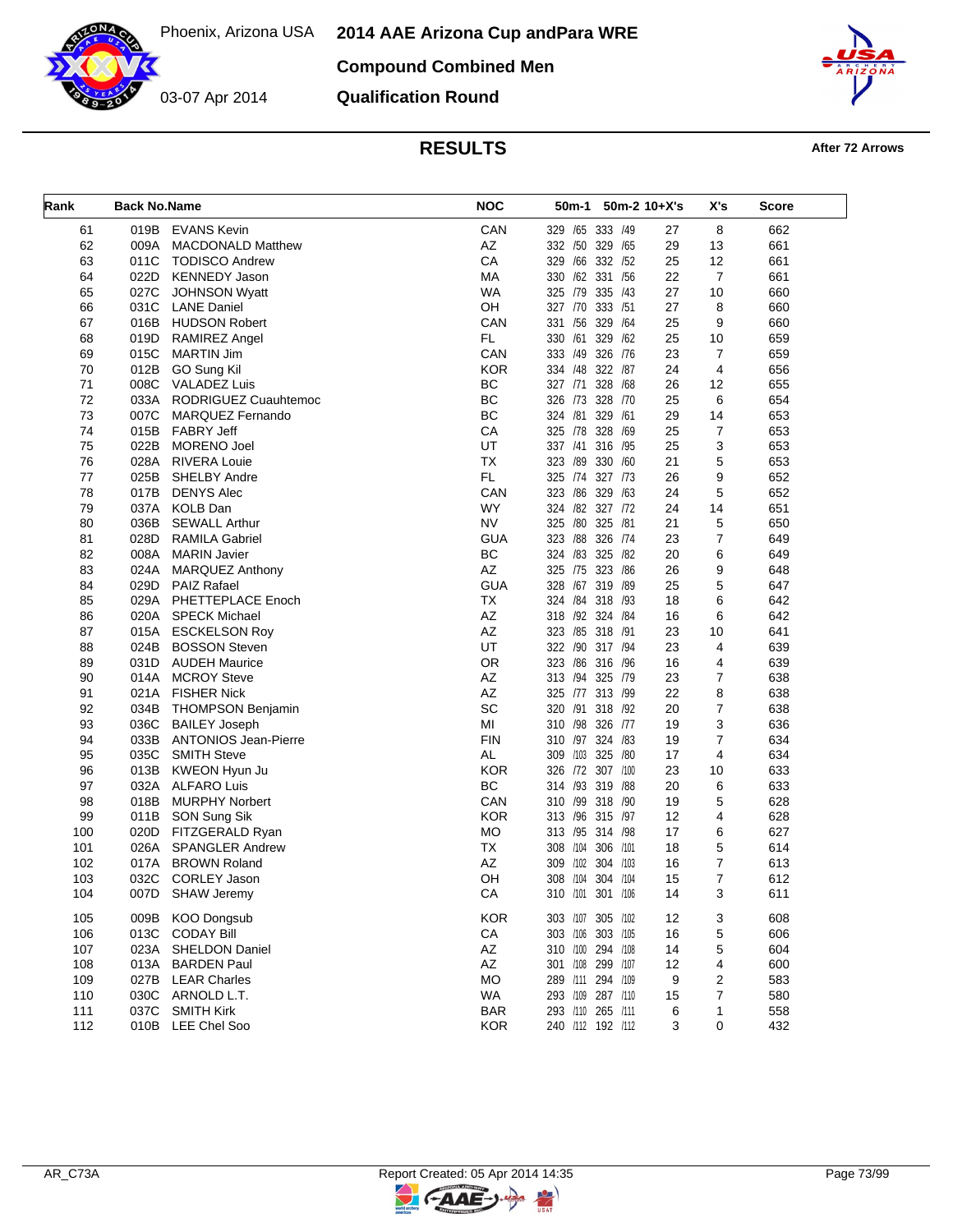**2014 AAE Arizona Cup and Para WRE**

**Compound Combined Women**

03-07 Apr 2014 **Qualification Round**



## **RESULTS After 72 Arrows**

| Rank | <b>Back No.Name</b> |                                          | <b>NOC</b> | 50m-2 10+X's<br>50m-1              |    | X's            | Score |
|------|---------------------|------------------------------------------|------------|------------------------------------|----|----------------|-------|
| 1    | 014A                | <b>JONES Erika</b>                       | <b>USA</b> | 350 / 1<br>345 / 1                 | 48 | 20             | 695   |
| 2    | 016B                | VAN NATTA Jamie                          | <b>USA</b> | 344 / 2 343 / 6                    | 43 | 15             | 687   |
| 3    | 015B                | <b>LANCE Sarah</b>                       | <b>USA</b> | 338 / 9 348 / 2                    | 44 | 11             | 686   |
| 4    | 020B                | <b>GAUVIN Crystal</b>                    | <b>CT</b>  | 340 / 7 345 / 4                    | 41 | 11             | 685   |
| 5    |                     | 013A OCHOA Linda                         | <b>MEX</b> | 338 /10 347 / 3                    | 40 | 16             | 685   |
| 6    | 017B                | <b>DODEMONT Sophie</b>                   | <b>FRA</b> | 341 / 5 343 / 5                    | 40 | 16             | 684   |
| 7    |                     | 013C KELLER Lexi                         | WI         | 344 / 3 339 /11                    | 40 | 14             | 683   |
| 8    | 019D                | LOPEZ Sara                               | COL        | 342 / 4 341 / 9                    | 38 | 16             | 683   |
| 9    | 018C                | <b>COLIN Christie</b>                    | PA         | 340 / 8<br>340 /10                 | 37 | 15             | 680   |
| 10   |                     | 018A LEBECQUE Pascale                    | <b>FRA</b> | 338 /11 342 / 8                    | 35 | 15             | 680   |
| 11   |                     | 008C REYNOLDS Danielle                   | AZ         | 336 /14 342 / 7                    | 38 | 11             | 678   |
| 12   | 015C                | <b>SALINAS Stephanie</b>                 | BC         | 341 / 6 336 /16                    | 34 | 15             | 677   |
| 13   | 012D                | SKARVAN Tristan                          | WI         | 337 /12 338 /13                    | 35 | 10             | 675   |
| 14   | 015A                | <b>MERINO Brenda</b>                     | <b>MEX</b> | 336 /13 337 /14                    | 33 | 13             | 673   |
| 15   | 006C                | CYR Gabrielle                            | ME         | 329 /21<br>338<br>/12              | 32 | 13             | 667   |
| 16   |                     | 011A SANDOVAL Fernada Del R.             | <b>MEX</b> | 331 /19 335 /17                    | 29 | 9              | 666   |
| 17   | 017A                | <b>MADRID Alexis</b>                     | <b>MEX</b> | 328 /24 336 /15                    | 30 | 9              | 664   |
| 18   | 007B                | TANIGUCHI Sonia Mayu                     | CA         | 335 /15 329 /26                    | 25 | 8              | 664   |
| 19   | 012A                | CASTILLO Ali Citlali                     | <b>MEX</b> | 331 /18 332 /23                    | 28 | 7              | 663   |
| 20   | 019C                | <b>BROCK Easter</b>                      | UT.        | 328 /23 334 /19                    | 28 | 6              | 662   |
| 21   | 009A                | RODRIGUEZ Katya S.                       | <b>MEX</b> | 333 /17 329 /25                    | 26 | 9              | 662   |
| 22   | 008B                | RAMIREZ Angelica                         | FL.        | 335 /15 326<br>/31                 | 28 | 11             | 661   |
| 23   | 010C                | GROSZKO Dawn                             | CAN        | 323 /33 334 /18                    | 29 | 14             | 657   |
| 24   | 020A                | <b>MARCEN Maja</b>                       | COL        | 324 /29<br>333 /20                 | 26 | $\overline{7}$ | 657   |
| 25   | 007A                | <b>JOHNSON Brittany</b>                  | CAN        | 324 /28 332 /22                    | 26 | 10             | 656   |
| 26   | 012B                | <b>BRADLEY Angela</b>                    | CA         | 330 /20 326<br>/32                 | 22 | 8              | 656   |
| 27   | 016A                | HERNANDEZ Martha C.                      | <b>MEX</b> | 323 /32 332 /21                    | 27 | 12             | 655   |
| 28   | 006D                | <b>SEIBERT Alexis</b>                    | ΤN         | 324 /27 327 /29                    | 25 | 9              | 651   |
| 29   |                     | 017C AMRANI Regina                       | UT.        | 327 /26 324 /34                    | 22 | 4              | 651   |
| 30   | 016D                | <b>BELZNER Catherine</b>                 | AZ         | 327 /25<br>322 /40                 | 24 | 5              | 649   |
| 31   | 012C                | <b>MORRIS Tricia</b>                     | CAN        | 329 /22 320 /44                    | 16 | 6              | 649   |
| 32   | 011C                | DUNAWAY Alanna                           | CA         | 320 /35 327 /28                    | 24 | 10             | 647   |
| 33   | 019B                | <b>UMANZOR Marisol</b>                   | <b>ESA</b> | 323 /31<br>324 /35                 | 20 | 8              | 647   |
| 34   |                     | 021A JURENKA Jahna                       | MT         | 318 /38<br>328<br>/27              | 26 | 11             | 646   |
| 35   | 009B                | <b>JOHNSON Elaine</b>                    | CAN        | 326<br>318 /39<br>/30              | 28 | 11             | 644   |
| 36   |                     | 010A ZAMORA Valeria M.                   | <b>MEX</b> | 318 /40<br>325<br>/33              | 23 | $\overline{7}$ | 643   |
| 37   | 019A                | <b>MARTINEZ Diana</b>                    | <b>GUA</b> | 323 /34 320 /43                    | 18 | 3              | 643   |
| 38   | 009D                | <b>LOPEZ Abril</b>                       | PU         | 323 /30<br>318<br>/46              | 23 | $\overline{7}$ | 641   |
| 39   | 016C                | LOPEZ Tania                              | <b>BC</b>  | 319 /36 322 /37                    | 23 | 6              | 641   |
| 40   | 020C                | <b>MORRIS Carin</b>                      | <b>BAR</b> | 319 /37 321 /41                    | 19 | 6              | 640   |
| 41   | 021B                | <b>DIAB Bernadette</b>                   | <b>NJ</b>  | 318 /41<br>320 /42                 | 21 | $\overline{4}$ | 638   |
| 42   | 014B                | SANTACRUZ Carmen                         | <b>BC</b>  | 312 /43 322 /38                    | 21 | 6              | 634   |
| 43   | 007C                | <b>ERTLE Grace</b>                       | MI         | 312 /44 322 /39                    | 17 | 2              | 634   |
| 44   | 021C                | <b>BACKIS Vanina</b>                     | ARG        | 303 /47 330 /24                    | 19 | 6              | 633   |
| 45   | 018B                | <b>HIRASAWA Nako</b>                     | <b>JPN</b> | 313 /42 319 /45                    | 20 | 2              | 632   |
| 46   | 007D                | KOVAL Jill                               | MD         | 310 /45 318 /47                    | 16 | 4              | 628   |
| 47   |                     | 013B VAN NEST Karen                      | CAN        | 299 /49 323 /36                    | 21 | 7              | 622   |
| 48   | 015D                | NIELSEN Heather                          | AZ         | 307 /46 310 /49                    | 18 | 6              | 617   |
| 49   | 008A                | <b>VILLEGAS Luz</b>                      | ВC         |                                    |    |                | 607   |
|      | 011B                | CHAVEZ Martha                            | CA         | 299 /50 308 /50<br>291 /51 311 /48 | 10 | 6<br>4         | 602   |
| 50   |                     |                                          | AZ         | 300 /48 299 /51                    | 8  |                | 599   |
| 51   | 017D                | SIELOFF Debra                            |            |                                    | 8  | 1              |       |
| 52   | 009C                | <b>HESS D Arce</b><br>010B TREMBLAY Lyne | CA         | 271 /52 288 /52                    | 10 | 2              | 559   |
| 53   |                     |                                          | CAN        | 265 /53 239 /54                    | 9  | 2              | 504   |
| 54   | 014C                | <b>BOYCE Judi</b>                        | WI         | 251 /55 240 /53                    | 3  | 1              | 491   |
| 55   |                     | 008D HELLER Alexis                       | <b>NJ</b>  | 254 /54 221 /55                    | 6  | 0              | 475   |

키

**C-AAE-**

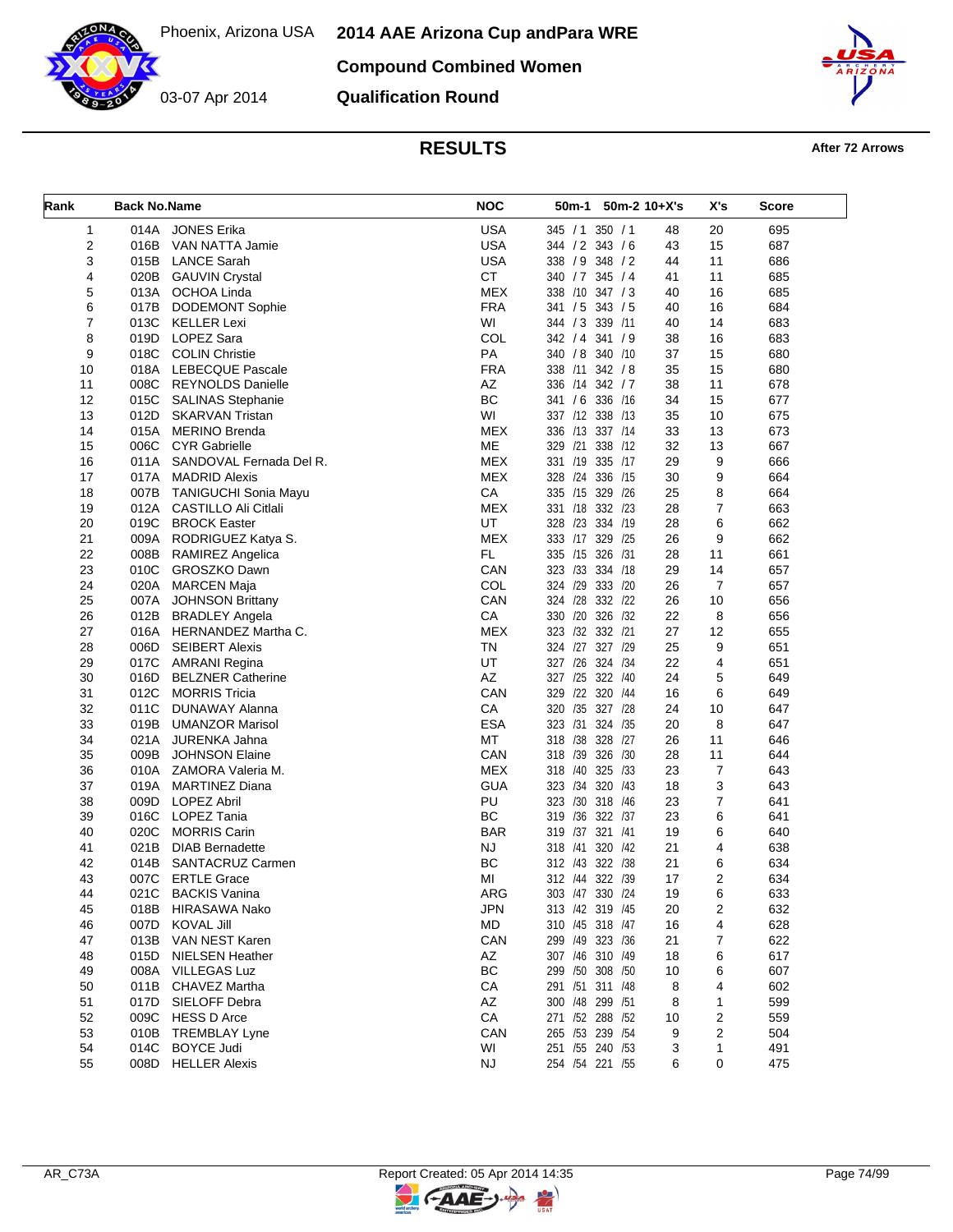**Compound Cadet Men**



03-07 Apr 2014

**Qualification Round**



| Rank | <b>Back No.Name</b> |                         | <b>NOC</b> | 50m-1                 | $50m-2$ 10+X's | X's | <b>Score</b> |
|------|---------------------|-------------------------|------------|-----------------------|----------------|-----|--------------|
| 1    | 003D                | <b>MENKE Matthew</b>    | ΜN         | 338 / 2 344 / 1       | 36             | 14  | 682          |
| 2    | 005C                | <b>BELL Jimmy</b>       | МA         | 336 / 5<br>340 / 1    | 37             | 19  | 676          |
| 3    | 026B                | DEL BOSQUE Jose G       | <b>CH</b>  | 333 /10 341           | /2<br>31       | 11  | 674          |
| 4    | 003C                | <b>CASTRO Luis</b>      | BC         | 333 / 8 339 / 3       | 36             | 15  | 672          |
| 5    | 005A                | <b>CLAYTON Kevin</b>    | VA         | 334<br>$/5$ 337 $/4$  | 33             | 15  | 671          |
| 6    | 001D                | <b>MORAN Tristan</b>    | CAN        | $335 / 4$ 335 / 6     | 30             | 12  | 670          |
| 7    | 008D                | DE LA GARZA Armando     | CН         | $/3$ 332 $/9$<br>337  | 31             | 14  | 669          |
| 8    | 004A                | <b>YEE Spencer</b>      | AZ         | 334 / 6 330 / 12      | 32             | 11  | 664 CT       |
| 9    | 004B                | <b>GONZALES Ricardo</b> | <b>CH</b>  | 333 / 8<br>331<br>/11 | 32             | 11  | 664 CT       |
| 10   | 002B                | <b>DEMARCO Max</b>      | CO         | 333 / 9<br>331 /11    | 31             | 5   | 664          |
| 11   | 001C                | <b>CHONG Josue</b>      | BC         | 334 / 7 329 / 14      | 30             | 11  | 663          |
| 12   | 005B                | <b>MARCOZZI Gabriel</b> | <b>PA</b>  | /14 331<br>329        | 26<br>/10      | 7   | 660          |
| 13   | 002C                | <b>ORIHUELA Gabriel</b> | BC         | /12 326 /16<br>331    | 23             | 7   | 657          |
| 14   | 003A                | <b>CORRIDORI Jeremy</b> | AZ         | 319 /18 333 / 7       | 25             | 8   | 652          |
| 15   | 004D                | <b>ABELL Cory</b>       | VT         | 324 /15 327 /15       | 25             |     | 651          |
| 16   | 003B                | <b>CLAYTON Jesse</b>    | OR.        | 330 /13<br>320 /17    | 22             | 4   | 650          |
| 17   | 006A                | <b>BUNKER Logan</b>     | <b>WA</b>  | /16<br>324 /17<br>323 | 24             | 11  | 647          |
| 18   | 005D                | EILINGER Hayden         | ME         | 329<br>/13 318 /18    | 23             | 9   | 647          |
| 19   | 002A                | <b>JOHNSON Cody</b>     | AZ         | 305 /19 312 /19       | 12             | 6   | 617          |
| 20   | 002D                | <b>BENOIT William</b>   | CAN        | /20<br>291<br>298     | /20<br>13      | 5   | 589          |
| 21   | 001A                | <b>BACHMAN Tyler</b>    | AZ         | 295<br>/21<br>287 /21 | 9              | 4   | 582          |

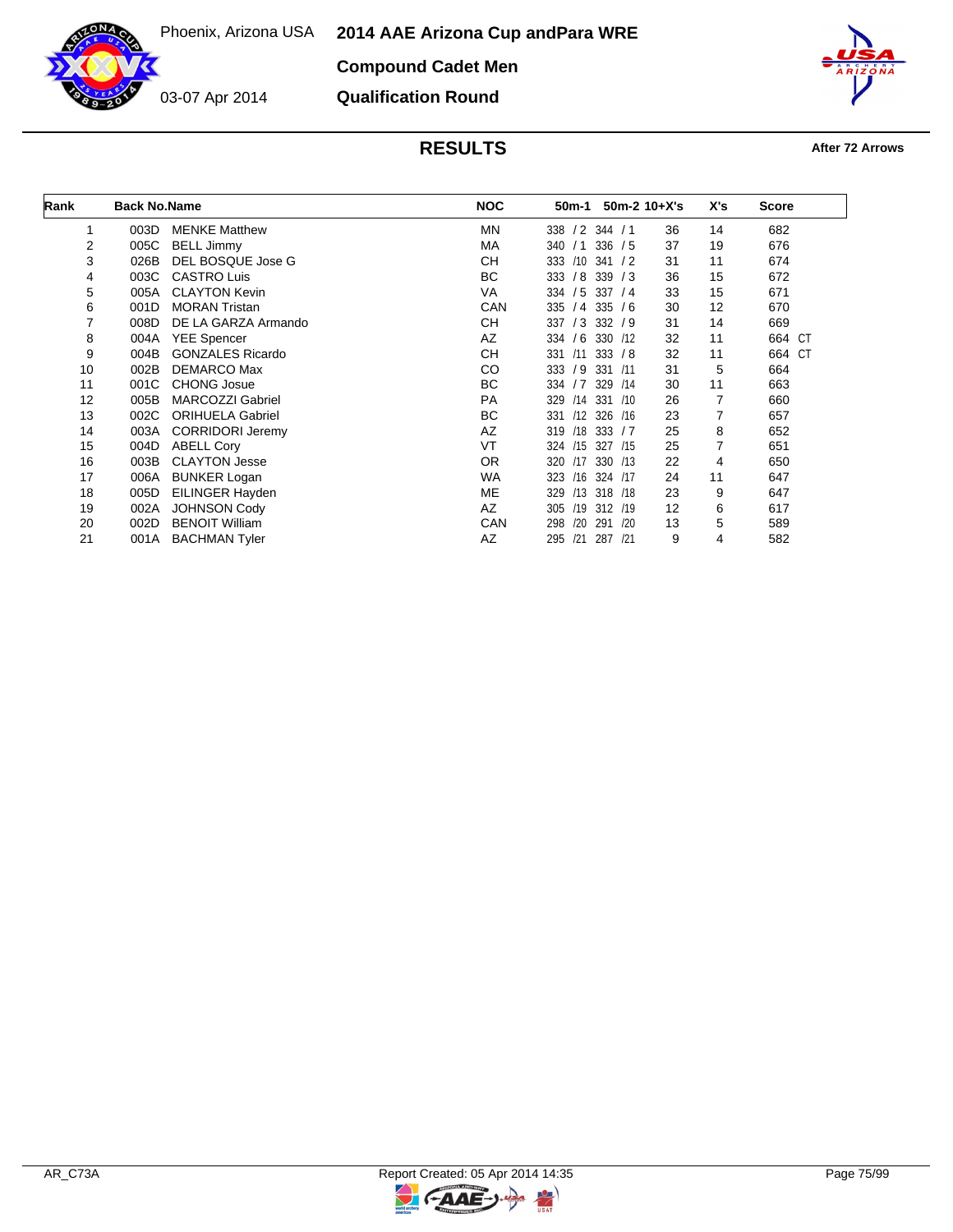**2014 AAE Arizona Cup and Para WRE**

**Compound Cadet Women**



03-07 Apr 2014

**Qualification Round**



| Rank | <b>Back No.Name</b> |                                | <b>NOC</b> | 50m-1      |                   | $50m-2$ 10+X's | X's | Score |
|------|---------------------|--------------------------------|------------|------------|-------------------|----------------|-----|-------|
| 1    | 006B                | VAZQUEZ Ana Paula              | <b>CH</b>  | 334<br>/1  | 341 / 1           | 37             | 11  | 675   |
| 2    | 003D                | <b>CAIOPOULOS Athena</b>       | СA         | 327<br>/4  | 339<br>/2         | 34             | 13  | 666   |
| 3    | 004D                | <b>CANADAY Allie</b>           | OK         | /2<br>333  | 330<br>/6         | 26             | 12  | 663   |
| 4    | 001D                | <b>BLAZEK Allie</b>            | CO         | /6<br>327  | 336<br>/4         | 26             | 11  | 663   |
| 5    | 003B                | <b>COX Cassidy</b>             | NM         | 322<br>/11 | 337<br>$\sqrt{3}$ | 35             | 16  | 659   |
| 6    | 004C                | <b>CROOK Dahlia</b>            | KS.        | /8<br>325  | 330<br>/7         | 21             | 11  | 655   |
| 7    | 001A                | <b>PAREDES</b> Samantha        | ВC         | /3<br>330  | 323 / 9           | 27             | 9   | 653   |
| 8    | 004A                | <b>MORENO Karen</b>            | BC         | 323<br>/9  | 330 / 5           | 24             | 10  | 653   |
| 9    | 005C                | <b>PETITT Meagan</b>           | FL         | /5<br>327  | 319 /13           | 22             | 3   | 646   |
| 10   | 002A                | <b>ESTRADA Carolina</b>        | <b>BC</b>  | /12<br>321 | 323 / 10          | 21             | 11  | 644   |
| 11   | 005B                | <b>GIANOS Sarah</b>            | МA         | 323<br>/10 | 321<br>/11        | 19             | 6   | 644   |
| 12   | 002C                | <b>RUIZ Alexis</b>             | AZ         | 325<br>/7  | 318 /14           | 16             | 5   | 643   |
| 13   | 003A                | <b>HERNANDEZ Ana Paulina</b>   | ВC         | /13<br>320 | 320 /12           | 21             | 6   | 640   |
| 14   | 005A                | CASTRO CASTAÑEDA Emely Joselin | BC         | 307<br>/15 | 328 / 8           | 15             | 3   | 635   |
| 15   | 003C                | <b>GUNN Danii</b>              | AZ         | /17<br>298 | 317 /15           | 15             | 6   | 615   |
| 16   | 006A                | <b>GRANT Sydney</b>            | GA         | 309<br>/14 | 305<br>/17        | 15             | 3   | 614   |
| 17   | 002B                | <b>MCADAMS</b> Georgia         | TX         | /19<br>282 | 310 /16           | 15             | 4   | 592   |
| 18   | 002D                | <b>TAYLOR Samantha</b>         | CO         | /16<br>298 | 284<br>/19        | 9              | 2   | 582   |
| 19   | 001C                | <b>BUTLER Blakelee</b>         | AZ         | /18<br>283 | 296<br>/18        | 10             | 3   | 579   |
| 20   | 004B                | <b>HELLER Courtney</b>         | <b>NJ</b>  | 267<br>/20 | 266<br>/20        | 5              |     | 533   |

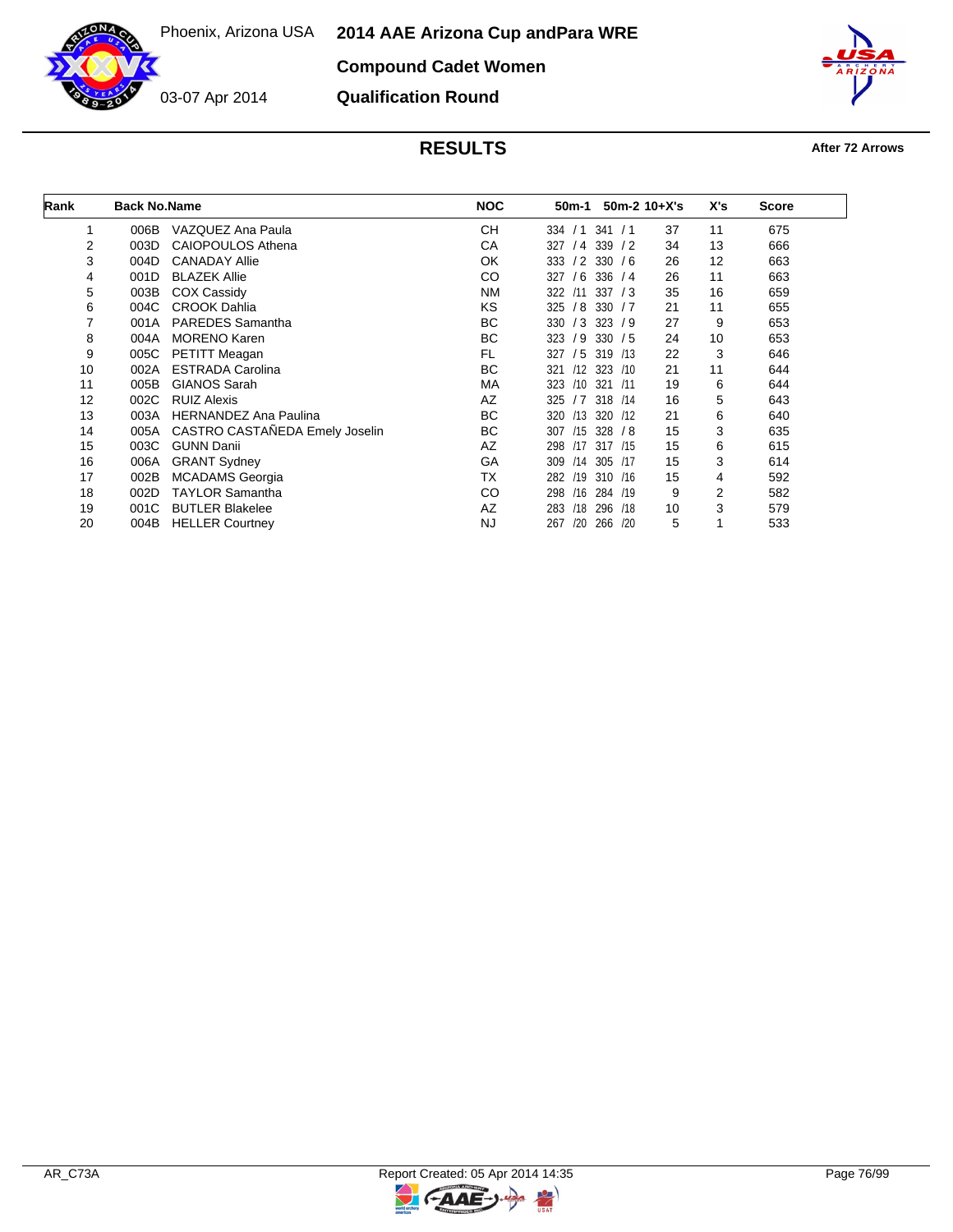**2014 AAE Arizona Cup and Para WRE**

**Recurve Open Men - Para**



03-07 Apr 2014





| Rank | <b>Back No.Name</b> |                         | <b>NOC</b> | 70m-2 10+X's<br>70m-1 |    | X's | <b>Score</b> |  |
|------|---------------------|-------------------------|------------|-----------------------|----|-----|--------------|--|
|      | 046C                | LUKOW Michael           | UT         | 298 / 2<br>296 / 3    | 13 | 4   | 594          |  |
| 2    | 032B                | JUNG Young Joo          | <b>KOR</b> | 291 / 3<br>300 / 1    | 9  |     | 591          |  |
| 3    | 044B                | REZENDE Luciano         | <b>BRA</b> | 298 / 2 285 / 5       | 8  |     | 583          |  |
| 4    | 043D                | <b>PALUMBO Timothy</b>  | NY         | 280 / 5 300 / 1       |    | 2   | 580          |  |
| 5    | 040B                | AJIMA Yutaka            | <b>JPN</b> | 289 / 4<br>289/4      | 11 | 4   | 578          |  |
| 6    |                     | 031B CHOI Jeung Youn    | <b>KOR</b> | 260 / 7 273 / 6       | 4  |     | 533          |  |
| 7    |                     | 037C WATANABE Masayoshi | <b>JPN</b> | 266 / 6 263 / 7       | 5  | 2   | 529          |  |
| 8    |                     | 050B PERRY Robert       | ID         | 246 / 9 260 / 9       |    | 3   | 506          |  |
| 9    | 049B                | <b>WOLFE Russell</b>    | OK         | / 8 252 /10<br>247    |    |     | 499          |  |
| 10   | 033B                | KOO Ja Yong             | <b>KOR</b> | 263 / 8<br>230 /10    |    |     | 493          |  |

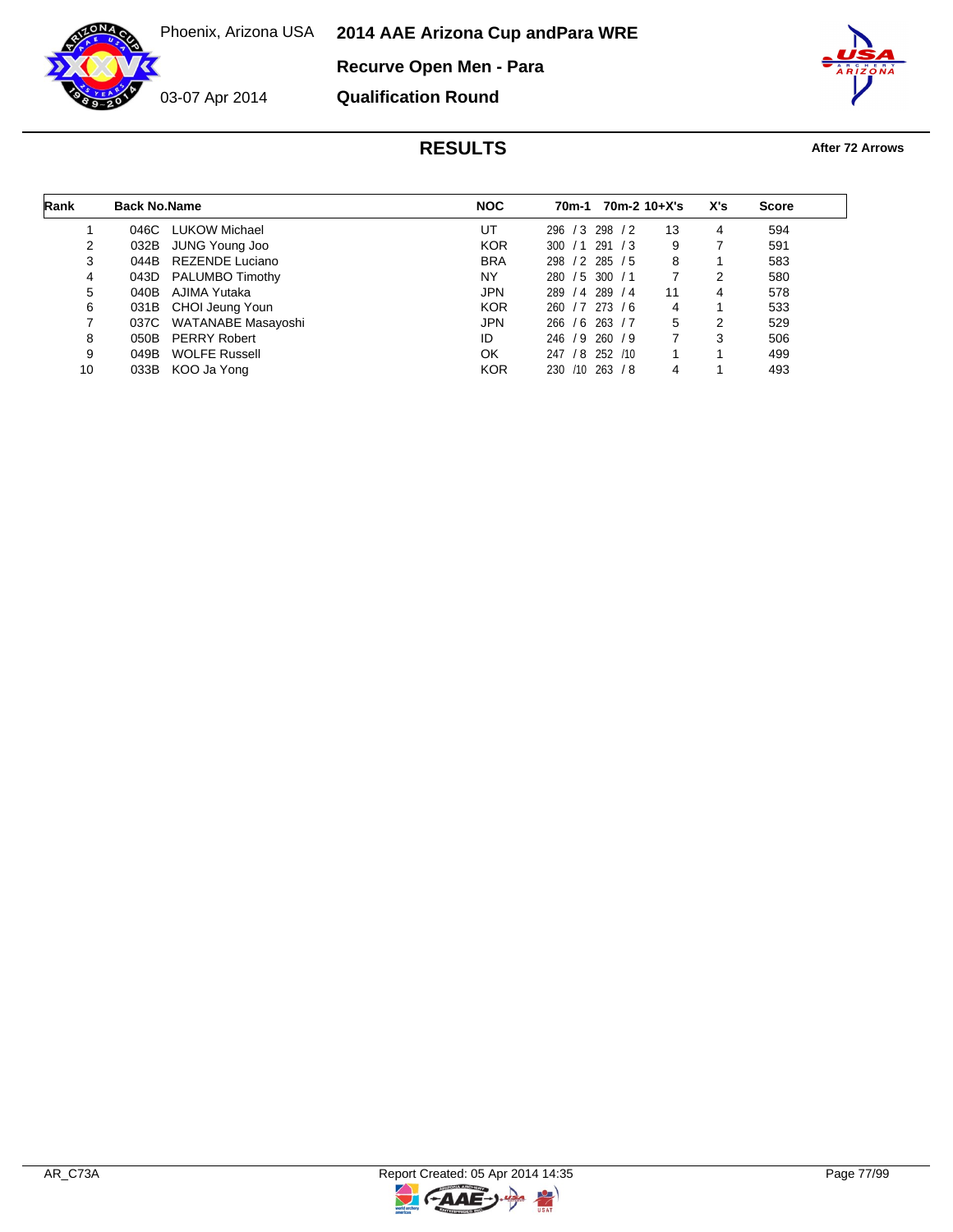Phoenix, Arizona USA **2014 AAE Arizona Cup and Para WRE**

**Recurve Open Women - Para**



**Qualification Round**



| Rank | <b>Back No.Name</b> |                         | <b>NOC</b> | 70m-1           | 70m-2 10+X's |    | X's | <b>Score</b> |
|------|---------------------|-------------------------|------------|-----------------|--------------|----|-----|--------------|
|      | 051B                | FORD Lee                | GA         | 272 / 2 287 / 1 |              | 12 |     | 559          |
|      |                     | 054B KISS-JOHNSON Kinga | SC.        | 279/1           | 266 / 2      |    |     | 545          |
|      |                     | 052B LAYOLLE Patricia   | <b>BRA</b> | 228 / 3 206 / 3 |              | 5  |     | 434          |
| 4    | 044D.               | <b>DUPREE Lori</b>      | ТX         | 189<br>/4       | 184 / 4      |    |     | 373          |
| 5    | 045B                | WALLACE Teresa          | SC.        | 109<br>/5       | 100 / 5      |    |     | 209          |

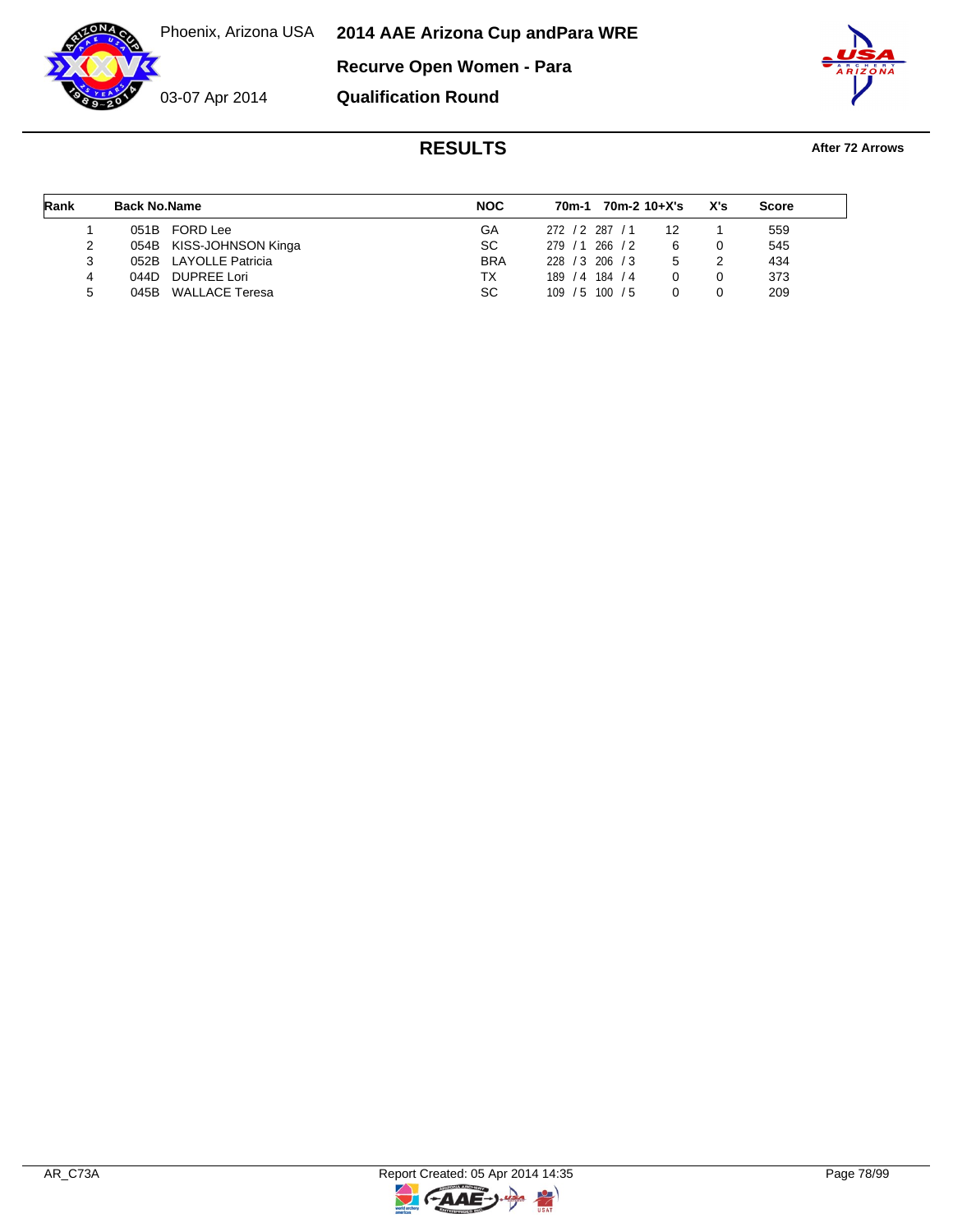**2014 AAE Arizona Cup and Para WRE**

**Compound Open Men - Para**

03-07 Apr 2014

**Qualification Round**



| Rank | <b>Back No.Name</b> |                          | <b>NOC</b> | 50m-1             | $50m-2$ 10+X's |    | X's | <b>Score</b> |
|------|---------------------|--------------------------|------------|-------------------|----------------|----|-----|--------------|
| 1    | 023B                | <b>BENNETT Eric</b>      | <b>USA</b> | 339 / 1           | 341<br>/1      | 38 | 13  | 680          |
| 2    | 035B                | <b>STUTZMAN Matt</b>     | <b>USA</b> | 330 / 6 339 / 2   |                | 28 | 14  | 669          |
| 3    | 014B                | <b>SENA Jeff</b>         | <b>USA</b> | $335 / 2$ 333 / 4 |                | 28 | 8   | 668          |
| 4    | 021D                | <b>THORNTON Lance</b>    | MO.        | 334 / 3 328 / 7   |                | 31 | 9   | 662          |
| 5    | 019B                | <b>EVANS Kevin</b>       | CAN        | 329               | $/7$ 333 $/3$  | 27 | 8   | 662          |
| 6    | 016B                | <b>HUDSON Robert</b>     | CAN        | 331               | $/5$ 329 $/6$  | 25 | 9   | 660          |
| 7    | 012B                | GO Sung Kil              | <b>KOR</b> | 334 / 4 322 / 10  |                | 24 | 4   | 656          |
| 8    | 025B                | <b>SHELBY Andre</b>      | FL.        | $325 / 9$ 327 / 8 |                | 26 | 9   | 652          |
| 9    | 017B                | <b>DENYS Alec</b>        | CAN        | 323 /10 329 / 5   |                | 24 | 5   | 652          |
| 10   | 024B                | <b>BOSSON Steven</b>     | UT         | 322 / 11          | 317 /12        | 23 | 4   | 639          |
| 11   | 034B                | <b>THOMPSON Benjamin</b> | <b>SC</b>  | 320 /12 318 /11   |                | 20 | 7   | 638          |
| 12   | 036C                | <b>BAILEY Joseph</b>     | MI         | 310 /14 326 / 9   |                | 19 | 3   | 636          |
| 13   | 013B                | KWEON Hyun Ju            | <b>KOR</b> | 326               | / 8 307 /14    | 23 | 10  | 633          |
| 14   | 011B                | SON Sung Sik             | <b>KOR</b> | 313 /13 315 /13   |                | 12 | 4   | 628          |
| 15   | 030C                | ARNOLD L.T.              | <b>WA</b>  | 293               | /15 287 /15    | 15 |     | 580          |
| 16   | 010B                | LEE Chel Soo             | <b>KOR</b> | /16<br>240        | 192 /16        | 3  | 0   | 432          |

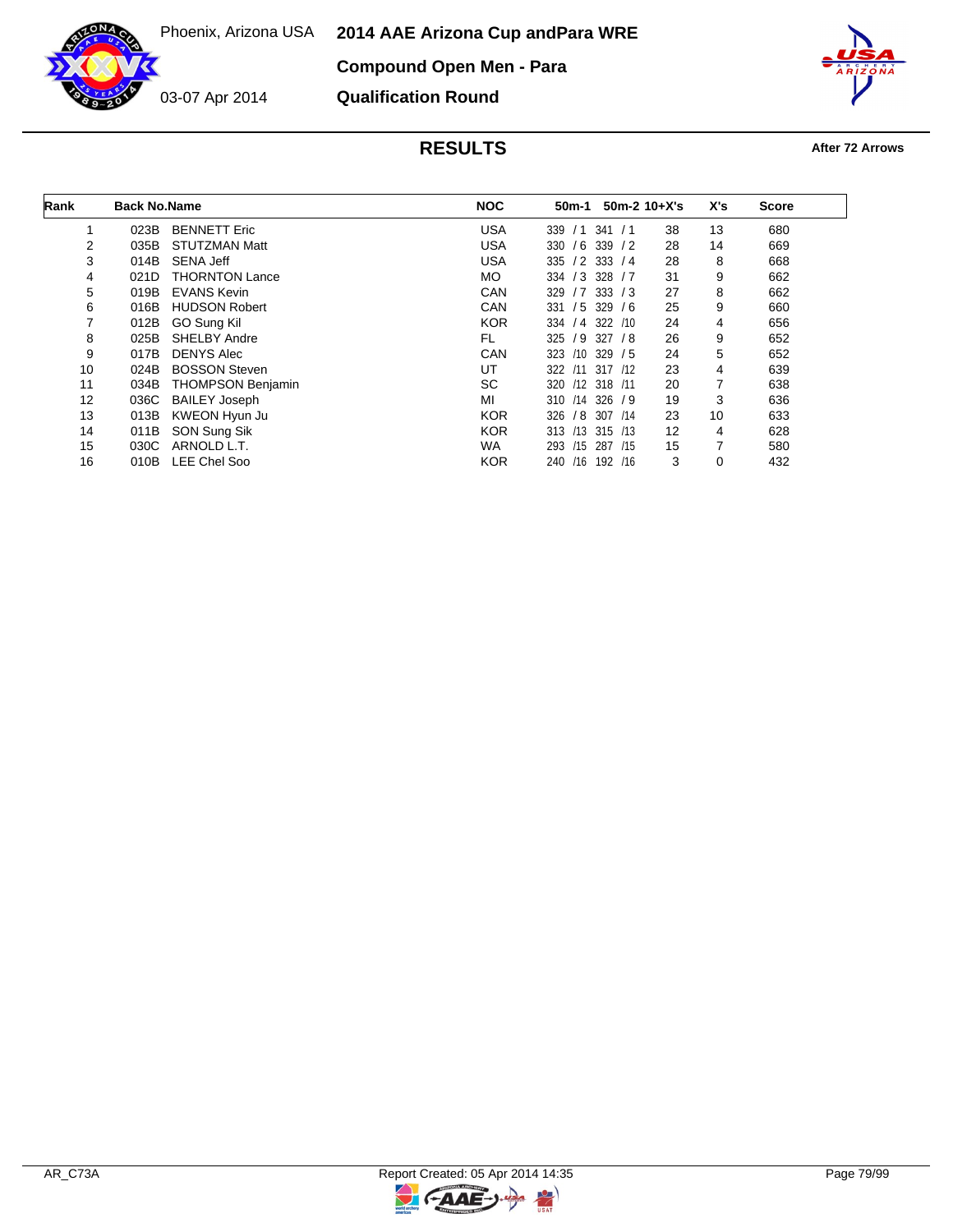03-07 Apr 2014

**2014 AAE Arizona Cup and Para WRE Compound Open Women - Para**

**Qualification Round**



| Rank | <b>Back No.Name</b>          | <b>NOC</b> | 50m-1           | 50m-2 10+X's      |    | X's | Score |  |
|------|------------------------------|------------|-----------------|-------------------|----|-----|-------|--|
|      | 018B HIRASAWA Nako           | JPN        | 313 / 1319 / 2  |                   | 20 |     | 632   |  |
|      | 013B VAN NEST Karen          | CAN        | 299 / 2 323 / 1 |                   |    |     | 622   |  |
|      | 011B CHAVEZ Martha           | СA         | 291 / 3 311 / 3 |                   |    | 4   | 602   |  |
| 4    | 010B<br><b>TREMBLAY Lyne</b> | CAN        | 265<br>/4       | 239<br>$\sqrt{4}$ |    |     | 504   |  |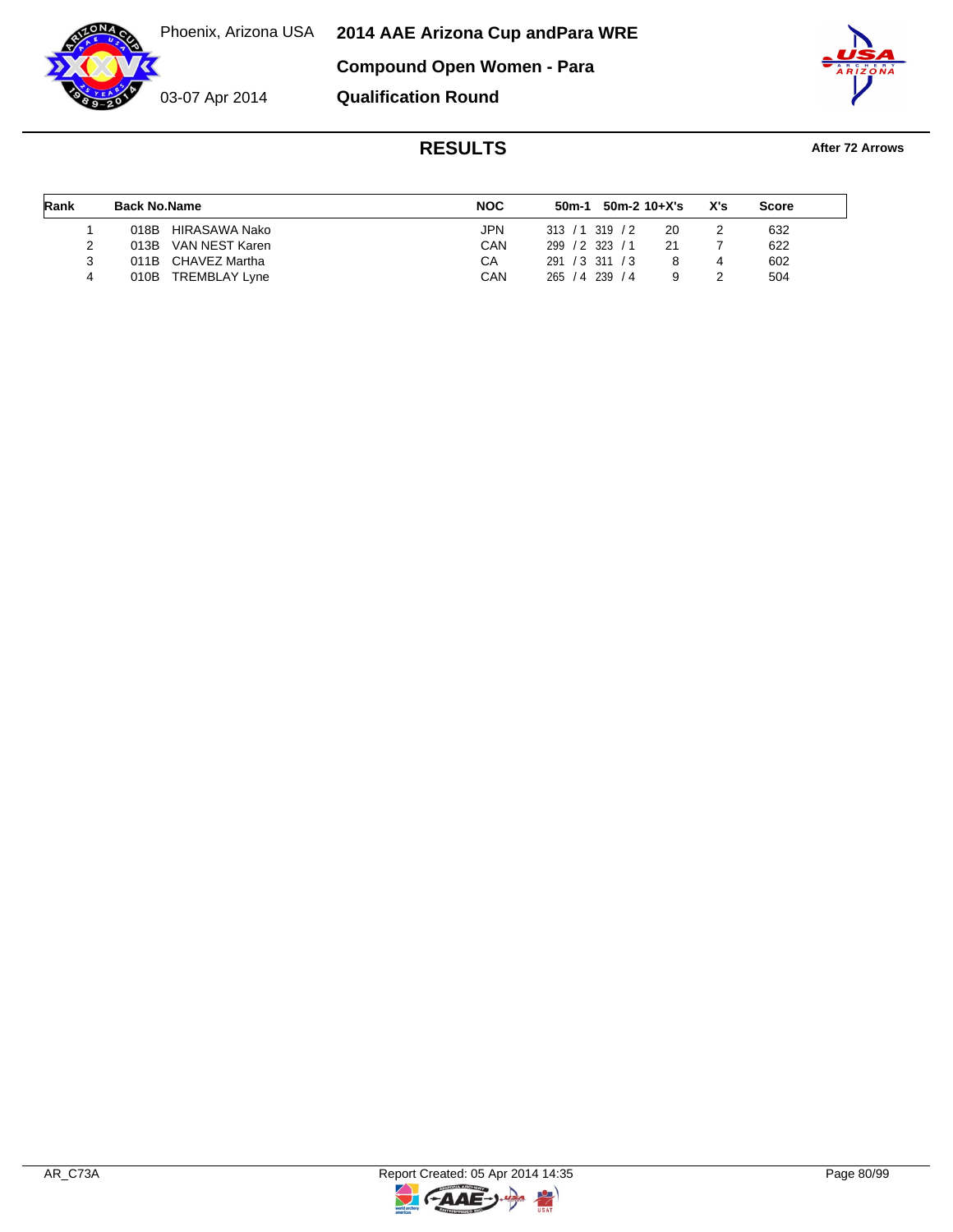Phoenix, Arizona USA **2014 AAE Arizona Cup and Para WRE**

**Compound - W1- Para**



**Qualification Round**



| Rank | <b>Back No.Name</b> |                           | <b>NOC</b> |                   | $50m-1$ 50m-2 10+X's |    | X's | <b>Score</b> |
|------|---------------------|---------------------------|------------|-------------------|----------------------|----|-----|--------------|
|      | 015B                | FABRY Jeff                | CA         | 325/1             | 328 / 1              | 25 |     | 653          |
|      |                     | 033B ANTONIOS Jean-Pierre | FIN        | $310 / 2$ 324 / 2 |                      | 19 |     | 634          |
| 3    | 018B                | <b>MURPHY Norbert</b>     | CAN        | $310 / 3$ 318 / 3 |                      | 19 |     | 628          |
| 4    | 009B                | KOO Dongsub               | <b>KOR</b> | $303 / 4$ 305 / 4 |                      | 12 |     | 608          |
| 5    | 027B                | <b>LEAR Charles</b>       | <b>MO</b>  | 289 / 5 294 / 5   |                      |    |     | 583          |



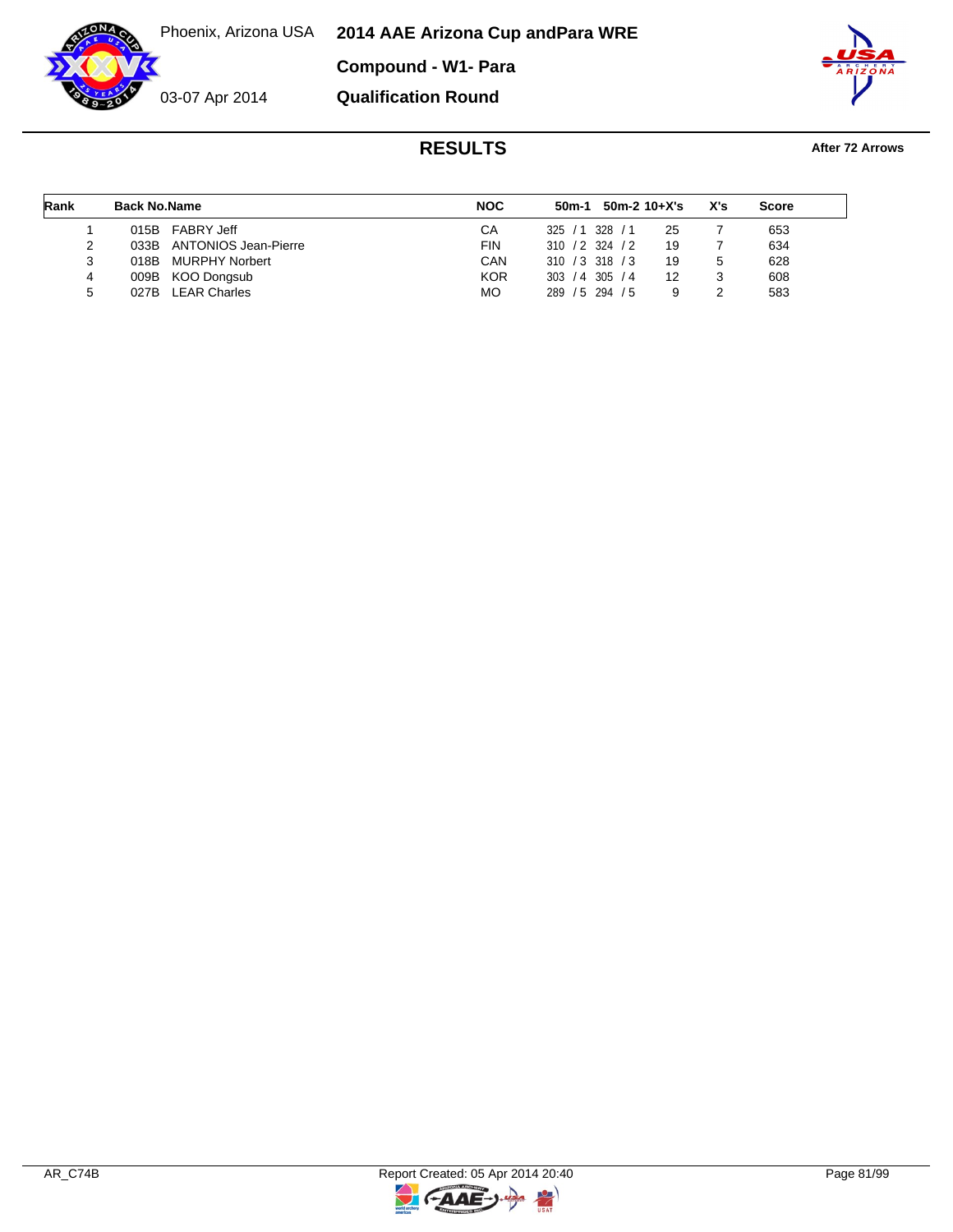

**Recurve Men Team**



## **RESULTS SUMMARY**

| Rk             | <b>NOC</b>                 | <b>BackName</b><br>No                                                   | <b>RR</b> Score<br>Rank | 1/8   | 1/4     | 1/2 | <b>Finals</b> |
|----------------|----------------------------|-------------------------------------------------------------------------|-------------------------|-------|---------|-----|---------------|
| 1              | <b>USA - United States</b> | 3A KAMINSKI Jake<br>3B CUSICK Jeremiah<br>3C KLIMITCHEK Collin          | 1940 /03                | -Bye- | 6       | 6   | 5             |
| 2              | ITA - Italy                | 1A NESPOLI Mauro<br>1B GALIAZZO Marco<br>1C FRANGILLI Michele           | 1966 /01                | -Bye- | 5       | 6   | $\mathbf{1}$  |
| 3              | MEX - Mexico               | 2A SERRANO Juan Rene<br>2B URIBE Orlando<br>2C PARMENTIER Laurent       | 1955 /02                | -Bye- | 6       | 2   | 5             |
| 4              | COL - Colombia             | 5A PACHECO Daniel<br>5B TORRES Diego<br>5C GARCIA Hector                | 1812 /05                | -Bye- | 5       | 0   | $\mathbf{1}$  |
| 5              | CAN - Canada               | 4A DUENAS Crispln<br>4B MACDONALD Hugh<br>4C ARSENAULT Phil             | 1908 /04                | -Bye- | 4 (214) |     |               |
| 6              | KOR - KDVSC-Korea          | 8A JUNG Young Joo<br>8B CHOI Jeung Youn<br>8C KOO Ja Yong               | 1617 /08                | 6     | 1(138)  |     |               |
| $\overline{7}$ | GUA - Guatemala            | 6A PARRILLA Olmo<br>6B CASTRO Diego<br>6C BARILLAS Julio                | 1769 / 06               | -Bye- | 0(154)  |     |               |
| 8              | JPN - Japan                | <b>TAMAI Fumihiro</b><br>7A<br>7B AJIMA Yutaka<br>7C WATANABE Masayoshi | 1730 /07                | -Bye- | 0(142)  |     |               |
| 9              | <b>BAR</b> - Barbados      | 9A HAGLEY Dwight<br><b>FIELD Brandon</b><br>9B<br>9C MORRIS Richard     | 1499 /09                | 0     |         |     |               |



 $\overline{z}$ 

G-AAE-J-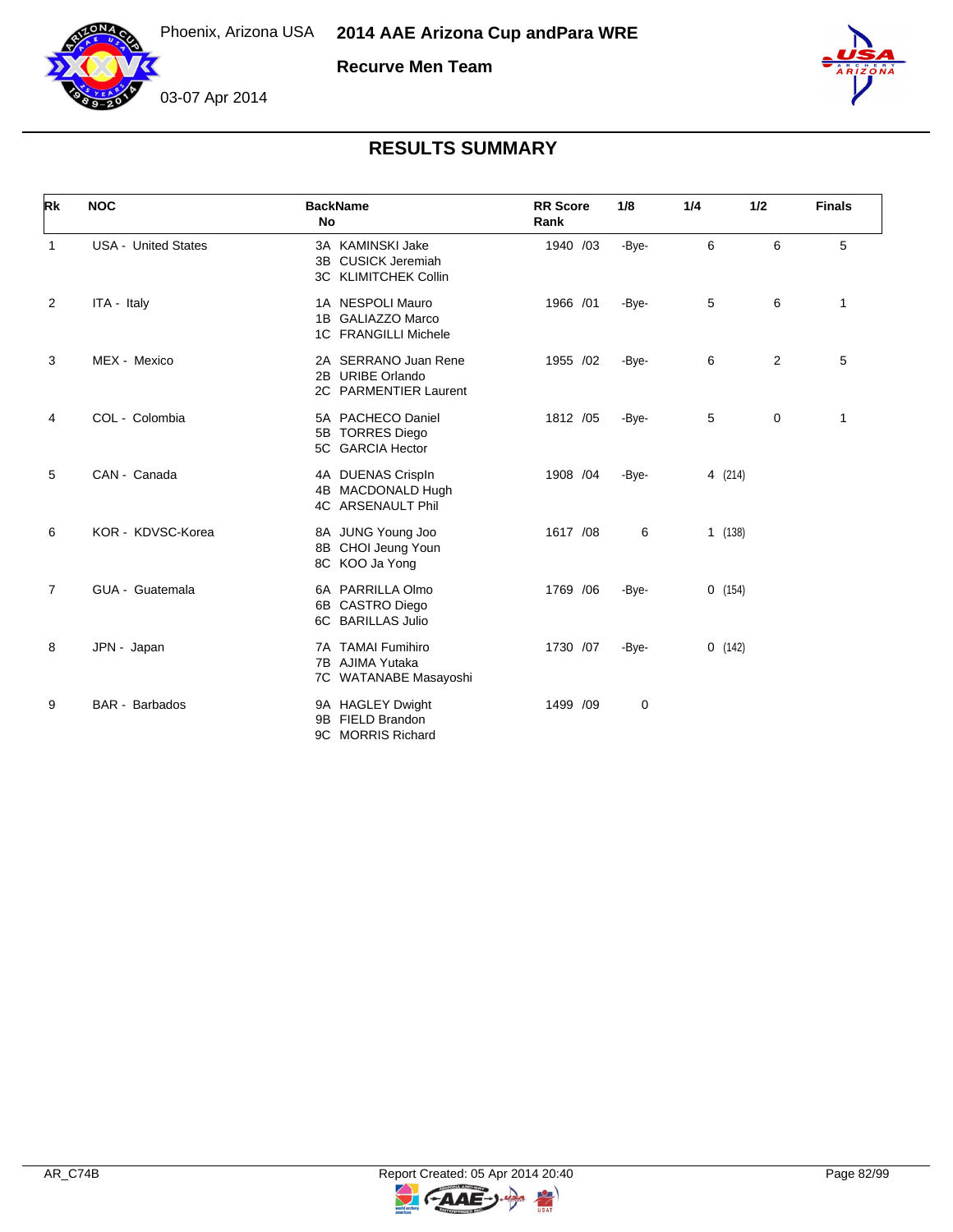



**Recurve Women Team**



### 03-07 Apr 2014

| Rk | <b>NOC</b>                 | <b>BackName</b><br>No                                                                | <b>RR</b> Score<br>Rank | 1/4    | 1/2 | <b>Finals</b> |
|----|----------------------------|--------------------------------------------------------------------------------------|-------------------------|--------|-----|---------------|
| 1  | ITA - Italy                | 2A SARTORI Guendalina<br><b>LIONETTI Pia Carmen Maria</b><br>2B<br>2C MANDIA Claudia | 1847<br>/02             | -Bye-  | 5   | 6             |
| 2  | MEX - Mexico               | 1A VALENCIA Alejandra<br>AVITIA Mariana<br>1B<br>1C GONZALEZ Gina L.                 | 1915 /01                | -Bye-  | 6   | 0             |
| 3  | <b>USA - United States</b> | LORIG Khatuna<br>3A<br><b>BROWN Mackenzie</b><br>3B.<br>3C GIBILARO Ariel            | 1836 /03                | -Bye-  | 4   | 5             |
| 4  | CAN - Canada               | 4A THIFFEAULT PICARD Georcy-Stéphanie<br>4B CHÉNIER Virginie<br>4C LEE Vanessa       | 1720 / 04               | 6      | 0   | 3             |
| 5  | GUA - Guatemala            | <b>VALENCIA Yesenia</b><br>5A<br>PAIZ Maria Andre<br>5B<br>5C ROMERO Regina          | /05<br>1631             | 2(181) |     |               |



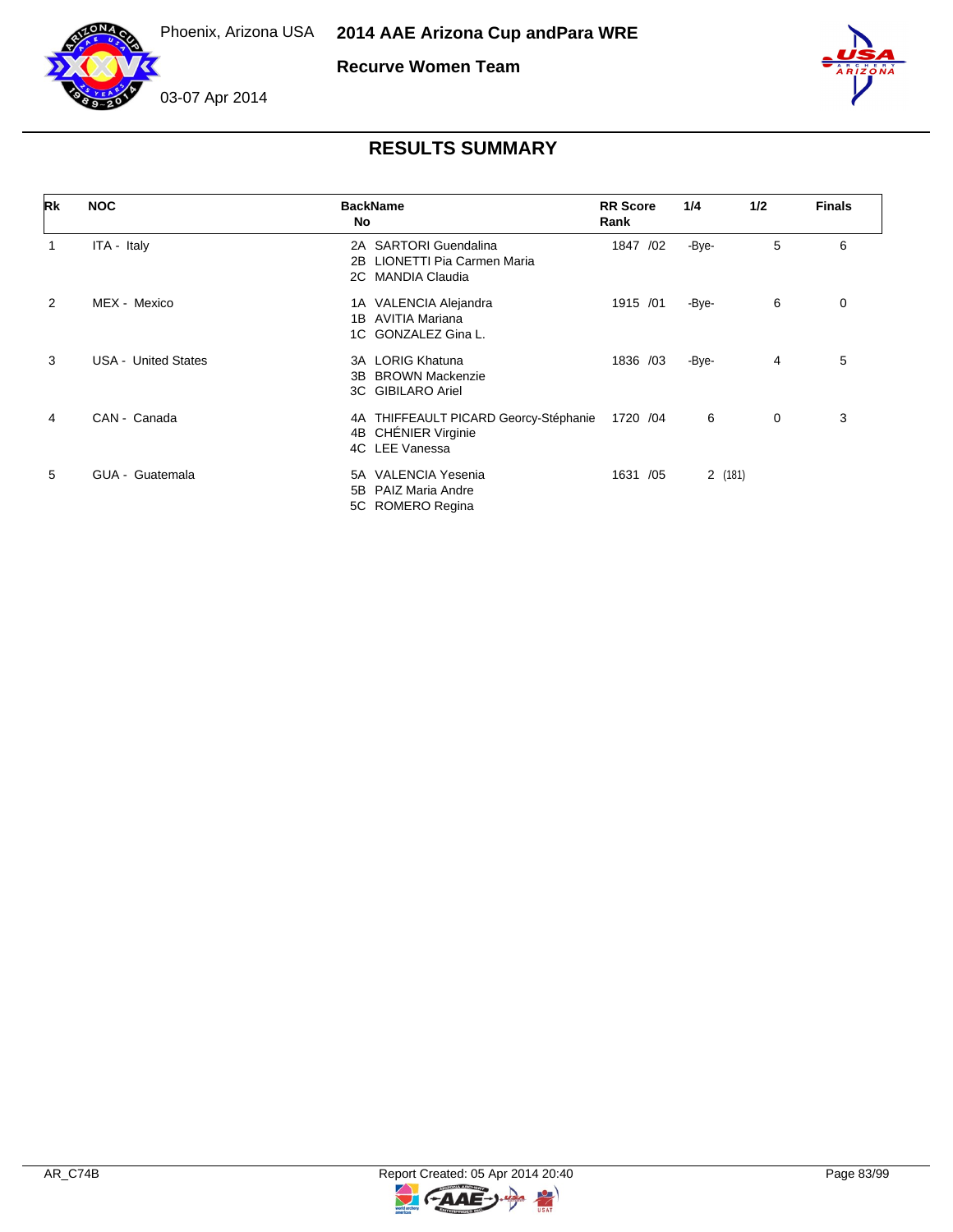

**Recurve Mixed Team**





# **RESULTS SUMMARY**

| Rk             | <b>NOC</b>                 | <b>BackName</b><br>No                                         | <b>RR</b> Score<br>Rank | 1/8   | 1/4     | 1/2 | <b>Finals</b> |
|----------------|----------------------------|---------------------------------------------------------------|-------------------------|-------|---------|-----|---------------|
| 1              | CAN - Canada               | 5A DUENAS Crispln<br>THIFFEAULT PICARD Georcy-Stéphanie<br>5B | 1279 /05                | -Bye- | 5       | 5   | 6             |
| $\overline{2}$ | COL - Colombia             | 2A PACHECO Daniel<br><b>RENDON Ana Maria</b><br>2B            | 1299 /02                | -Bye- | 6       | 6   | 0             |
| 3              | MEX - Mexico               | 1A SERRANO Juan Rene<br>1B VALENCIA Alejandra                 | 1307 /01                | -Bye- | 6       | 4   | 5             |
| 4              | GUA - Guatemala            | 6A PARRILLA Olmo<br>6B VALENCIA Yesenia                       | 1177 /06                | 6     | -Bye-   | 0   | 1             |
| 5              | ITA - Italy                | 4A NESPOLI Mauro<br><b>SARTORI Guendalina</b><br>4B           | 1286 /04                | -Bye- | 4 (144) |     |               |
| 6              | DEN - Denmark              | 9A THORKILDSEN Steffen<br>JEREMIASSEN Henny<br>9B             | 1021 /09                | 5     | 2(121)  |     |               |
| $\overline{7}$ | <b>GBR</b> - Great Britain | 7A ALEXANDER Malcolm<br><b>HIRST Fiona</b><br>7B              | 1118 /07                | 5     | 0(83)   |     |               |
| 9              | <b>BAR</b> - Barbados      | 11A HAGLEY Dwight<br><b>MAHABIR Raveena</b><br>11B            | 1003 /11                | 0     |         |     |               |
| 9              | <b>BRA - Brazil</b>        | 10A REZENDE Luciano<br>10B LAYOLLE Patricia                   | 1017 /10                | 1     |         |     |               |
| 9              | CRC - Costa Rica           | 8A JIMÉNEZ Rubén<br>BERMÚDEZ Gloriana<br>8B                   | 1071 /08                | 4     |         |     |               |
| <b>DSQ</b>     | <b>USA - United States</b> | 3A KAMINSKI Jake<br><b>LORIG Khatuna</b><br>3B                | 1294 /03                | -Bye- | 0       |     |               |

 $\blacktriangleright$ 

G-AAE-J-

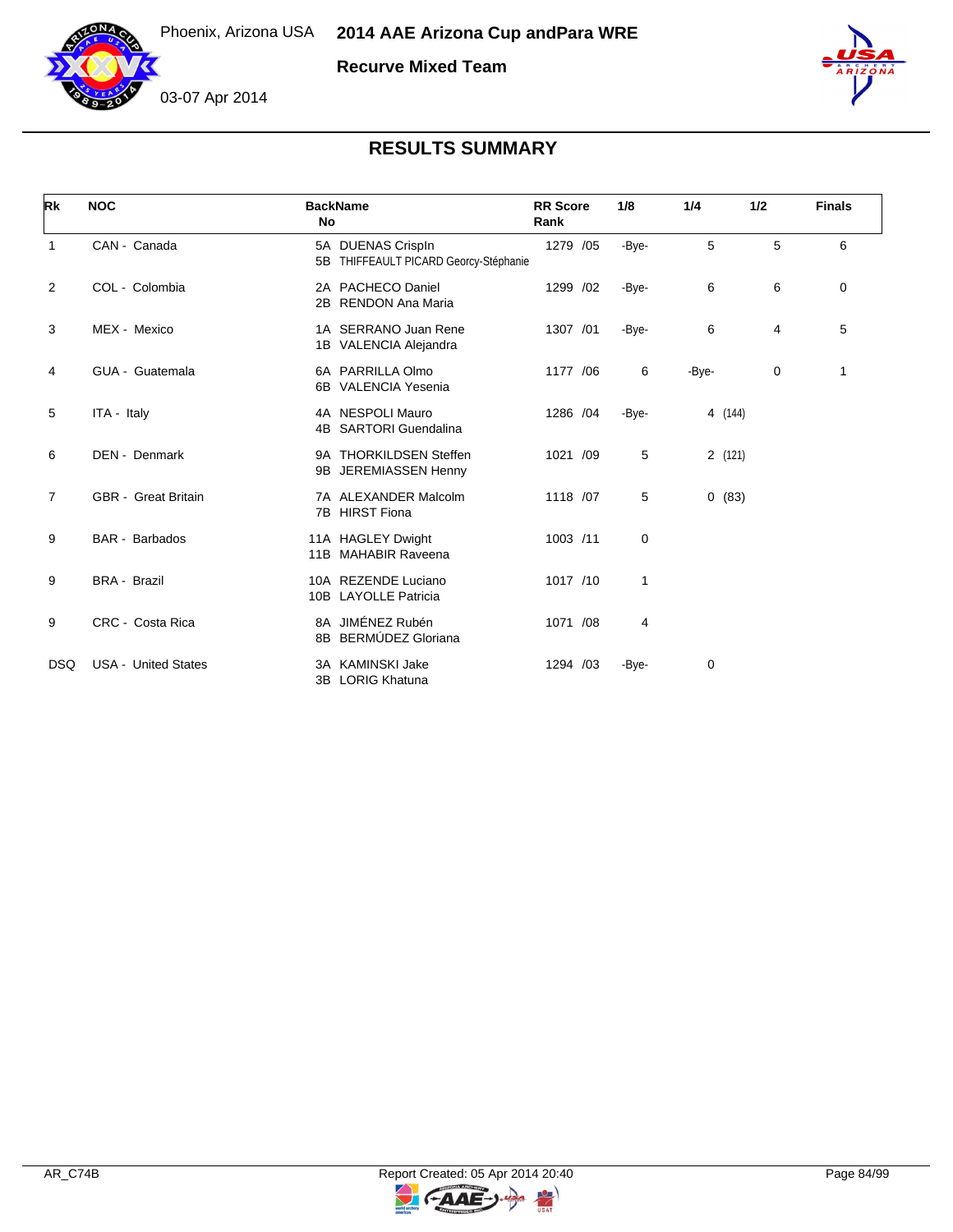



**Compound Men Team**



| Rk             | <b>NOC</b>                 | <b>BackName</b><br>No                                              | <b>RR</b> Score<br>Rank | 1/4   | 1/2 | <b>Finals</b> |
|----------------|----------------------------|--------------------------------------------------------------------|-------------------------|-------|-----|---------------|
|                | MEX - Mexico               | 2A QUEVEDO Cecilio E.<br>FIERRO Julio<br>2B<br>2C CARDOSO Mario    | 2084 /02                | -Bye- | 233 | 235           |
| $\overline{2}$ | <b>USA - United States</b> | <b>BENNETT Eric</b><br>1A<br>1B STUTZMAN Matt<br>1C SENA Jeff      | 2112 /01                | -Bye- | 228 | 227           |
| 3              | GUA - Guatemala            | 4A CORDERO Arturo<br>4B RAMILA Gabriel<br>4C PAIZ Rafael           | 1964 / 04               | 212   | 212 | 218           |
| 4              | CAN - Canada               | 3A ROUSSEAU Simon<br><b>BRAYFORD Kevin</b><br>3B<br>3C EVANS Kevin | 2024 /03                | -Bye- | 222 | 217           |
| 5              | KOR - KDVSC-Korea          | 5A GO Sung Kil<br>5B KWEON Hyun Ju<br>5C SON Sung Sik              | 1917 /05                | 206   |     |               |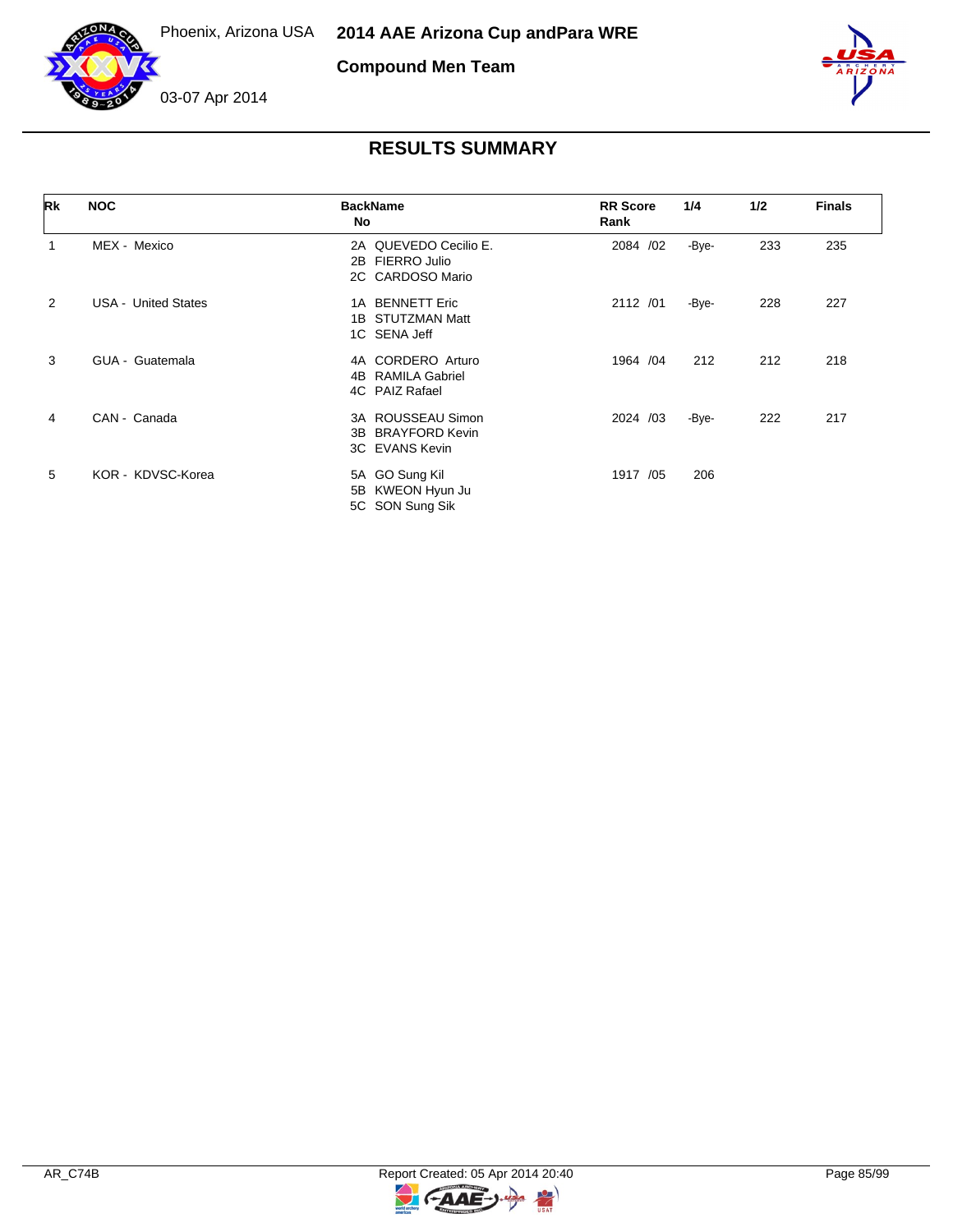





| Rk            | <b>NOC</b>                 | <b>BackName</b><br>No                                            | <b>RR</b> Score<br>Rank | 1/2   | <b>Finals</b> |
|---------------|----------------------------|------------------------------------------------------------------|-------------------------|-------|---------------|
|               | <b>USA - United States</b> | 1A JONES Erika<br>1B VAN NATTA Jamie<br>1C LANCE Sarah           | 2068 / 01               | -Bye- | 229           |
| $\mathcal{P}$ | MEX - Mexico               | 2A OCHOA Linda<br>2B MERINO Brenda<br>2C SANDOVAL Fernada Del R. | 2024 /02                | 227   | 224           |
| 3             | CAN - Canada               | 3A GROSZKO Dawn<br>3B JOHNSON Brittany<br>3C MORRIS Tricia       | 1962 /03                | 218   | -Bye-         |

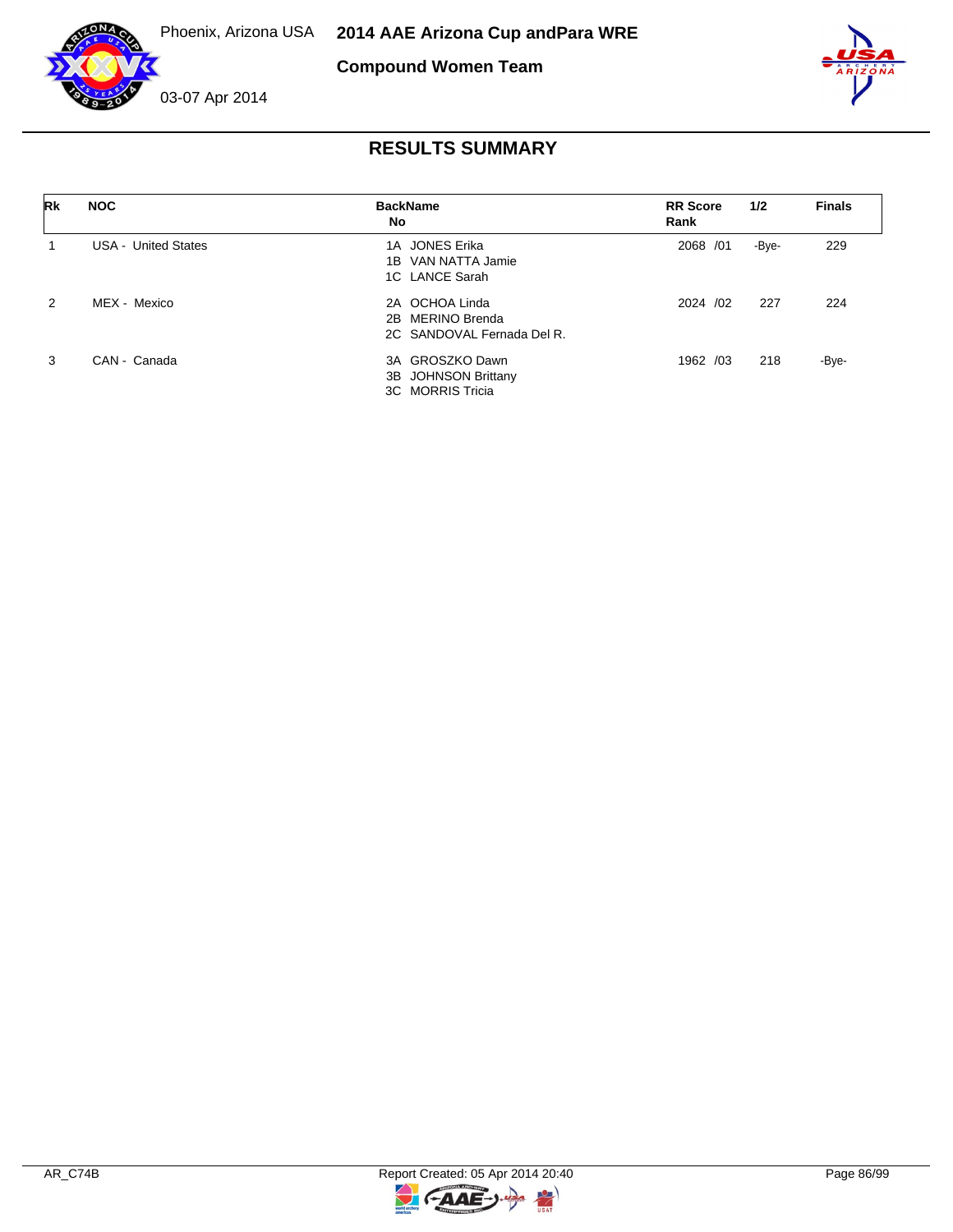



**Compound Mixed Team**



| Rk             | <b>NOC</b>                 | <b>BackName</b><br>No                                    | <b>RR</b> Score<br>Rank | 1/4 | 1/2 | <b>Finals</b> |
|----------------|----------------------------|----------------------------------------------------------|-------------------------|-----|-----|---------------|
| 1              | COL - Colombia             | 4A CARDONA Camilo<br>4B LOPEZ Sara                       | 1366 /04                | 149 | 157 | 148 T.20      |
| $\overline{2}$ | FRA - France               | 3A DELOCHE Pierre-Julien<br><b>DODEMONT Sophie</b><br>3B | 1381 /03                | 152 | 156 | 148 T.18      |
| 3              | MEX - Mexico               | 2A QUEVEDO Cecilio E.<br>OCHOA Linda<br>2B               | 1382 /02                | 148 | 154 | 149           |
| 4              | <b>USA - United States</b> | 1A BENNETT Eric<br>1B JONES Erika                        | 1400 /01                | 156 | 152 | 145           |
| 5              | ESA - El Salvador          | 6A HERNANDEZ Roberto<br><b>UMANZOR Marisol</b><br>6B.    | 1342 / 06               | 149 |     |               |
| 6              | CAN - Canada               | 5A ROUSSEAU Simon<br>5B GROSZKO Dawn                     | 1344 / 05               | 144 |     |               |
| 6              | GUA - Guatemala            | 7A CORDERO Arturo<br><b>MARTINEZ Diana</b><br>7B.        | 1311 /07                | 144 |     |               |
| 8              | <b>BAR</b> - Barbados      | 8A SMITH Kirk<br>8B MORRIS Carin                         | 1198 /08                | 124 |     |               |

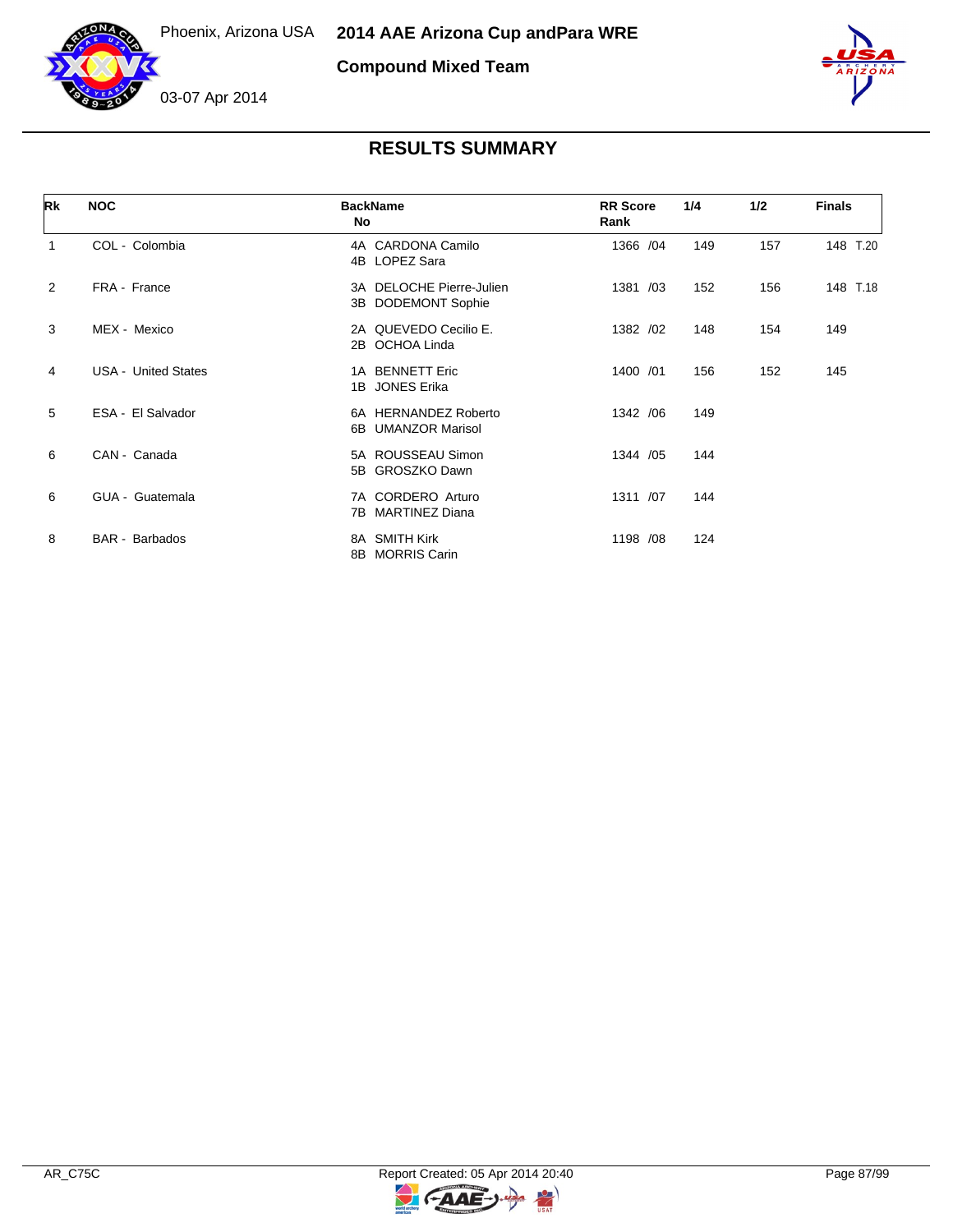

**Compound Men Team**

**Result Brackets**

03-07 Apr 2014



### **RESULT BRACKETS**



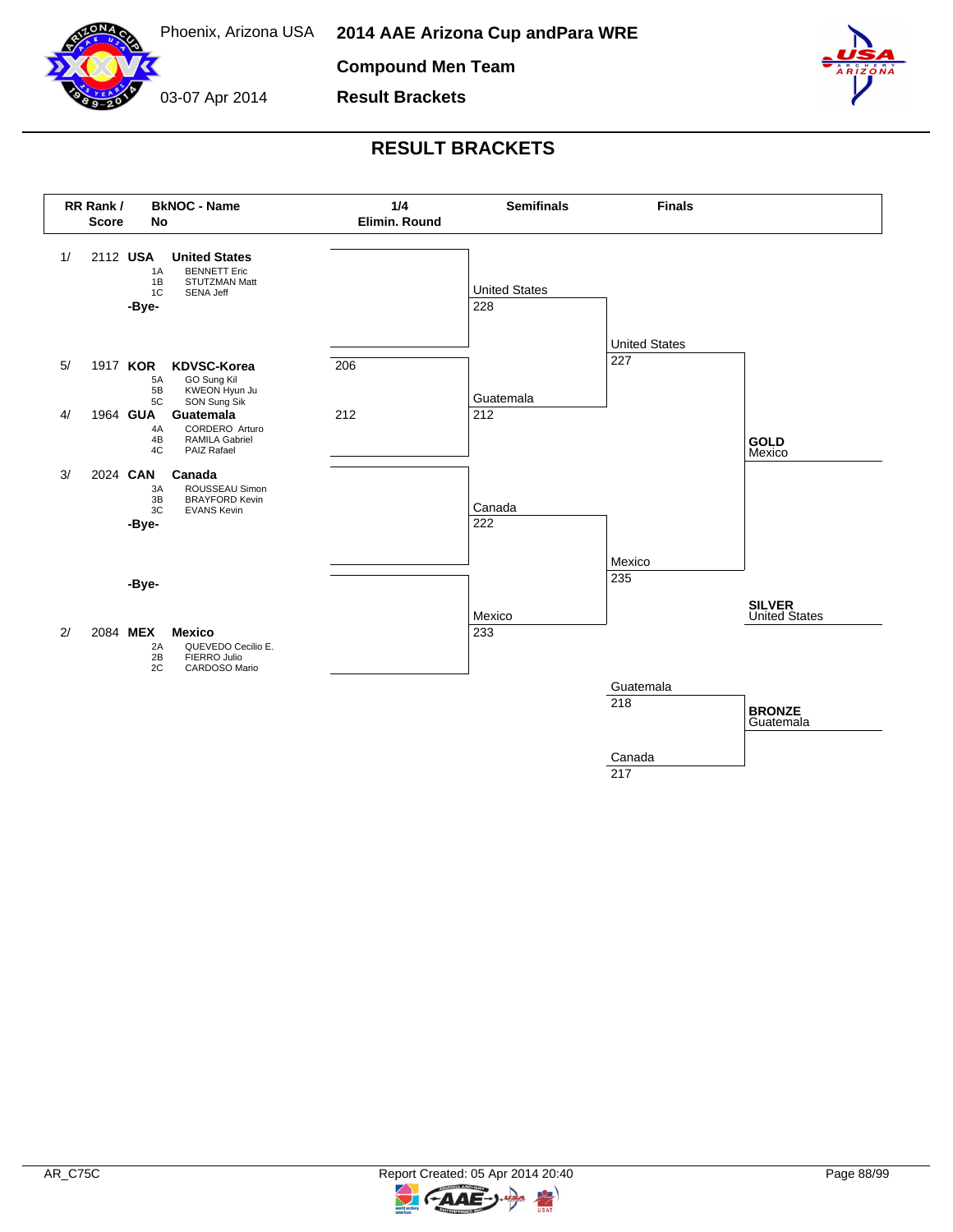

**Compound Women Team**

**Result Brackets**

03-07 Apr 2014



### **RESULT BRACKETS**





R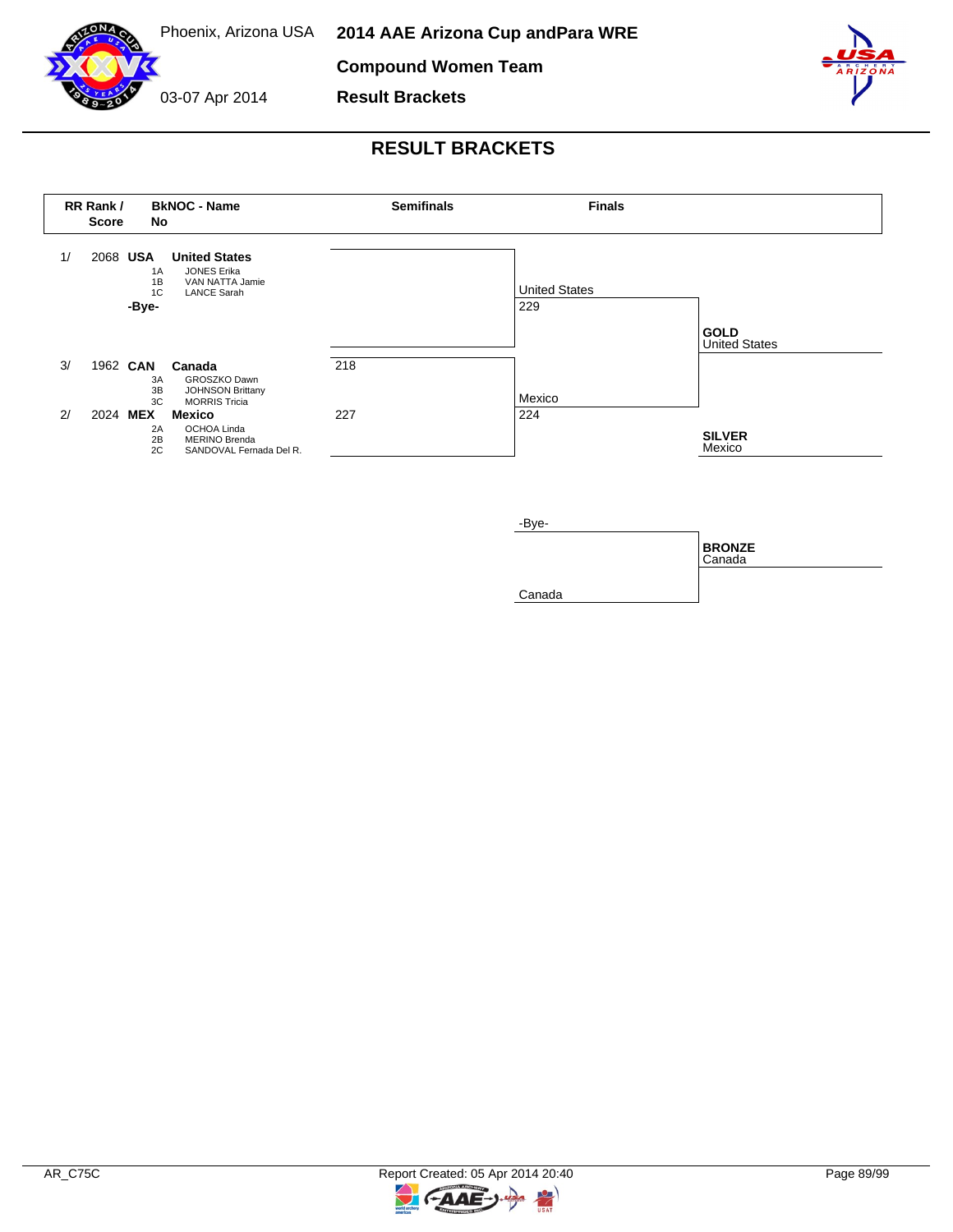

**Compound Mixed Team**



**Result Brackets**



### **RESULT BRACKETS**



149

-AAE

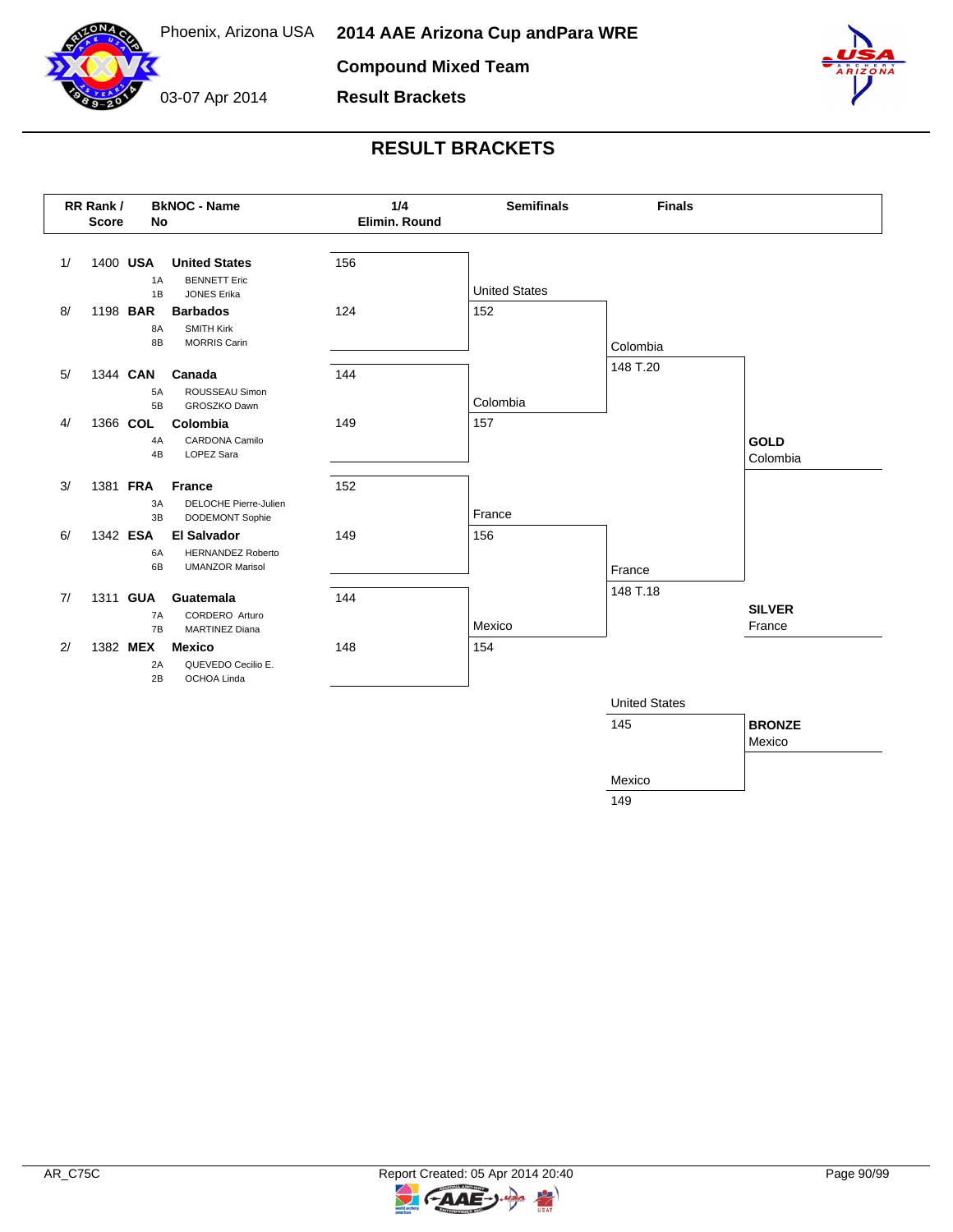

Phoenix, Arizona USA **2014 AAE Arizona Cup and Para WRE**

**Recurve Men Team**

**Result Brackets**

03-07 Apr 2014



#### **RESULT BRACKETS**



AAE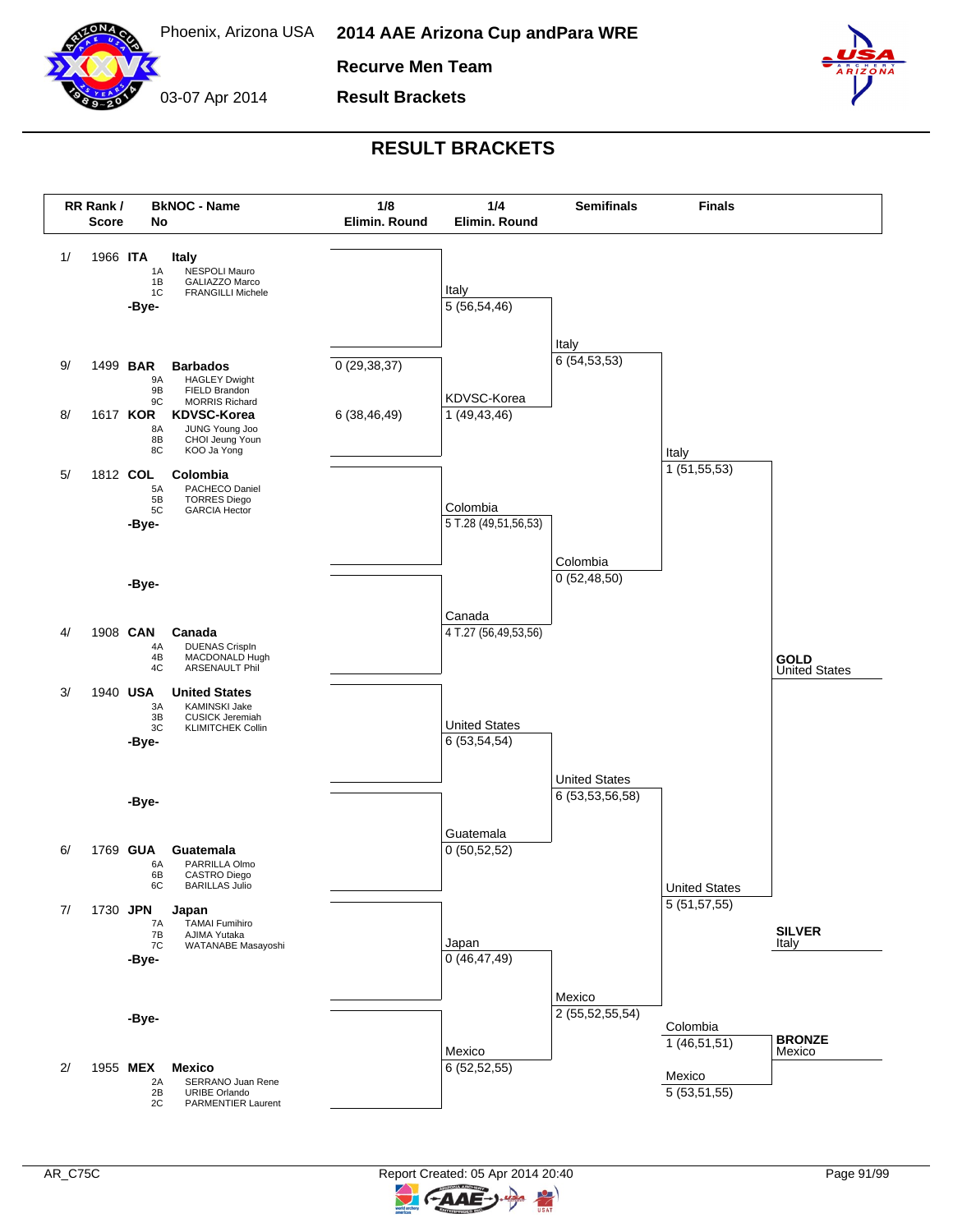

**Recurve Women Team**



**Result Brackets**



### **RESULT BRACKETS**



5 (50,51,48,55)

-AAE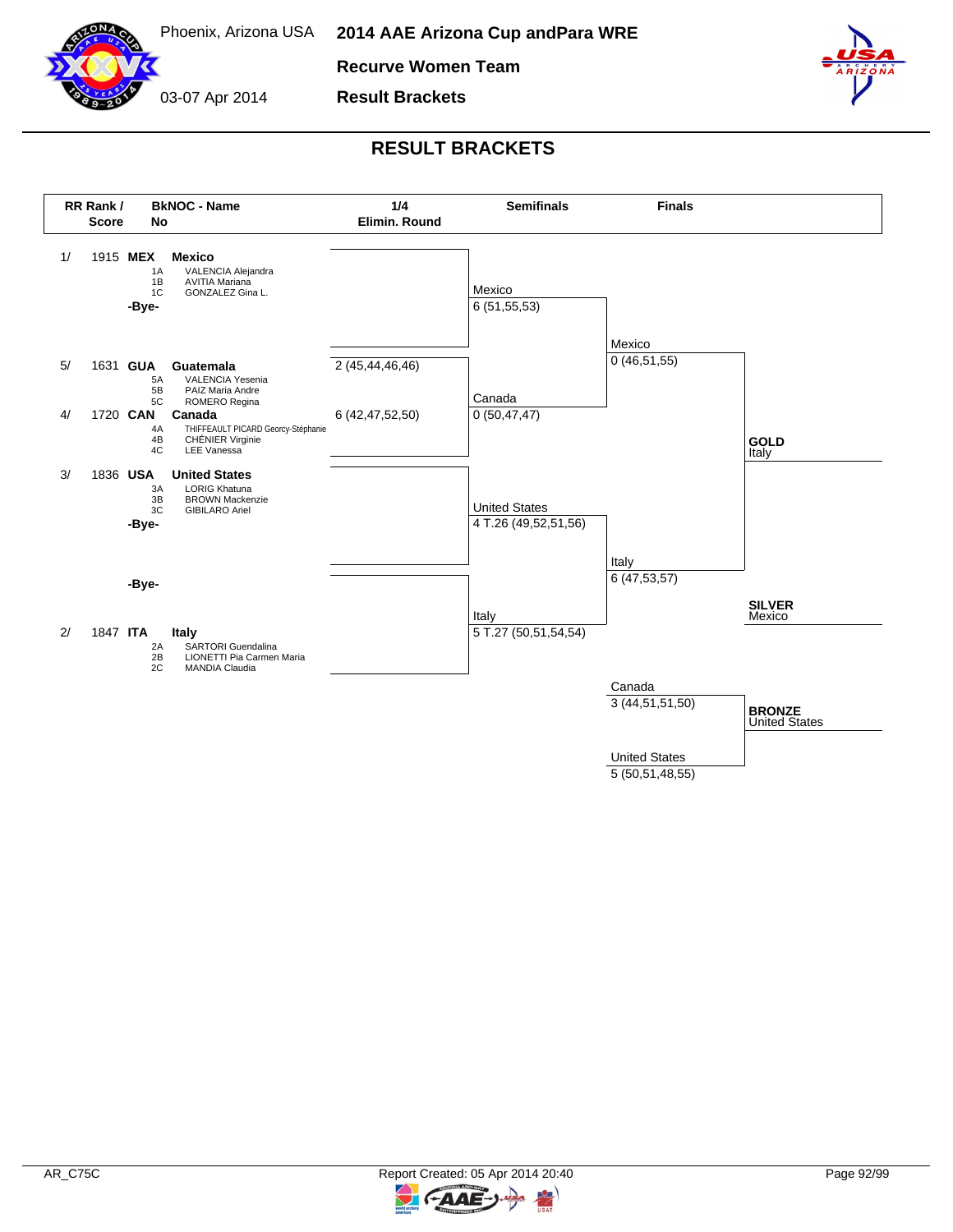

03-07 Apr 2014

**Recurve Mixed Team**

**Result Brackets**



#### **RESULT BRACKETS**



AAE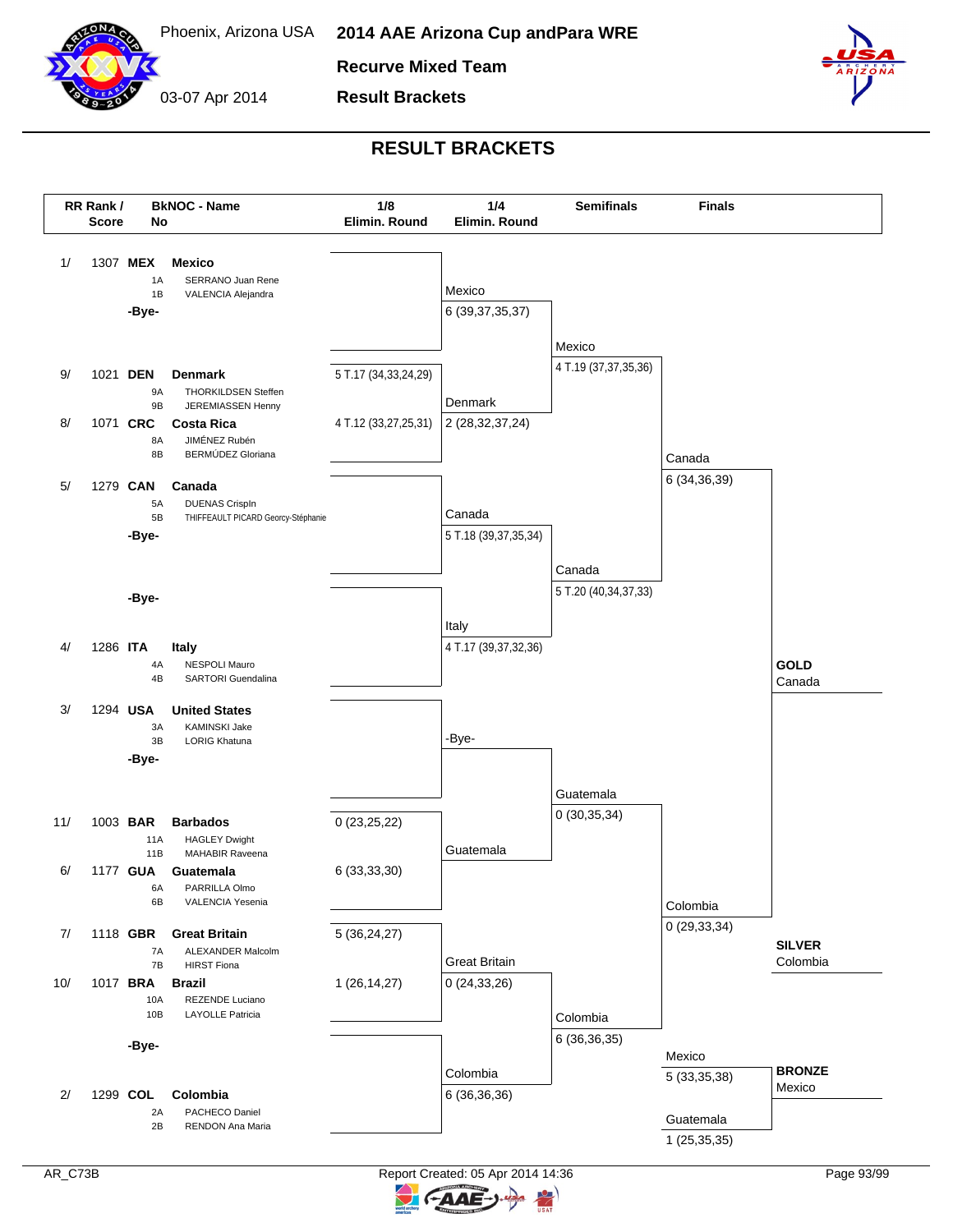

03-07 Apr 2014

**Qualification Round**



| Rank | <b>NOC</b>                      | <b>Name</b>                                                                   | Individual<br><b>Total</b> | <b>Team</b><br><b>Total</b> |
|------|---------------------------------|-------------------------------------------------------------------------------|----------------------------|-----------------------------|
|      | 1 ITA - Italy                   | <b>NESPOLI Mauro</b><br><b>GALIAZZO Marco</b><br><b>FRANGILLI Michele</b>     | 664<br>654<br>648          | 1966                        |
|      | 2 MEX - Mexico                  | <b>SERRANO Juan Rene</b><br><b>URIBE Orlando</b><br><b>PARMENTIER Laurent</b> | 662<br>648<br>645          | 1955                        |
|      | <b>USA - United States</b><br>3 | <b>KAMINSKI Jake</b><br><b>CUSICK Jeremiah</b><br><b>KLIMITCHEK Collin</b>    | 665<br>644<br>631          | 1940                        |
|      | CAN - Canada<br>$\overline{4}$  | <b>DUENAS CrispIn</b><br>MACDONALD Hugh<br>ARSENAULT Phil                     | 662<br>623<br>623          | 1908                        |
|      | 5 COL - Colombia                | PACHECO Daniel<br><b>TORRES Diego</b><br><b>GARCIA Hector</b>                 | 642<br>625<br>545          | 1812                        |
|      | GUA - Guatemala<br>6            | PARRILLA Olmo<br><b>CASTRO Diego</b><br><b>BARILLAS Julio</b>                 | 621<br>589<br>559          | 1769                        |
|      | JPN - Japan<br>$\overline{7}$   | <b>TAMAI Fumihiro</b><br>AJIMA Yutaka<br>WATANABE Masayoshi                   | 623<br>578<br>529          | 1730                        |
|      | KOR - KDVSC-Korea<br>8          | <b>JUNG Young Joo</b><br>CHOI Jeung Youn<br>KOO Ja Yong                       | 591<br>533<br>493          | 1617                        |
|      | <b>BAR</b> - Barbados<br>9      | <b>HAGLEY Dwight</b><br>FIELD Brandon<br><b>MORRIS Richard</b>                | 576<br>515<br>408          | 1499                        |

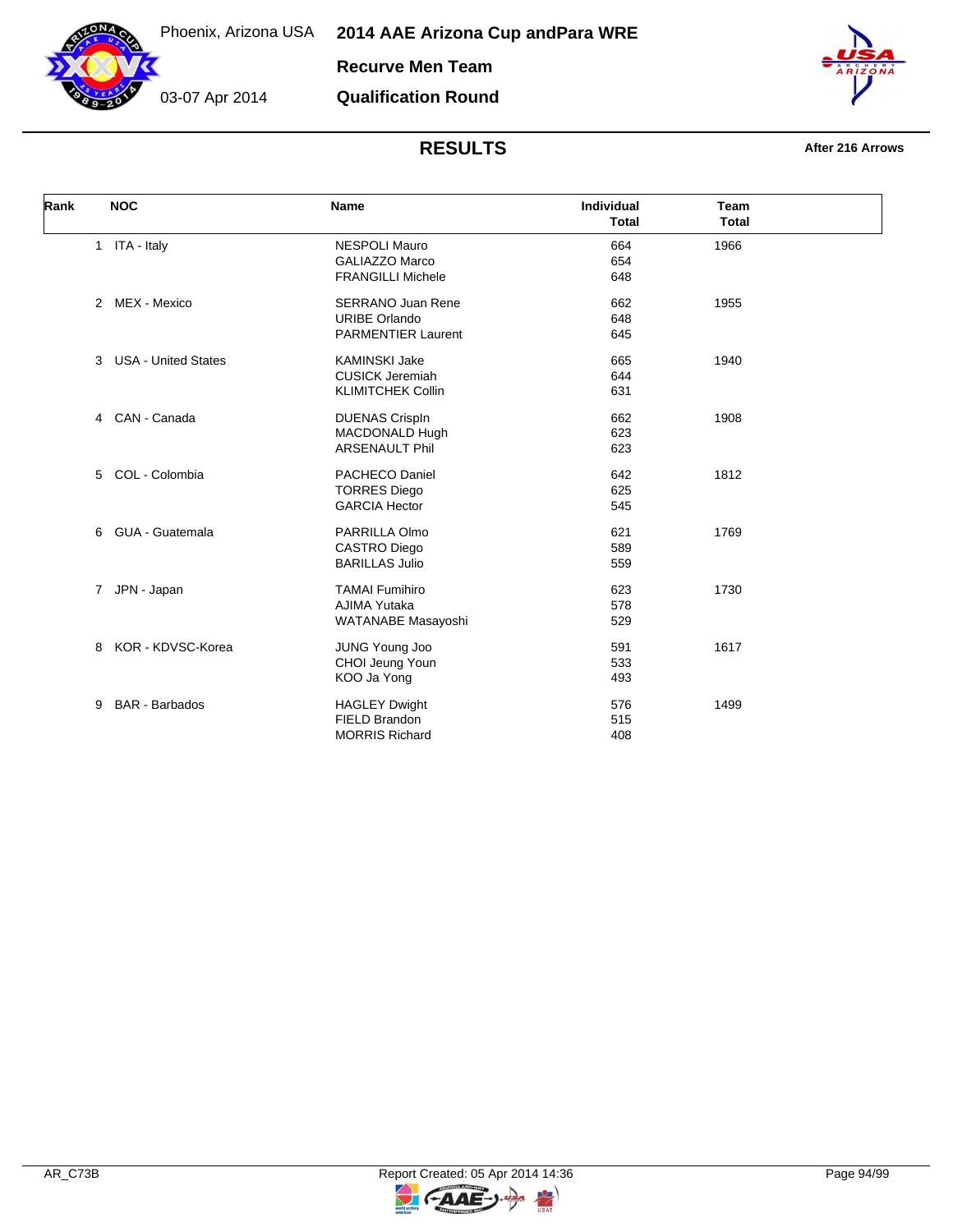

**Recurve Women Team**

**Qualification Round**

03-07 Apr 2014

| Rank | <b>NOC</b>                      | Name                               | <b>Individual</b> | Team  |  |
|------|---------------------------------|------------------------------------|-------------------|-------|--|
|      |                                 |                                    | <b>Total</b>      | Total |  |
|      | MEX - Mexico<br>1               | VALENCIA Alejandra                 | 645               | 1915  |  |
|      |                                 | <b>AVITIA Mariana</b>              | 637               |       |  |
|      |                                 | GONZALEZ Gina L.                   | 633               |       |  |
|      | 2 ITA - Italy                   | <b>SARTORI</b> Guendalina          | 622               | 1847  |  |
|      |                                 | LIONETTI Pia Carmen Maria          | 617               |       |  |
|      |                                 | <b>MANDIA Claudia</b>              | 608               |       |  |
|      | 3<br><b>USA - United States</b> | <b>LORIG Khatuna</b>               | 629               | 1836  |  |
|      |                                 | <b>BROWN Mackenzie</b>             | 604               |       |  |
|      |                                 | <b>GIBILARO Ariel</b>              | 603               |       |  |
|      | CAN - Canada<br>4               | THIFFEAULT PICARD Georcy-Stéphanie | 617               | 1720  |  |
|      |                                 | <b>CHÉNIER Virginie</b>            | 588               |       |  |
|      |                                 | <b>LEE Vanessa</b>                 | 515               |       |  |
|      | 5 GUA - Guatemala               | <b>VALENCIA Yesenia</b>            | 556               | 1631  |  |
|      |                                 | <b>PAIZ Maria Andre</b>            | 540               |       |  |
|      |                                 | ROMERO Regina                      | 535               |       |  |

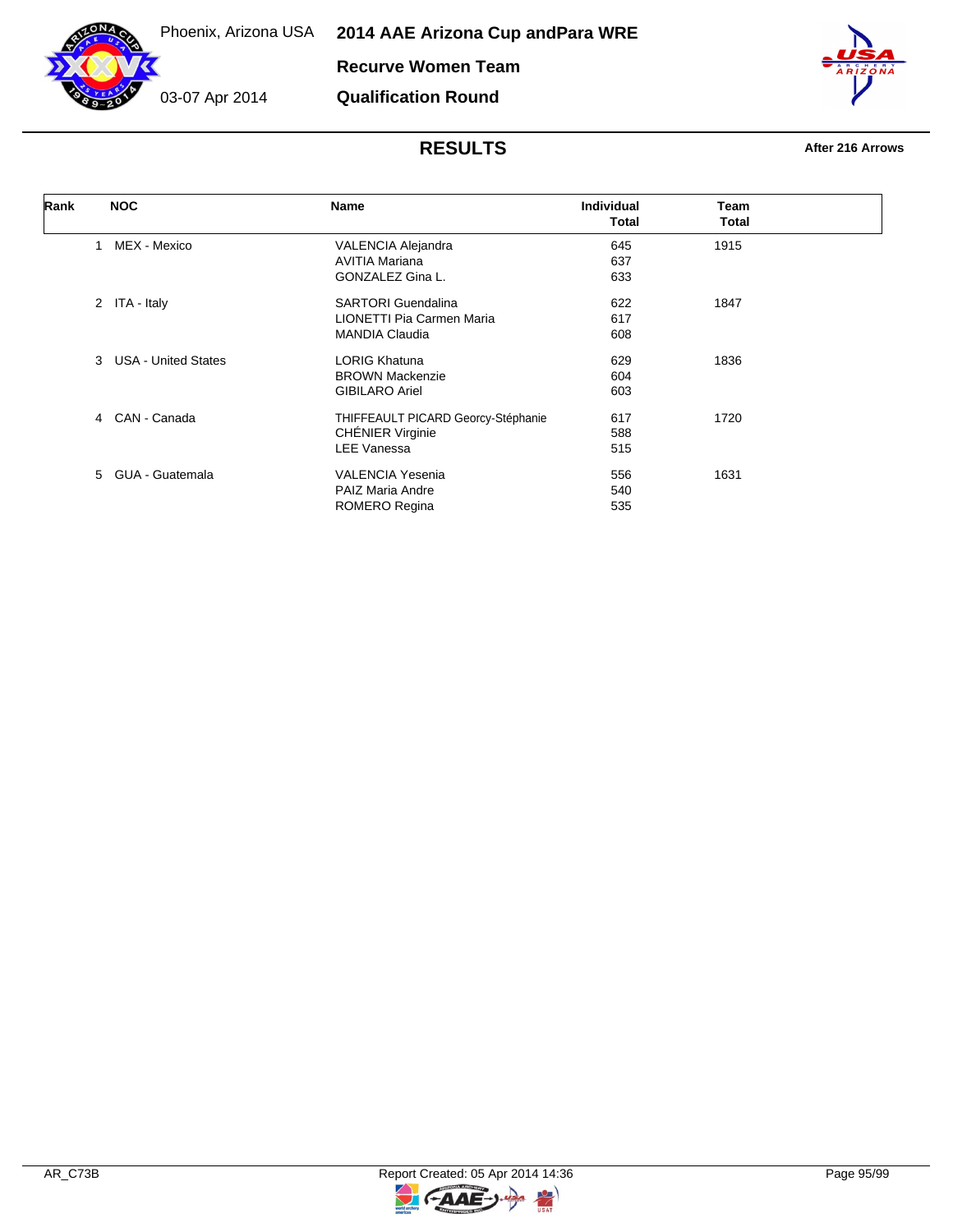

03-07 Apr 2014



#### **RESULTS After 144 Arrows**

| Rank |              | <b>NOC</b>                 | <b>Name</b>                        | <b>Individual</b><br><b>Total</b> | <b>Team</b><br><b>Total</b> |  |
|------|--------------|----------------------------|------------------------------------|-----------------------------------|-----------------------------|--|
|      | $\mathbf{1}$ | MEX - Mexico               | <b>SERRANO Juan Rene</b>           | 662                               | 1307                        |  |
|      |              |                            | <b>VALENCIA Alejandra</b>          | 645                               |                             |  |
|      | 2            | COL - Colombia             | <b>PACHECO Daniel</b>              | 642                               | 1299                        |  |
|      |              |                            | <b>RENDON Ana Maria</b>            | 657                               |                             |  |
|      |              | 3 USA - United States      | <b>KAMINSKI Jake</b>               | 665                               | 1294                        |  |
|      |              |                            | <b>LORIG Khatuna</b>               | 629                               |                             |  |
|      |              | 4 ITA - Italy              | <b>NESPOLI Mauro</b>               | 664                               | 1286                        |  |
|      |              |                            | <b>SARTORI</b> Guendalina          | 622                               |                             |  |
|      | 5            | CAN - Canada               | <b>DUENAS CrispIn</b>              | 662                               | 1279                        |  |
|      |              |                            | THIFFEAULT PICARD Georcy-Stéphanie | 617                               |                             |  |
|      | 6            | GUA - Guatemala            | PARRILLA Olmo                      | 621                               | 1177                        |  |
|      |              |                            | <b>VALENCIA Yesenia</b>            | 556                               |                             |  |
|      | 7            | <b>GBR</b> - Great Britain | <b>ALEXANDER Malcolm</b>           | 607                               | 1118                        |  |
|      |              |                            | <b>HIRST Fiona</b>                 | 511                               |                             |  |
|      | 8            | <b>CRC - Costa Rica</b>    | JIMÉNEZ Rubén                      | 543                               | 1071                        |  |
|      |              |                            | <b>BERMÚDEZ Gloriana</b>           | 528                               |                             |  |
|      | 9            | <b>DEN</b> - Denmark       | <b>THORKILDSEN Steffen</b>         | 611                               | 1021                        |  |
|      |              |                            | JEREMIASSEN Henny                  | 410                               |                             |  |
|      | 10           | <b>BRA - Brazil</b>        | <b>REZENDE Luciano</b>             | 583                               | 1017                        |  |
|      |              |                            | <b>LAYOLLE Patricia</b>            | 434                               |                             |  |
|      | 11           | <b>BAR</b> - Barbados      | <b>HAGLEY Dwight</b>               | 576                               | 1003                        |  |
|      |              |                            | <b>MAHABIR Raveena</b>             | 427                               |                             |  |

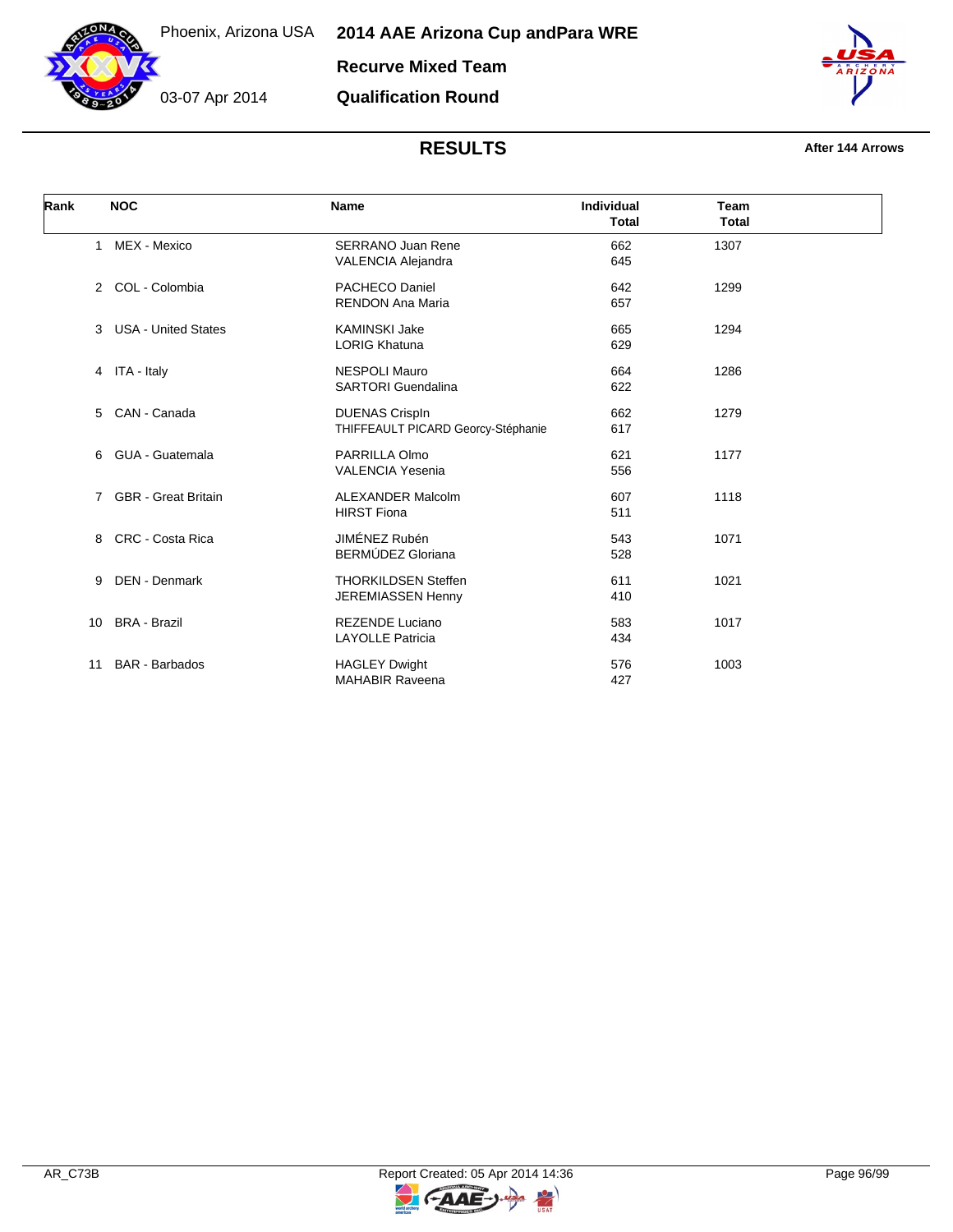

03-07 Apr 2014

**Qualification Round**

| Rank | <b>NOC</b>                      | <b>Name</b>               | <b>Individual</b> | Team         |  |
|------|---------------------------------|---------------------------|-------------------|--------------|--|
|      |                                 |                           | Total             | <b>Total</b> |  |
|      | <b>USA - United States</b><br>1 | <b>GELLENTHIEN Braden</b> | 705               | 2112         |  |
|      |                                 | <b>WILDE Reo</b>          | 704               |              |  |
|      |                                 | <b>DEATON Bridger</b>     | 703               |              |  |
|      | MEX - Mexico<br>$\mathcal{P}$   | QUEVEDO Cecilio E.        | 697               | 2084         |  |
|      |                                 | FIERRO Julio              | 695               |              |  |
|      |                                 | <b>CARDOSO Mario</b>      | 692               |              |  |
|      | CAN - Canada<br>3               | ROUSSEAU Simon            | 687               | 2024         |  |
|      |                                 | <b>BRAYFORD Kevin</b>     | 675               |              |  |
|      |                                 | <b>EVANS Kevin</b>        | 662               |              |  |
|      | GUA - Guatemala<br>4            | CORDERO Arturo            | 668               | 1964         |  |
|      |                                 | <b>RAMILA Gabriel</b>     | 649               |              |  |
|      |                                 | <b>PAIZ Rafael</b>        | 647               |              |  |
|      | 5 KOR - KDVSC-Korea             | GO Sung Kil               | 656               | 1917         |  |
|      |                                 | KWEON Hyun Ju             | 633               |              |  |
|      |                                 | SON Sung Sik              | 628               |              |  |

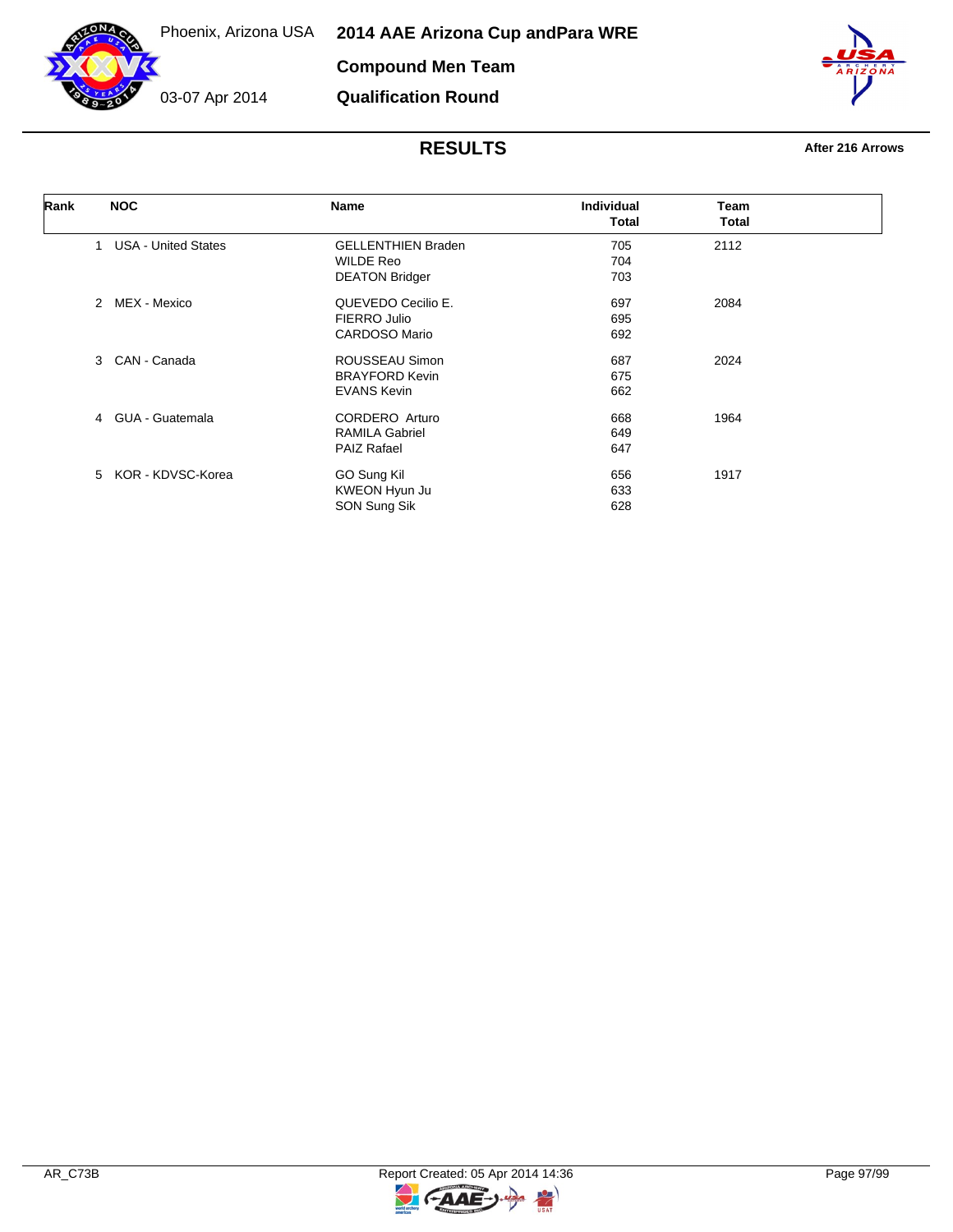



**Qualification Round**



| Rank | <b>NOC</b>                 | <b>Name</b>             | Individual | Team         |
|------|----------------------------|-------------------------|------------|--------------|
|      |                            |                         | Total      | <b>Total</b> |
|      | <b>USA - United States</b> | <b>JONES Erika</b>      | 695        | 2068         |
|      |                            | VAN NATTA Jamie         | 687        |              |
|      |                            | <b>LANCE Sarah</b>      | 686        |              |
|      | 2 MEX - Mexico             | OCHOA Linda             | 685        | 2024         |
|      |                            | <b>MERINO Brenda</b>    | 673        |              |
|      |                            | SANDOVAL Fernada Del R. | 666        |              |
|      | 3 CAN - Canada             | <b>GROSZKO Dawn</b>     | 657        | 1962         |
|      |                            | <b>JOHNSON Brittany</b> | 656        |              |
|      |                            | <b>MORRIS Tricia</b>    | 649        |              |